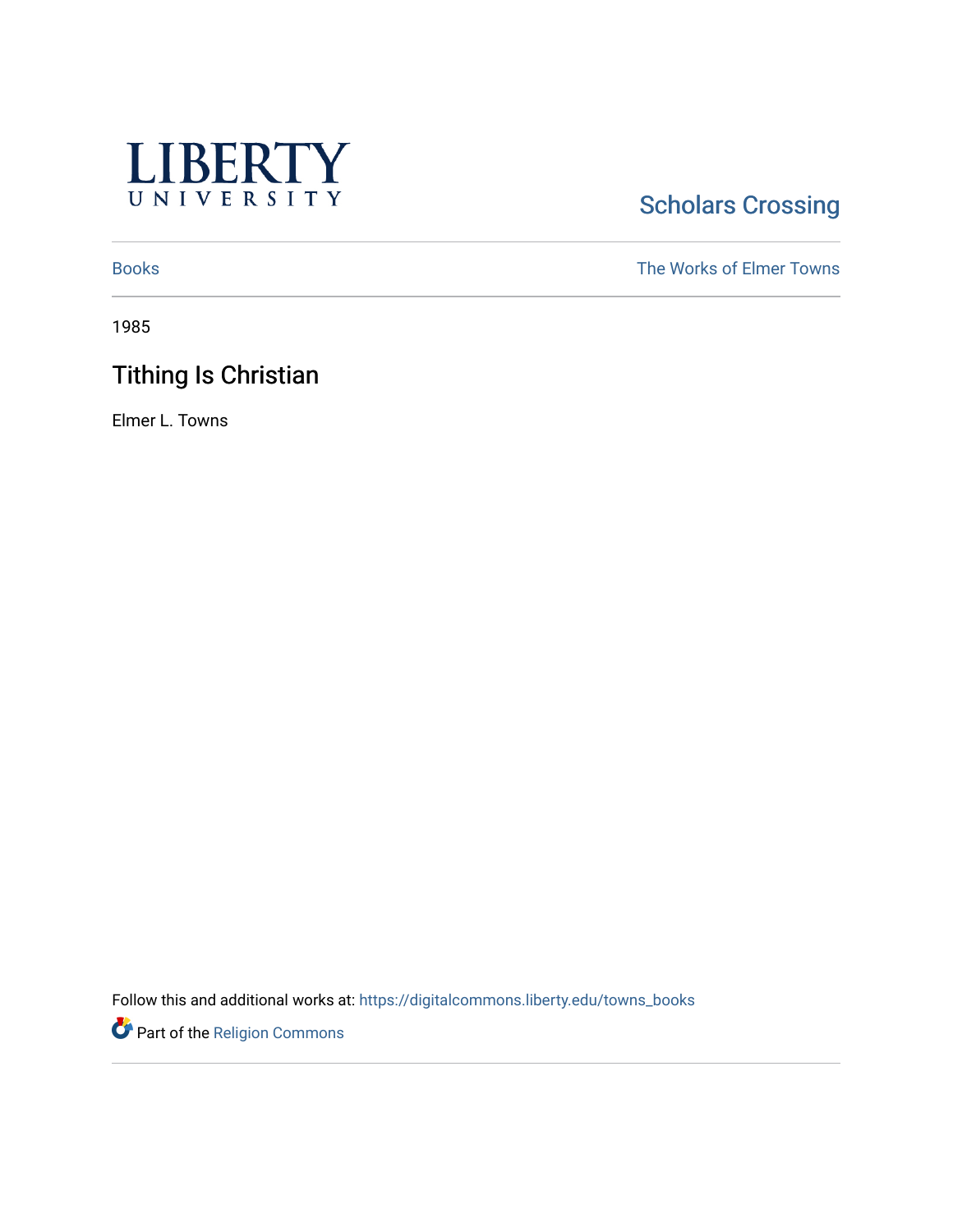Christian Tithing Tithing is Christi ian Tithing is Chi thing is Christiar is Christian Tith Christian Tithing<br>Tithing Is Christi an Tithing is Chi thing is Christiar is Christian Tith Christian Tithing **Tithing is Christia** an Tithing is Chı <u>: hina ic Chuictiau</u>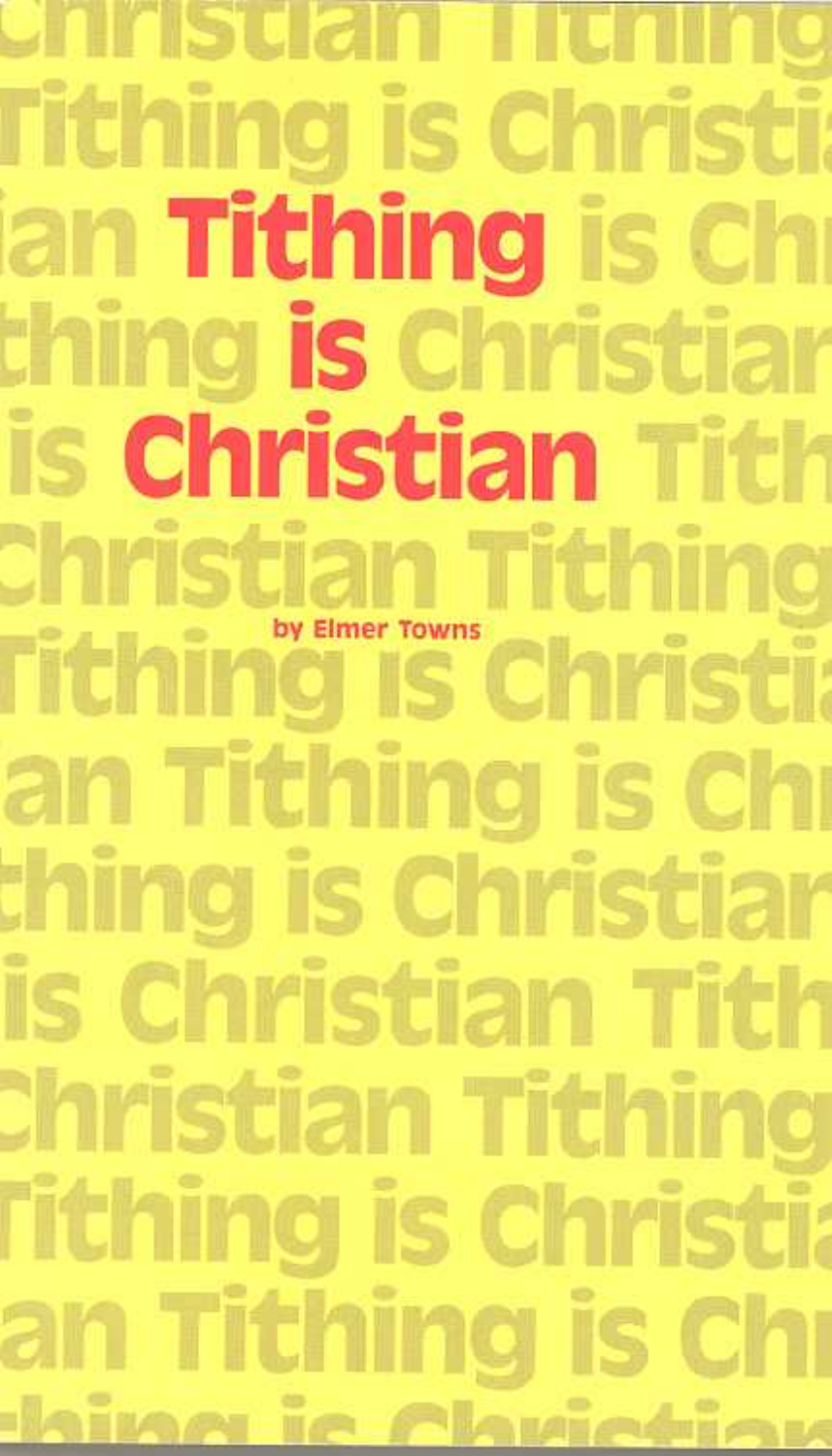# Tithing Is Christian

**by Elmer Towns** 

Copyright 1985 has been reverted back to the author.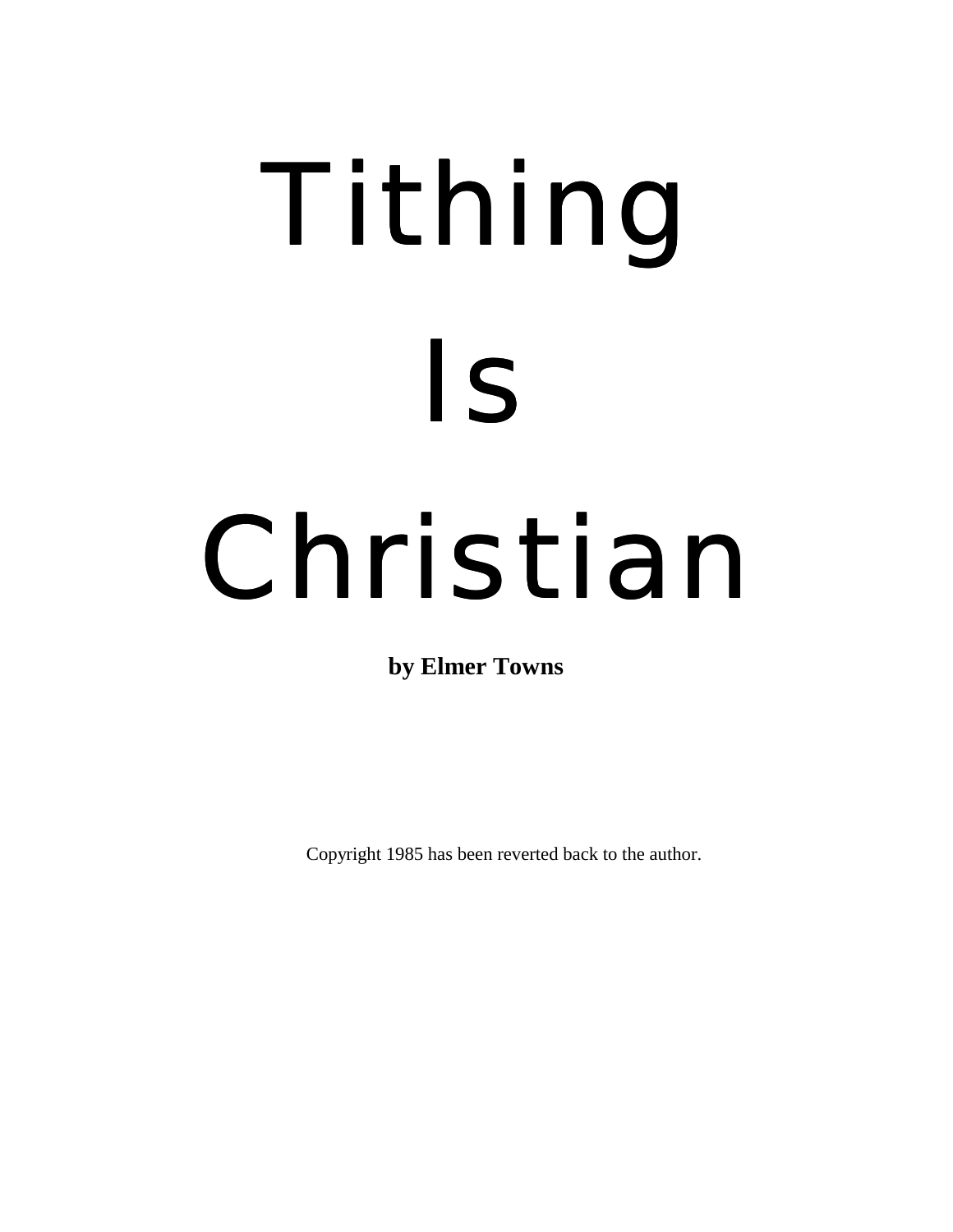# **TABLE OF CONTENTS**

# **Chapter One: WHY GOD WANTS OUR MONEY?**

This chapter traces the history of giving money to God in the Old Testament. Special emphasis is placed on children of Israel giving to build the Tabernacle. The principle in this chapter is, "God does not ask His people to give to Him until He provides them with resources."

# **Chapter Two: WHY STOREHOUSE TITHING?**

This chapter traces the development of Storehouse tithing in the Old Testament. The principle in this chapter is "Children of God should give money to God's place where, (1) He promised to meet with His people, (2) the symbols of redemption were celebrated, and (3) God's man ministers to the people." The temple in the Old Testament and the church in the New Testament meet these requirements.

# **Chapter Three: HOW TO GIVE MONEY TO GOD.**

This chapter studies Jesus' teaching on the attitude a person should have in giving money to God. The Lord will make those rich who give by faith.

# **Chapter Four: GIVING MONEY IN THE EARLY CHURCH.**

This chapter examines the way early Christians gave money to God. Proofs are given for storehouse tithing in this age. Finally, practical suggestions are made how a Christian should give money to God.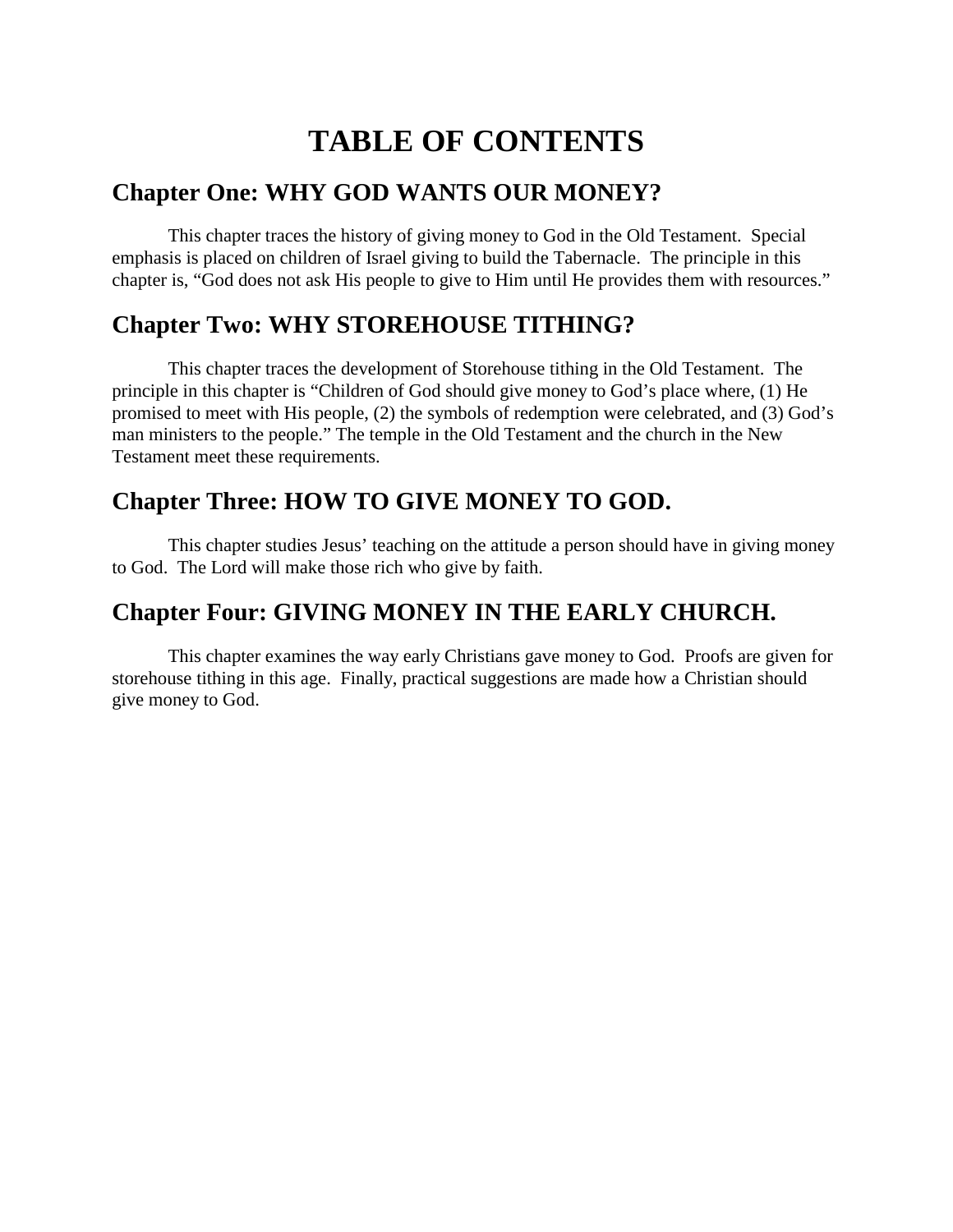# **"I BELIEVE IN TITHING"**

My mother began teaching me to give money to God when I was six years old. The church I attended issued me a box of envelopes (number 75) and each week my mother made sure I put a nickel in each side of the envelope (one side for missions, the other side for church expenses). I probably gave more than the tithe.

My junior Sunday School teacher told a story of a man who got away from God but never stopped sending his offering to the church in his envelope. Later that man came back to God. Because of that story, I reaffirmed my vow to tithe.

I believe in tithing because:

Tithing obeys God . . .

Tithing prospers the church . . .

Tithing provides money to win souls . . .

Tithing causes me to grow in grace . . .

Tithing prospers me financially . . .

Many churches teach and practice Storehouse Tithing. Members are asked to give onetenth of their income to the Lord. These churches believe it is the obligation of their members to give to God through the local church, and the tithe should not be given elsewhere. These four lessons will discuss storehouse tithing. These lessons answer the following questions:

Chapter One: *Why God wants our money?* Where did tithing begin?

Chapter Two: *Why Storehouse Tithing?* The Lord who owned the gold and silver could have created money, but He asked His people to make gifts. Why does God ask people to give money to Him?

Chapter Three: *How to give money to God.* What should be the attitude of the tither and what should he expect in return for his gift?

Chapter Four: *Giving money in the early church.* What was the practice of the early church in tithing?

This book is designed for stewardship month. These lessons should be taught in Sunday School. Then during the final week every member should be given an opportunity to make a financial commitment to the Lord.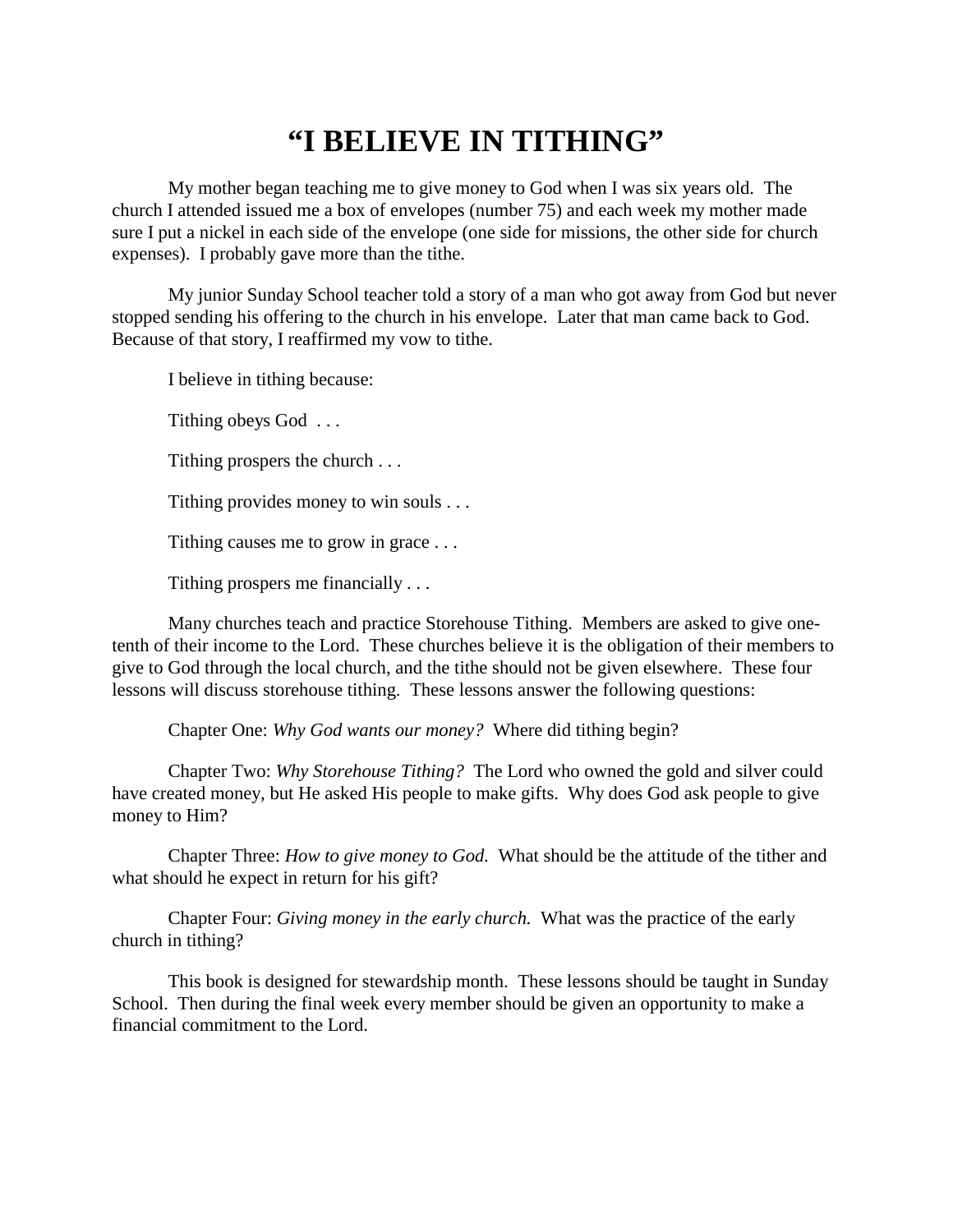Appreciation is extended to Dr. Gordon Talbot for research and gathering of material for this book. Also, Rev. Bill Monroe and Dr. Truman Dollar read the manuscript and gave me valuable insight from the local church perspective.

This book is dedicated to soul winning and the growth of the local church. Since money is needed to expand the ministry of churches, may God use this manuscript to help Christians see their obligation and opportunity of tithing to the church.

Sincerely yours in Christ,

Elmer L. Towns

Spring 1975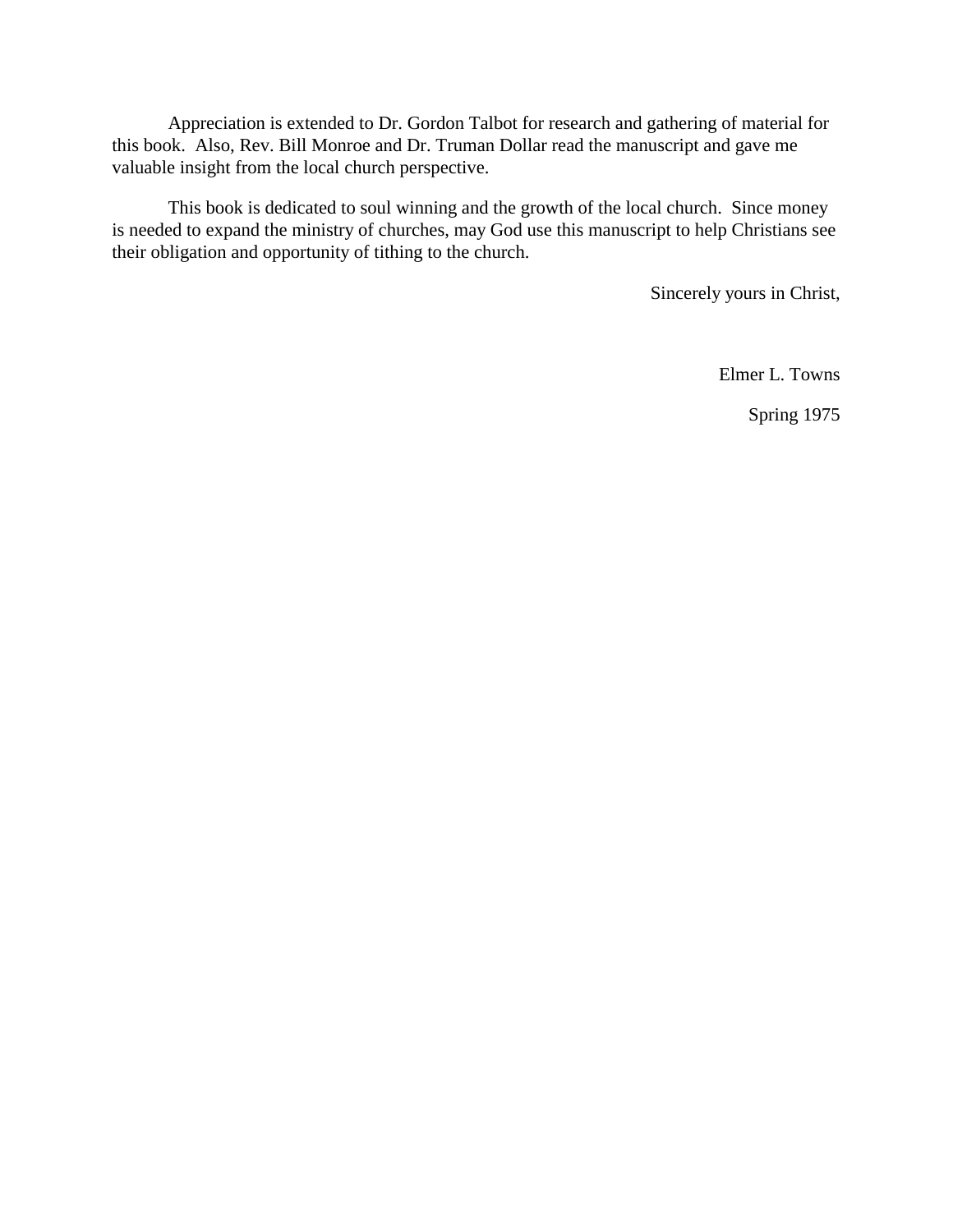# **CHAPTER ONE**

# **WHY GOD WANTS OUR MONEY?**

### *THE FIRST GIFT TO GOD*

The act of giving the substance of our life to God goes back to the beginning of Scripture. From the outset, giving money involved itself with the act of salvation and worship. "Cain brought of the fruit of the ground an offering unto the Lord. And Abel, he also brought of the firstlings of his flock and of the fat thereof. And the Lord had respect unto Abel and to his offering: But unto Cain and to his offering he had not respect" (Gen. 4:3,4). Even in the first act of bringing gifts to God, the following points are seen: (1) "Abel offered unto God a more excellent sacrifice than Cain, by which he obtained witness that he was righteous" (Heb. 11:4). Giving of gifts was tied to salvation. (2) God was not pleased with all of the gifts of man. A man's gift had to follow the pattern given by God. (3) Gifts must be accompanied by the right attitude.

Other men of God brought gifts unto the Lord notably sacrifice. "Noah offered unto the Lord (Gen. 8:20), as did Abraham" (Gen. 12:7, 13:4). In these days there was no temple to maintain, nor was there a priest who needed a salary for his earthly needs. The gift was usually a lamb that was slain and consumed in the act of sacrifice. As a result, the gifts that were given to God were the object of the moment.

The first occurrence of tithing came when Abraham met Melchizedek; the first mentioned priest of God. As Abraham returned from the victory over Chedorlaomer, Melchizedek, the king of Salem, met him. Later, in the book of Hebrews, Melchizedek is a type of the priesthood of Jesus Christ. Inasmuch as a priest had a ministry to and for individuals, Melchizedek gave Abraham bread and wine. In return for his ministry, Abraham "gave him tithes of all" (Gen. 14:20). Apparently, Abraham gave him one-tenth of all the spoils of battle. It is interesting to note that when the first priest of God appears in the Bible, tithes are collected to support him. Also, tithes were paid at a place that later would be connected with tithes. Melchizedek was king of Salem, a place we know today as Jerusalem.

The next occurrence of tithing comes when Jacob is at Bethel, also a place later approved for collective religious worship. There Jacob saw a symbol of salvation, the ladder which reached to heaven. Jacob, knowing that the presence of God was there, named the place Bethel, the house of God. He vowed that if God would bless him, he would return: "This stone, which I have set for a polar, shall be God's house: and of all that thou shalt give me I shall surely give the tenth unto thee" (Gen. 28:22). Jacob realized that any wealth he would accumulate would come from God and that a tenth belonged to Him.

Throughout the book of Genesis, God deals through patriarchs, the great men who led their families. There was no house of God, nor were there priests to minister to the men of God. There was no need for finances to sustain the ministry of God. The patriarchs were the priests of God. They did not need offerings to support themselves, for they made their living through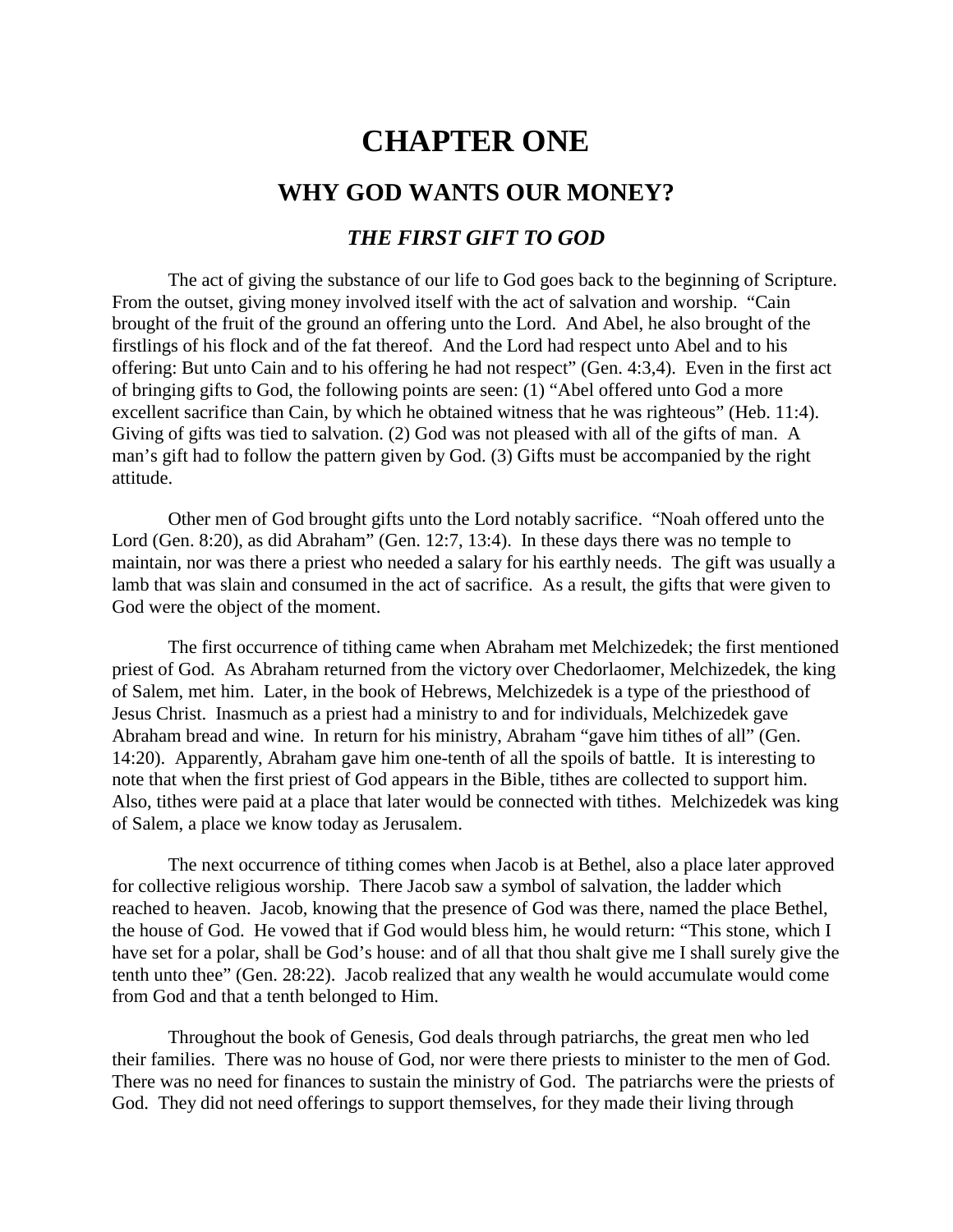cattle, crops, and trading. Any gift to God was the animal that was sacrificed as an offering to God.

Even before God's people went into Egypt, God had predicted that they would become a great nation (Gen. 15:12-14). When the descendants of Abraham went into Egypt, they were only 70 souls (Gen. 46:27). In the land of Egypt God's people multiplied abundantly. With their population explosion, Pharaoh made them slaves and took steps to eliminate the male babies (Ex. 1:7,22). God's people suffered under bondage, yet prospered. The story is well known how Moses delivered Israel out of Egypt. After a series of nine devastating plagues was imposed on the Egyptians, they were still unwilling to release the Israelites. The time came for the last crippling blow (Ex. 10:1-10,29). God's people prepared themselves for the last plague, in which all the firstborn died, including men and beasts. As a result, Pharaoh not only released the Israelites; he quickly thrust them out of the country into the Sinai wilderness.

Before the Israelites left Egypt, they were instructed to "borrow" gold, silver, and jewels from their Egyptian neighbors (Ex. 11:1,2). Second, they were to make preparation for celebrating the first Passover. They only had until midnight to accomplish these tasks (Ex. 12:3- 13). The borrowing of jewels and raiment by the Israelites becomes the seed-plot for God's people to make gifts: (1) to build the tabernacle, (2) to sustain the ministry of the tabernacle, and (3) to support the priesthood.

Pharaoh must have been furious with Moses and hardened his heart, but the Lord gave Moses and the Israelites favor in the eyes of the Egyptians. The suggestion that they ask their Egyptian neighbors for jewels was unusual but not ridiculous. The Egyptian people would have given anything to get the curse of God off their desolated land, especially after they had lost their firstborn.

*Overdue wages paid – Exodus 121:35-36.* "And the children of Israel did according to the word of Moses; and they borrowed of the Egyptians jewels of silver, and jewels of gold, and raiment: And the Lord gave the people favor in the sight of the Egyptians, so that they lent unto them such things as they required. And they spoiled the Egyptians."

At midnight the death angel smote the land of Egypt, slaying the firstborn sons and beasts, so that a great cry of mourning went up from every home. Pharaoh hurriedly summoned Moses and Aaron to tell them to leave (Ex. 12:30,31). The Egyptians were terrified that they might all die, so they urged the Israelites to get out of the land (12:33).

If any of the Egyptians were previously reluctant to give the Israelites gifts of gold and silver, they freely gave them after their firstborn were taken. The Egyptians also added raiment. These were not really loans, for they did not expect to see them returned. In effect, the Israelites stripped the Egyptians of their valuables, just as a conquering army might take the spoils of war for itself.

There were three reasons why the "spoiling of the Egyptians" took place. *First,* the prophecy of Genesis 15:14 had to be fulfilled, for God stated Abraham's descendants would come out of a strange land "with great substance." *Second,* the Israelites had worked for the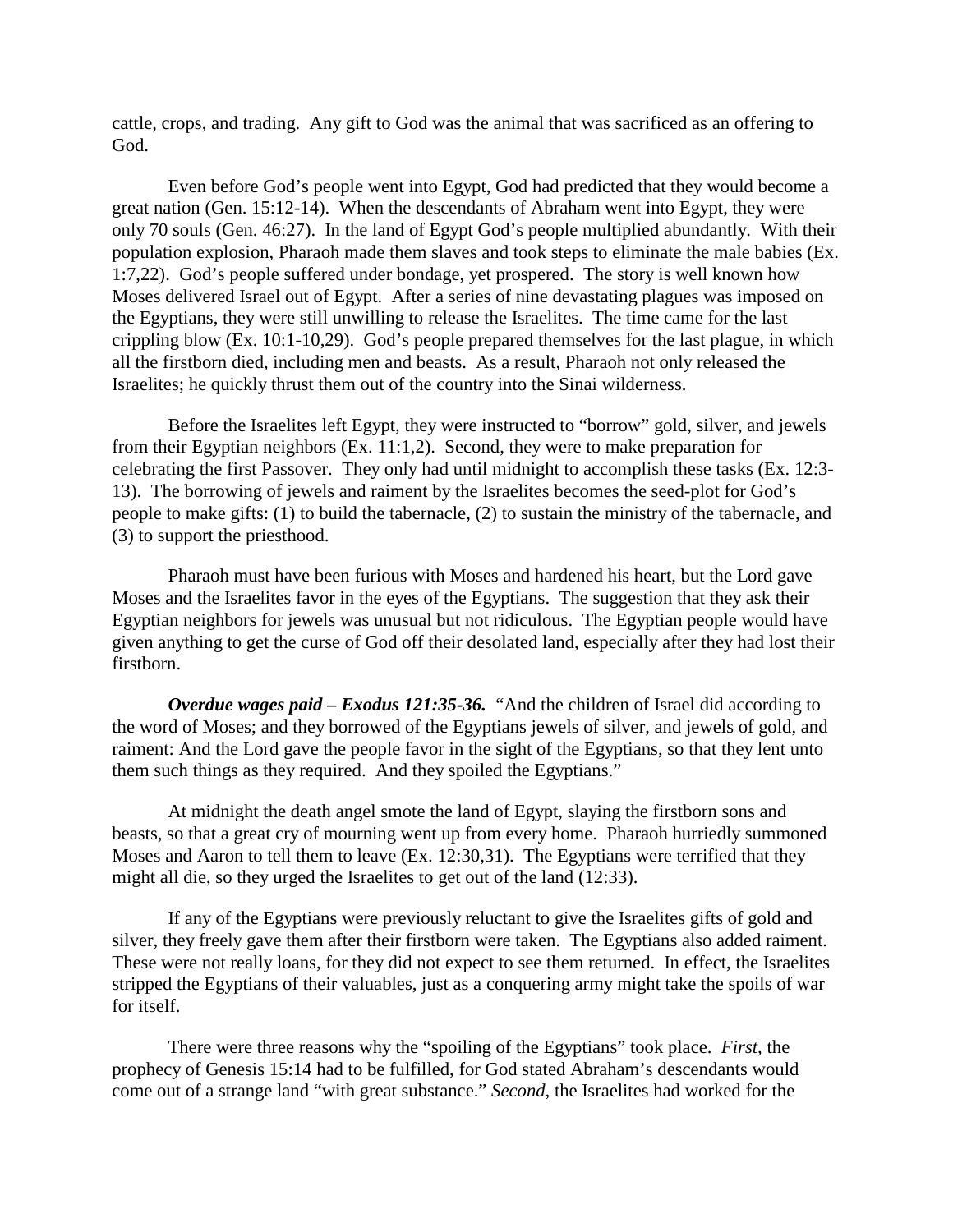Egyptians as slaves for many years with no pay. What they took from Egypt might be considered overdue wages for their work. *Third,* the Lord was planning a sanctuary for Himself in the wilderness. The tabernacle would require gold, silver, and fabric for its construction, furnishings, and robes for attendants. Whatever was needed had to be carried into the wilderness of Sinai from Egypt.

By the time the Israelites were asked to make contributions to the Lord, they had many reasons to be grateful to Him. Under the leadership of Moses, they had left the land of Egypt and made their way to the western shore of the Red Sea. Pursued by the armies of Egypt, they feared they would be slain or taken back into slavery, but God allowed them miraculously to walk through the waters on dry land. He then used those same waters to drown the pursuing Egyptians. Their corpses were washed up on the eastern shore, so the Israelites could take their weapons. These were used later in a pitched battle with the Amalekites at Rephidim. After three months of traveling, the Israelites finally reached Mount Sinai (12:3 7-19:2).

God gave His people the Ten Commandments and the Book of the Covenant at Mount Sinai, as well as the order of worship to be followed in the tabernacle after it was built (Chapters 20-24). Now the stage was set for the construction of the sanctuary.

God had providentially provided gold, silver and raiment for His house. In the same way today, God gives men strength, wisdom and ability to work. From that employment comes wages. Then the Lord asks that men give back to God. God providentially prepares for man to make tithes and offerings.

*Willing offerings requested - Exodus 25:1-8.* "And the Lord spake unto. Moses, saying, Speak unto the children of Israel, that they bring me an offering: of every man that giveth it willingly with his heart ye shall take my offering. And this is the offering which ye shall take of them; gold, and silver, and brass, And blue, and purple, and scarlet, and fine linen, and goats' hair, And rams' skins dyed red, and badgers' skins, and shittim wood, Oil for the light, spices for anointing oil, and for sweet incense, Onyx stones, and stones to be set in the ephod, and in the breastplate. And let them make me a sanctuary; that I may dwell among them."

Fund-raising is difficult when two factors are absent – lack of resources and reluctance to give. Moses knew that the Israelites had abundant resources, but he had to see if they would give them willingly to the work of the Lord.

Evidently, God did not want anyone to give anything unless he was ready to offer it voluntarily. There was such a reservoir of good will and gratitude because of all God had done for the Israelites that no commandment or enforcement was necessary. At this time, no amount was mentioned; a person could give all he had or just a portion of it.

The question might arise whether or not it was right to use "gifts from the Egyptians" to support God's work. The same question might be raised about some of the dollars that find their way into our offering plates. Money and material things are neutral in themselves. The uses to which they are put make them moral or immoral. By giving to the Lord the valuables they had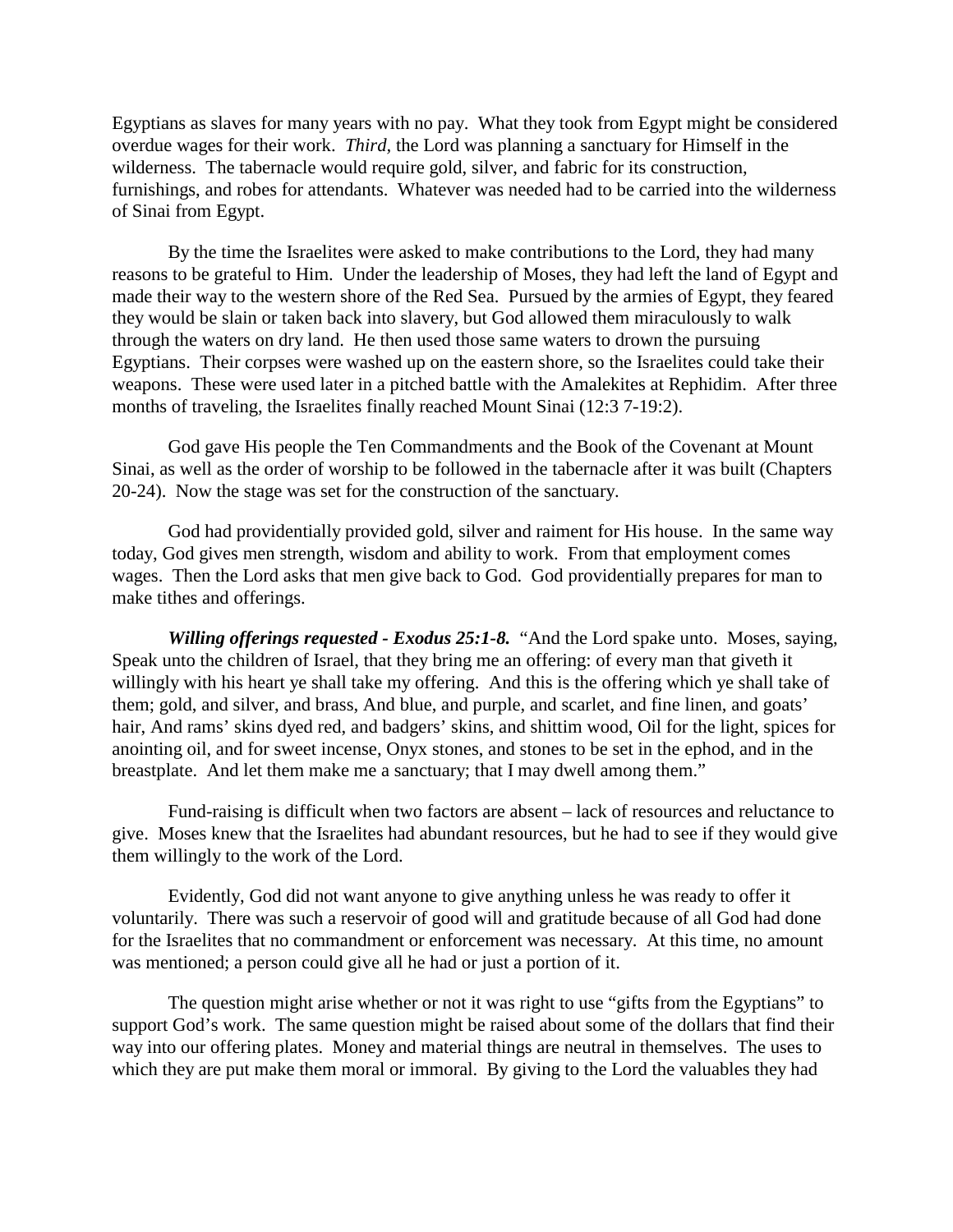collected from their former taskmasters, the Israelites were sanctifying them. Our earnings from secular sources can be sanctified in the same way.

The offerings requested ranged over a wide assortment of things – gold, silver, brass (bronze), blue cloth, purple cloth, fine-twined linen, goats' hair, red-dyed rams' skins, badgers' skins (probably goatskins, or perhaps skins of dolphins or seals), shittim (or acacia) wood, olive oil for lamps, spices for anointing oil and sweet incense, onyx stones, and jewels to be set in the ephod (square cloak hanging down from the high priest's shoulders) and the breastplate, which had twelve jewels in it, one for each tribe of Israel.

No one Israelite had all or even most of these items. There was a cooperative effort. Many could do what a few could not do. Our churches today are built by the same principle. Many can bind together to support a missionary family, where no one person could do it.

*Proposed sanctuary mentioned - Exodus 25:8-9.* "And let them make me a sanctuary; that I may dwell among them. According to all that I shew thee, after the pattern of the tabernacle, and the pattern of all the instruments thereof, even so shall ye make it."

The Lord revealed the reason why He wanted the various offerings. A huge tent was to be constructed and positioned in the center of the camp wherever the Israelites traveled. God would dwell in that tent in a special way and meet with His people.

We generally refer to the tent as a tabernacle, which comes from the Latin Vulgate word *tabernaculum.* In his address to the Sanhedrin, Stephen referred to it as "the church in the wilderness" (Acts 7:38). The Greek word *ecclesia,* which was translated as "church" in New Testament times, only meant "a people." Since the church is the body of Christ (Eph. 1:22,23), Israel was not technically a church; the church came into being with Christ. The tabernacle was the visible symbol of the "called-out people," even as the temple and the local church were later to be such symbols.

A detailed description of the construction of the tabernacle and its furnishings is given in Exodus 25 to 27. There is symbolic significance in the brazen altar and laver in the courtyard, the golden candlestick and table of shewbread in the holy place, and the altar of incense associated with the Holy of Holies and the ark of the covenant placed in the Holy of Holies, along with two huge golden cherubims overshadowing the inner sanctuary. Christ was prefigured in all of these things.

God told Moses that everything would have to be constructed according to a pre-planned pattern of the tabernacle. God gave Moses the pattern of all the instruments. The Lord was definitely the Architect of this sanctuary, and the Israelites were the contractors. As the Lord dwelt in each work, He could also be called the Contractor. "Except the Lord build the house, they labour in vain that build it" (Ps. 127: 1).

As time went by, the Israelites set aside Aaron and his sons to serve as priests. They wore the garments that were donated. Skilled workers, filled with the Spirit of God, were assigned to their special construction tasks. After a discouraging episode involving worship of a golden calf,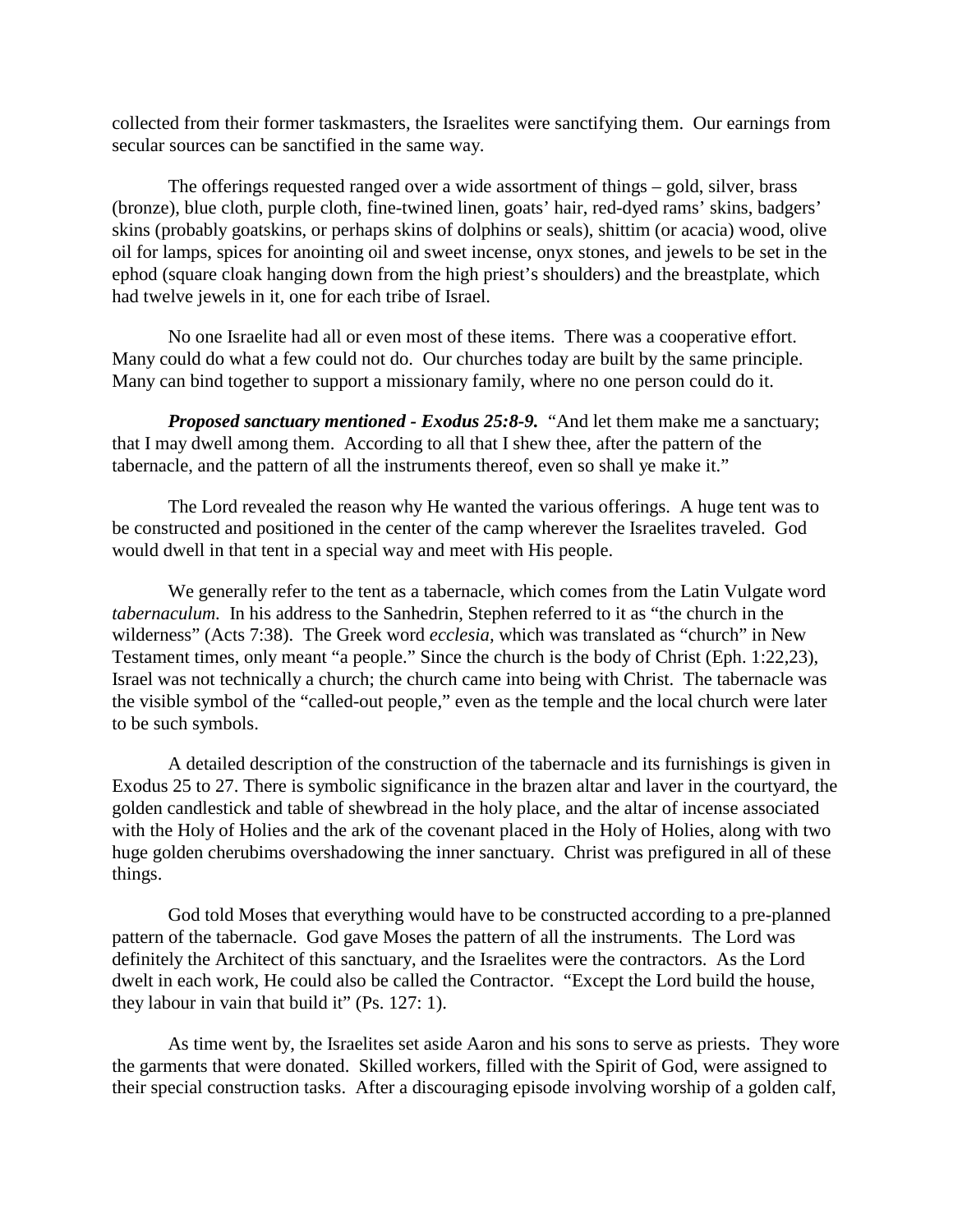followed by disciplinary action on the part of Moses, the people of Israel prepared to move northward toward the Promised Land. The tabernacle would be a constant reminder of God's presence among them. Therefore the time was ripe to construct the tent where God would dwell.

*Talented men recruited - Exodus 36:1-3.* "Then wrought Bezaleel and Aholiab, and every wise hearted man, in whom the Lord put wisdom and understanding to know how to work all manner of work for the service of the sanctuary, according to all that the Lord had commanded. And Moses called Bezaleel and Aholiab, and every wise hearted man, in whose heart the Lord had put wisdom, even every one whose heart stirred him up to come unto the work to do it: And they received of Moses all the offering, which the children of Israel had brought for the work of the service of the sanctuary, to make it withal. And they brought yet unto him free offerings every morning."

Bezaleel, from the tribe of Judah, and Aholiab, from the tribe of Dan headed up the work crew. God had given these men talents to construct the tabernacle and its furnishings, as well as the garments to be worn by the priests. God selected these men (Ex. 31:1-6). However, they were not called to their tasks until after Israel's sordid flirtation with idolatry was over.

God wanted men who were not only talented but also purified to work on His house and all that pertained to it. We may not always be able to find Christian contractors to construct our church buildings, but it would be wonderful if we could. An unbelieving contractor and his men might take pride in their work, and do a good job, but it would be better if they saw the spiritual significance of what they were doing and did it as unto the Lord. Whenever people help in the construction of their church, they not only help save the Lord's money, but they also invest themselves in the project.

Construction cannot go ahead unless there is an adequate supply of materials. This was no problem in Israel's case. As Moses received daily gifts from the people, he turned them over to the artisans, and they put them to good use. We might wonder what motivated the people to give freewill offerings each morning. They were probably moved by devotion to God, appreciation for His blessings, or as acts of contrition for sins committed.

The offering came in each morning (Ex. 36:3). As there was a need, the people gave their possessions. When a church doesn't have money today, it is probably because the people do not see the need. God's people usually give when there is need of space for the growing crowd, or another bus to reach lost children. If the church is winning souls and growing in its total ministry, then the people see the need and give their money. As the Israelites gave daily, our people today give weekly.

*Generous offerings restrained - Exodus 36:4- 7.* "And all the wise men, that wrought all the work of the sanctuary, came every man from his work which they made; And they spake unto Moses saying, The people bring much more than enough for the service of the work, which the Lord commanded to make. And Moses gave commandment, and they caused it to be proclaimed throughout the camp, saying, "Let neither man nor woman make any more work for the offering of the sanctuary. So the people were restrained from bringing. For the stuff they had was sufficient for all the work to make it, and too much."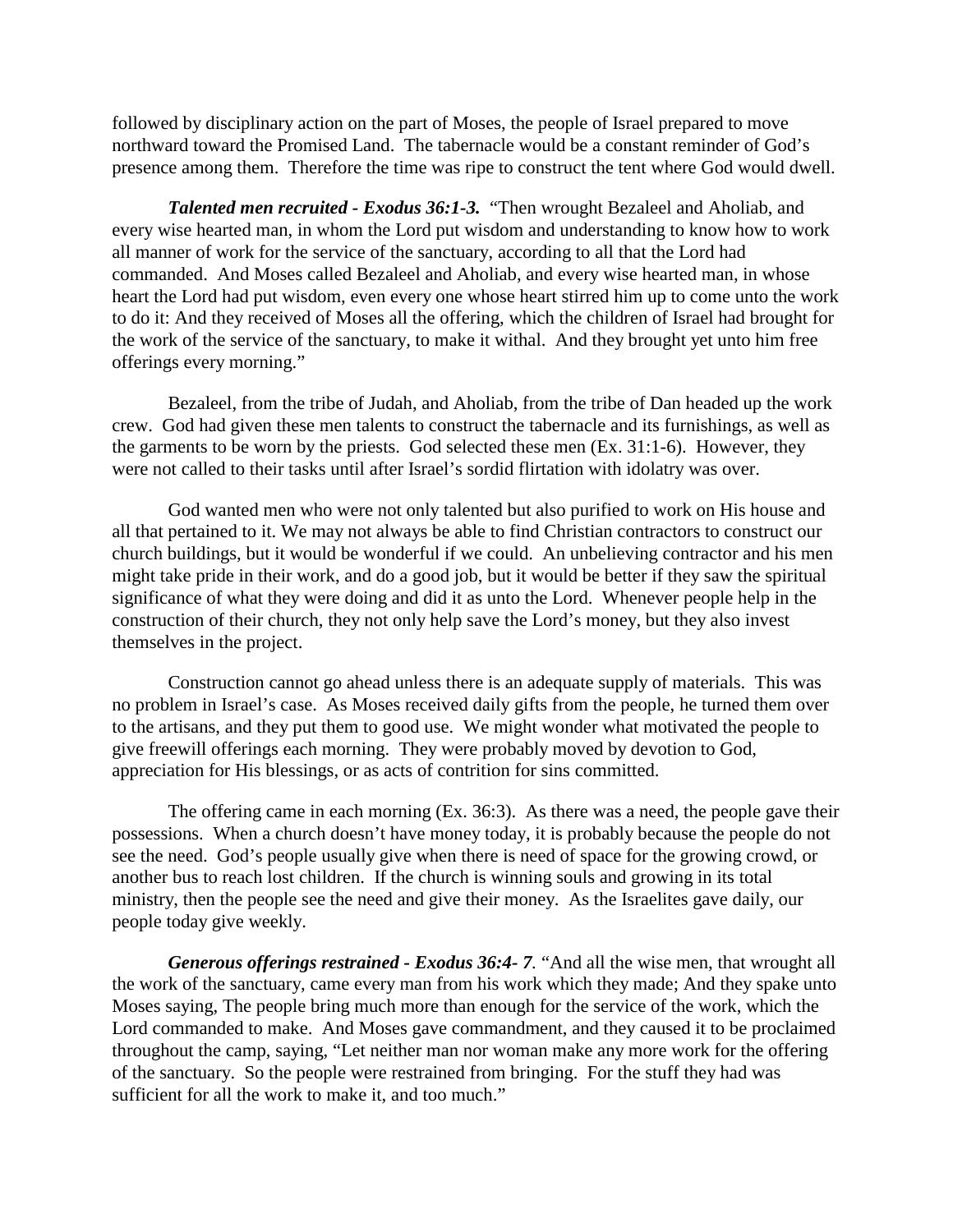Moses now faced a problem every spiritual leader would no doubt like to have. The skilled artisans came to him and said that the people were bringing more materials than they could use. Moses drew up an announcement and sent it out to be proclaimed to the entire camp; stating that no one should bring any more offerings for the time being. The people had to be restrained from giving, perhaps one of the few times in history when such action had to be taken.

The fact that the skilled artisans were men of the highest moral character is indicated by their refusal to appropriate any of the valuables passing into their hands. Their tasks were sacred, and they would not stoop to embezzlement. Like their future counterparts, the deacons chosen by the church in Jerusalem, they were men of God entrusted with temporal things and accountable to God for their stewardship (Acts 6:1-7). People will give with confidence when they know the pastor and deacons will carefully spend the money that comes to the church.

Construction of the tabernacle began six months after the exodus from Egypt. We are told that on the first day of the first month of the second year the tabernacle was raised up (Ex. 40:17). It took six months to finish. "Then a cloud covered the tent of the congregation, and the glory of the Lord filled the tabernacle. And Moses was not able to enter into the tent of the congregation, because the cloud abode thereon, and the glory of the Lord filled the tabernacle. And when the cloud was taken up from over the tabernacle, the children of Israel went onward in all their journeys: But if the cloud were not taken up, then they journeyed not till the day that it was taken up" (Ex. 40:34-37).

This is God's final approval in the project. His presence filled the house. Today God's Spirit doesn't dwell in a building but in living temples (I Cor. 6:19,20). God dwells in the heart of everyone who receives Him in faith. Then when we yield ourselves to Him, his spirit fills us (Eph. 5:19). This is God's approval; He fills us with His Spirit when we give ourselves to Him.

Thus we see that the Book of Exodus began with the Israelites suffering cruel bondage under Egyptian overlords, and ended with them moving as free men and women northward toward Canaan, led by Shekinah glory of God resting in and over their house of worship, the huge portable tabernacle. Today's lesson reveals God's people triumphing over what seemed to be insurmountable odds. God had proved Himself gracious, merciful, and all-powerful in their behalf.

*Update.* Some might wonder what the experience of the ancient Israelites has to say to us today as far as giving to a local church is concerned. Here are some suggestions to consider:

*(1) Bondage destroys life.* The Israelites were working themselves into destruction while enslaved in Egypt. Today, sinners work hard to satisfy enslaving habits, yet they get nowhere. They have no future blessing for which to hope. They have the pleasure of sin but no joy and peace. Satan is no kinder to his friends than he is to his enemies. The unsaved is bound for the lake of fire, the same destiny that awaits Satan (Rev. 20:10-15). A man can give himself to Christ and have new life (John 3:36). He will not go to hell, but to heaven.

*(2) God never asks for contributions but what He first supplies resources.* God chose an unusual way to make sure the Israelites would have gifts to contribute toward the construction of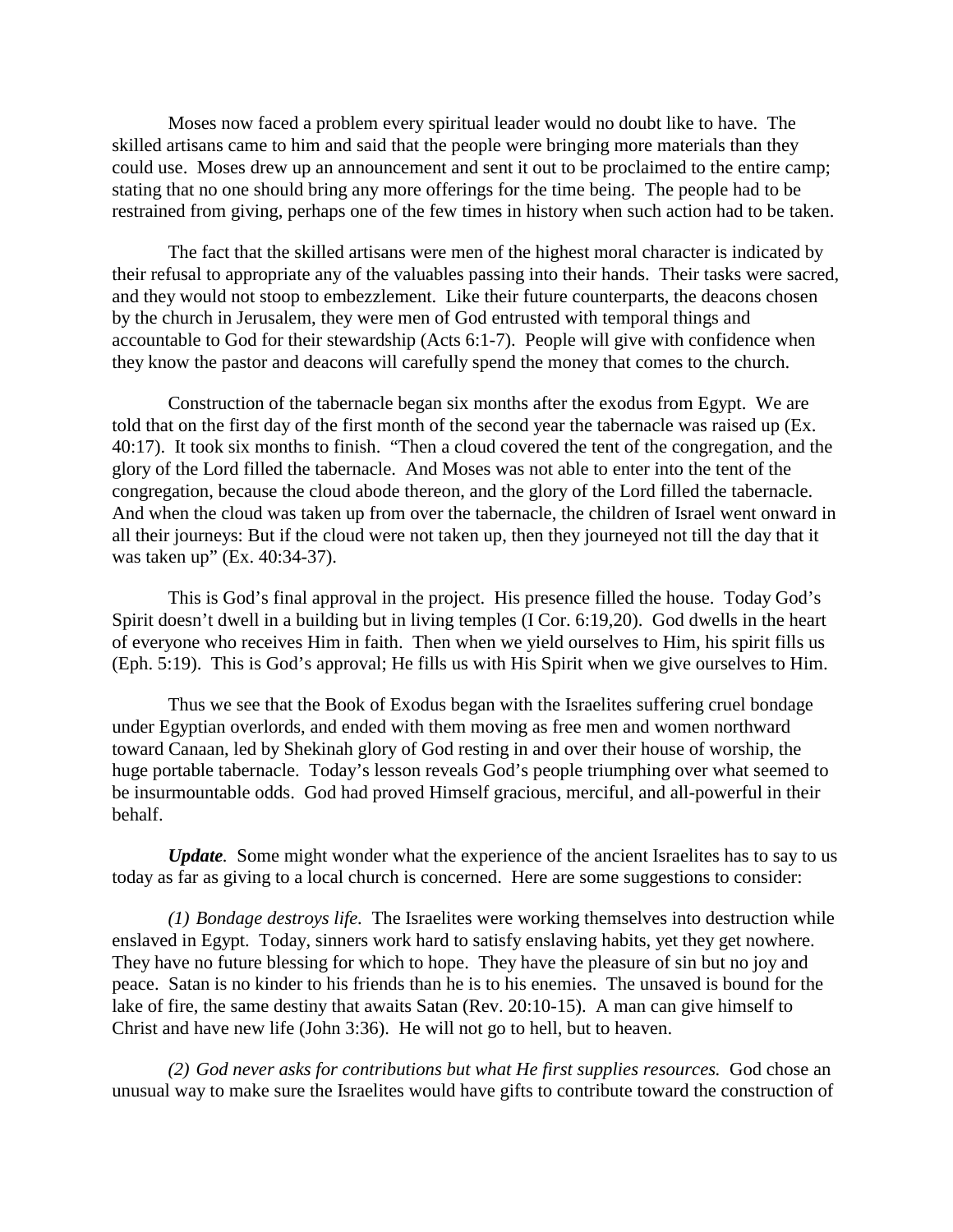the tabernacle and its furnishings by allowing them to "spoil the Egyptians." He can use routine or special ways to make sure we have something to give toward God's work. One of the things which makes life interesting is to see how God provides resources to use in His work in His church today.

Dr. Greg Dixon was asked if he would do anything differently; if he could change the way he built the Indianapolis Baptist Temple (attendance 3,500).

"I'd lean harder on my people to give more money than they did," was Dixon's reply.

At first a person might think Dixon was selfish or mercenary. He quickly adds, "I've seen many of my men get rich by giving to God."

Dixon went on to explain that a bricklayer got saved and quit running to taverns, beerdrinking and wasting his money. This man tithed. With salvation came self-discipline and purpose in life. The bricklayer came to Dixon and asked him to pray about going into the contracting business. God blessed the endeavor and the bricklayer gave the double tithe.

"God made it possible for this man to give thousands because he was faithful to give the small tithe when he got saved," Dixon commented. The wise pastor continued, "I'd push my men to give more money to God because no one can out-give God."

*(3) The first project on God's priority list for His people's welfare is an assembly house.*  As the nation of Israel literally set up camp with the tabernacle right in the center, so the Lord expects believers today to make the local church the center of their lives. Here they find a place for instruction, worship, fellowship, and service. The church is the meeting place with God, and it deserves the best we can build.

Many Baptist churches have been started in warehouses, public schools, fire halls, movie houses and storefront buildings. God has worked miracles and changed lives in these temporary places. Their first buildings have many times been simply concrete-block structures. God has been glorified in the hundreds who have been saved in these preaching-houses. But there comes a time when a permanent church building should be constructed which will glorify God and be a testimony to all the community. Just as the Tabernacle represented the best that Israel could give, so our church building should represent the best the members can give.

*(4) God wants His people to give willingly toward the support of His work.* No one had to be forced to give, for everyone gave willingly. A heart motivated by love and gratitude doesn't require artificial gimmicks or high-pressure campaigns to ensure giving. Each of us should count his blessings and then give accordingly. God does not want His work supported by cake sales, raffles, car washes, or bingo parties. People should give out of gratitude.

*(5) Giving involves more than just money or material things.* The skilled workmen gave of their time and talents for the construction of the tabernacle and its furnishings. Today we can give of our time, talents, and treasures for the ministry of the local church and its programs. God keeps the record books, and He knows what contributions we make. We may be surprised the judgment seat of Christ when the rewards are given out.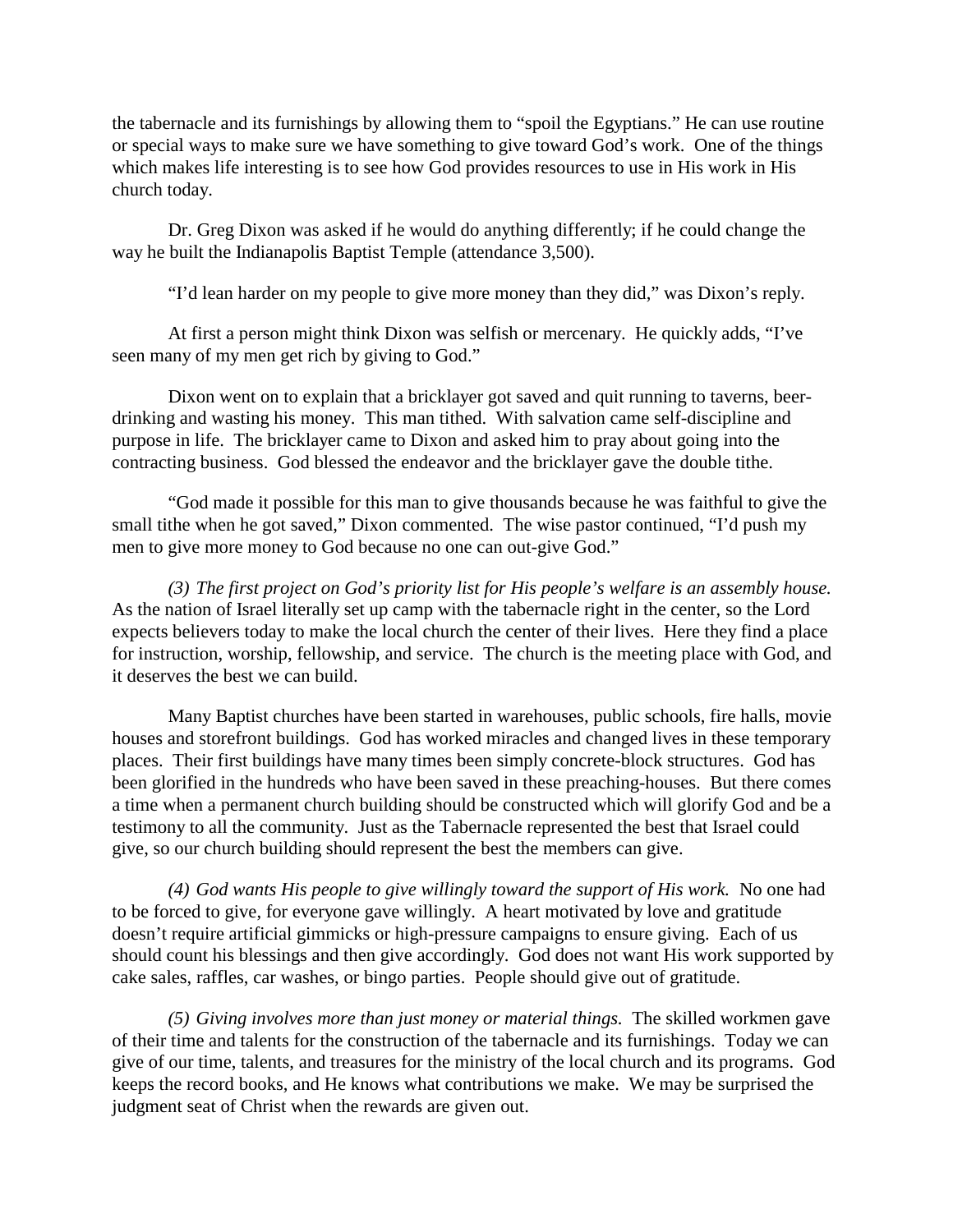Giving to the Lord's work was much simpler for the ancient Israelites out in the wilderness than it is for God's people today. They had one depository into which they could put their contributions. All funds went to the tabernacle and its programs. Today we have innumerable extra-church agencies clamoring for our contributions. Some of these are civic and community charitable organizations. Christians should give according to their community obligations, but never rob God to do so. A gift of charity does not fulfill the obligation to give to God's house.

Some Christian organizations make requests for finances by direct mail, radio or television. These may be good, but God had only one place in both Old and New Testament to give money (see next lesson). It is usually best to give to these organizations through your church. First, you don't know the integrity of inter-denominational organizations but your pastor and church board will have the knowledge of their ministry. Second, giving through your local church will strengths the congregations' ministry. Third, an independent organization does not have a responsibility to its members, as does a church. Your local church can request some accountability from inter-denominations agencies for any money sent. Finally, the Lord's will in giving is better known in the multitude of counselor (Prov. 11: 14). Many an individual Christian has given a sacrificial gift to an independent organization only late to find out the gift was not properly used. If a Christian gives through his local church, he can give with confidence, knowing that those elected to a place spiritual rulership will give good guidance in giving.

The temptation is to subtract a portion from what normally goes to the local church and parcel it out to other agencies. If this is done, the local church suffers.

History has taught us that man-made organizations come and go, but the divine-human organism known as the church is indestructible, just as Jesus promised (Matt. 16:18). The church must have the support of its people. Let its needs first be supplied, and if there is a surplus to contribute elsewhere, let the recipients be selected by the church's collective leadership.

We, as individuals, may be naive and easily misled as to the worthiness of certain organizations and send contributions to those, which do not deserve them. However, when we discuss it with other believers in the local church and get a general consensus of where contributions can do the most good, we protect the Lord's money against exploitation.

### *CONCLUSION*

Giving to God goes back to the beginning of time. As long as God has revealed Himself to man, the response has been a gift to God. Giving to God is no different today than in the past. God wants our life first, then the product of our hands. But He never asks us to give what He doesn't first provide.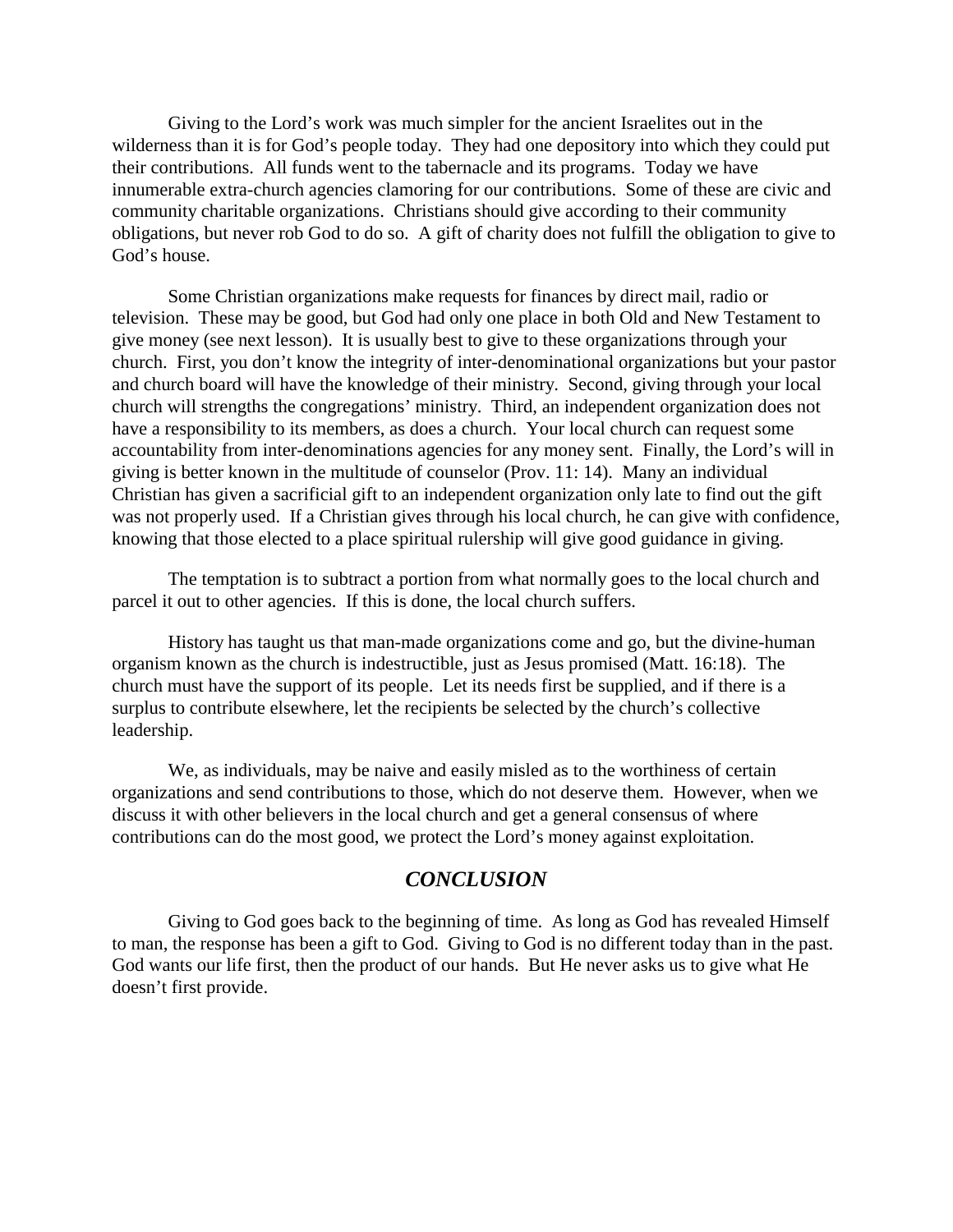# **CHAPTER TWO**

### **WHY STOREHOUSE TITHING?**

The belief and practice of storehouse tithing by Baptists has generally been rejected by Christians not involved in local church ministry. Those who believe in storehouse tithing have been accused of legalism, idolatry (worshipping the church) and fanaticism.

The doctrine of "tithing" means a believer gives one-tenth of his income to the Lord. Many do not agree with this practice. The doctrine of "storehouse tithing" means the tithe is given to the local church.

Baptists have some of the largest churches (84 out of the 100 largest Sunday Schools are Baptist). Baptists build great auditoriums, purchase buses, support missionaries, print books, preach the gospel over radio and TV and in general, their churches are growing, especially those which are true to the Word of God. All this takes money. Storehouse tithing is God's commonsense way of growth. Every man gives according to his ability, and together enough money is raised to carry on the ministry. Every man gives to the church, God's institution on earth, and together enough money is gathered to preach the gospel.

This chapter traces the biblical doctrine of storehouse tithing from its beginning through the New Testament. The principle of "God's place" is introduced in Deuteronomy 12:1-32. Throughout the Old Testament God had a place for (1) celebrating the symbols of redemption, the sacrificial offerings: (2) a central assembly where God met with people, and (3) a location where the tithes and offerings were given. This principle continues in the New Testament. The church is God's place for (1) celebrating the symbol of redemption baptism and the Lord's table, (2) the central place where Christians assemble (church means "assembly") and (3) the place where the people bring their tithes and offerings.

# **DESIGNATING A PLACE**

We know that God's presence and His Holy Spirit are everywhere (Ps. 139:7-12). However, His presence is centralized in certain places such as on the throne. The first centralized presence of God on earth was in the tabernacle constructed by Moses and the ancient Israelites in the wilderness of Sinai (Ex. 40:34-38). Because of this, centralization of worship became very important to the people of Israel. Individual and family worship had their place in the scheme of things, but these could not be substituted for centralized worship in God's house.

"These are the statutes and judgments, which he shall observe to do in the land, which the Lord God of thy fathers giveth thee to possess it, all the days that ye live upon the earth. Ye shall utterly destroy all the places, wherein the nations which he shall possess served their gods, upon the high mountains, and upon the hills, and under every green tree: And he shall overthrow their altars, and break their pillars, and burn their groves with fire; and he shall hew down the graven images of their gods, and destroy the names of them out of that place. Ye shall not do so unto the Lord your God" (Deut. 12:1-4).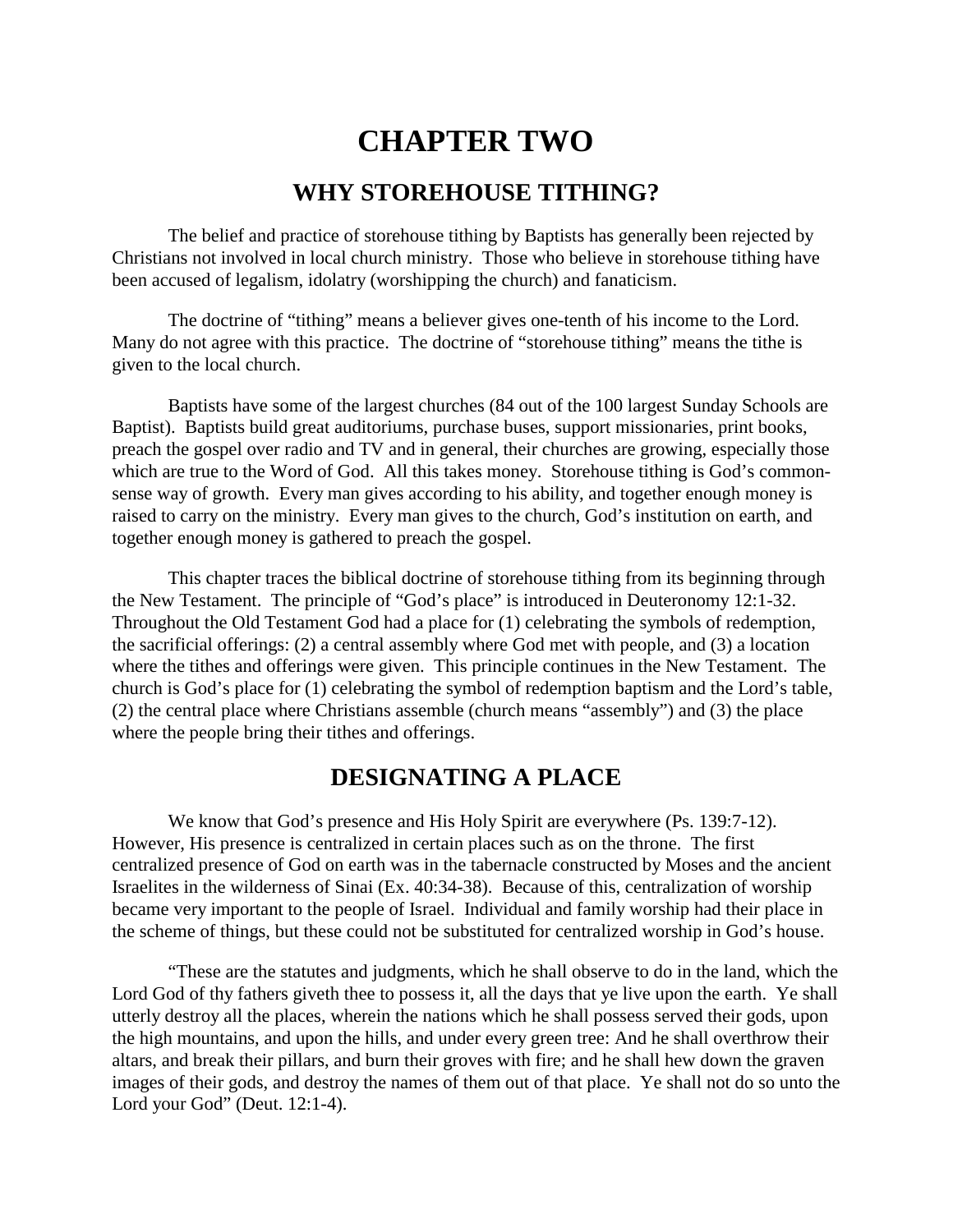God had not intended for the Israelites to leave the idolatrous influences of Egypt only to be bogged down by the idolatrous influences of Canaan. That's why He gave specific instructions that the heathen places of worship in Canaan be completely destroyed as the land was conquered. God didn't want His people worshipping at these places. In those primitive times there were no pagan temples in Palestine. Certain locations were set aside as sacred. These were often designated areas on mountain or hill tops, on artificial mounds, or in groves of trees. Piles of turf or of stones were used for altars on which sacrifices were offered. Before the sculpture was used to fashion statues, idols were pillars of colored stones. When a man worshipped in one of these places he was accused of doing what was right in his own eyes (Deut.  $12:1-3,8$ ).

Importance of a special place - Deuteronomy 12:5-14. "But unto the place which the Lord your God shall choose out of all your tribes to put his name there, even unto his habitation shall ye seek, and thither thou shalt come: And thither ye shall bring your burntofferings, and your sacrifices, and your tithes, and heave-offerings of your hand, and your vows, and your freewill-offerings, and the firstlings of Your herds and of your flocks: And there ye shall eat before the Lord your God, and ye shall rejoice in all that ye put Your hand unto, ye and your households, wherein the Lord thy God hath blessed thee. Ye shall not do after all the things that we do here this day, every man whatsoever is right in his own eyes. For ye are not as yet come to the rest and to the inheritance, which the Lord your God giveth you. But when ye go over Jordan, and dwell in the land which the Lord your God giveth you to inherit, and when he giveth You rest from all your enemies round about, so that ye dwell in safety; Then there shall be a place which the Lord your God shall choose to cause his name to dwell there; thither shall ye bring all that I command you; your burnt-offerings, and you sacrifices, your tithes, and the heaveofferings of you hand; and all your choice vows which ye vow unto the Lord: And ye shall rejoice before the Lord your God ye, and your sons, and your daughters, and your menservants, and your maidservants, and the Levite that is within your gates; forasmuch as he hath no part nor inheritance with you. Take heed to thyself that thou offer not thy burnt-offerings in every place that thou seest: But in the place which the Lord shall choose it one of thy tribes, there thou shalt offer thy burnt-offerings, and there thou shalt do all that I command thee."

God made it very clear to the Israelites that three things were tied to a special place of worship.

*1. The place for celebrating the symbols of redemption.* An Israelite could not make his sacrifice any place, this was the custom of heathen religion. "Take heed to thyself that thou offer not thy burnt-offering in every place that thou seest" (Deut. 12:13). This was equivalent to a man determining how and where he would serve God, which is a man-made religion. God wanted obedience to His commands, and this command involved a specific place of worship. The command was, "unto the place which the Lord your God shall choose . . . thither ye shall bring your burnt-offerings" (Deut. 12:5,6). Those who disobeyed and sacrificed elsewhere were warned, "Ye shall not do after all the things that we do here this day, every man whatsoever is right in his own eyes" (Deut. 12:8).

The sacrifices were symbolic of Christ the lamb of God that would take away the sin of the world (John 1:29). The sacrifices could never atone for sin. They were symbols. Today we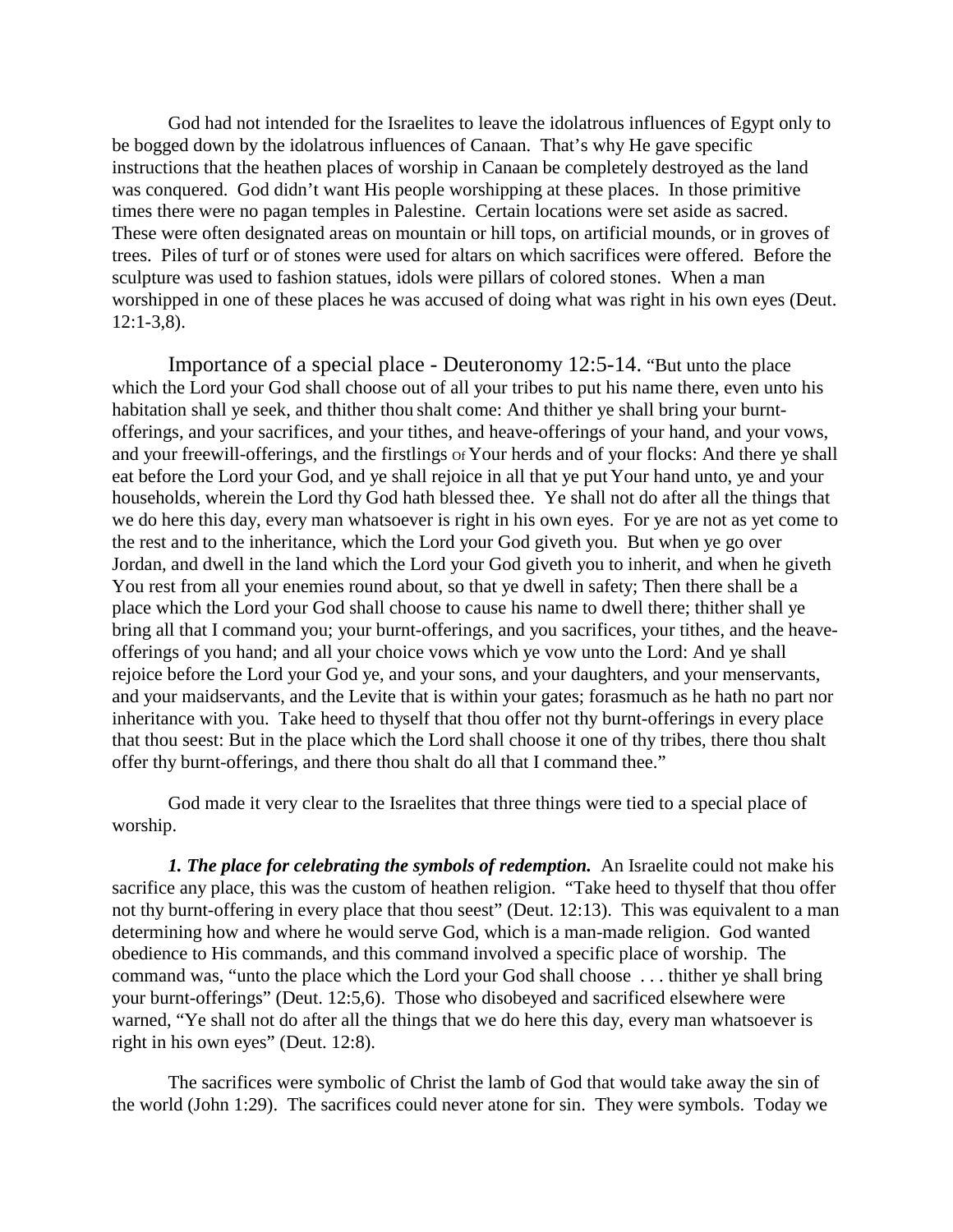do not observe the symbols of killing animals to picture redemption. Our symbols are baptism and the Lord's table. Both are pictures of Christ's sacrifice. These we call "ordinances" – baptism and the Lord's table – belong to the church. Just as the Israelite had to sacrifice in the specified place, so today the ordinances must be observed in the specified place, the church. A man should not observe the Lord's table at a family meal nor should he baptize a new convert in his swimming pool. These are church ordinances; baptism symbolizes the identification of a believer with Christ's body, the church. It is the doorway to church membership. The Lord's table is communion with Christ and fellowship with other believers in the church.

*2. The place for the people to assemble with God.* The Israelite was instructed to come to God's place. "But unto the place which the Lord your God shall choose out of all your tribes to put his name there, even unto his habitation shall ye seek, and thither thou shalt come" (Deut. 12:5). The Israelites were to assemble in God's place to worship Him. God promised to meet with people at specific places, "there shall be a place which the Lord your God shall choose to cause his name to dwell there" (Deut. 12:1 1). God did not appear at every location. The church is an assembly of "called-out ones." This is not saying that the church existed in the Old Testament. However, the principle of "God's place" transcends dispensations. Under both law and grace God saw the need of a central assembly. When the people assemble themselves, there is mutual fellowship, mutual support and combined strength. When God's people assemble themselves together they can correct false doctrine or practice, while at the same time they strengthen individuals and give cohesiveness to the whole.

The authority of the Old Testament place was the presence of God. "The glory of the Lord filled the Tabernacle" (Ex. 40:34). The church also has unique presence of Christ. He is everywhere but uniquely dwells in a New Testament church. The church is called a candlestick (Rev. 1: 12,20; 2:1,5). When a church fell into sin it was in danger of losing candlestick out of his place" (Rev. 2:5). Christ is Light of the World (John 8:12), and He uniquely dwells in a church. He is the candlestick. In both the Old New Testament, God meets with His people in His special place. Christ's presence in the church is its authority. He indwells every believer (Gal. 2:20) and church is gathered to carry out His commission (Matt. 28:19,20). Therefore, we bring our tithes and offerings to the place (the church) where God meets with people.

The church is an assembly of baptized believer, whom Christ dwells, which exists under the authority of the Word of God, organized for evangelism, teach fellowship, worship and to exercise the ordinances. Gifted men who have been called of God give leadership to this ministry. Therefore, money is needed to supply their needs and pay for the expenses incurred in their ministry. Since God commanded His people to bring their tithes to "His place" in the Old Testament, we should continue God's pattern in the New Testament God realized the necessity of corporate worship He commanded, "Ye shall utterly destroy all the places wherein the nations which ye shall possess served their gods" (Deut. 12:2). An Israelite could not choose where to assemble and worship God. When men choose where to worship God, when to sacrifice and what to offer they had a man-made religion. God warned His people of these pitfalls in the Old Testament. The principle carries over into the New Testament. Today we live in a generation of man-made religious organizations. Some have Christian truth mixed into their programs; others are completely false. God's plan is to assemble on the Lord's day (I Cor. 16:2, Heb. 10:25), to study the Word of God (Acts 2:42), pray (v. 42), and celebrate the ordinances (Acts 2:41,46).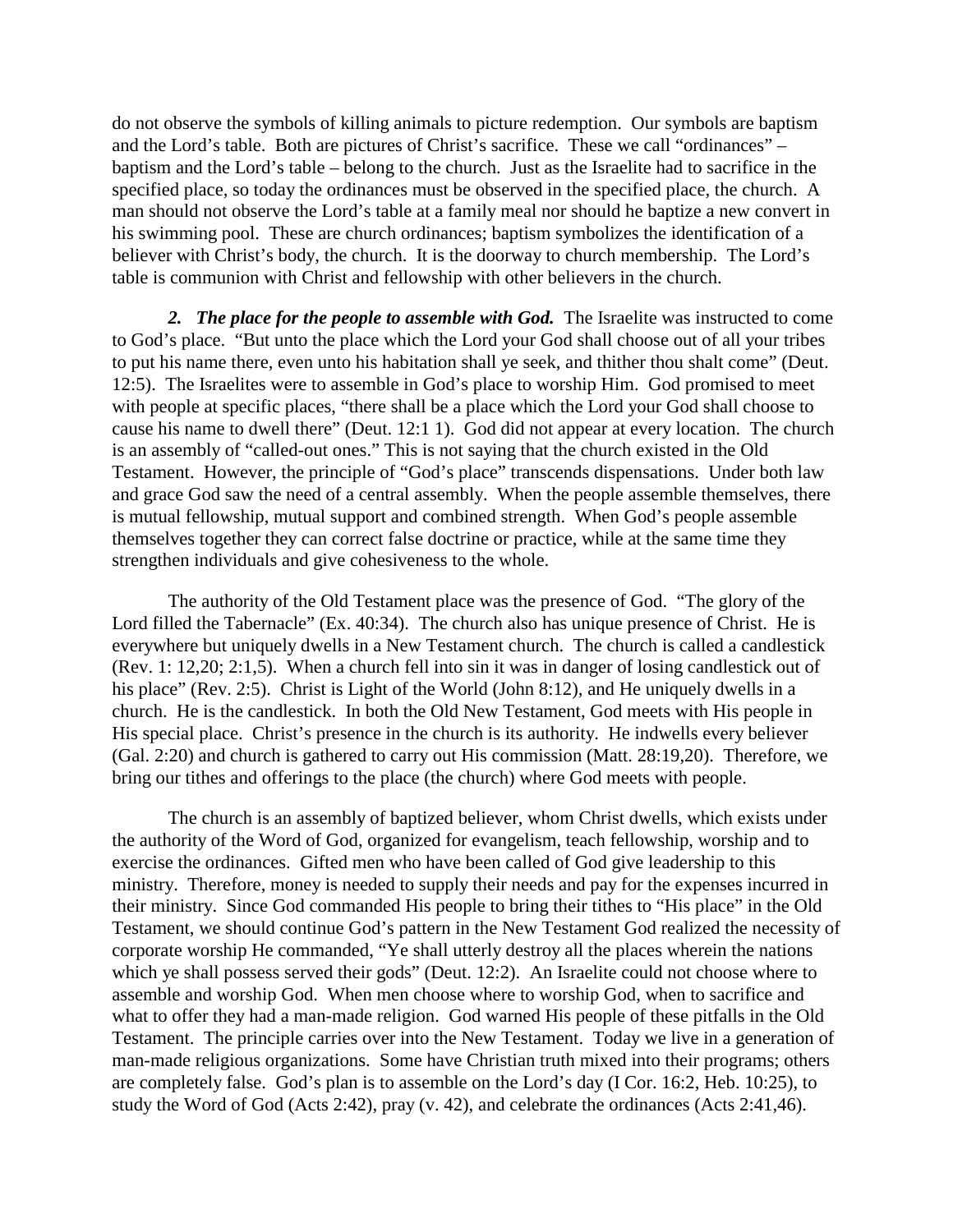Christians should examine carefully radio and TV preachers, as well as literature that comes into their home. Some are man-made religions. The principle, *any preacher or organization not associated with a local church most prove his ministry before he deserves any support.* Do not immediately respond to interdenominational ministries, even if they come in the name of the Lord. God's program is the church.

*3. The place of offerings.* When God designated a special place (Deut. 12), He also designated that offerings be brought to that place. "There shall be a place which the Lord your God shall choose to cause his name to dwell there; thither shall ye bring all that I command you, your burnt-offerings, and your sacrifices, your tithes, and the heave-offerings of your hand" (Deut. 12:1 1). People were told not to eat their tithe corn at home (Deut. 12:17). They were commanded to bring their tithes and offerings; (1) to worship God, (2) to support the Levites; (3) to provide for the maintenance of God's house, and (4) to prosper individually (Deut. 12:22).

In the Old Testament the Israelite had to pay his tithe at the tabernacle (later the temple) to remain in fellowship with God. This was one of the conditions of the law. Under grace some want to throw out the tithe. They have missed God's plan to carry on His work. God wants His people to continue bringing their tithe to God's place (the church). However, a Christian cannot give money to get in fellowship with God. Christians give money because they have been saved and have been made partakers of His grace. Because we are God's children we give Him tithes and offerings. Just as God required a portion in the Old Testament, so He requires the same portion in the age of grace.

The specific location for the tabernacle was not mentioned by Moses in Deuteronomy 12 before the Israelites entered Canaan. This prevented the Canaanites from learning about it and taking special measures to defend that location. It prevented the Israelites from quarreling about the site among themselves. We know the tabernacle was set up at Shiloh (Josh. 18: 1), although it was moved temporarily to such places as Shechem (Josh. 24:25-26) and Mizpeh (Judg. 21:1- 2). Shiloh was the special site for God's house until God withdrew His presence from it and made it desolate (Ps. 78:60). God's next place was Jerusalem. Here the Israelites were to (1) make their sacrifices, (2) bring their offerings; and (3) assemble for feast, worship and fellowship (Deut. 16:16). Jeremiah later warned the Jews in Jerusalem that because of sin God would withdraw His presence from the temple and make Jerusalem desolate, just as had been done in Shiloh (Jer. 7:12-14). His prophecy came true in 587 B.C. under Babylonian conquest.

*Centrality of God's altar - Deuteronomy 26:1-4.* "And it shall be, when thou art come in unto the land which the Lord thy God giveth thee for an inheritance, and possessest it, and dwellest therein; That thou shalt take of the first of all the fruit of the earth which thou shalt bring of thy land that the Lord thy God giveth thee, and shalt put it in a basket, and shalt go unto the place which the Lord thy God shall choose to place his name there. And thou shalt go unto the priest that shall be in those days, and say unto him, I profess this day unto the Lord thy God, that I am come unto the country which the Lord sware unto our fathers for to give us. And the priest shall take the basket out of thine hand, and set it down before the altar of the Lord thy God."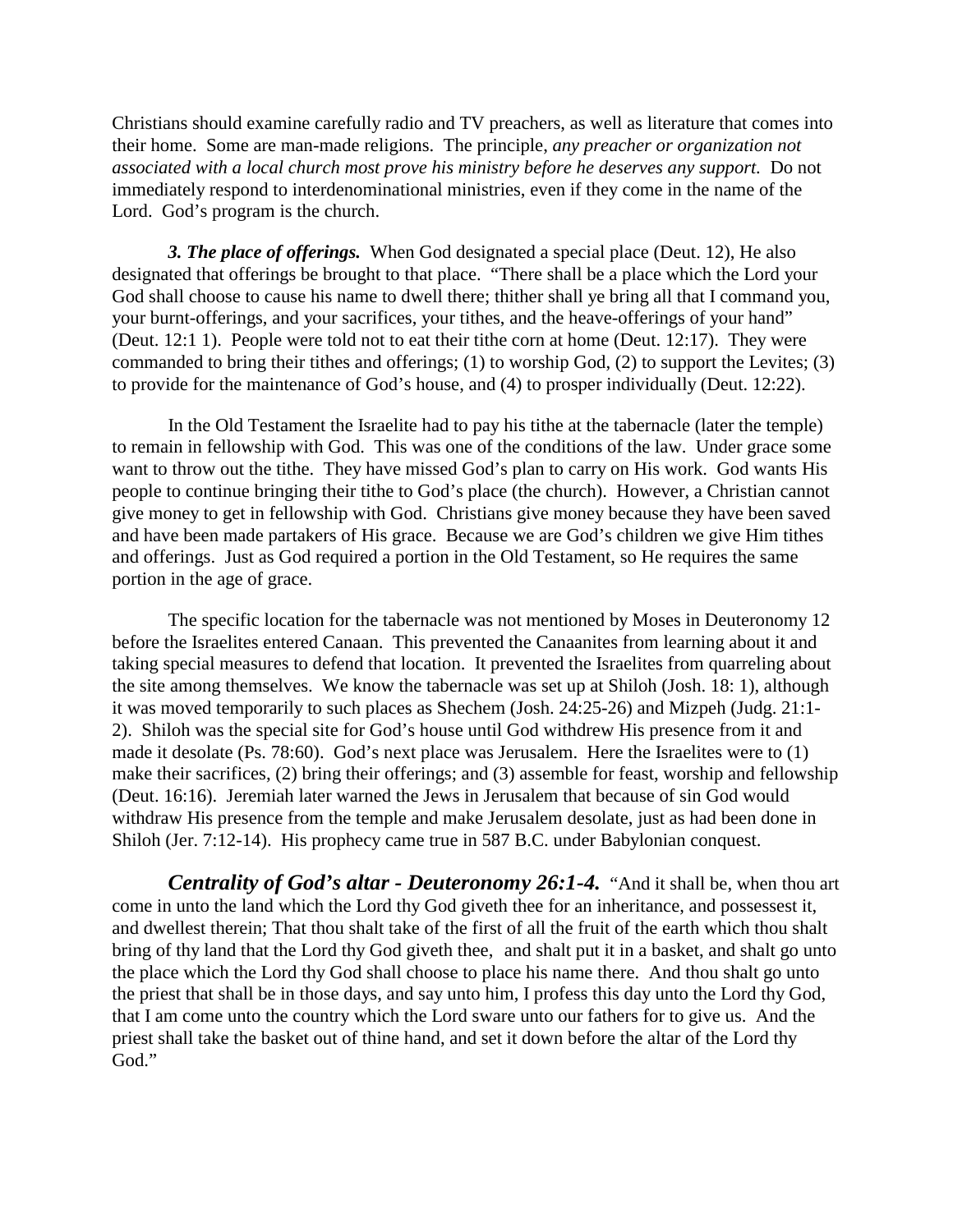As Moses advanced in age, and the time for the Israelites to invade Canaan came closer, he reminded them of God's instructions concerning settlement of the land. He foresaw the days when they would till the soil and feed their flocks in the land of promise. He wanted them to be sure to give God an offering of the firstfruits of their harvests.

They were told that in that day they were to take a basket of the firstfruits to the specified place God would choose for His name, give it to the priest, and he would set it before the altar of the Lord. This basket was only a token gift of the firstfruits, of course. Tithing regulations were given in Deuteronomy 14:22-29, and it was stipulated that those coming from a distance could convert harvests of grain, wine, and oil into money. This money could be given at the festivals to support the Levites.

The tithing of harvests and herds was the last subject covered in the book of Leviticus. Moses said that one-tenth of the harvest was to be given to God as payment for the use of the land, for God was Owner of the land. The crop was tithed as a thank-offering to God for His blessing upon the crops. Domestic animals were passed through a small enclosure, while a person with a rod would dip it in ochre and mark every tenth beast passing before him, and these would be given to the Lord (Lev. 27:30-34).

Numbers 18:24-32 explains that the Israelites were to give their tithes to the Levites, and then the Levites were to take a tithe of these offerings and give this to the priests. Since there were more Levites than priests, this provided the priests with enough to meet their needs. Nothing is said about the priests giving, perhaps because they were at the end of the line in the giving procedure. It is interesting that King Hezekiah made three reforms after discovering the law of God in the temple: (1) re-establishment of the Passover Feast, (2) destruction of idols, and (3) reinstatement of the priests and Levites and a call for tithes and offerings to sustain them (II Chron. 29-31).

Tithing for the Levites is similar to our giving tithes in the church today. The minister receives a salary from the tithes and offerings. He is to live from the gifts of God's people because he is set aside to do God's work.

### **THE STOREHOUSE**

Although the Mosaic law remained in effect for fifteen centuries, from the time of Moses to the time of Christ's death at Calvary, the Jews often ignored it, defied it, or buried it beneath man-made traditions. When their spiritual life was low, their giving fell off, and when they were spiritually revived, their giving rose again.

Time and again the Lord sent prophets to call people back to God and to obey His law. The traumatic experience of the Babylonian captivity cured the Jews of idolatry, but some of their other sins reasserted themselves afterward. Malachi was a post-exilic prophet to the restored remnant of Jews in Palestine, probably in a time of confusion when Nehemiah was absent.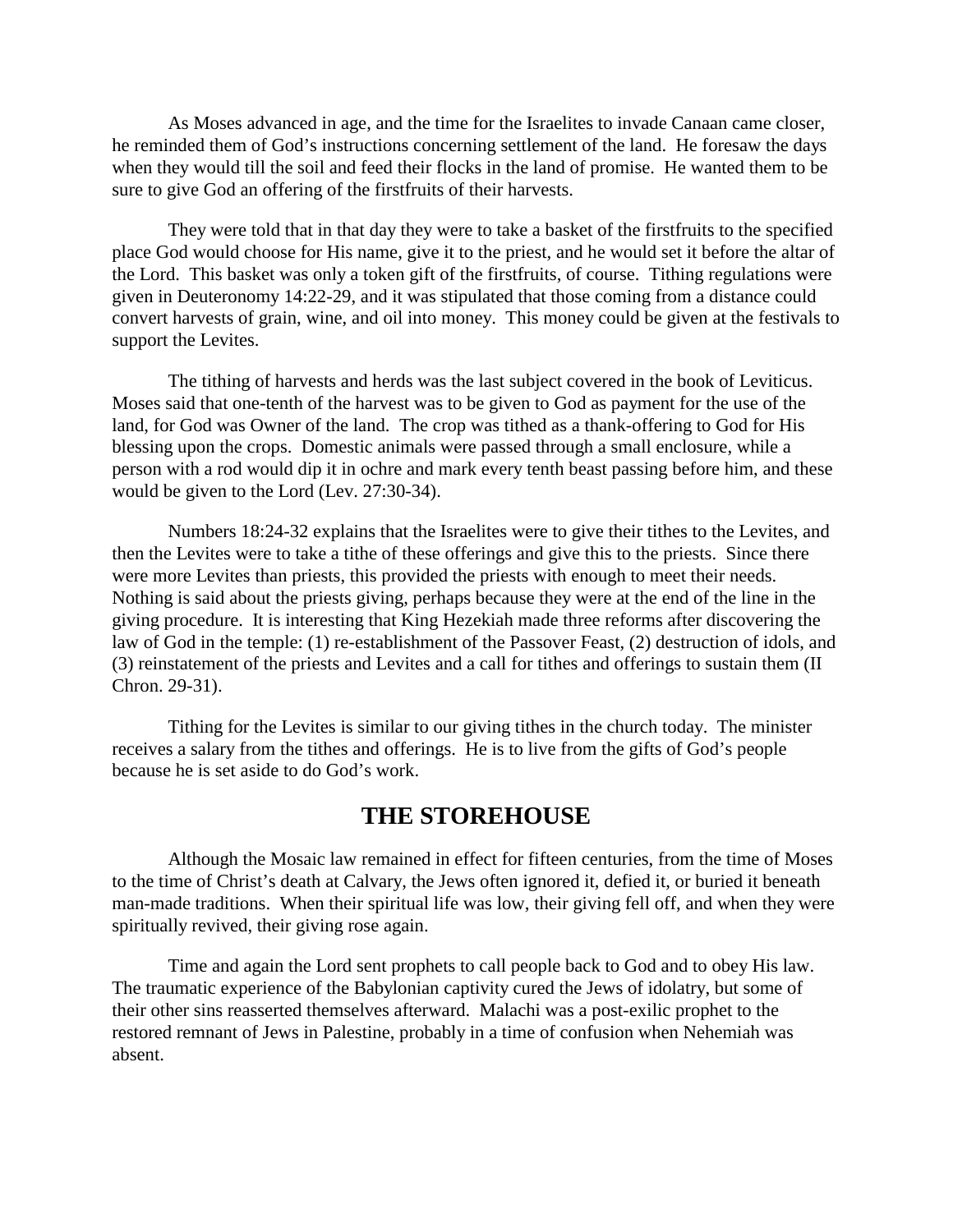*Backsliding indicated – Malachi 3:7.* "Even from the days of your fathers ye are gone away from mine ordinances, and have not kept them. Return unto me, and I will return unto you, saith the Lord of hosts. But ye said, Wherein shall we return?"

In leading up to a rebuke for not contributing of their resources to the Lord, Malachi leveled a charge of backsliding against the Jews of his day. He accused them of living the same way their fathers had done prior to the Babylonian captivity. They had failed to obey the commandments concerning stewardship requirements (giving money). Only because God was longsuffering had they escaped the punishment they deserved.

The Lord invited His backslidden children to return to Him, with the promise that He would meet them halfway. It was an offer of reconciliation and of renewed fellowship. However, they replied that they were unaware of offending God. As usual, disobedience and formalism had led to insensitivity toward the Lord. God had to spell out the specific sin for them: they had robbed God.

*<i>Charge explained – Malachi 3:8.* "Will a man rob God? Yet ye have robbed me. But ye say, Wherein have we robbed thee? In tithes and offerings."

The verb "rob" here literally meant "to cover" and thus to defraud or steal. The question was asked as to how a man could rob God, and the answer was that a man could keep back from God what rightfully belonged to Him. Specifically, reference was made to tithes and offerings, although time, talents, and other things might also have been mentioned.

Tithes included the following: (1) a tenth of what remained after the firstfruits were paid, which went to the Levites for their support - Lev. 27:30-33; (2) a second tenth paid for food needed for themselves and the Levites when celebrating religious festivals at the tabernacle – Deut. 12:18; and (3) a third tenth every third year for the support of Levites, strangers, orphans, and widows – Deut. 14:28-29.

Offerings of the firstfruits could vary, but they were not to be less than one-sixtieth of the corn, wine, and oil (Deut. 18:4; Neh. 13:10-12). Under this category would also come the halfshekel sanctuary tax for each person, which God called "a ransom for his soul" to protect him against the plague (Ex. 30:11-13).

We noted before that the Levites were supposed to give the priests one-tenth of the tithes they received from the people (Num. 18:26). According to Josephus, the priests had gotten into the habit of appropriating all the tithe for themselves. This robbed God of the services of the Levites, who were driven away from God's house by destitution. The corruption of the priesthood continued through the next four centuries, no doubt contributing to the prophetic blackout God imposed on Israel, and presenting many problems to Christ when He came. There was much significance in His words as recorded in Mark 10:45: "For even the Son of man came not to be ministered unto, but to minister, and to give his life a ransom for many." This was in sharp contrast to the self-serving priests of His day.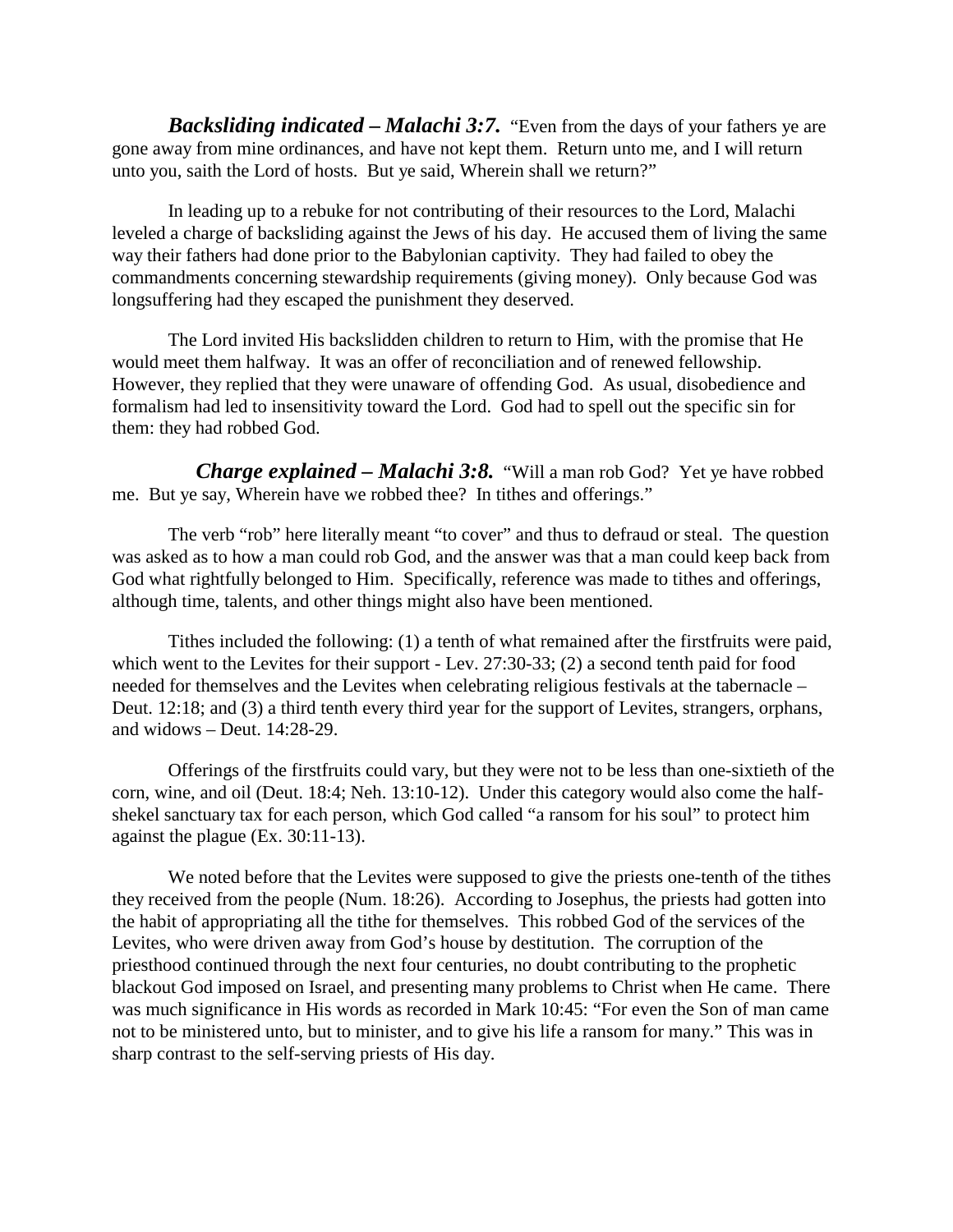*Curse suffered – Malachi 3:9.* "Ye are cursed with a curse: for ye have robbed me, even this whole nation."

The "curse" with which the Jews were cursed was a withdrawal of divine blessings, as intimated in Malachi 2:2. People cannot strike bargains with God, but it is axiomatic that those who give to God are blessed in return, and those who don't are deprived of His blessings. God will not honor the miserly attitude, which stands behind the miserly contribution a person gives.

Evidently the failure to contribute to God was so widespread that the Lord laid a general charge against the whole nation. Since there is always a remnant of the faithful in every generation, no doubt there were a few who tried to measure up to His requirements, but the vast majority did not.

We have already referred to the reforms made by King Hezekiah in this chapter. Now let's take a closer look at what happened when the people responded well to his instructions to give tithes and offerings to the Lord's work. As the contributions began to pile up in heaps in the temple courtyard, Hezekiah asked the priests and Levites about them. Azariah, the chief priest, replied, "Since the people began to bring the offerings into the house of the Lord, we have had enough to eat, and have left plenty: for the Lord hath blessed his people; and that which is left is this great store. Then Hezekiah commanded to prepare chambers in the house of the Lord; and they prepared them, And brought in the offerings and the tithes and the dedicated things faithfully" (II Chron. 31:10-12). A warehouse or storehouse was built to keep the food that was given to God at the Temple. From the storehouse the priest and Levites were given supplies. Hence, when a person brought offerings to the Temple, he was storehouse tithing. Other references to the treasure house may be found in I Chronicles 26:20 and Nehemiah 10:39, 13:5, and 13:12.

*Storehouse tithing - Malachi 3:10a.* "Bring ye all the tithes into the storehouse, that there may be meat in mine house, and prove me now herewith, saith the Lord of hosts, if I will not open you the windows of heaven, and pour you out a blessing, that there shall not be room enough to receive it.",

The Lord was very explicit when He said, "Bring ye all the tithes into the storehouse, that there may be meat in mine house." In calling for the whole tithe due Him, the Lord was implying that the Jews had only partially conformed to the regulation about bringing in their contributions. They had found ways to avoid full disclosure of their worth to men, but God knew exactly what was due Him. They had found ways to hold back some of their tithe, but they did not deceive God.

No matter how they tried to rationalize their behavior, the Jews who failed to bring their tithes and offerings to the designated place at the designated time were guilty of disobedience to God. Those who did all that was expected of them could feel confident they had obeyed the Lord and were in fellowship with Him.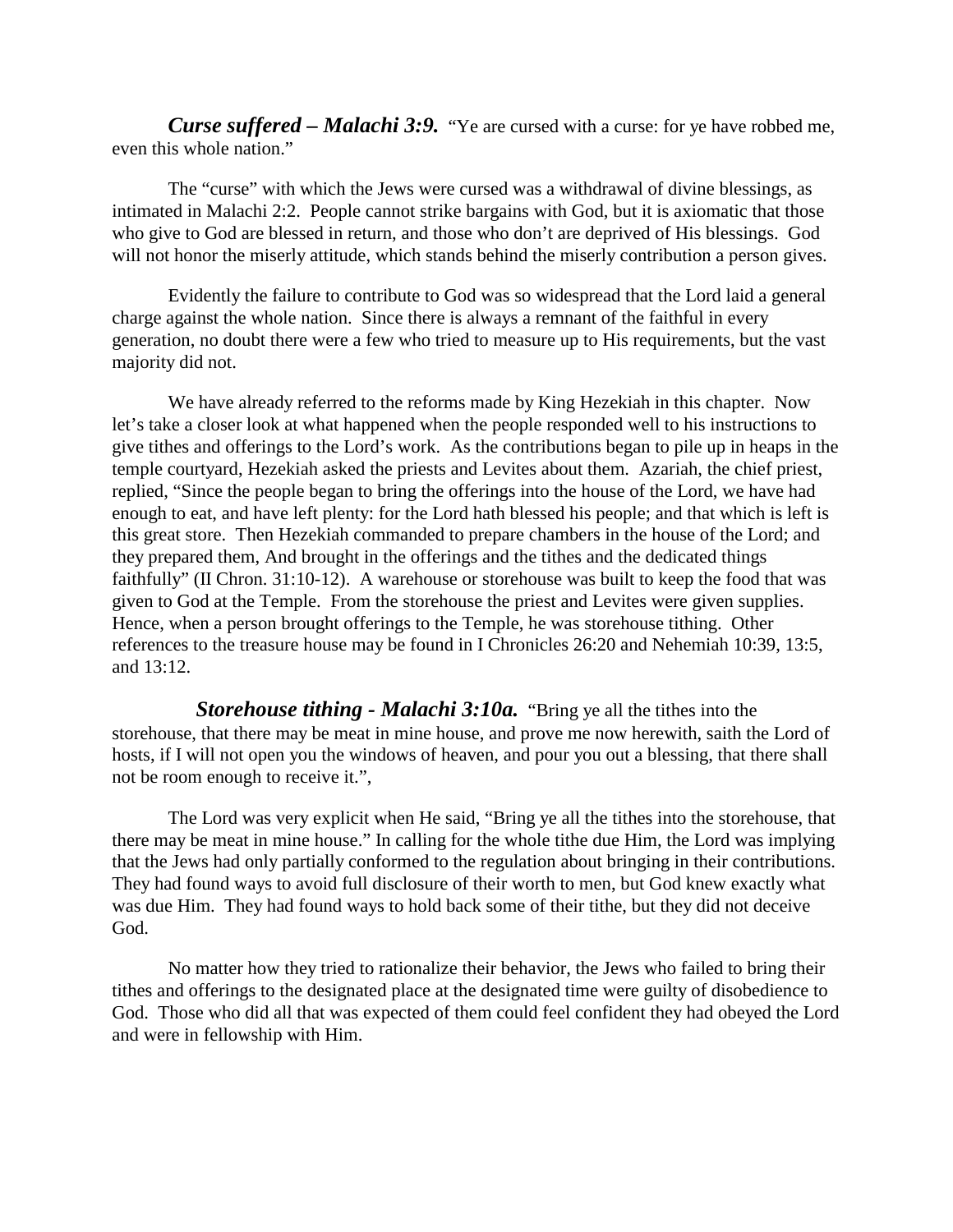*Divine blessing – Malachi 3:10b.* "And prove me now herewith, saith the Lord of hosts, if I will not open you the windows of heaven, and pour you out a blessing, that there shall not be room enough to receive it."

King Solomon had said, "Honour the Lord with thy substance, and with the firstfruits of all thine increase: so shall thy barns be filled with plenty, and thy presses shall burst out with new wine" (Prob. 3:9-1 0). The Lord gave a parallel promise in Malachi 3:  $10b -$  "Prove me now herewith, saith the Lord of hosts, if I will not open you the windows of heaven, and pour you out a blessing, that there shall not be room enough to receive it."

This is a general promise of blessing to God's faithful stewards. God delighted in having His people put Him to the test. The verb for "pour out" suggests the emptying of a vessel. We know this could not imply that heaven will be emptied of its treasures, but it does suggest that God will not hold back the blessings available to His children. The idea of superabundance and perpetual blessing is here.

Too often we think that when we give to God, we will receive financial returns. However, God has the option of rewarding those who give money in any one of a number of ways. Solomon wrote, "He that hath pity upon the poor lendeth unto the Lord; and that which he hath given will he pay him again" (Prov. 19:17). Solomon also wrote, "Cast thy bread upon the waters: for thou shalt find it after many days" (Eccles. 11: 1). A person may give money, materials, love, sympathy, comfort, or various other intangible things. What he gets back is determined by the Lord, but it will be a blessing to Him.

The Christian should be warned not to give with the prospect of getting a financial return on his investment. Giving to God is not like purchasing bonds. The Christian gives with no thought of getting money back. He gives because he loves God and wants to obey him. Those who give with a selfish motive of return will probably not get it.

*Divine protection - Malachi 3:11-12.* "And I will rebuke the devourer for your sakes, and he shall not destroy the fruits of your ground; neither shall your vine cast her fruit before the time in the field, saith the Lord of hosts. And all nations shall call you blessed: for ye shall be a delightsome land, saith the Lord of hosts."

God promised faithful stewards protection of their crops from all influences, which would seek to destroy them. The "devourer" mentioned here may have been a collective term to refer to locusts which would eat up crops in the fields, vineyards, or groves and to mildew which would rot them. By stretching the imagination, the "devourer" might be personified as Satan.

It is interesting that demons from the bottomless pit are called "locusts" and their king is called Abbadon (Hebrew) or Apollyon (Greek), which means "Destroyer" (Rev. 9:1-11). Whether the Jews saw the "devourer" as locusts or as Satan, it was comforting for them to know God would protect their crops.

The evaluation heathen people attached to the name of Jehovah was conditioned to a large extent on how well the Jewish people fared. When they were walking in a fellowship with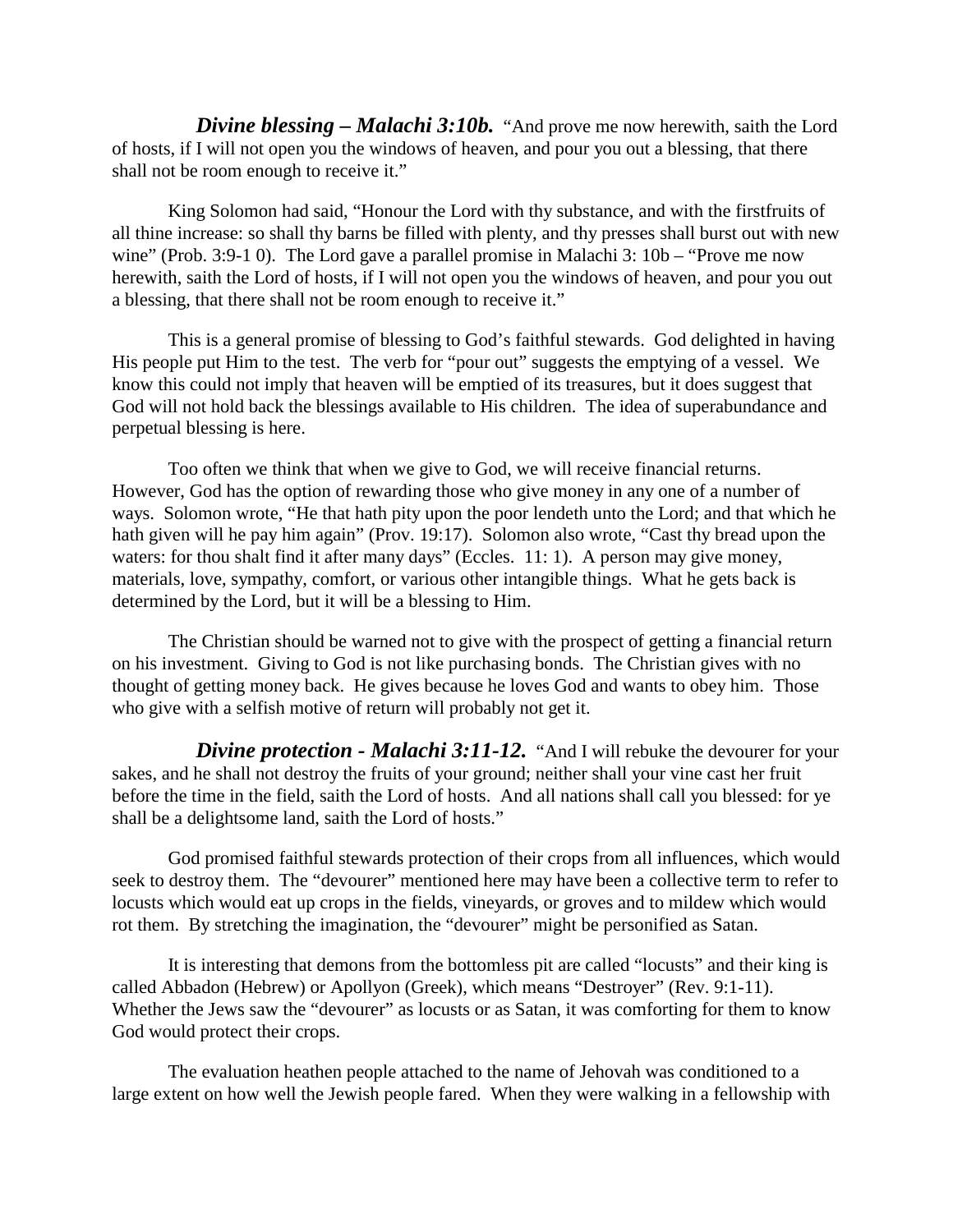the Lord, so that He could make them prosperous, the nations around them gave their God the credit. In this way, the Jews brought glory to the name of Jehovah.

Today, God protects in up-to-date ways. God protects the jobs of those who tithe. Dr. G. B. Vick recently testified that during the recession of 1974-75, the offerings at Temple Baptist Church, Detroit, didn't go down but up. Almost none of the church members lost their jobs in Detroit, a city that was hit hard by auto lay-offs. The majority of the church members are tithers.

*Update.* Looking back over the texts covered in this chapter, certain things stand out prominently which can be applied in our day.

(1) God has a special place for His children to bring their tithes and offerings. In the wilderness the Israelites brought them to the tabernacle. In the land of Canaan they also brought them to Shiloh or to Jerusalem. Their crops and animals could be converted into cash and used to contribute at God's place. That was the place where the altar of God stood, where the people assembled, and where God commanded the gifts to be brought. Today the designated place is the local church, if we follow through on the pattern laid down for taking contributions to the tabernacle and later to the temple.

(2) What was once a voluntary custom of contributing tithes and offerings to the Lord, became a mandatory requirement under the Mosaic law. Christians give the tithe because they are saved under grace. The pattern of giving ten percent and more was laid down in ancient times as a guideline. There were punishments imposed on those who failed to comply, and blessings bestowed on those who obeyed. This guideline of ten percent continues in the church age.

No matter what period we study in the history of God's dealings with people, we discover that their willingness to make contributions to His work depended upon their relationship to Him. If they walked in close fellowship with Him, they supported His work gladly. If they were out of fellowship with Him, they held back.

God is not destitute if we fail to give money to Him, but we are spiritually destitute if we have no desire to give money to Him. The local church cannot survive and prosper, unless we support it as we should. Local churches cannot be established on home and foreign mission fields, unless we support our church's involvement in missionary work as we should. Let's all tithe our income so we will obey God and help build the work of the church in carrying out the Great Commission.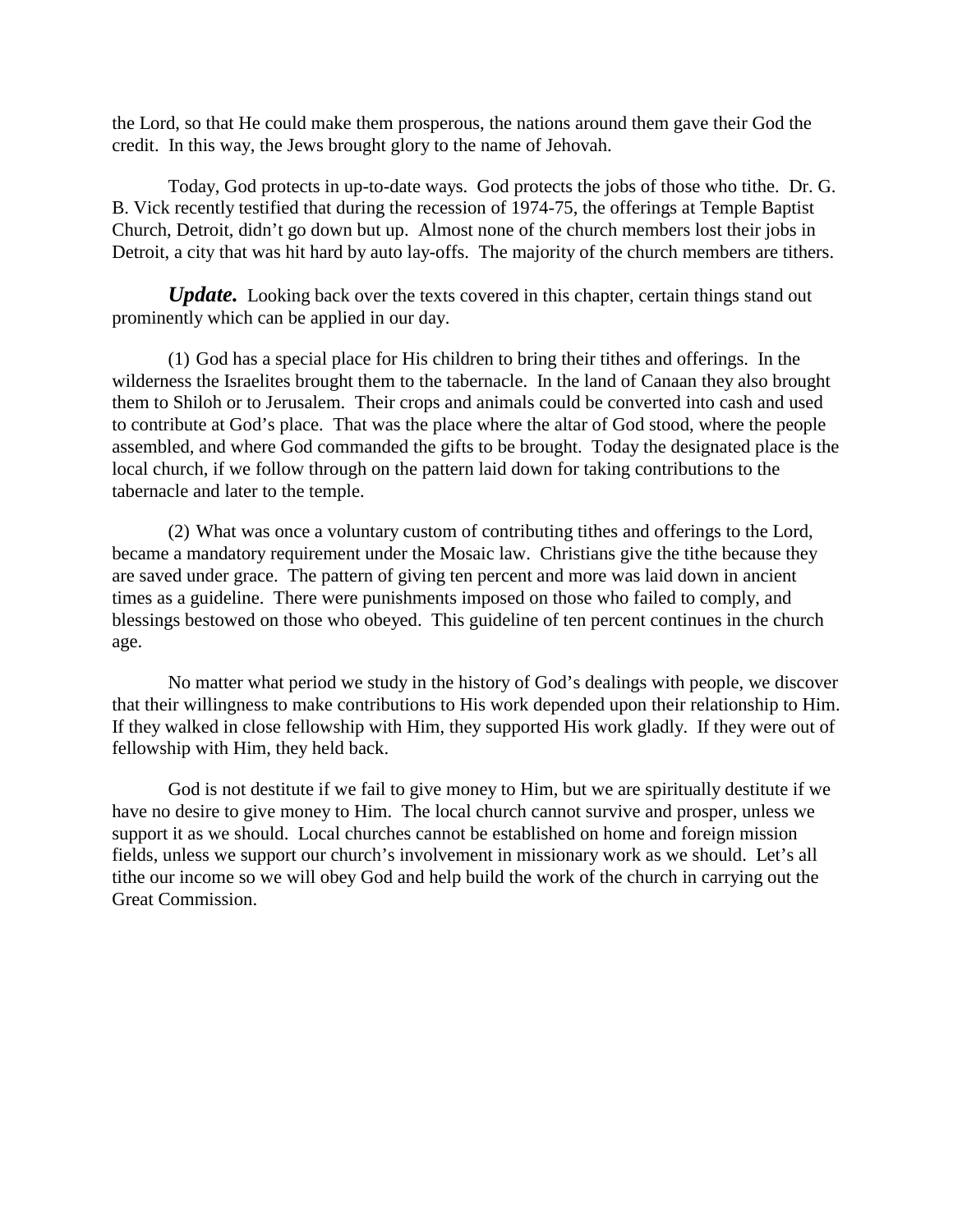# **CHAPTER THREE HOW TO GIVE MONEY TO GOD**

Jesus Christ came into the world to introduce the church age. "The law was given by Moses, but grace and truth came by Jesus Christ." (John 1: 17). Legalism had weighed men down but Jesus broke the curse of the law in His death (Col. 2:14). Since the tithe was a part of the law, men listened carefully to the words of Christ asking, "What is now required in offerings and tithes?" Was the obligation of giving money done away by Christ? If a man was still required to give money, why? How much? When? and Where?

Today's lesson examines the Sermon on the Mount to determine how a man gives money to God. The Levites and priests were hypocrites. They would ultimately crucify Christ, revealing their empty religion. Since they could not lead people to God, their worship was sterile. When they received money from the masses there was little benefit to those who brought tithes and offerings. Giving money had become a burden to the people. What they gave was for the wrong motives.

As Jesus moved out into His ministry, He found stiff opposition from the religious establishment of the day. The chief priests, scribes, and Pharisees were particularly irritated by His popularity with the common people. He posed a threat to their stranglehold on religious affairs. Jesus especially threatened their financial income. The priests had become so attached to wealth that they had virtually no sympathy for the spiritual and temporal poverty of the common people.

In Jesus' famous Sermon on the Mount, He sought to convince His listeners of the need for change. The key verse appears to be Matthew 5:20 "For I say unto you, That except your righteousness shall exceed the righteousness of the scribes and Pharisees, ye shall in no case enter into the kingdom of heaven." The "righteousness" of the Pharisees was, of course, only a self-righteousness, which was worthless in God's sight. Jesus offered the righteousness of God to all who would repent and accept the Son of God.

Jesus denounced, the religious leaders for their hypocrisy in almsgiving, prayer, and fasting, and now He proceeded to deal with the subject of how to handle money.

# **I. TITHING AS AN INVESTMENT**

Tithing is good business. When you tithe you go into business with God. He becomes your partner. It isn't 50-50 or even 90-10. God owns all in your life and you are allowed to give ten percent back to Him. God promises to "pour you out a blessing, that there shall not be room enough to receive it" (Mal. 3:10). The money we give to God is not lost. We will see it again. God will return our investment here on this earth and in heaven.

*Earthly treasures – Matthew 6:19.* "Lay not up for yourselves treasures upon earth, where moth and rust doth corrupt, and where thieves break through and steal: "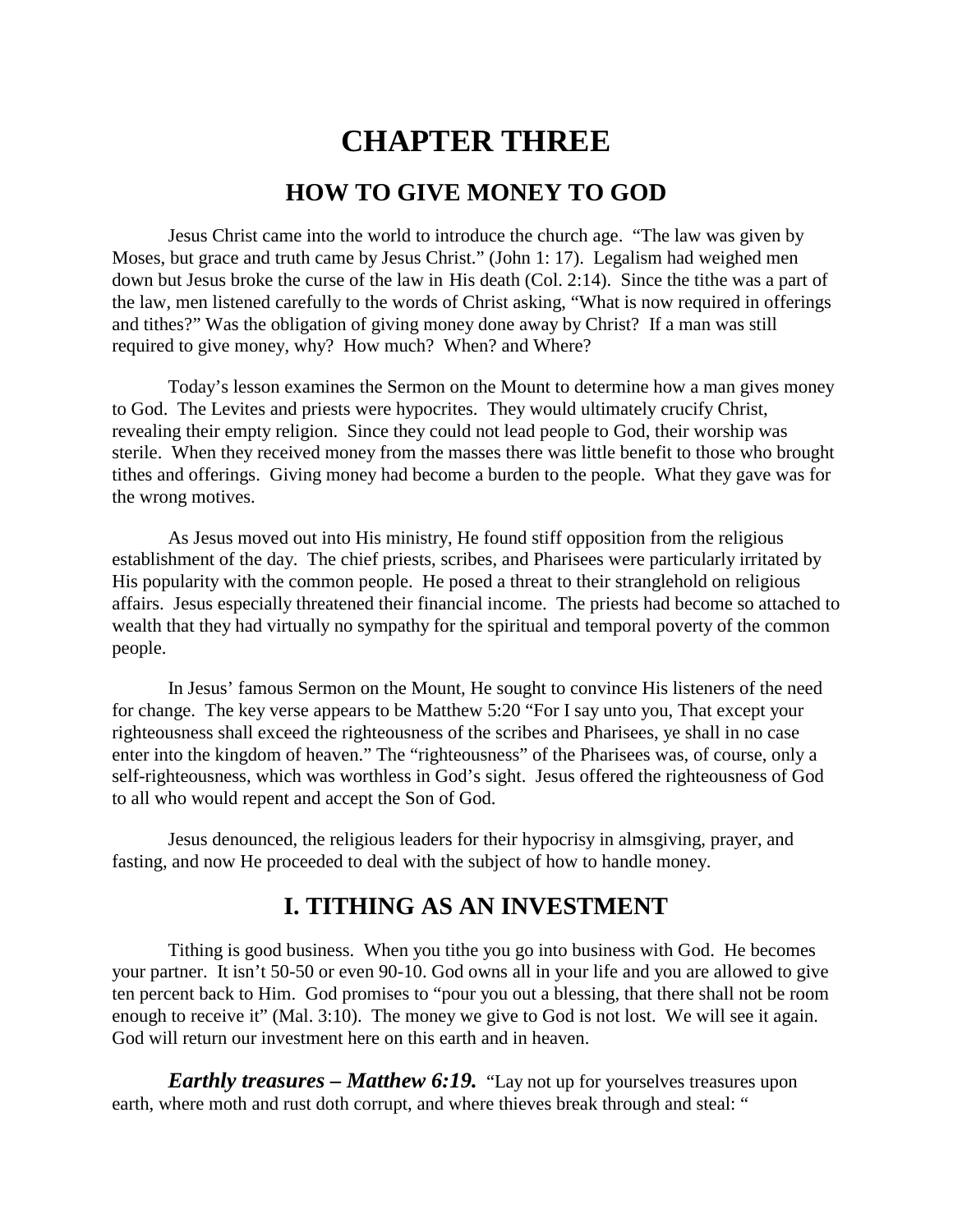Jesus warned men against laying up treasures on earth. He said such literal treasures could be ruined by moths or rust (actually something eating away, such as a worm) or be stolen by thieves who break in. The wording indicates that costly raiment was considered a form of treasure, just as gold, silver, or gems were.

Job was a wealthy man, but he had the right attitude regarding earthly treasures. He said, "Naked came I out of my mother's womb, and naked shall I return thither: the Lord gave, and the Lord hath taken away; blessed be the name of the Lord" (Job 1:21). The "womb" to which he was to return was, of course, the earth from which man originally came. The Apostle Paul agreed with Job, saying, "We brought nothing into this world, and it is certain we can carry nothing out. And having food and raiment let us be therewith content" (I Tim. 6:7-8).

In this first section Jesus is teaching the valuelessness of money in relationship to God. Money in and of itself means nothing. If a man puts his trust in money, it will perish with death.

*Heavenly treasures – Matthew 6:20.* "But lay up for yourselves treasures in heaven, where neither moth nor rust doth corrupt, and where thieves do not break through nor steal:"

Jesus added a new and important dimension to the concept of laying up treasures when He said wealth could be sent ahead and accumulated in heaven. No miraculous accumulation of material riches was in mind. Christians can use their money to accomplish spiritual good, and God then credits it to the believer's account. God cannot forget a Christian who invests his money to support missionaries, build churches, broadcast the gospel or provide services where the lost are saved. At the judgment seat of Christ, following the rapture of the saints, rewards will be issued to those who have served God and Christ out of hearts of love (I Cor. 3:11-15; 4:5; II Cor. 5: 10).

Many have become wealthy by tithing. The story of J. C. Penney and R. G. LeToumeau is well known. God blessed these tithing men. The Scripture promise, "Give, and it shall be given unto you; good measure, pressed down, and shaken together, and running over, shall men give into your bosom. For with the same measure that ye mete withal it shall be measured to you again" (Luke 6:38).

When William Owen received the Lord in 1965, he was in debt and thought of filing for bankruptcy. He stated "It seems when I took one step forward I would slip back two." When his pastor Dr. Jerry Falwell, Thomas Road Baptist Church, Lynchburg, Virginia, encouraged him to tithe he thought it was a good idea when he could afford it. Owen was a self-employed businessman running a backhoe. Work was slack and bills were mounting. He promised "I will give God one-tenth of all I get this week." The next morning the phone rang, it was a \$400 job. He was tempted to pay needed bills, but gave \$40 to God. Another call came in for work, this time a \$360 job. One-tenth went to God. Eventually, Owen had to purchase another machine to take care of the work. Owens rented two more machines and that year tithed more than his total income the previous year.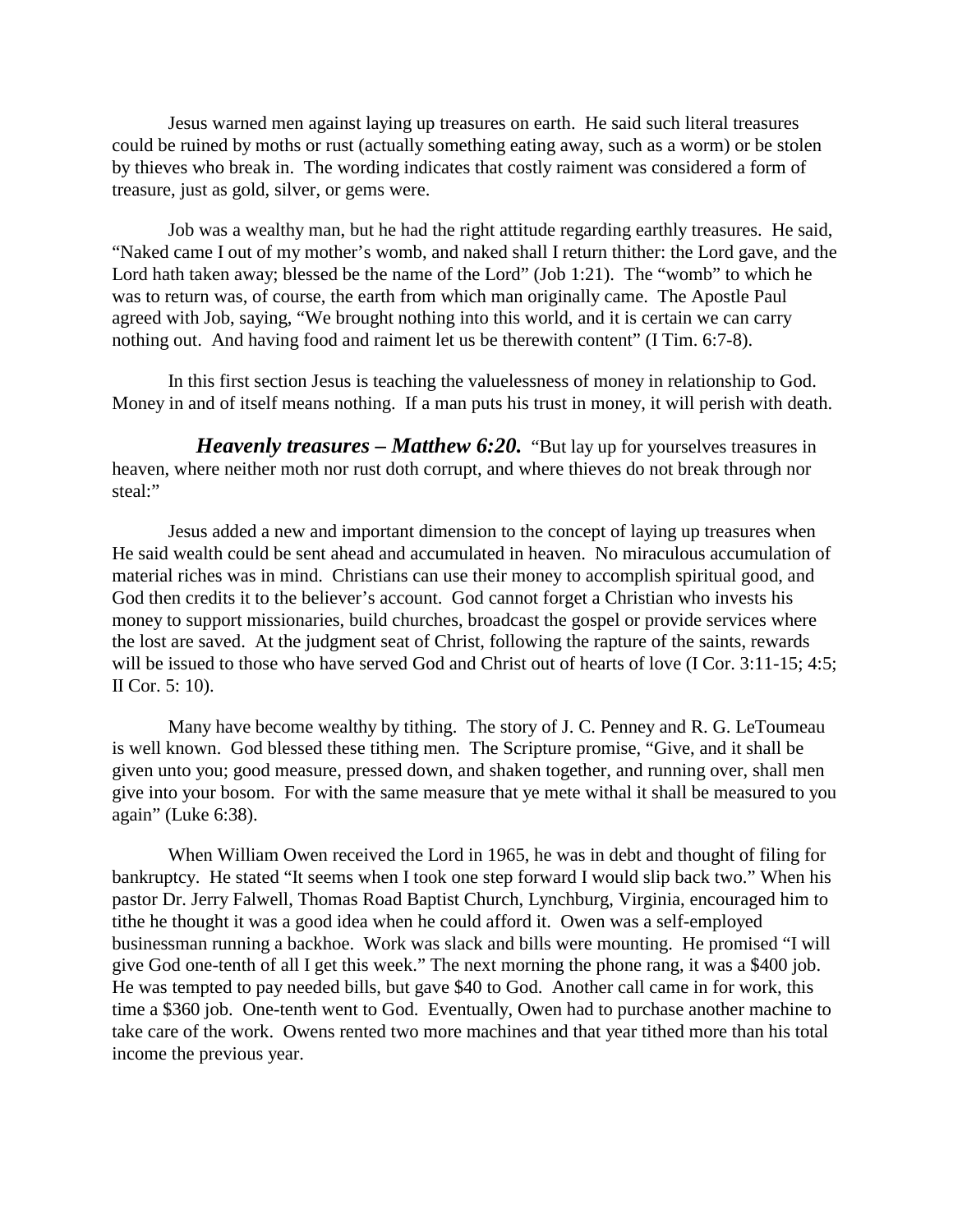Some have questioned the motive of tithing with a view of getting more money. They say this is lust. Remember, money is neutral. There is nothing inherently evil about money itself, and yet there are many people who misquote I Timothy 6: 10. Money is not evil. The *love* of money is a spring of all kinds of evil. The lust of money is evil. God returns to those who give in faith, not those who give selfishly. People want the pleasures and satisfaction that money brings. Jesus taught a man to "seek ye first the kingdom of God and His righteousness and all these things will be added unto you" (Matt. 6:33).

In another place Paul equated covetousness with idolatry (Col. 3:5). In other words, devotion to anything other than God is classified as idolatry and must be condemned.

## **II. GIVE FROM YOUR HEART**

Some people have a difficult time giving money, because money is our life. They hold tenaciously to what they have. But we are taught to give happily, "For God loveth a cheerful giver (II Cor. 9:7). The greek word *cheerful* means happy or is transliterated *hilarious.* We ought to play happy music in the church when the offering is received. Sometimes the offertory sounds like a funeral dirge.

*Heart attitude – Matthew 6:21-24.* "For where your treasure is, there will your heart be also. The light of the body is the eye: if therefore thine eye be single, thy whole body shall be full of light. But if thine eye be evil, thy whole body shall be full of darkness. If therefore the light that is in thee be darkness, how great is that darkness! No man can serve two masters: for either he will hate the one, and love the other; or else he will hold to the one, and despise the other. Ye cannot serve God and mammon."

Some preachers will not ask for money, quoting the old adage "touch a man's heart and you will touch his pocketbook." This is the opposite of what Jesus taught. A man will put his heart where he puts his money. If an unspiritual man tithes (puts his money in the church), that man will eventually grow in grace and put his heart in the Lord's Work. His spiritual growth is not automatic because he gives money. But he will grow when he gives himself including his time, talent to go with his treasure.

Money is life. The dollars in our wallet represent the time we invest at the office or shop. The paycheck is an exchange for giving ourselves to our job. That money we get represents our life. Therefore, we give part of our life when we drop some money in the offering plate.

A businessman usually stopped by a convenience store on his way to church each Sunday to get a large bill changed. The cashier knowing the man would only drop a dollar bill in the offering remarked, "I hope you enjoy the sermon." His attitude was the opposite of a small fellow who wrote a happy birthday card to his dad, "I LUV YOU." Then he added the birthday gift was in his overcoat pocket. The father found a green sucker there. With love the boy added and I didn't lick it."

In the Old Testament, the tithe recognized all the land and possessions belong to God. Therefore, when we tithe we recognize all our life belongs to God. Anything less than the tithe is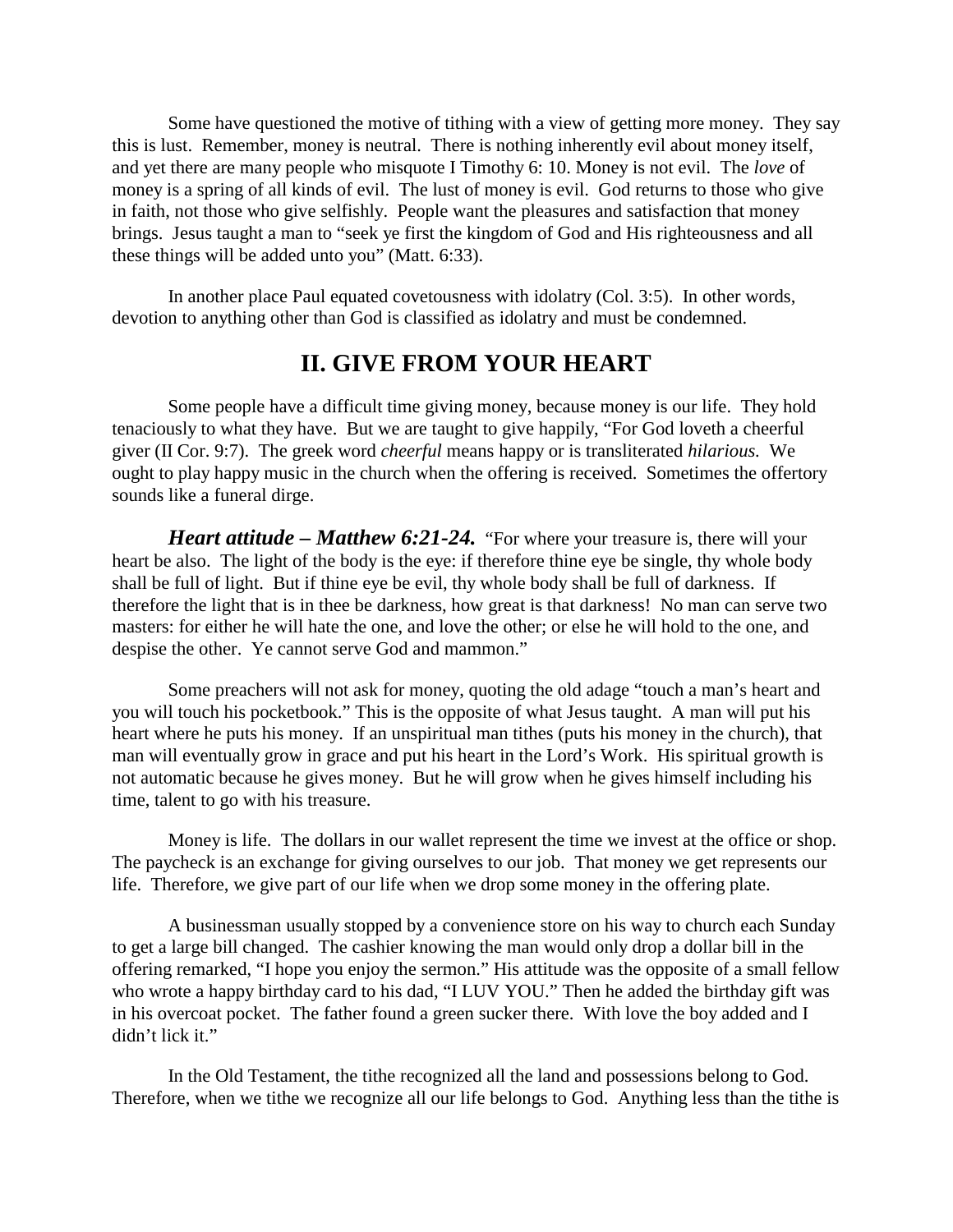a tip and the God of the universe deserves more than a "Thanks." He deserves the tithe, which recognizes we belong to Him.

Jesus went right to the core of the matter of giving, for the way a man handles money is how a man evaluates life and how he charts the course of his life. His childhood fantasies, his education, his vocation, his social contacts, his hobbies, and practically every aspect of his life is influenced by his attitude toward money.

The lamp of the body is the eye, for light enters through it. The lamp is used in a figurative sense here to indicate that anyone who has single-minded determination to serve the Lord will experience a diffusion of spiritual light throughout his whole being, while someone with double vision (earthward and heavenward) will experience spiritual darkness.

Christ's conclusion was that no man can serve two masters at the same time, for loyalty has an exclusive quality to it which cannot be denied. Money must never be our master. Christ must be our master and He possesses all we have. He lets us keep nine-tenths. Either an individual must devote himself to God or he will devote himself to the "god" of money residing in his heart.

In Matthew 23:23 we find Jesus denouncing hypocritical religious leaders of His time for making small things important, while failing to take care of major matters. However, note that He considered tithing so important that a man was to give one-tenth of his garden seasonings. "Woe unto you, scribes and Pharisees, hypocrites! for ye pay tithe of mint and anise and cummin, and have omitted the weightier matters of the law, judgment, mercy, and faith: these ought ye to have done, and not to leave the other undone." Note, Jesus reinforced tithing. He noted of tithing, "Ye ought to have done" (v. 23).

Tithing is mentioned only three times in the New Testament. The first is Matthew 23:23 and its parallel reference, Luke 11:42. The second is in Luke 18:12, where we read that the proud Pharisee in the temple bragged how he gave tithes of all he possessed. The third is Hebrews 7:5-10, where Abraham paid tithes to Melchizedek, and, in a figurative sense, Levi paid tithes to Abraham, for he was a descendant of Abraham. We will consider later how the obligation of tithing was carried over into giving in the age of grace following Calvary.

In the parable of the talents, recorded in Matthew 25:14-30, Jesus made it clear to His disciples that when God gives resources to His children, He expects them to be invested for a profit. The man who hid his talent in the earth and received no returns was sternly judged and punished. This passage speaks primarily of money and secondarily of a Christian's obligation. Note the reference, "He that had received one went and digged in the earth, and hid his Lord's *money* (v. 18, emphasis mine). His failure to serve his master revealed spiritual bankruptcy. Solomon said, "Keep thy heart with all diligence; for out of it are the issues of life" (Prov. 4:23). That certainly applies to the use of money just as much as it does anything else.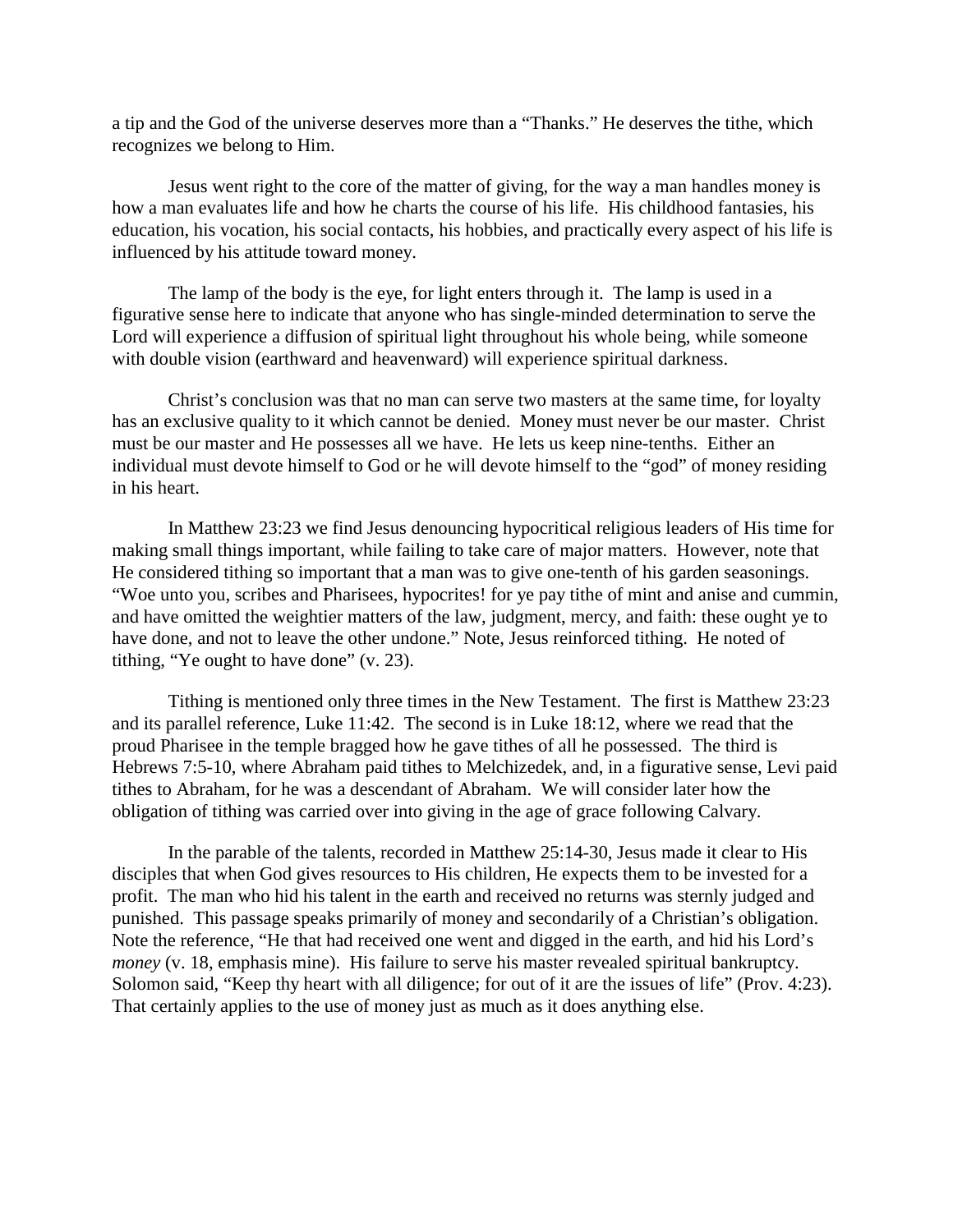# **III. GIVE MONEY BY FAITH**

Jesus was aware that people often hoarded money and material things because they feared a depression or bankruptcy. Therefore, as Jesus continued His Sermon on the Mount, He sought to set their minds at ease regarding the future provision of things necessary to sustain life on this earth. With faith we should place our tithe in the offering plate, because we know God will provide our future needs.

*Daily needs supplied – Matthew 6:25-29.* "Therefore I say unto you, Take no thought for your life, what ye shall eat, or what ye shall drink; nor yet for your body, what ye shall put on. Is not the life more than meat, and the body than raiment? Behold the fowls of the air: for they sow not, neither do they reap, nor gather into barns; yet your heavenly Father feedeth them. Are ye not much better than they? Which of you by taking thought can add one cubit unto his stature? And why take ye thought for raiment? Consider the lilies of the field, how they grow; they toil not, neither do they spin: And yet I say unto you, That even Solomon in all his glory was not arrayed like one of these."

When Jesus said to "take no thought" for life or what is needed to sustain it, He was not teaching people to be lazy or careless. He was teaching Christians not to be overly anxious about such things as food, drink, and clothing. The Apostle Paul meant the same thing in saying believers should "be careful for nothing." Paul taught that whatever concerns Christians should be taken to God in prayer, so they might have peace in their hearts (Phi. 4:6-7). Paul thanked the Philippian church for sending a contribution to him, but he said he had learned how to be content whether well supplied or destitute, for Christ gave him all he needed to serve Him well (Phil. 4:10-13)

In stating that life is more than meat and the body is more than raiment, Jesus was pointing out the fact that God who provided life would provide the food to sustain it. God who provided a body would provide the clothes to keep it covered and protected from cold. In other words, the greater miracle of life presupposes the smaller miracle of provision.

Jesus turned to nature to illustrate this principle. God created birds, which do not sow, reap, nor store up grain, and yet they daily find enough to sustain them (v. 26). This requires considerable provision, for many birds eat their own weight in food every day. Men are certainly considered far more important in God's eyes than birds, so the conclusion was that He would take care of them as well. At the same time Jesus taught the value of work. He noted men were not as the birds. Men, of course, must sow, reap, and store up harvests as He directs, in order to claim this promise. Even in this lesson on faith, Jesus implies work. How can we reconcile these? Faith involves our *attitude* while work is an *action.* A man cannot have the right attitude in trusting God to supply money when he is not willing to work.

Jesus said that anxiety cannot add a cubit (eighteen inches) to a person's height (v. 27). So we interpret this to mean another step along the path of life, and, therefore, an extension of life. In either case, only God could add height of stature or length of days to an individual, so worrying was useless. One had to learn to place his trust in the Lord and leave such things to His wisdom.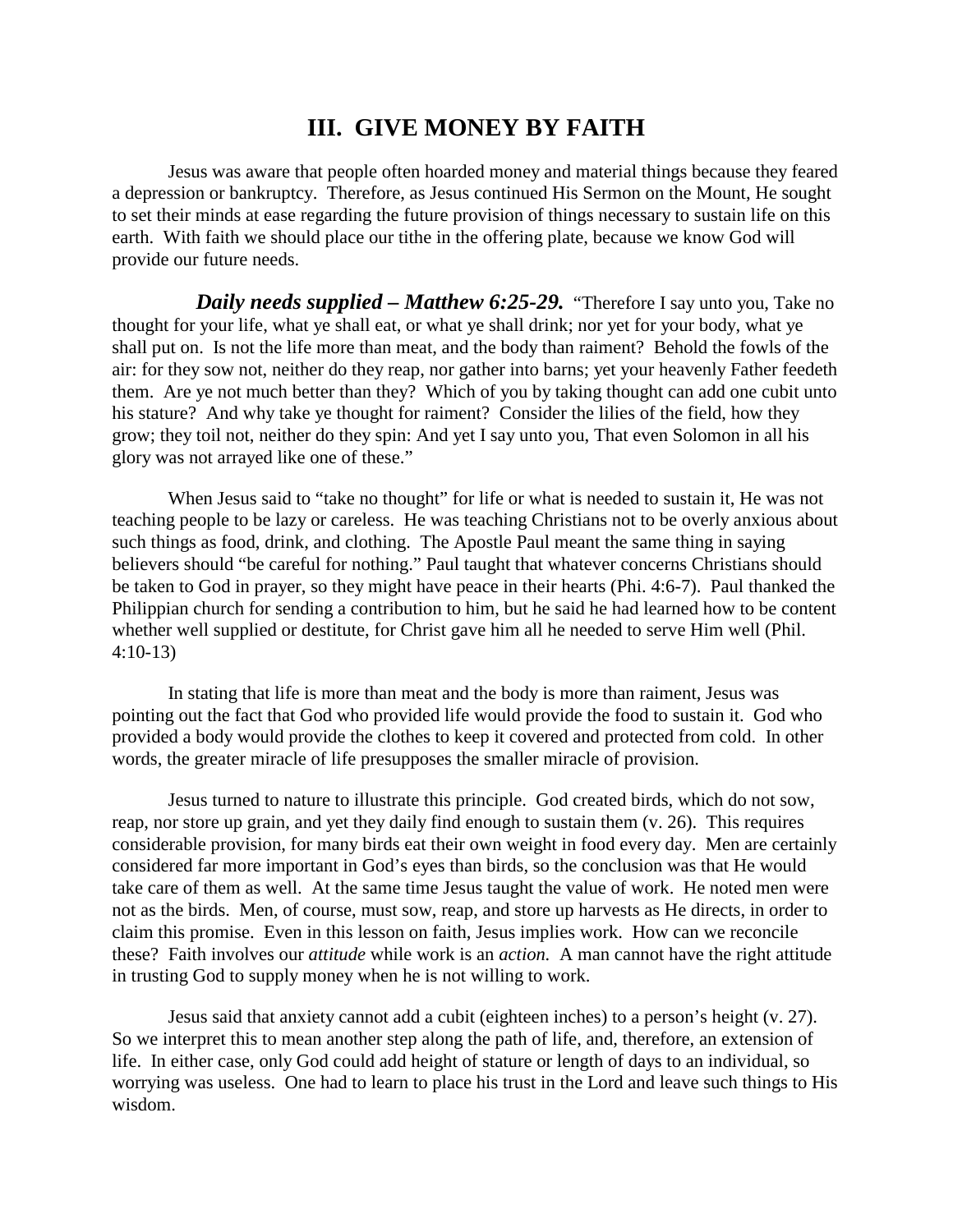*Daily faith required – Matthew 6:30.* "Wherefore, if God so clothe the grass of the field, which to day is, and tomorrow is cast into the oven, shall he not much more clothe you, O ye of little faith?"

In discussing the matter of raiment, Jesus said that the lilies of the field did not too as men in the flax fields, nor did they spin as women planning to weave at home. However, even Solomon in all his glory was not clothed as beautifully as one lily. These flowers were cut right along with the grass of the field and then cast into the oven for fuel. If God gave this much attention to them, even though they lasted but a short time, surely He would provide the clothes people needed.

The problem with many is their lack of faith in God. The exercise of faith should be so continuous that it becomes a way of life, but there are many hindrances to faith. Financial difficulties hit us right where we live on a day-to-day basis. As with all other kinds of trials, we need to see in them the opportunity for God to teach us endurance and develop in us strength of character, but our faith tends to waver and prevent Him from blessing us (Jas. 1:2-8).

All four Gospel writers record the miracle of Jesus feeding approximately five thousand people with five small loaves and two fish (Matt. 14:15-21; Mark 6:35-44; Luke 9:10-17; John 6:1-14). His ability to feed many with little when it is given to Him has been proved innumerable times. Circumstances may be different today, but Christ is the same (Heb. 13:8). God is able to supply all our needs (Phi. 4:19). Our faith is the key, which opens the door of His supply.

*God's prior knowledge – Matthew 6:31-32*. "Therefore take no thought, saying, "What shall we eat? or, What shall we drink? or, Wherewithal shall we be clothed? (For after all these things do the Gentiles seek:) for your heavenly Father knoweth that ye have need of all these things."

Matthew 6:31 is a repetition of the first part of Matthew 6:25, but Jesus injected a new thought by saying Gentiles strive for earthly rewards, probably because this was all they could have hope of obtaining. On the other hand, children of God had hope of heavenly rewards. Their life on earth is a temporary preparation for life in eternity.

In addition, Jesus mentioned their heavenly Father had prior knowledge of all their needs. He implied it was foolish for believers to worry about food, drink, and raiment. God already knew their needs and would supply them. Believers were to make something else their primary goal, putting material things in a secondary position.

### **IV. GIVE TO GOD NOT MEN**

Often small children think they are giving their offering to the preacher; they forget that their nickels and quarters are given to God. We need to remind ourselves continually that our money is given to God who owns the universe. Yet He has allowed us to promote His work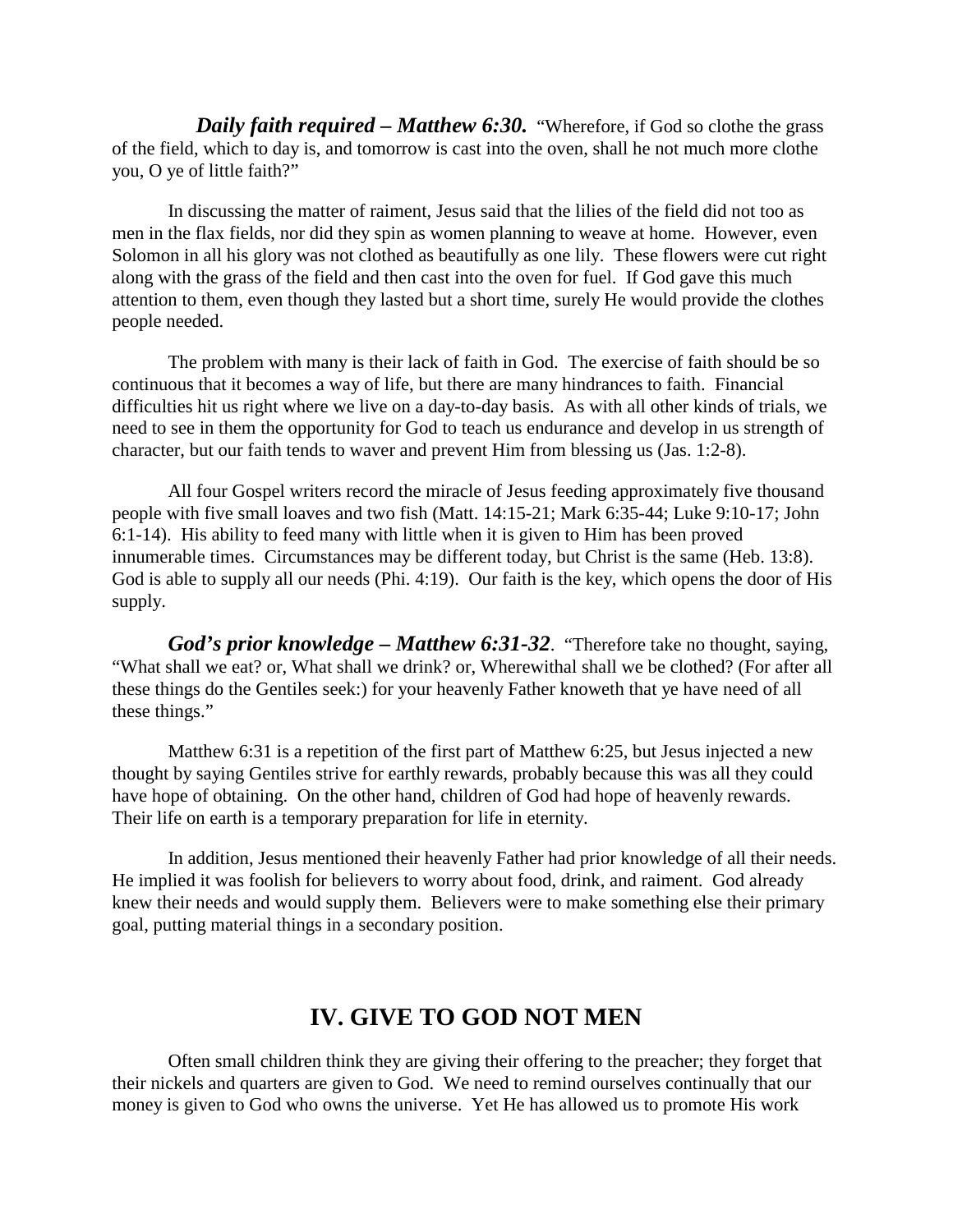through our gifts. So the money we put in the offering plate may end up paying the salary of a man of God, but we never give to man, we give to God.

Before I began pastoring, I worked without salary as song leader in a small country church. An elderly widow gave me \$20 for my college tuition. I was naive and overly sensitive. Her gift flustered me, I was making more at my part-time job than she received through social security. I returned the \$20 in an envelope only to get "put in my place."

"Young man, you didn't ask for that gift, God told me to give it to you." Her rebuke was tempered with love. She advised me to receive all gifts humbly and not to look to the giver, but to look to God who supplies needs. Then she continued, "I didn't give that money to you, I gave it to God. He then told me the best use would be investing it in a preacher boy."

Her gift was given with a different attitude than the bank-teller who saw the bank president holding the offering plate at the front of the church. During the offertory prayer, the teller exchanged the dollar bill in his hand for a ten-dollar bill, which he noticeably placed in the plate. He gave his money to man, not God.

 *Believers' motivation – Matthew 6:33-34.* "But seek ye first the kingdom of God, and his righteousness; and all these things shall be added unto you. Take therefore no thought for the morrow: for the morrow shall take thought for the things of itself. Sufficient unto the day is the evil thereof."

With single-minded determination, believers were told to devote themselves to God's work, with the assurance that their material things would be provided. No anxiety concerning tomorrow was to be felt, because God who takes care of today also will take care of tomorrow. To anticipate the financial bills of tomorrow is only to make them due today.

The best people could do while living under the law was to try to obey the commandments of God, thus displaying their faith in Him. The law could not bring righteousness or salvation to anyone. However, those who lived by faith under the law were reserved for salvation after Christ died at Calvary (Rom. 3:24-28). Those who have lived by faith in Christ during the age of grace have had righteousness imparted to them by God (II Cor. 5:21). They build up the work of God on earth by allowing the Holy Spirit to live in them and work through them. Thus, it is Christ in believers who makes them effective in witnessing and training converts (Col. 1:27-29).

The text used for this lesson (Matt. 6:19-34) is interesting in that it is in the New Testament, yet it describes behavior expected of people living under law rather than grace. However, the principles of this passage transcend all dispensations. They apply to us today. Christ Himself was obedient to the Mosaic law while He ministered, for He came not to destroy it but to fulfill it (Matt. 5: 17). The text actually said nothing about giving to the temple; you might wonder why. This was a transition period. The Temple in Jerusalem would be destroyed in A.D. 70, but by that time the prediction made by Jesus to the woman at the well of Sychar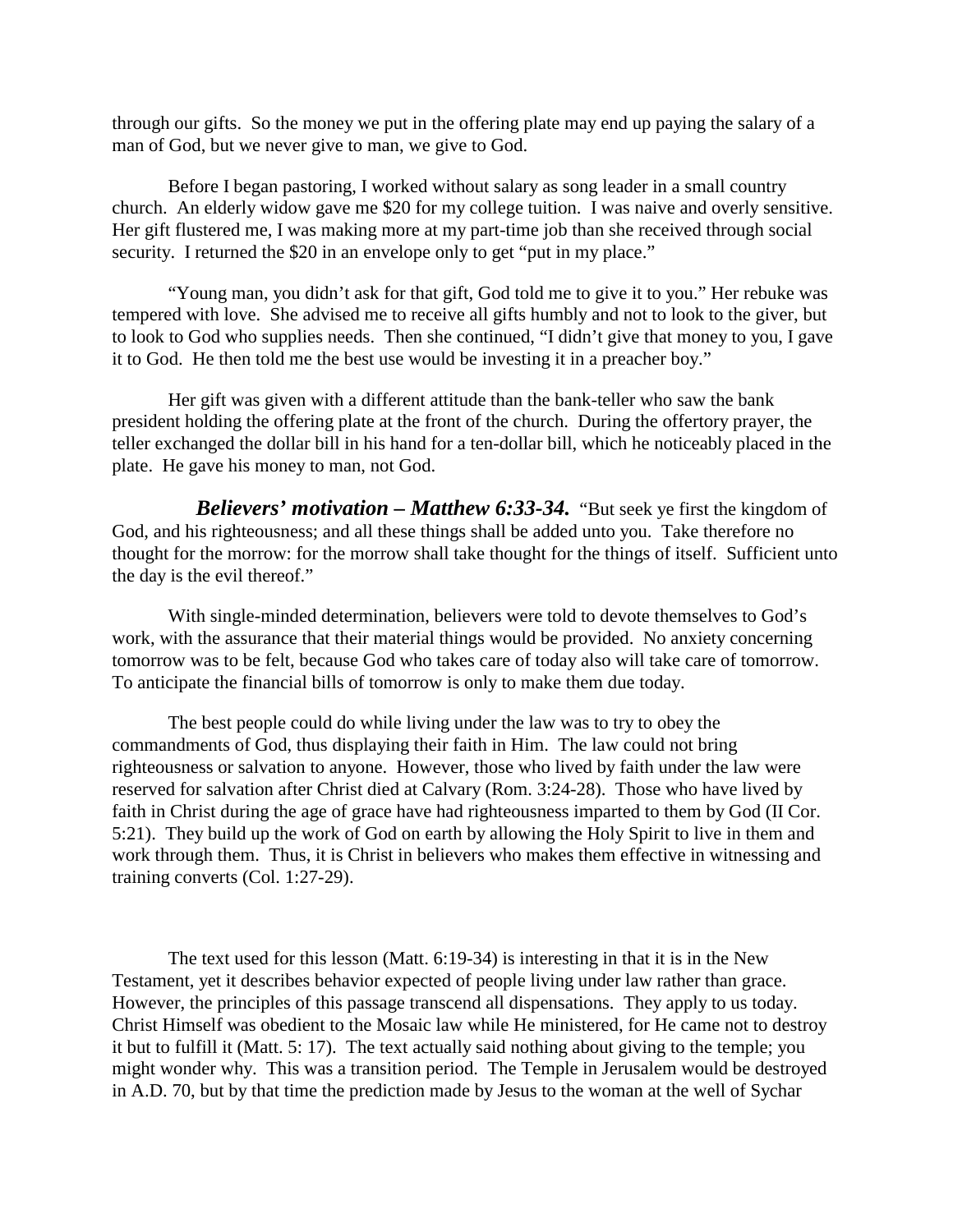would have come true: "Woman, believe me, the hour cometh, when ye shall neither in this mountain, nor yet at Jerusalem, worship the Father" (John 4:21).

Jesus lifted giving to a lofty plane by saying it was "laying up treasures, in heaven." Giving had more than a monetary meaning, for acts of obedience amounted to "laying up treasures in heaven." Jesus showed the importance of having the right attitude regarding money. He sought to free people from worry about material things and persuade them to exercise faith in God to supply all their needs. He made building the work of God the predominant goal in life. He thus set the stage for the growth of local churches, where souls would be saved, God would be worshipped, believers would be trained, and contributions would support the program of the Great Commission at home and around the world.

*Update.* In summarizing'today's lesson, we should keep the following points in mind:

(1) Earthly treasures are for time, while heavenly treasures are for eternity. We come into this world with nothing, and we, go out the same way, except for treasures sent on, ahead. Money given to God, motivated by love, is put to our account in heaven and will produce rewards upon our arrival there. It is obvious where our priorities ought to lie.

(2) One of the big reasons people hesitate to give generously to the Lord's work is that they are afraid they may become short of funds for daily living expenses. Jesus made it clear that such fear is groundless, for God created men and will not abandon His children. Such fear is grounded in unbelief. Anxiety and faith are mutually exclusive, and Christians committed to a life of faith should trust God to supply their daily needs.

(3) The main goal of believers should be to promote the kingdom of God and righteousness among men. The Lord is honor-bound to provide all they need, if they obey Him in this matter. Such promotion demands contributions of money, materials, time, talents, prayer, and many other things. Without such contributions, the church cannot do its work.

(4) Giving should make us happy. When we lament the size of our gift or its regularity, our heart is not right. If we give by faith, we know that God will use our money, hence, this knowledge should enrich us. With the "eye of faith" we can give cheerfully.

(5) This lesson has emphasized four ways to give money to God. First we are investing our money in heaven. The old proverb is still applicable, "A man can't outgive God." Second, we give from our heart. All we have belongs to God and He dwells in our heart (Eph. 3:17), therefore, we should give cheerfully and obediently. Third, we give money to God by faith. As we give tithes, He provides, as we give money away, He provides the needs of the day. Every time we place money in the offering plate, we demonstrate to the world that we trust God to supply our needs. Finally, we give to God, not to man. At a recent missions conference only half of the pledges were received that were made in an open meeting, when men stood to the floor to pledge \$100. They gave for the sake of the audience, not God.

"If ye then be risen with Christ, seek those things which are above, where Christ sitteth on the right hand of God. Set your affection on things above, not on things on the earth. For ye are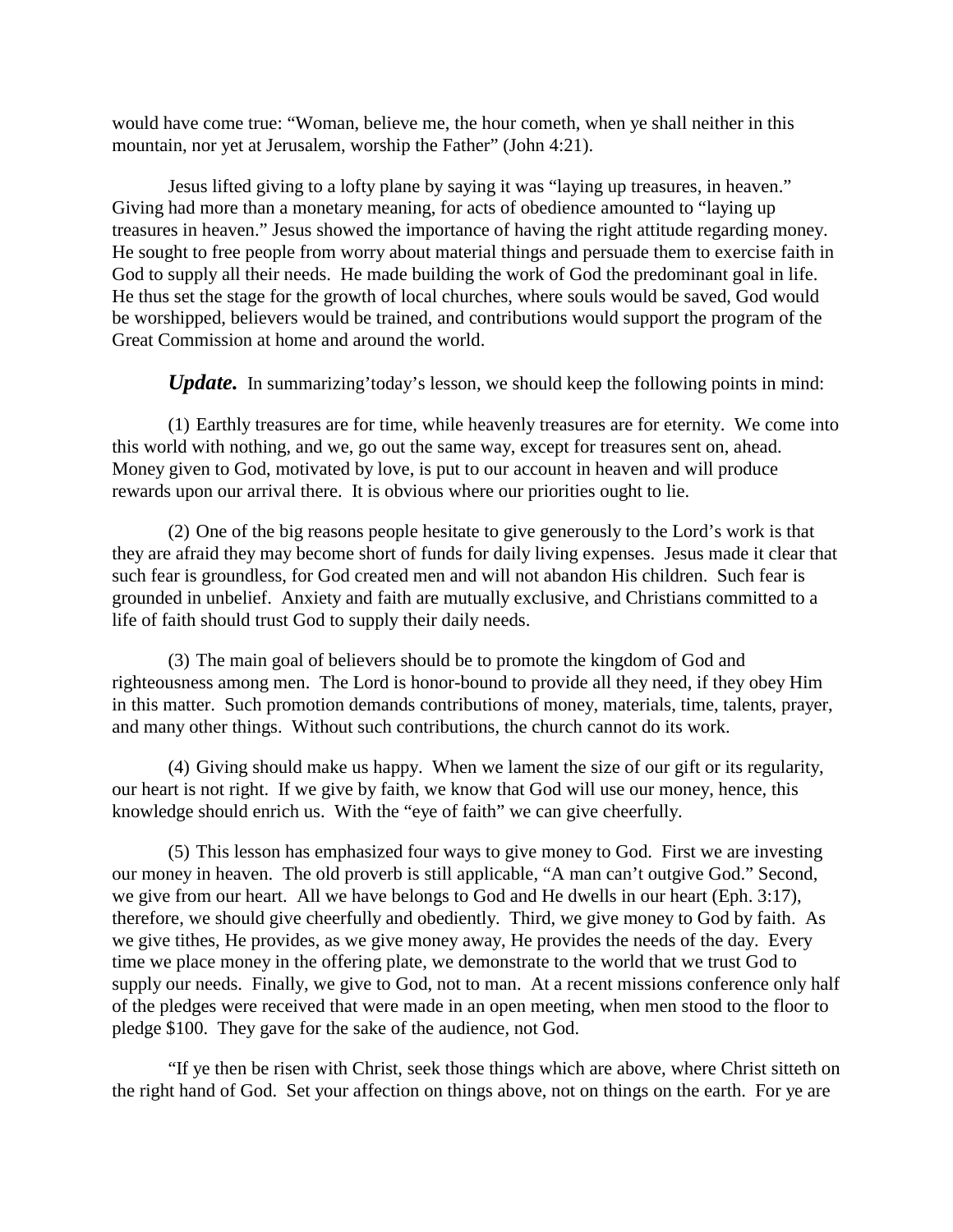dead, and your life is hid with Christ in God. When Christ, who is our life, shall appear, then shall ye also appear with Him in glory" (Col. 3:1-4).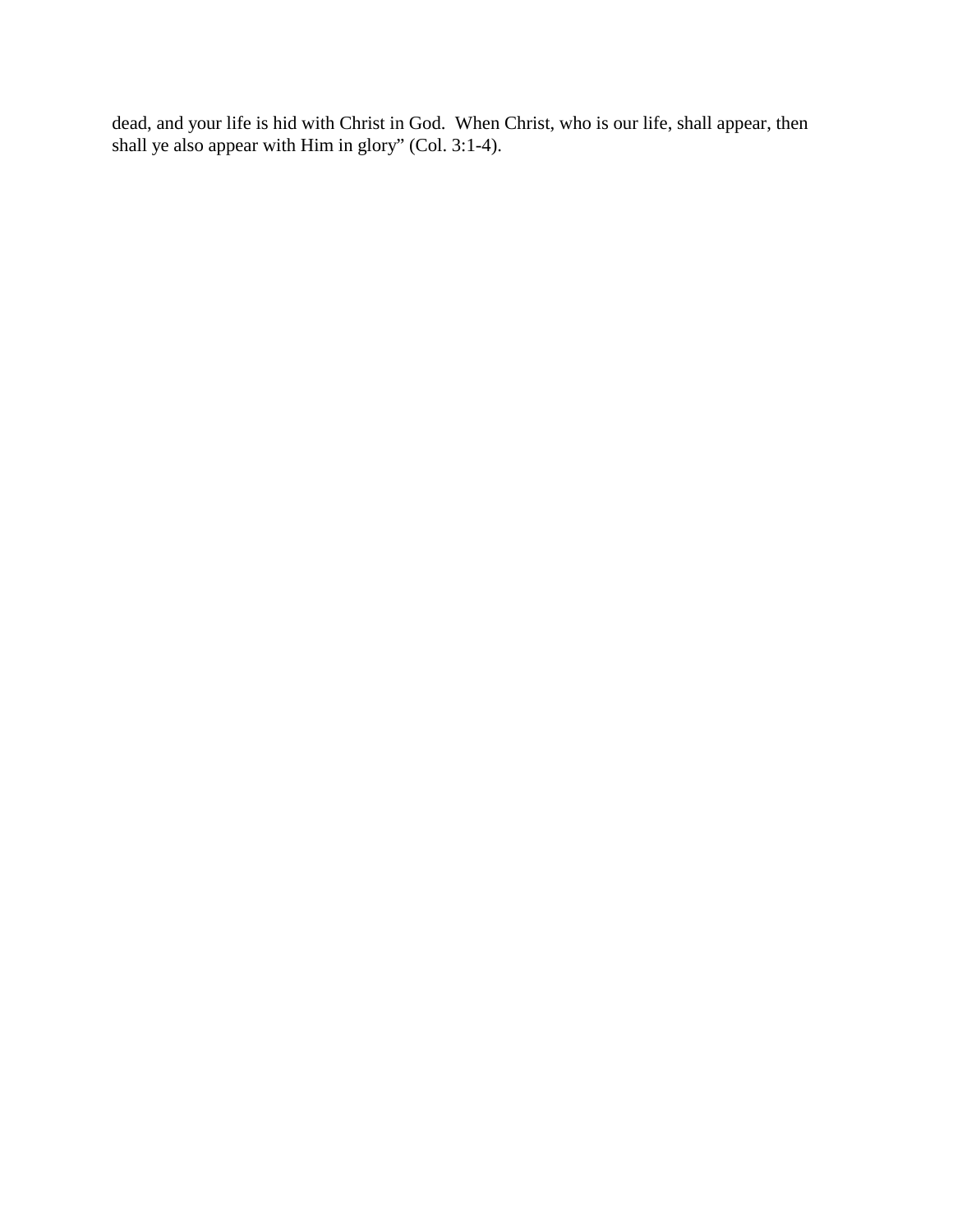# **CHAPTER FOUR**

## **GIVING MONEY IN THE EARLY CHURCH**

Jesus Christ was crucified, buried, and raised from the grave, and a new era in God's dealing with men began. The Great Commission was given to go and disciple all the world, baptize the converts and teach them to obey the Words of Christ (Matt. 28:19-20). The promise of empowerment by the Holy Spirit was given (Acts 1:8). The descent of the Holy Spirit to fill believers took place on the Day of Pentecost, and the church, which was already in existence, had its public manifestation upon a wave of enthusiastic witnessing (Acts 2:1-4). On that same day about three thousand souls were swept into the church through baptism (Acts 2:41). Christ was building His church, and there was no power which Could prevail against it (Matt. 16:18). The spiritual power of the gospel needed money to support its spread. This lesson deals with how the early church got money for its expansion.

*General contributions – Acts 2:41-45.* "Then they that gladly received his word were baptized: and the same day there were added unto them about three thousand Souls. And they continued steadfastly in the apostles' doctrine and fellowship, and in breaking of bread, and in prayers. And fear came upon every soul: and many wonders and signs were done by the apostles. And all that believed were together, and had all things common; And sold their possessions and goods, and parted them to all men, as every man had need."

# **THE EARLY CHURCH AN EXAMPLE IN GIVING**

The growth of the early church in Jerusalem is thrilling. The believers gave themselves fully to association with the apostles in the areas of instruction, fellowship, communion, and prayer. A new love for God characterized all they did, and God honored them with miraculous wonders and signs (Acts 2:42-43).

The generosity of the early church is of particular interest for our study on giving money to God. Those who had possessions, land, and movable goods sold them and put the proceeds into a common treasury. Expenditures were paid out of the treasury.

This cannot be used as a proof-text for establishment of a socialistic or communistic system. Those who were saved at Pentecost had come to Jerusalem from every corner of the Roman Empire (Acts 2:5,9-11). Jews were required to present themselves before God at Jerusalem for the feast of Pentecost (Deut. 16:16). After their salvation and encounter with the power of the Holy Spirit, these new Christians were reluctant to return home. They wanted to enjoy the new blessing of God. Homes, food, and basic necessities were shared. Everything was shared on a voluntary basis. Force was not applied either by vote of the majority (socialism) or by decree of an authoritarian majority (communism). Nowhere in the New Testament do we find other believers instructed to imitate the societal pattern of the Jerusalem church.

At the same time these saved Jews stopped their temple obligations. They had followed these rituals all their life. We might think they went through a traumatic experience when they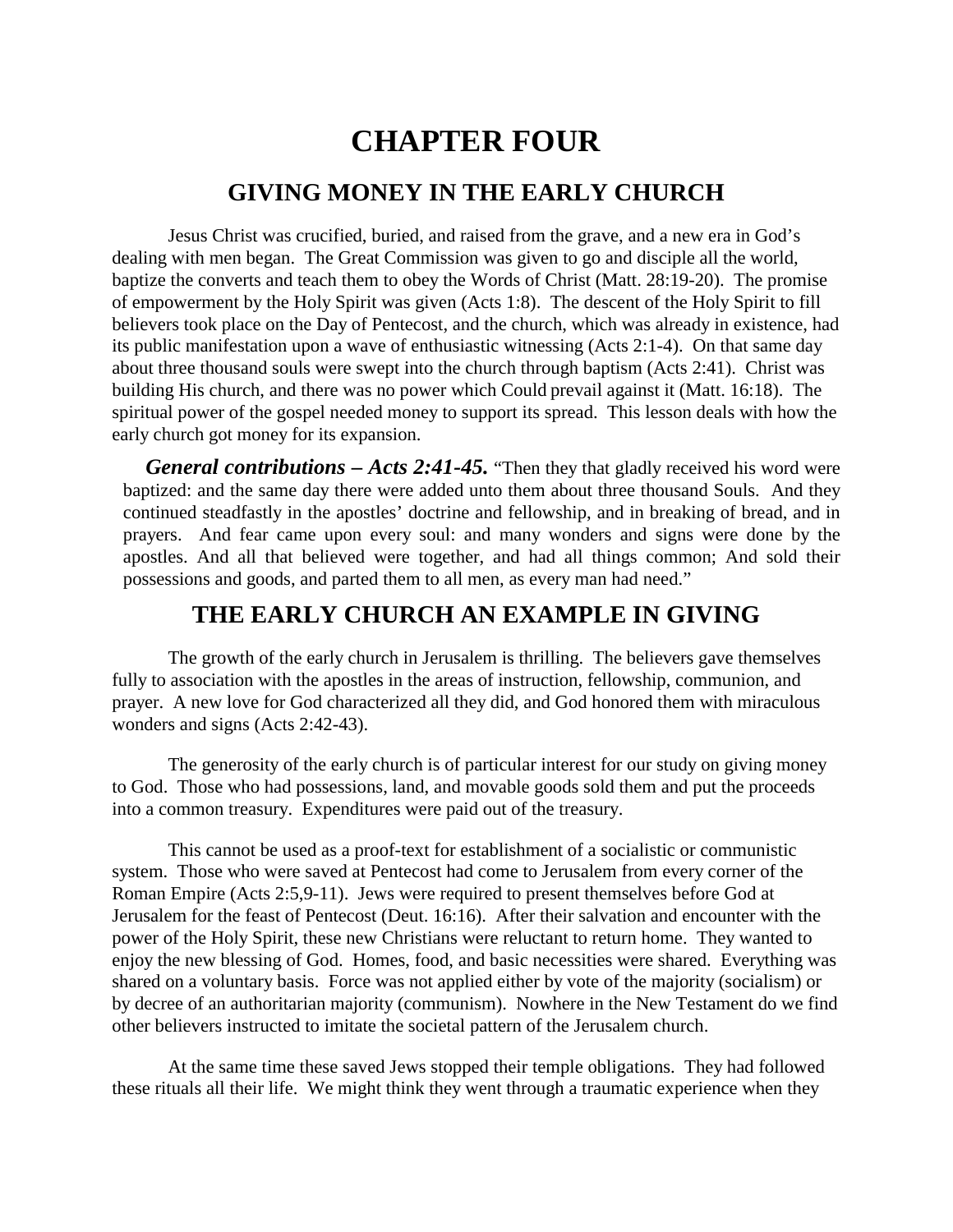ceased offering the animal sacrifices, paying tithes to the Levites and worshipping in the beautiful surroundings. But this is not the case.

They loved Christ, fellowshipped in teaching, and shared the thrill of being filled by the Holy Spirit for service (Acts 2:4; 4:31). There was no comparison. The old was gone; they were new creatures in Jesus Christ (II Cor. 5:17).

Believers shared everything because of an overwhelming desire to get the gospel out. Normal routines were set aside in favor of concentrated attention on evangelism, training and fellowship. Occupations were abandoned for the time being, funds were provided by pooling resources. No doubt the believers went back to a more normal way of life, after the situation stabilized.

*Additional contributions – Acts 4:32-35.* "And the multitude of them that believed were of one heart and of one soul: neither said any of them that ought of the things which he possessed was his own; but they had all things common. And with great power gave the apostles witness of the resurrection of the Lord Jesus: and great grace was upon them all. Neither was there any among them that lacked: for as many as were possessors of lands or houses sold them, and brought the prices of the things that were sold, And laid them down at the apostles' feet: and distribution was made unto every man according as he had need."

The happiness and enthusiasm of the early Christians was contagious. Believers had favor with the population of the city, and every day new converts were added to the church (Acts 2:45). Before long the number of men alone grew to about five thousand (Acts 4:4). Opposition from the Sanhedrin (Jewish Council) began. Peter and John were imprisoned overnight and then commanded by religious leaders the next day to stop preaching about Jesus. The Council released them without punishment, because they feared the common people, who glorified God for the healing of the lame man at the gate of the Temple (Acts 4:1-22).

The church prayed asking God for boldness to continue proclaiming the gospel. The Holy Spirit came to shake the place where they were assembled and fill the disciples with power anew, so that they boldly witnessed for Christ (Acts 4:23 -31).

In Acts 4:32-35 we see a repetition of Acts 2:44-45. Unified in heart and soul, and filled with love for one another, the believers' continued to give sacrificially to the church. They rejoiced as the apostles preached Christ's resurrection. God's grace rested upon them. New converts caught the vision of what could be done, so they followed the example of others already in the church and sold their properties and houses, also contributing money to the church treasury. The apostles distributed to every person according to his need. Later, the deacons took over this function in the church (Acts 6:1-7).

There may be times when unusual circumstances stimulate unusual contributions to God's work. In such cases, the individuals involved will act on a voluntary basis. Pressure to give to special projects is born of the Holy Spirit when the need of the hour arises. There is no substitute for the working of the Holy Spirit within a believer's heart. Real love can do what fund-raising schemes cannot accomplish.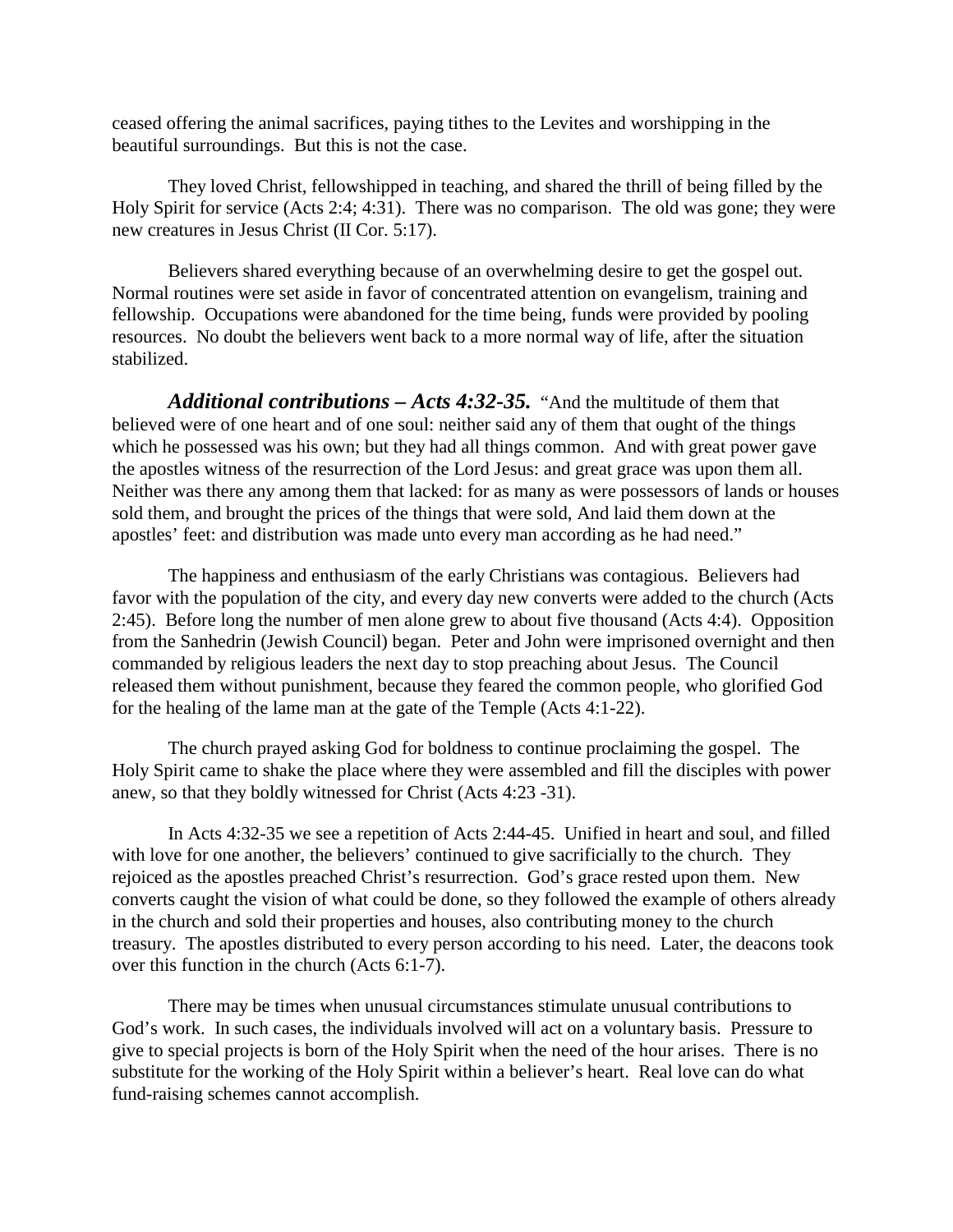Someone said, "God is not as much interested in what a person gives as what he has left after giving." Of course this is over and above the tithe. Some people could give nine-tenths and still have more to live on than others who give one-tenth. Christ observed the widow casting her last two mites into the temple treasury box. He knew her faith in God exceeded the rich who cast in large sums but had much left over. He held her up as an example. (Luke 21:1-4).

# **TITHING TO THE CHURCH IN THE AGE OF GRACE**

Some criticize storehouse tithing, claiming it was a requirement in the Old Testament but not in our age of the Holy Spirit.

**1. Tithing began with a Gentile.** The first mention of tithing in the Scripture is when Abraham paid tithes to Melchizedek (a non-Jew). Since we live in the dispensation where God works among the Gentiles (Acts 10), we should learn from the law of first reference that God intended tithing for this age. In the law of first reference, the primary message of a truth is embryonically found in its first mention in Scripture.

**2. Tithing originated before the age of law.** Law came by Moses (John 1:17), yet before Moses was born, Jacob promised to pay the tithe, "all that thou shalt give me I will surely give the tenth unto thee (Gen. 28:22). This was not an idle promise, for God blessed Jacob (Abraham's grandson) with abundant physical riches. The tithe is eternal, existing before the law. Since the tithe was operative before Moses, he included it in the law; therefore, we can only assume it continues when the law was fulfilled. It has been argued, believers under grace would not want to give less than their counter-parts gave under law.

**3. The early church gave more than the tithe.** When Christians no longer gave to the temple, they brought their money to the church. Twice the Scripture records they gave all their possessions (Acts 2:44, 4:34), this included more than the obligation of the tither (10%) in the Old Testament. Most who argue against tithing want to do less, whereas the early church did more.

**4. The argument from silence continues the tithe.** The early church was mostly made up of saved Jews. They had been taught to tithe since childhood. This had been God's plan to support His work and God was evidently now working in Jerusalem. These Jews did not need instruction in tithing, it was their way of life, and they continued to give it plus much more.

Jesus did not destroy the meaning of the law, He only put to death the curse of the law (Col. 2:14). The law reflected the nature of God and God has a reason behind each law, these reasons were not destroyed but fulfilled. "Think, not that I am come to destroy the law, or the prophets: I am not come to destroy, but to fulfill" (Matt. 5:17). The tithe was included in the law to support the work of God. It is only natural for God to continue this pattern to support His work in other dispensations. If tithing were to cease there would have been a specific prohibition, but the opposite is evident. God's people continued to give.

Some argue that the command to tithe is not repeated in the New Testament epistles. Neither is the doctrine of the virgin birth repeated. There was no need to repeat it in the epistles for the early church, everyone accepted the doctrine of the virgin birth. Its account in the gospels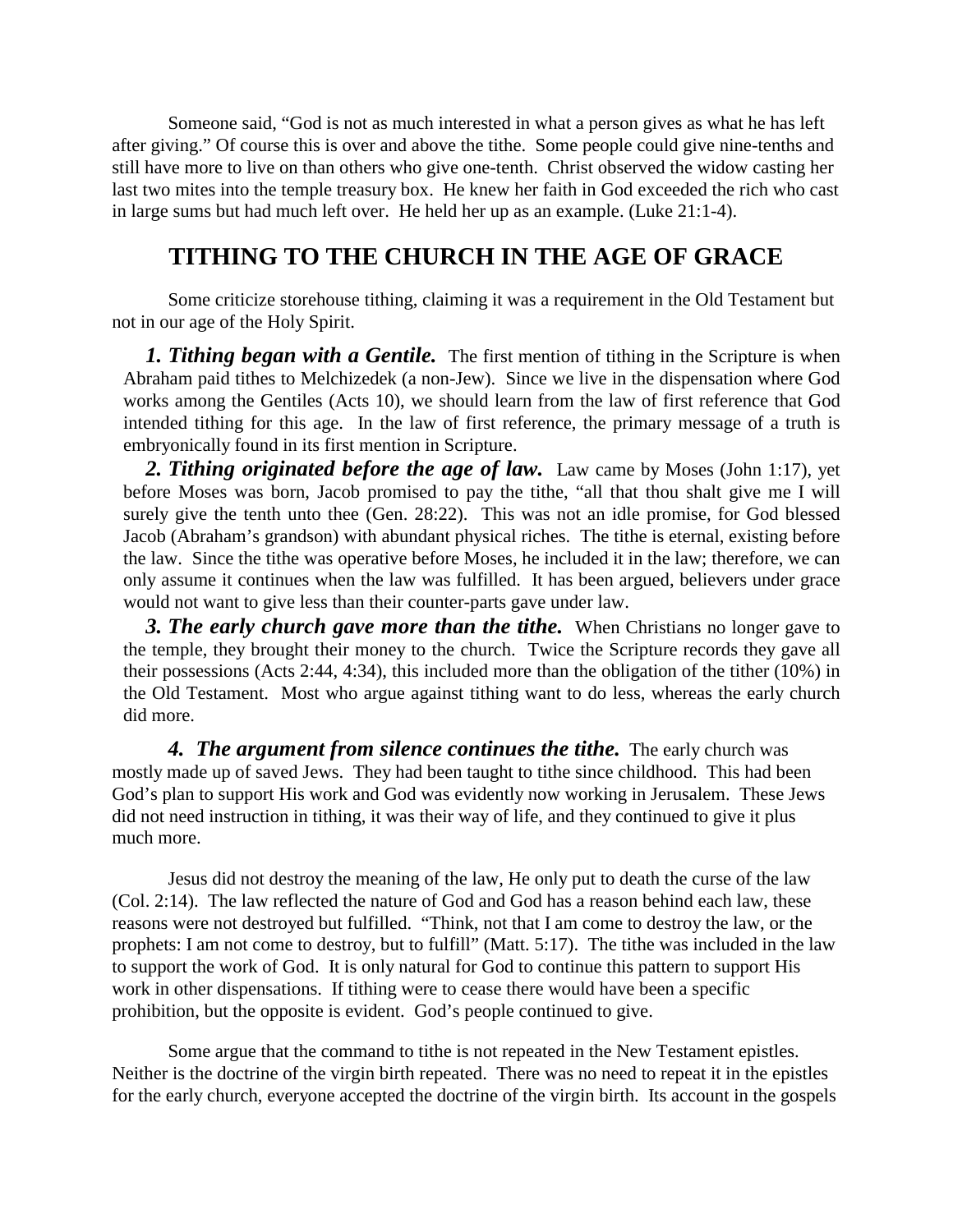is proof enough. Therefore, the account of tithing in the gospels should be proof enough (Matt. 23:23).

*5. The principle of "God's place" for worship requires storehouse tithing.*  God has always had a central place for corporate worship, even though there are illustrations of man worshipping God at many varied places and circumstances. In the Old Testament, the Tabernacle was God's place for centralized worship. There was a caution about worshipping other than at God's designated place (Deut. 12:2-4,8). In Deuteronomy 12:1-32, we saw three characteristics.

First, the people were to assemble at the place where God would meet with them (Deut. 12:1). This place was the tabernacle; later it was the temple. Second, God's place was located where the symbols of redemption were celebrated. In the Old Testament these symbols were the blood sacrifices and the furniture of the tabernacle. Thirdly, the people were commanded to come to God's place where they would find God's man (Deut. 12:19).

The church is God's place. It is the only place for assembly mentioned in the New Testament. The characteristics of God's place in the Old Testament are present in the New Testament Church. First, the people assembled where God met with them (Matt. 18:20, Acts 4:31, Heb. 10:25). The church is a candlestick (Rev. 1:20, 2:1,5), and the candle is a symbol of Jesus the Light of the World (John 8:12) in the midst of the church. Second, today's symbols of redemption are baptism and the Lord's Table. These are local church ordinances. Finally, the people are to gather to the place where God's man is ministering. God calls His servants (John 15:16), and gives them gifts (Rom. 12:3-8), then gives these gifted men to the church (Eph. 4:7- 13).

In the Old Testament, the people were commanded to bring their gifts to God's place (Deut. 12:13-17) which is the storehouse (Mal. 4:10). In the New Testament, the people are commanded to give to the storehouse "Upon the first day of the week let everyone of you lay by him in *store*, as God hath prospered him that there be no gatherings when I come" (I Cor. 16:1-2, emphasis mine). The similar word "store" is used in both Old and New Testaments, hence storehouse tithing.

Money or offerings were never given to individuals in the New Testament money was given to the churches. It was taken up on Sunday at the church (I Cor. 16:1). Money was sent to the elders at Jerusalem (Acts 11:29-30). This was similar to laying it at the apostles feet (Acts 4:37).

Where should tithes and offerings of believers go? Logic alone would suggest that people contribute to the local church where they are fed spiritually. A local church is God's plan of evangelism. It is the only organization He established. Just as God did not allow giving to other places than the one He designated in the Old Testament, God wants gifts to go to His organization in the New Testament. Programs, which reach beyond the local church, can be supported by funds channeled through the local church.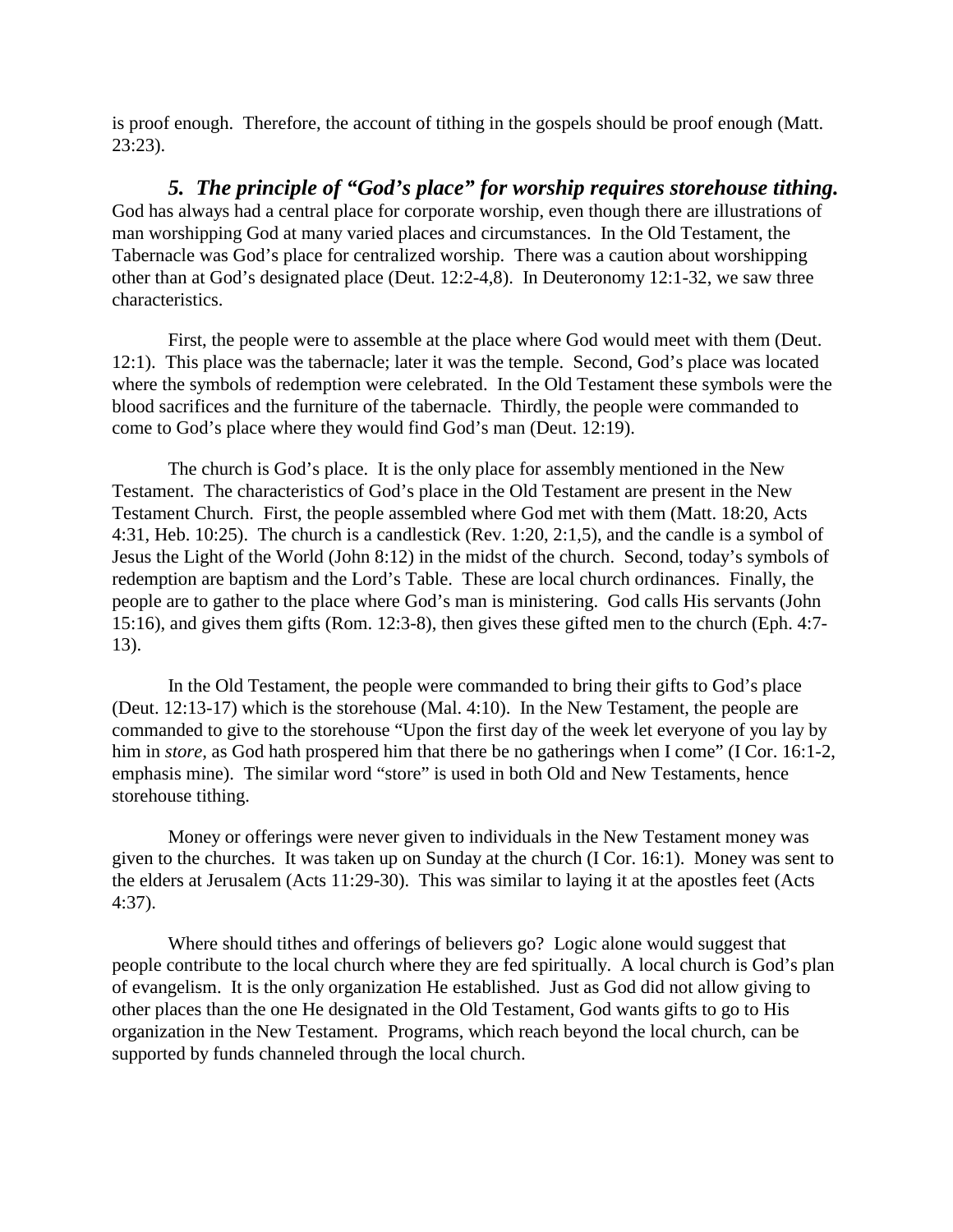Remember the principle established in earlier lessons. (1) Organizations, radio preachers and interdenominational agencies that are responsible only to themselves, may not be a wise investment. (2) These organizations must earn our respect and prove their ministry before we give them our money. (3) Our tithes belong to the local church; we have no right to tamper with what belongs to God. (4) We give with the assurance that it is God's will when we give to the local church. The sum total of godly counsel in a church will determine the best use of God's money. In the Old Testament an Israelite was cautioned not to give money to places other than designated by God. It amounted to doing what was right in one's own eyes. If a person gives money to deserving extra-church agencies and bypasses the local church, that is something for which that person is directly accountable to the Lord.

Storehouse tithing is giving to one's local church. Some people do not agree with expenditure of funds by their local church, so they contribute elsewhere. In such situations it would seem best that they find a local church where they can wholeheartedly make their contributions in good conscience.

Storehouse tithing is not a Catholic doctrine nor is it a denominational command. It is not a selfish desire on the part of the church. Storehouse tithing is God's principle for His church.

# **INDIVIDUAL EXAMPLES OF GIVING**

We have noted in Acts 2:44-45 and 4:32-35 that a general practice in the early church was for believers to sell and give sacrificially to the church in Jerusalem. Now let's consider specific cases, both good and bad. We will study the good example set by Barnabas first and then the poor example set by Ananias and Sapphira.

*Barnabas the Giver – Acts 4:36-37* "And Joses, who by the apostles was surnamed Barnabas (which is, being interpreted, The son of consolation) a Levite, and; of the country of Cyprus, Having land, sold it, and brought the money and laid it at the apostles' feet."

Barnabas was the name the apostles gave a man named Joseph (Joses), a Levite from the island of Cyprus who became an early convert to Christ. He evidently had a sensitive nature, for the name Barnabas means "son of consolation."

We don't know where the land owned by Barnabas was located, in Cyrpus or Palestine, but he sold it and laid the money at the feet of the apostles. The Levites as a tribe, had no inheritance in Israel. Most scholars agree that Barnabas, the Levite, owned property illegally. That is, he broke the Mosaic law in owning land (Deut. 18:1,2). We don't know how he secured the land, but as a Christian he was probably convicted of breaking the Old Testament law, so he sold all and gave it to God.

The story of Barnabas' gift to the church is included here because of his ministry later in various parts of the Mediterranean world, as if to support the fact that God uses those who willingly contribute to His cause. Another suggestion: He was mentioned to sharply contrast with Ananias and Sapphira, whose greed and death were a warning to the church.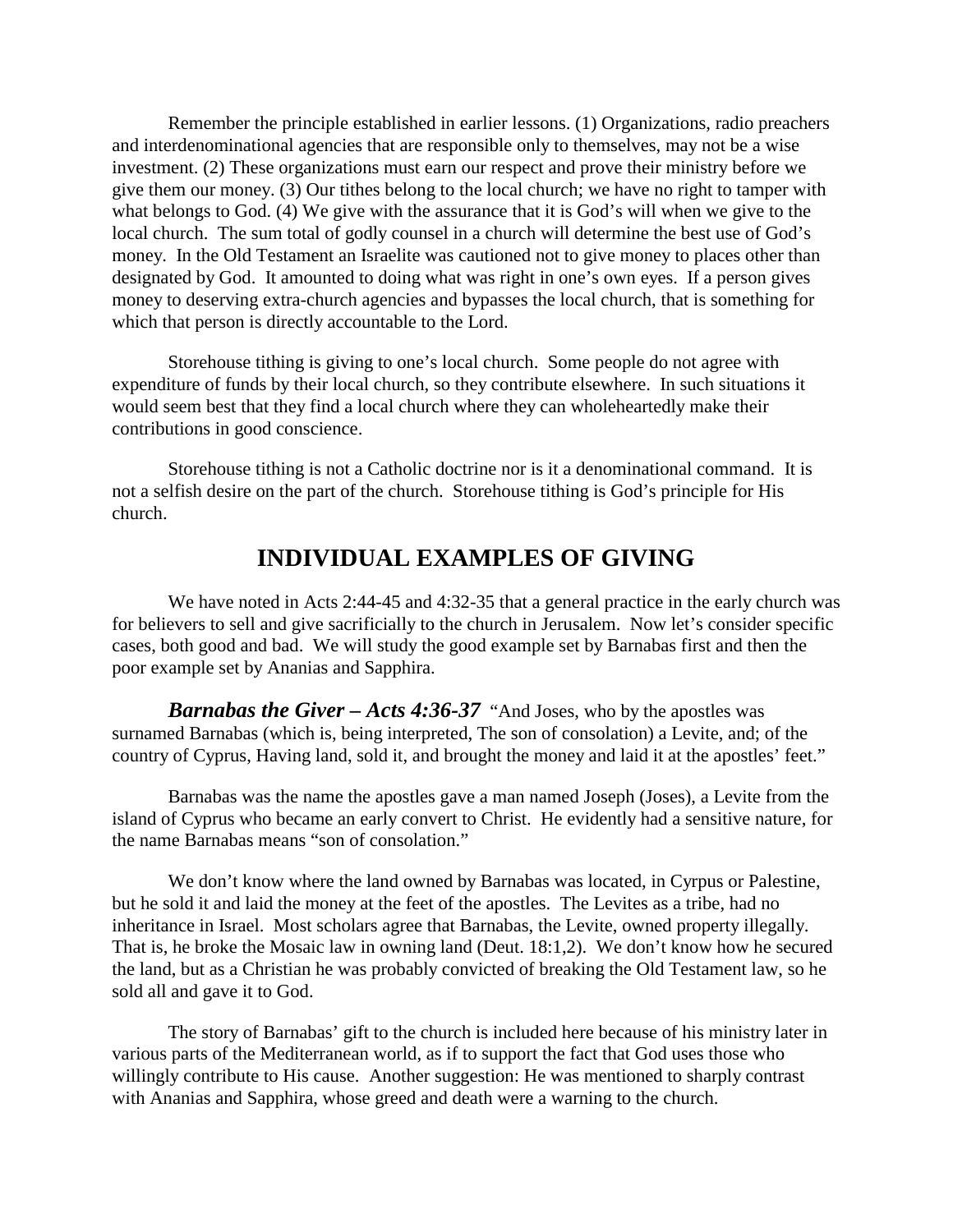We have seen how Barnabas set a good example by selling property and giving the money to the apostles in the early church in Jerusalem. Now, by contrast, we shall see how a married couple set a bad example by deceitful giving to the church and paid a high price for their deception.

*Attempts to deceive – Acts 5:1-10.* "But a certain man named Ananias, with Sapphira his wife, sold a possession. And kept back part of the price, his wife also being privy to it, and brought a certain part, and laid it at the apostles' feet. But Peter said, Ananias, why hath Satan filled thine heart to lie to the Holy Ghost, and to keep back part of the price of the land? Whiles it remained, was it not thine own? and after it was sold, was it not in thine own power? why hast thou conceived this thing in thine heart? thou hast not lied unto men, but unto God. And Ananias hearing these words fell down, and gave up the ghost: and great fear came on all them that heard these things. And the young men arose, wound him up, and carried him out, and buried him And it was about the space of three hours after, when his wife, not knowing what was done, came in. And Peter answered unto her, Tell me whether ye sold the land for so much? And she said, Yea, for so much. Then Peter said unto her, How is it that ye have agreed together to tempt the Spirit of the Lord? Behold, the feet of them which have buried thy husband are at the door, and shall carry thee out. Then fell she down straightway at his feet, and yielded up the ghost: and the young men came in, and found her dead, and, carrying her forth, buried her by her husband."

Ananias and Sapphira evidently were born-again believers in the early church. However, they schemed together to sell a piece of property and give a certain portion of the proceeds to the church, yet deceive the apostles to think it represented the whole price. Their sin was not in agreeing to give only part of the money to the church, but in trying to deceive the Holy Spirit and the apostles.

Ananias went first to the apostles, was rebuked by Peter for his attempt to decieve, and then was stricken dead by God and carried out to be buried immediately. About three hours later, Sapphira came to the apostles with an identical story. She suffered the identical results.

The premature deaths of Ananias and Sapphira indicate that they had sinned a "sin unto death" (I John 5:16). This was indeed drastic punishment on God's part and must be evaluated in the light of the crucial time when the event took place. The infant church was extremely vulnerable to sin within its own ranks. There were many new converts. Unbelievers were watching the development of the early church with keen interest. Ananias and Sapphira clearly were punished in a drastic manner to warn others not to repeat their sin.

*Influence of punishment – Acts 5:11.* "And great fear came upon all the church, and upon as many as heard these things."

The action God took in this case seems to have had the desired effect. Members of the church were awed with fear. Everyone outside the church who heard of the incident was affected in the same way. The incident appears to have purified the church and helped it maintain its testimony to the world.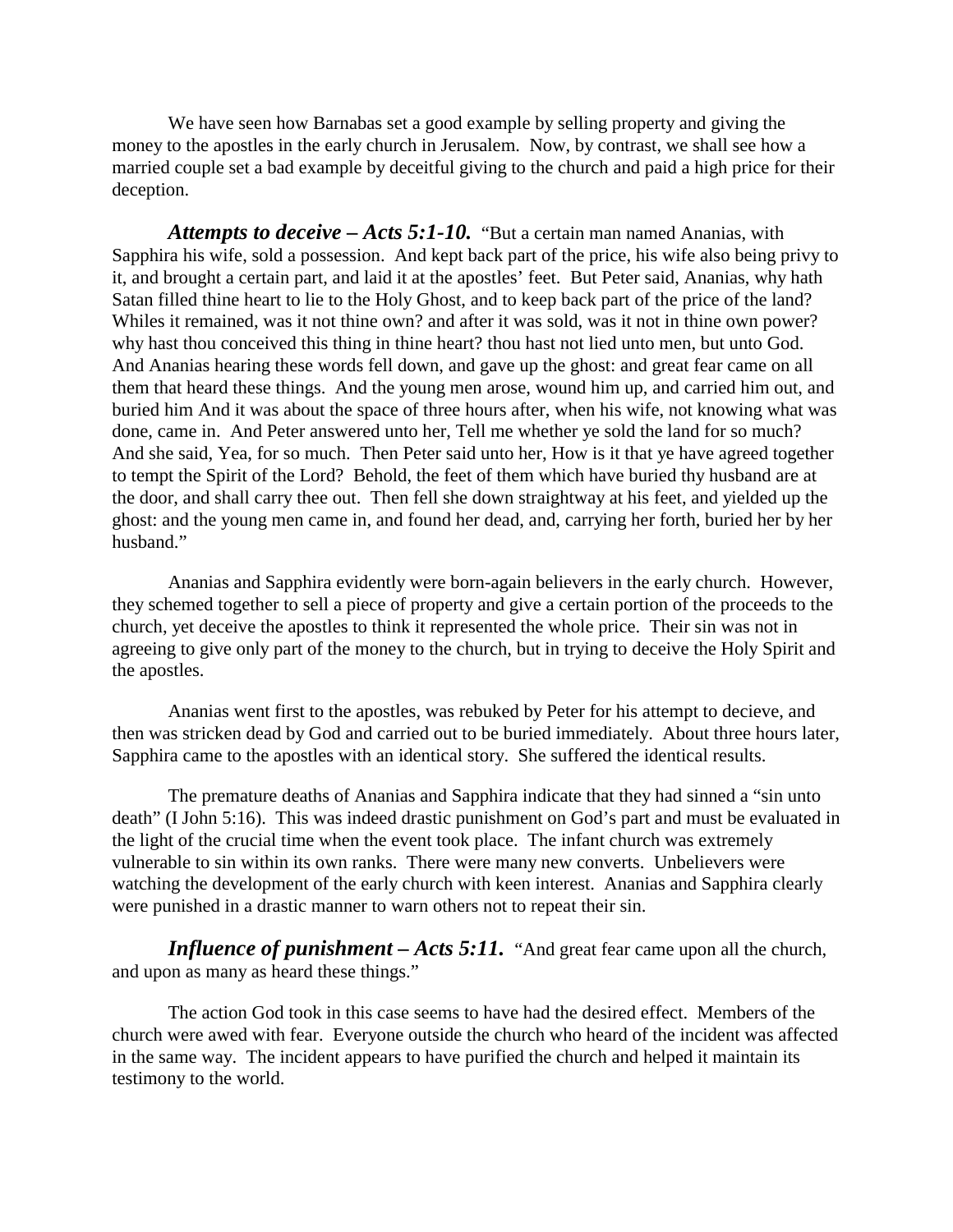Today God does not apparently take such harsh action with believers who seek to deceive Him regarding their giving. But that does not mean they avoid punishment. Only God and the deceiver know of the spiritual impoverishment they suffer because of their selfishness.

*Update*. The following reasons summarize the past four lessons. They tell us why we should tithe.

An evangelist was preaching on tithing, he paused, walked to the communion table and took a dollar bill from the plate and stuffed it in his coat pocket. He began preaching again. A small boy stared at the evangelist in unbelief.

"What's the matter?" the evangelist interrupted his message to ask the boy.

"You took that money!" the young voice replied.

"Whose money is it?" the evangelist continued his line of questioning.

"That's God's money, not yours," the bold voice from the little boy had the attention of every ear in the auditorium.

The evangelist pointed to the congregation. "Everyone of you steal from God just like I did when you don't tithe." He went on to repeat, "Will a man rob God? Yet ye have robbed me . . . Bring me all the tithes into the storehouse" (Mal. 3:8,10).

*1. Because the tithe is God's*. If we don't tithe, we rob God. Yet every Sunday when the offering plate is passed we witness one of the most serious robberies in our cities. Our newspapers don't carry the story and no one files a complaint at the police station. Yet we rob God because, "the tithe is the Lord's" (Lev. 27:30). We give God what is His when we tithe.

2. Because God commands us to tithe. We are commanded to bring the tithe into the storehouse (Mal. 3:10). Those who don't are disobedient. Even though a man tries to obey God in the other parts of his life, he brings leaness to his growth if he is not faithful in all areas.

*3. Because tithing is an act of love*. We measure our love to Christ by the obedience of our tithe, "He that hath my commandments and keepeth them, he it is that loveth me" (John 14:21). But our love goes beyond Christ it extends to our church and our pastor. Paul asks for those in Corinth to prove their love to him. "Therefore, as ye abound in every thing, in faith, and utterance, and knowledge, and in all diligence, and in your love to us, see that ye abound in this grace also (the grace of giving). I speak not by commandment, but by occasion of the forwardness of others, and to prove the sincerity of your love" (II Cor. 8:7,8).

*4. Because tithing recognizes God's ownership of our lives*. The tithe was described as the firstfruits, meaning a person gave to God the first to be harvested. The book of Proverbs commands "Honor the Lord with thy substance, and with the firstfruits of all thine increase" (3:9). If we put God first in our lives, He will honor us (Matt. 6:33). We can tell others that we belong to God, but our deceitful heart can lead us astray (Jer. 17:9). However, we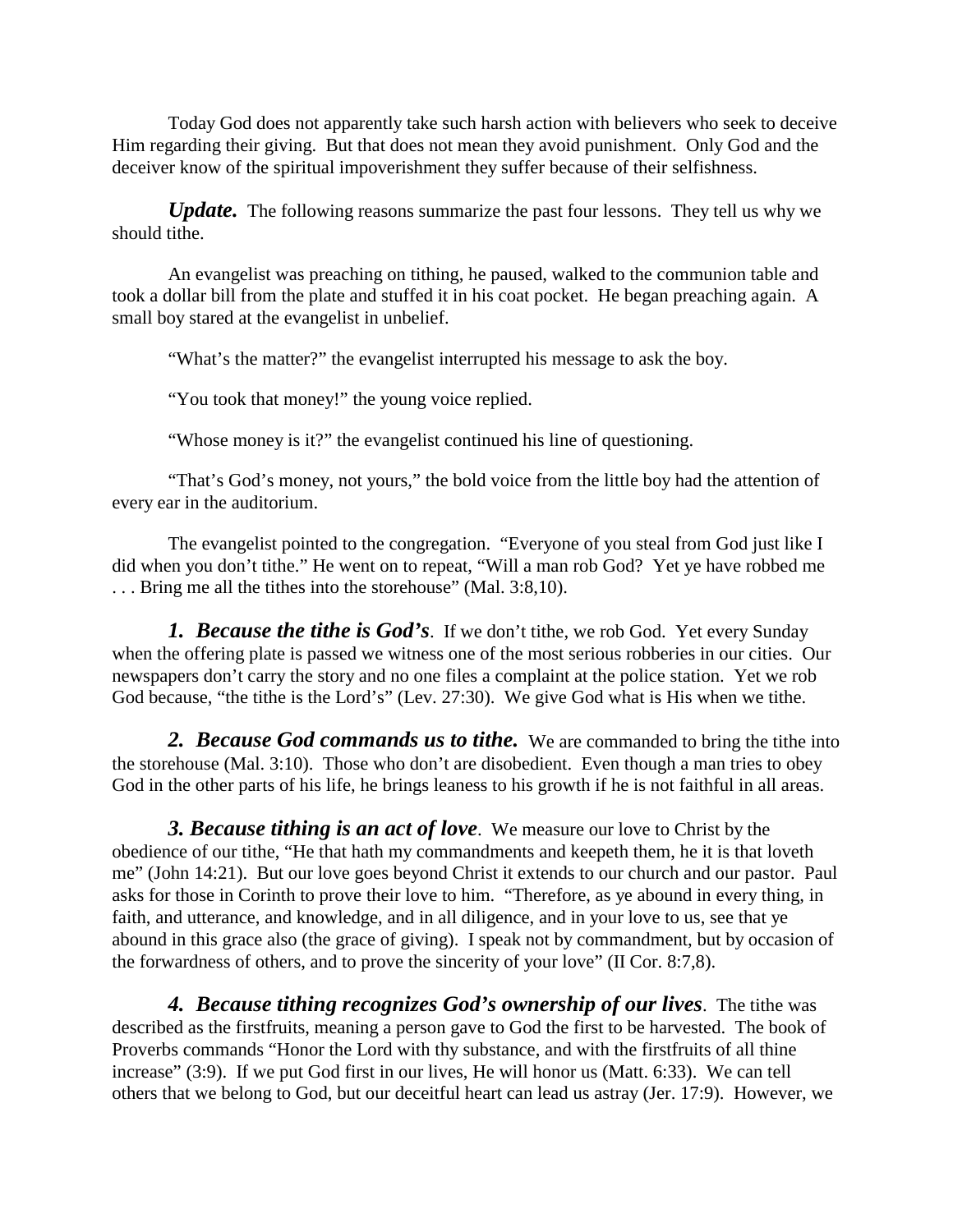demonstrate our dedication when we tithe. We give Him the firstfruits because He is first in our lives.

*5. Because tithing is good business*. When you tithe for the right reasons, you have gone into business with God. When you invest one-tenth of your income with God, He promises "to open the windows of heaven and pour you out a blessing that there shall not be room enough to receive it (Mal. 3:10). God will not be any man's debtor, he will keep His promise. Recently, the newspaper reported a man suing a church to regain the tithe he had given. He claimed he gave the tithe but hadn't received the return he expected. The suit claimed he had not been compensated. The very fact of the suit proved the man gave the tithe with the wrong motives. No wonder he was destitute.

*6. Because tithing will keep us from the lust of money.* Those who don't tithe, not only are disobedient, they demonstrate a greater love of money than of God. "For the love of money is the root of all evil: which while some coveted after, they have erred from the faith, and pierced themselves through with many sorrows" (I Tim. 6:10). But those who will weekly deposit their tithe in God's bank reveal their faith in God to take care of all their needs.

*7. Because tithing helps the church carry out the great commission.* The church is commanded to go into all the world and preach to every person, baptizing the converts and teaching the commands of Christ. This involves money to print tracts, purchase radio time, build buildings, pay preachers and carry out the countless other expenses associated with the ministry. A tithing church can pay its bills and expand its outreach. A tithing church will not have to beg for money and plan gimmicks to raise its budget. A church of tithers will have willing workers, "Where your treasure is, there will your heart be also" (Matt. 6:21). Because a church of tithers will have the hearts of its people to carry out the great commission.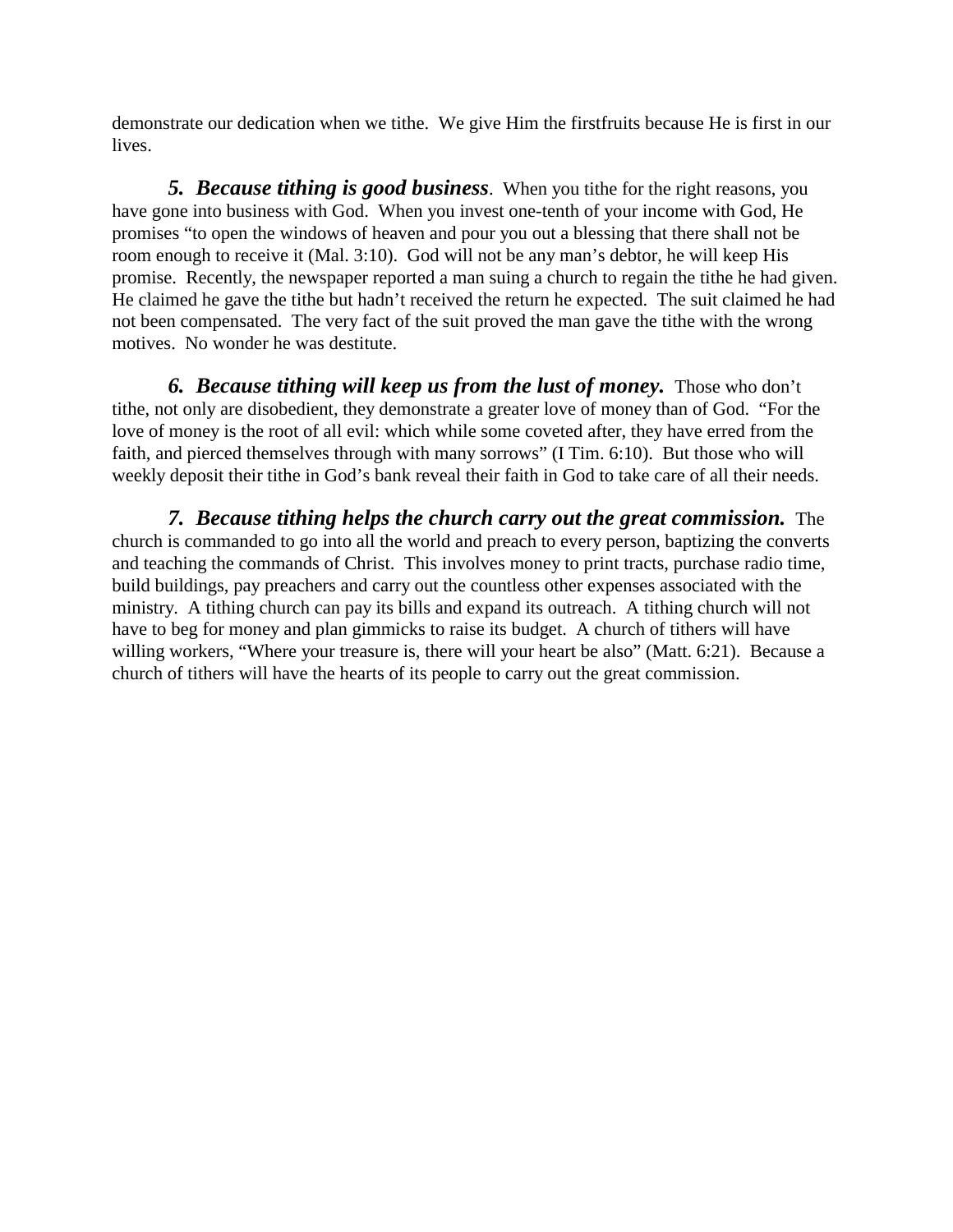

Dr. Elmer Towns loves growing New Testament churches. His best selling book, "The 10 Largest Sunday Schools," motivated many pastors to aggressive soul-winning and churchbuilding. Several of his other volumes describe growing churches.

With growing numbers comes the burden of purchasing more buses, enlarging the buildings and expanding the staff. Dr. Towns has written this book to help churches finance their growth . . . God's way. "I don't think a church needs gimmicks or car

washes to raise money," notes Towns. "If every member tithed, Our churches could get the Great Commission fulfilled in our neighborhoods." *Tithing Is Christian* is dedicated to be used in adult Sunday School classes to teach members their responsibility to tithe.

Dr. Towns was President of Winnipeg Bible College, Canada, co-founder of Liberty University, Virginia, and is presently the Dean of the School of Religion at Liberty University, Virginia. In awarding him an honorary doctor's degree, Dr. G. B. Vick stated, "No man has influenced Sunday Schools greater in the past twenty years than Elmer Towns."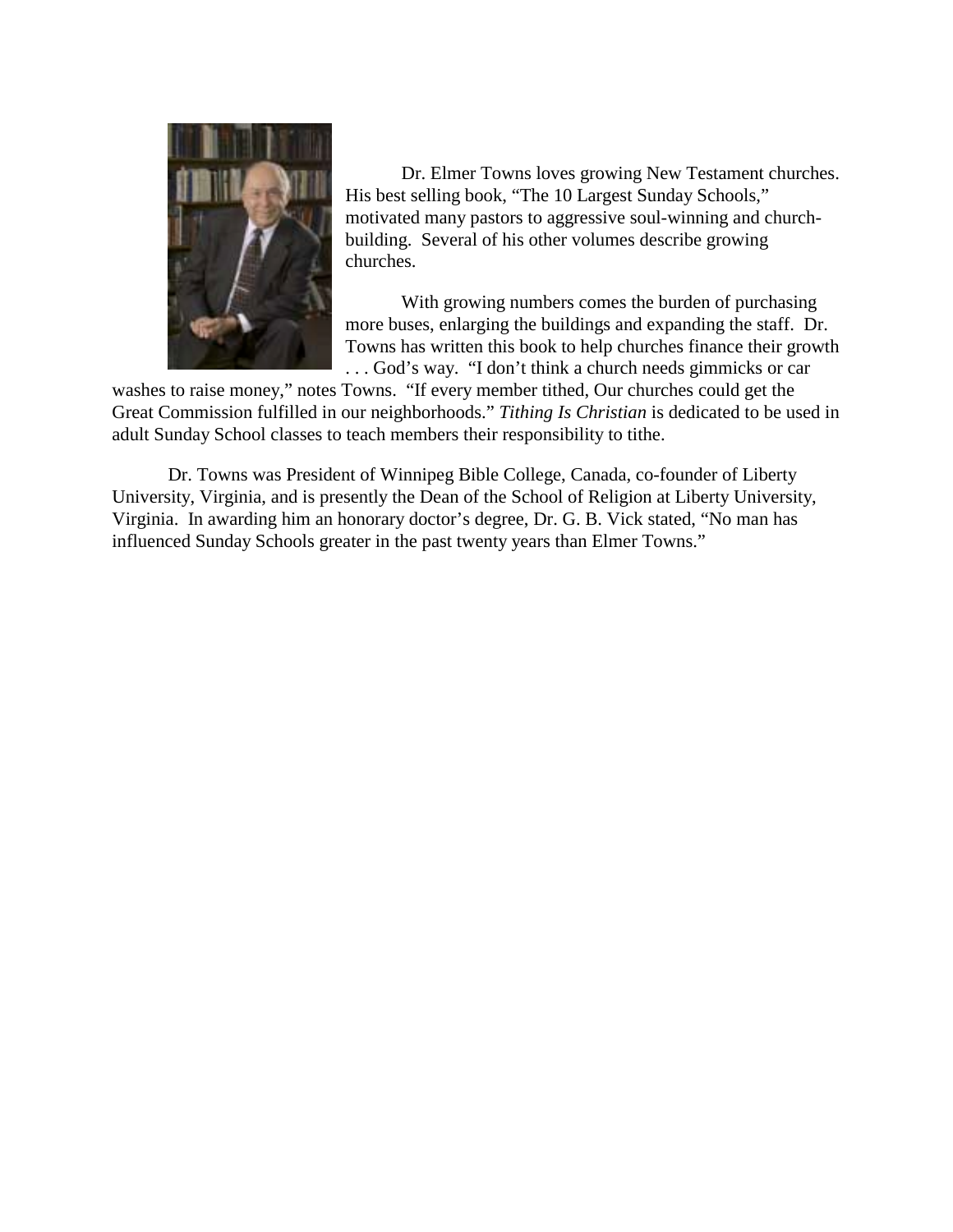# Tithing Is Christian

# **BY ELMER TOWNS**

Originator and Writer Elmer Towns Design and Coordination Larry Gilbert

Contributing Editor Bob King

Copyright  $\odot$  1984 has been reverted back to author.

Permission to make photocopies or to reproduce by any other mechanical or electronic means in whole or in part of any designated page, illustration or activity is granted and is intended for noncommercial use only by your church organization and must not be sold or reproduced for any commercial promotion or advertising for any reason.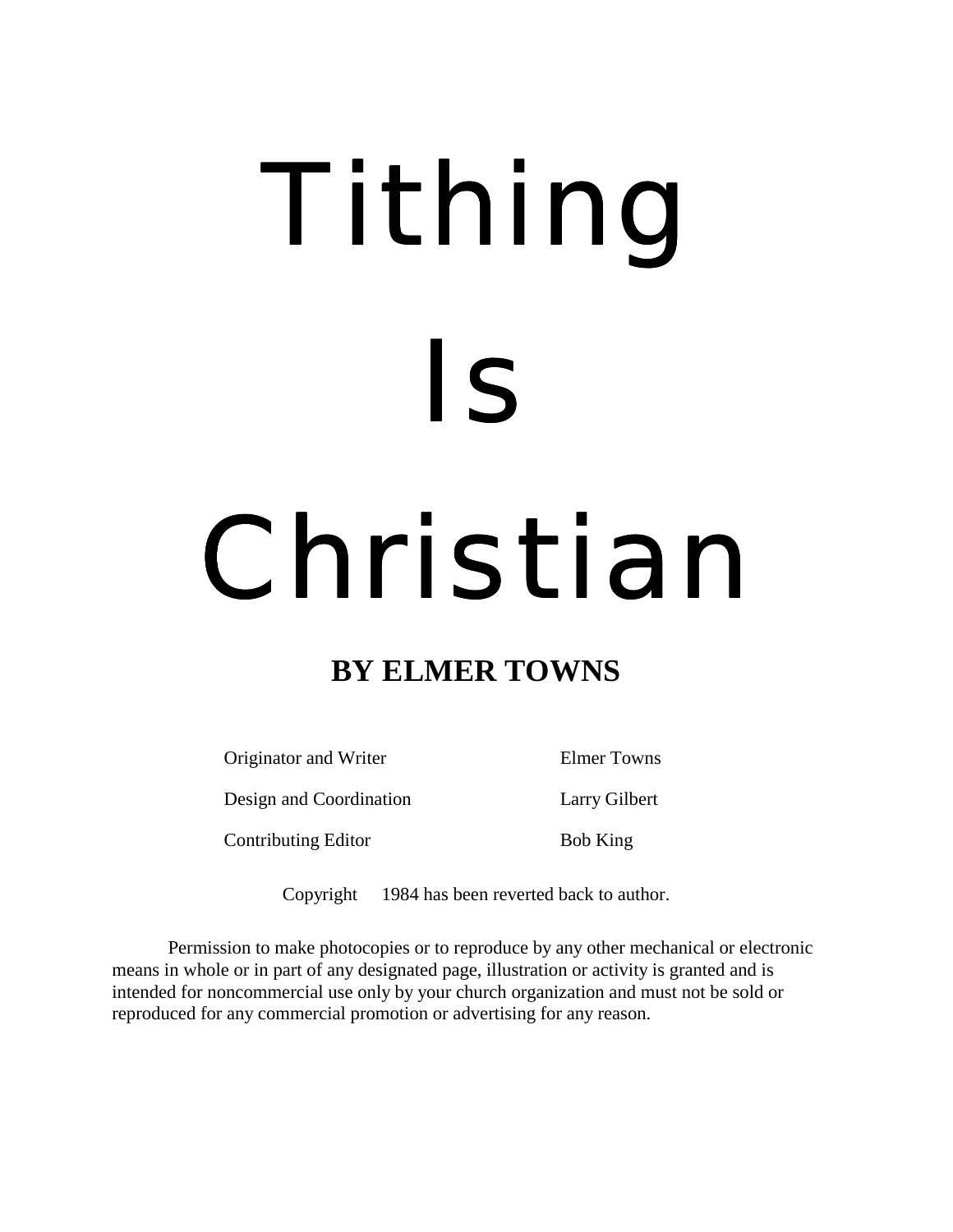# **CONTENTS**

**Introduction** 

#### **PLANNING**

Start With Planning Utilize Program Materials Pastor's Duties Duties of the General Chairman Duties of the Budget Committee Duties of the Campaign Secretary Duties of the Office Help Committee Duties of the Publicity Committee Duties of the Banquet Committee Duties of the Telephone Committee Duties of the Children's Party Committee Duties of the Sunday School Lesson Chairman Duties of the Follow-through Committee How to Plan the Stewardship Banquet Stewardship Calendar Forms and Letters

## **LESSONS**

Lesson 1: Why God Wants Our Money

- A. Teacher's Lesson Outline
- B. Student Handout Sheet/Transparency Master
- Lesson 2: Why Storehouse Tithing?
	- A. Teacher's Lesson Outline
	- B. Student Handout Sheet/Transparency Master
- Lesson 3: How to Give Money to God
	- A. Teacher's Lesson Outline
	- B. Student Handout Sheet/Transparency Master

Lesson 4: Giving Money in the Early Church

- A. Teacher's Lesson Outline
- B. Student Handout Sheet/Transparency Master

# **PRINTING SAMPLES**

The promotion samples are included to give you an idea of what promotional materials would be beneficial to your individual need.

Message notes "Tithing is Christian" promise card Tract Letterhead Special offering envelope #10 envelope Monarch envelope and Bookmark

Banquet invitation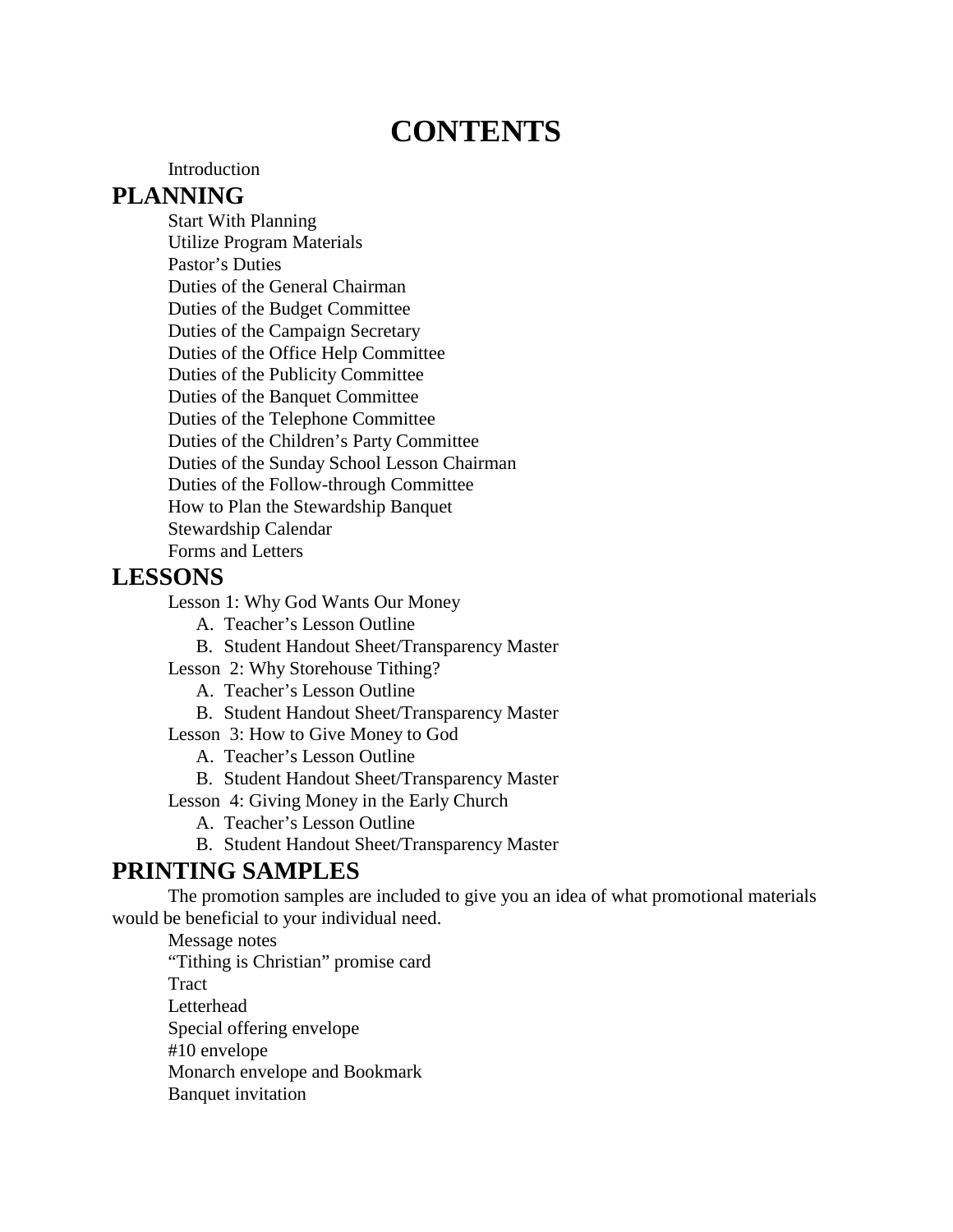Banquet reply card Memo "Thank you" note Misc. "Be creative"

# **CASSETTES**

Three audiocassette tapes are offered with this campaign and can be purchased by calling: 1-804-582-2169. Cost per set is \$6.00 plus \$4.00 S+H.

TAPE #1

Introduction

TAPE #2

A. Lesson 1: Why God Wants Our Money.

B. Lesson 2: Why Storehouse Tithing?

TAPE #3

A. Lesson 3: How to Give Money to God.

B. Lesson 4: Giving Money in the Early Church.

Cassettes to accompany this resource can be purchased by calling 1-804-582-2169, Fax 1-804-582-2575 or emailing eltowns@liberty.edu. Tapes are \$2.00 each plus \$4.00 S+H. (3 TAPES ARE AVAILABLE).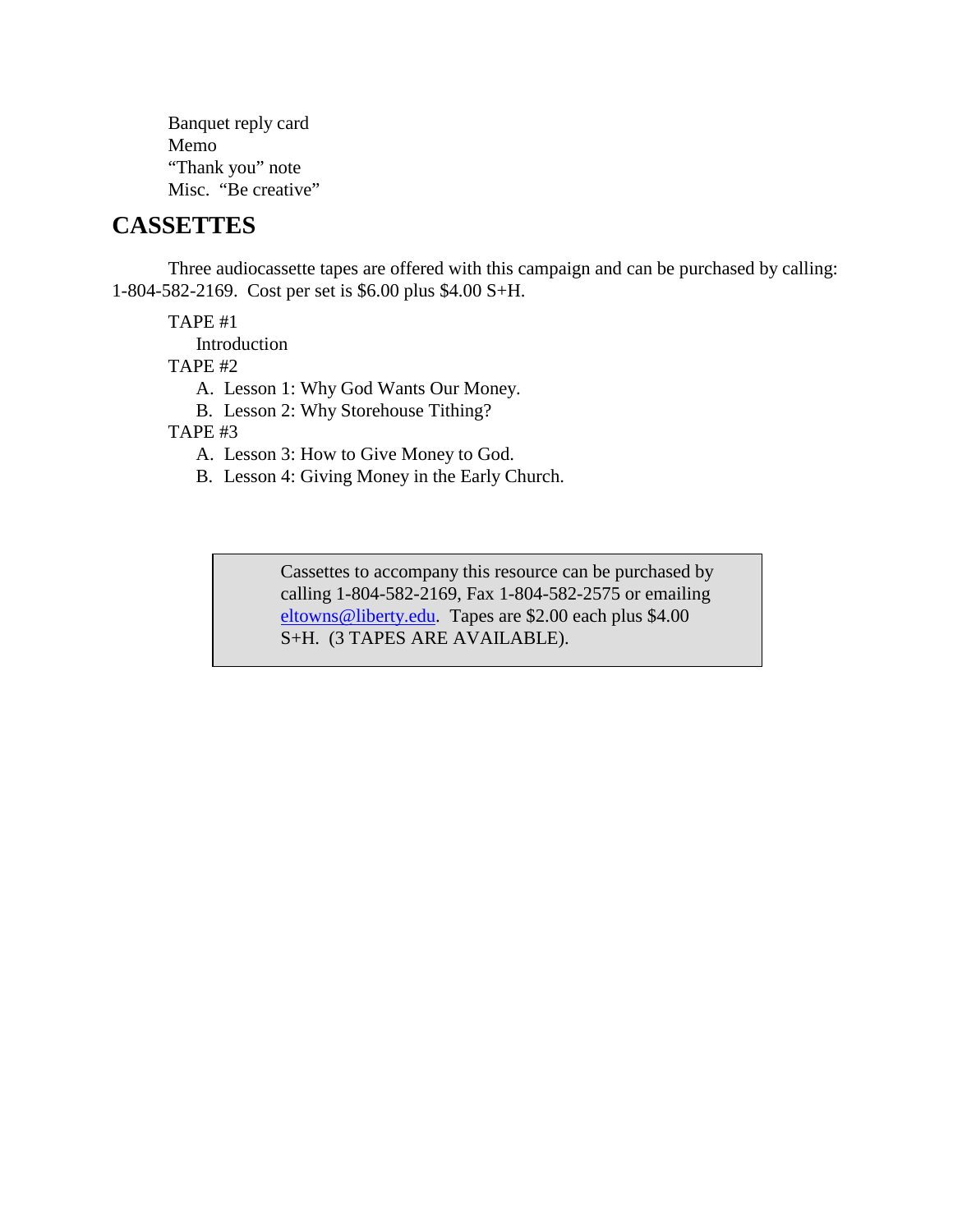# **INTRODUCTION**



Dear Friends:

The *Tithing Is Christian* program will do great things for your church! This campaign is designed to help every person in your church obey the Lord with his or her money. God challenges us to "Prove me now." When Christians and churches obey God they prosper.

From the very beginning you must be positive. This is not a fund-raising scheme . . . begging . . . nor gimmicks. *Tithing Is Christian* is an enterprise to educate every person to God's requirement. When people give money properly, God will bless them and your church. Foreign missions will prosper. Souls will be won to Christ. Buildings will be built and families helped.

This is a four-week campaign. For one month your church

will teach and preach money. Posters will remind people to tithe. Everywhere they look will be tracts, letters, and streamers, reminding them *Tithing Is Christian*. The spiritual basis for giving money to God and Scriptural explanations for tithing are detailed in the book, *Tithing Is Christian*.

"Why a campaign?" some ask. The answer is simple. If God expects his people to do something, God requires his ministers to help his people do it. Therefore, we organize evangelistic campaigns to help people reach the lost. In the same vein we organize Bible memory programs, Sunday School attendance campaigns and other organized programs to help church members obey God.

Now dedicate yourself to the task of the *Tithing Is Christian* campaign. Surrender your desires and confess your sins. Pray and ask God to help you in attitude and action. Then read the section in this Program Manual outlining your duties. You are part of a great team and when everyone does his or her job, the church prospers.

Even though the campaign lasts four weeks, it begins earlier (see calendar). Other church members are appointed to positions. One committee will prepare a budget goal called *This We Propose*. Also a report *This We Are Able* will show the tithing potential of your church.

This campaign is aimed at total saturation of your church. Sunday School lessons on tithing will be taught to all departments. The pastor will preach messages on stewardship. Laymen will give testimonies in the services on the blessings God has given them because they tithe. Letters will be sent to each member.

Everything is aimed toward a great climax at a stewardship banquet during the third week. The banquet is exciting and uplifting as people rejoice in the blessings of God.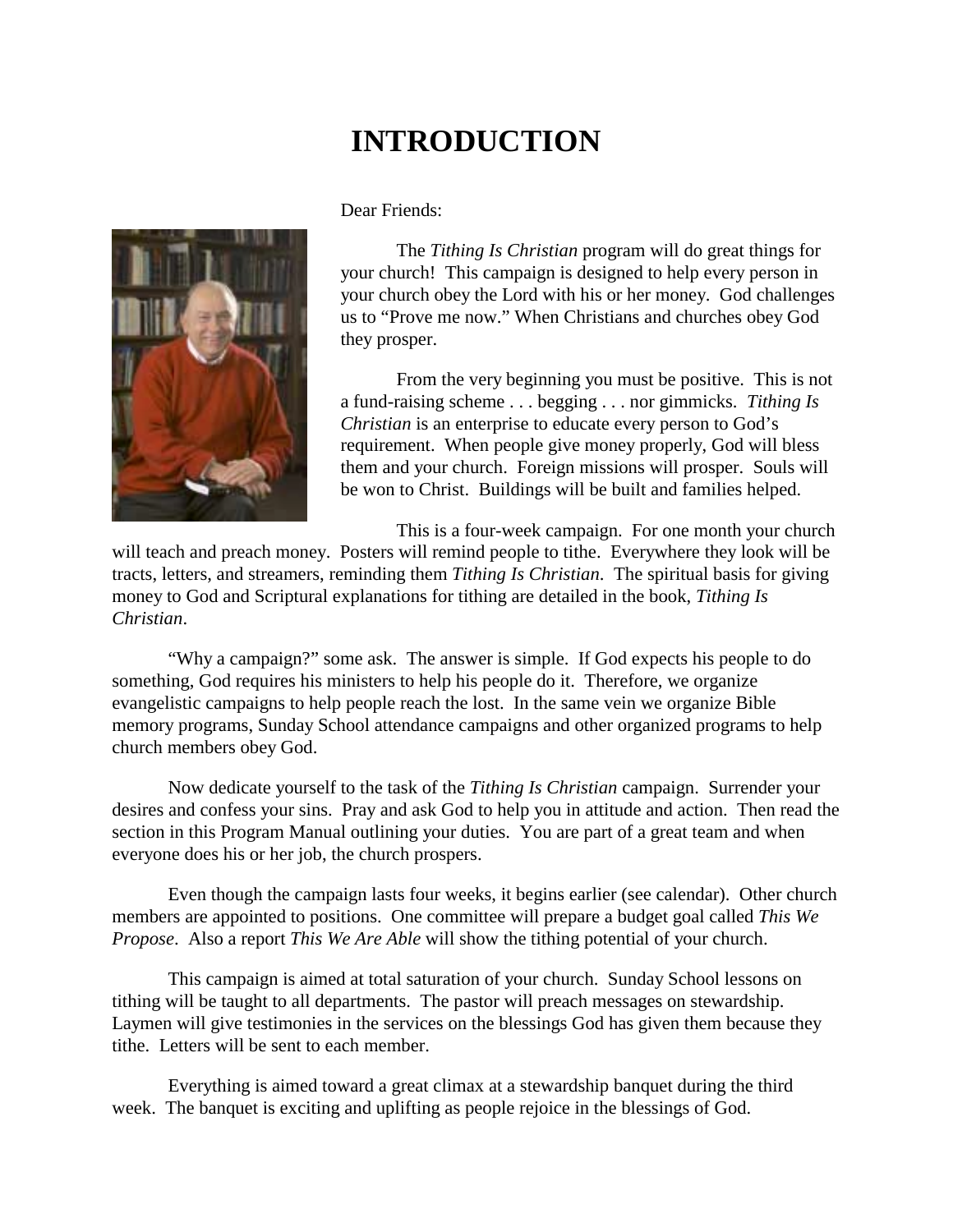Faith promises will be received that evening, and the promises will be posted on a tally board as they are received. If 50% of the needed faith-promises are received that evening, the banquet will be a success. Those not at the banquet will be contacted the following week with a goal of victory On Over The Top day, the final Sunday of the campaign.

The hidden blessing of this approach is that a church determines its financial needs for the coming year, educates its people and commits everyone according to his or her ability. Most people will give what they promise. Then the minister doesn't have to plead weekly for money. The whole church can get on with the task of soul winning and teaching! The church offering then becomes a worship experience.

Sincerely Yours in Christ,

Elmer L. Towns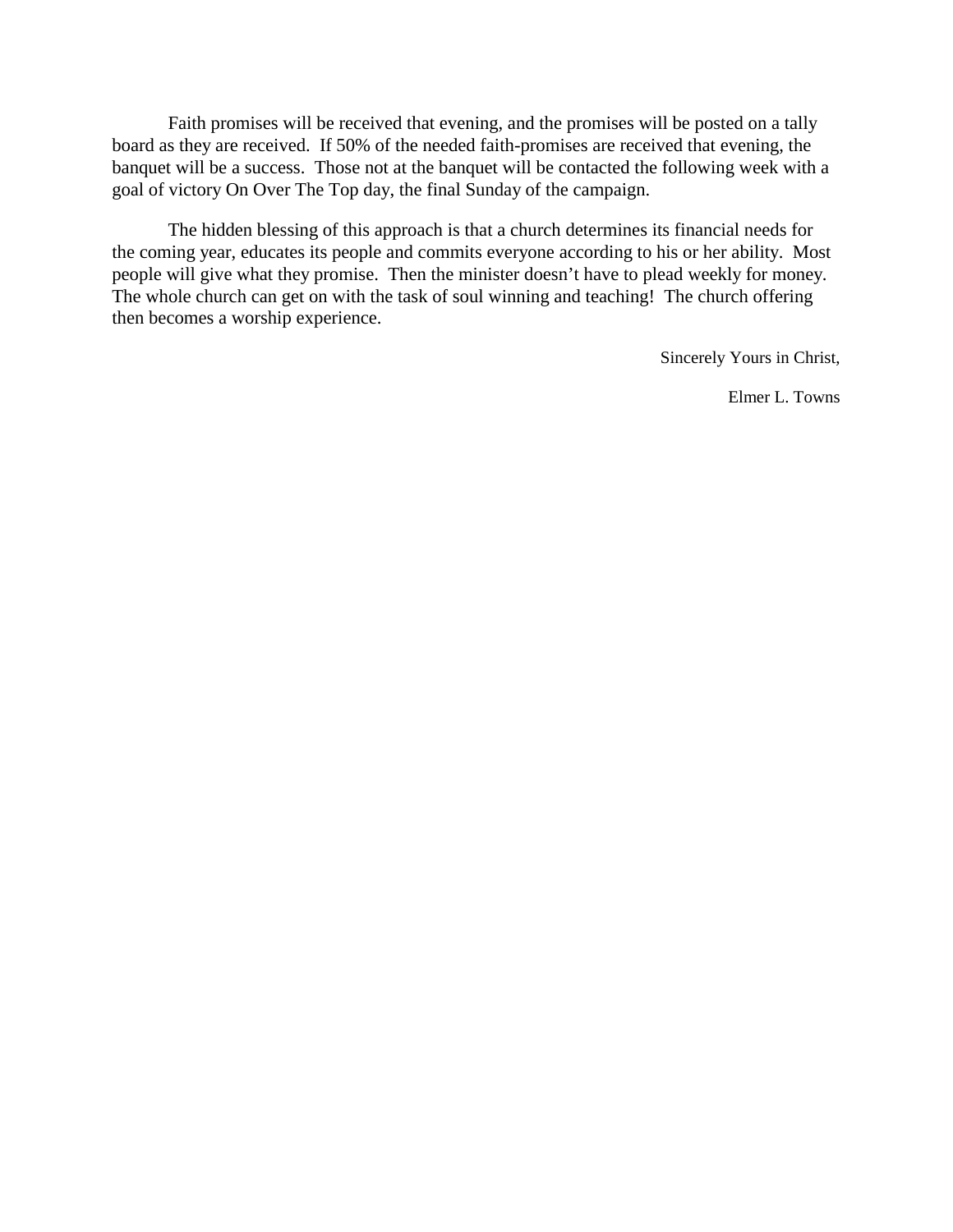# **OVERVIEW**

The program is conveniently divided into four main sections with an introduction.

The introduction gives a general overview of the entire stewardship program and provides motivation for its implementation.

Section one titled "Planning" tells how to lay out the entire Tithing Is Christian campaign. It provides a description of each individual's and committee's duties and then chronologically arranges those duties on a campaign calendar. Additionally, samples are provided for the needed forms, charts and letters.

As the title implies, the "Lessons" section contains Sunday School lesson outlines, and lesson handout masters which can also be used for transparencies, for each of the four weeks of the campaign.

Printing samples are contained in the third section. The sample copy is provided to help give you ideas for adding professionalism, credibility, and personalization to your program. Some items can be copied on your church copy machine without changes, while some require type to be set in order to personalize them. In some cases you can cut the heading from a church letterhead or envelope and paste it over the suggested location on the artwork. You may choose to send some things to your local printer. Please remember that the artwork is a suggestion and you can adapt them for your personal needs.

The "Cassettes" section consists of three cassette tapes done by the author Elmer Towns. The first cassette is a motivational cassette, which stresses the importance of the stewardship campaign. On the other two tapes, Dr. Towns has actually taught each of the four Sunday School Lessons.

*Tithing Is Christian* is a tried and proven program. It is designed to enable the people of your church to see their full potential in terms of tithing and motivate them to make the realization of that full potential a reality.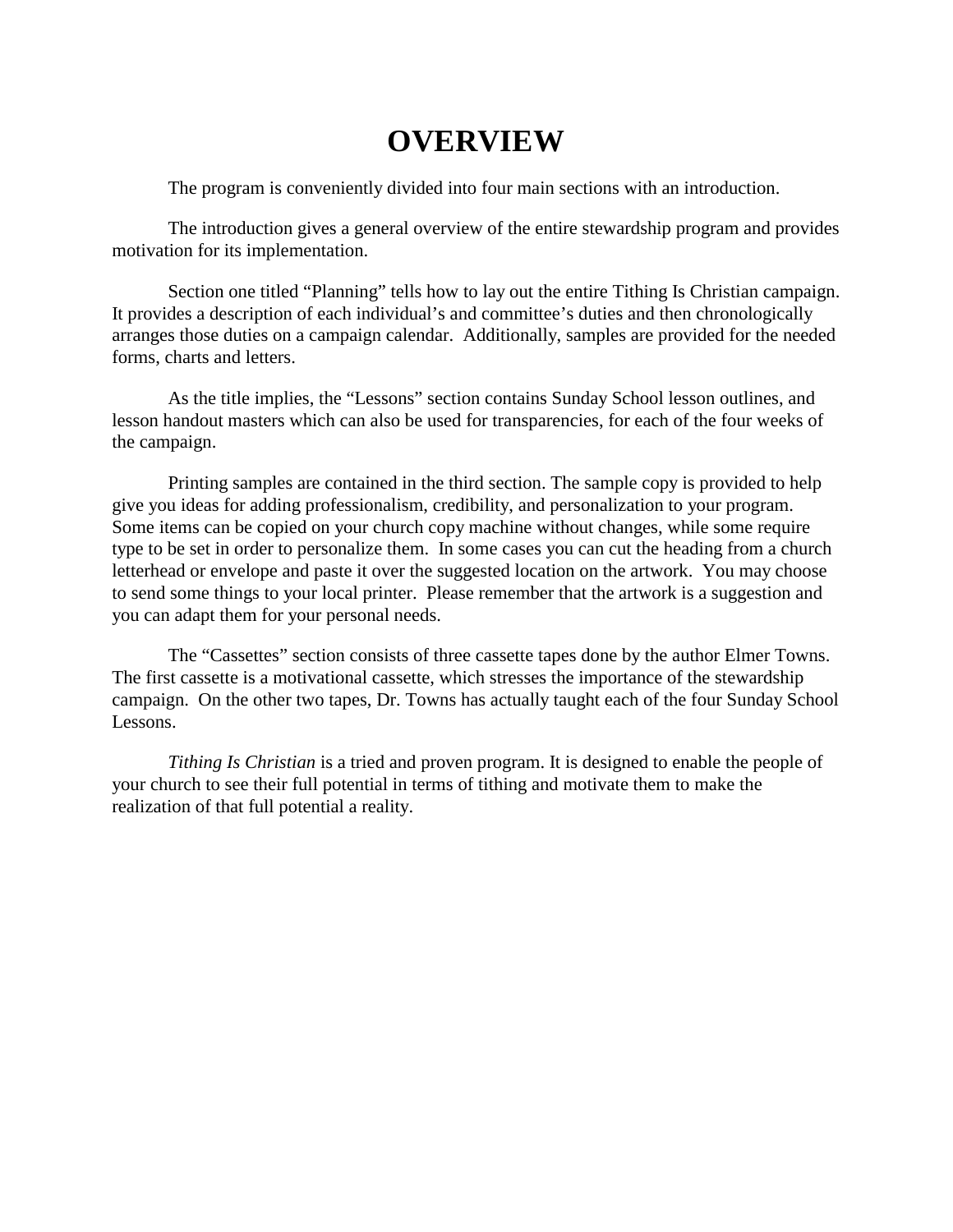# **START WITH PLANNING**

The secret behind the success of any program lies in the efficiency of planning. This was never more true than in the *Tithing Is Christian* campaign. Read this guide and plan accordingly. Don't try substituting or shortcuts. This program is planned to work if followed carefully.

# **TEN WEEKS BEFORE FIRST SUNDAY**

# *Approval*

Call your church board or council together, explaining in detail the *Tithing Is Christian* stewardship campaign. Obtain their enthusiastic support.

## *Order Materials*

Careful planning will help you to know exactly what is necessary in the way of materials. This will keep you from under-ordering or over-ordering.

## *Plan Schedule*

Check stewardship calendar and determine starting date and ending date. This should be planned so that the campaign will be completely finished in one month. Use a month in the fall or January, especially if promises are to be made for the calendar year, January 1 to December 31.

The program can actually work any season of the year, e.g. October to September, coinciding with the Sunday School year.

Furthermore, your stewardship campaign should be an annual affair, just the same as the Vacation Bible School and Christmas activities.

# **SIX TO EIGHT WEEKS BEFORE FIRST SUNDAY**

1. Check all campaign materials and acquaint yourself with the program and duties of each person.

2. Choose committee chairmen. You will, of course, choose people who are knowledgeable and talented in the particular activities of the committee they head.

You will need to choose the following chairmen:

Budget Committee

Campaign Secretary

Office Help Committee

Publicity Committee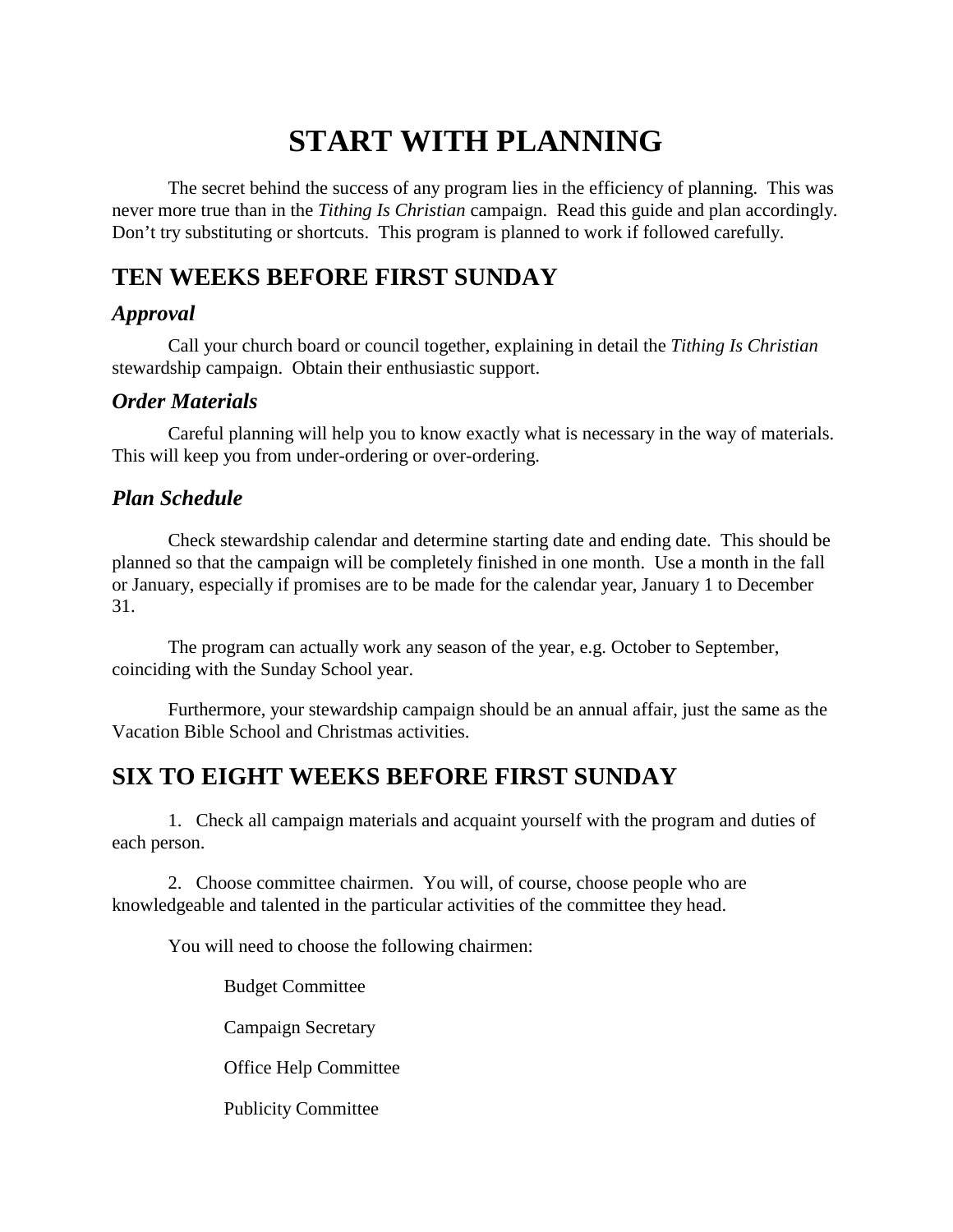Banquet Committee

Telephone Reservation Committee

Children's Party Committee

Sunday School Lesson Chairman Follow Through Committee

It is better to use chairmen who already tithe. However, choose the most efficient person. Pray that the excitement generated by the program will cause the non-tither to start giving the Lord's tithe.

These committee chairmen form the steering committee. They should meet every week to report on their activities, starting three or four weeks before the campaign begins and continuing throughout the campaign.

# **FOUR WEEKS BEFORE FIRST SUNDAY**

## *Office Forms*

Since you will need to prepare the various forms and lists (see P. 15) for the office work to be done efficiently, work should be started on these immediately. Good records will greatly facilitate the preparation of this material.

#### *Reports*

Check with those preparing the budget to see how work is moving along on these reports. This must be done according to the schedule laid out in the section outlining duties of the Budget Committee.

# *Printing*

Some like to get a contract price with a reputable printer for the entire emphasis. In choosing a printer, there are two things of paramount importance-.

1. It must be first-quality work.

2. The materials MUST be ready on time. Failure to have these materials ready when needed wrecks the program. The key to this, of course, usually lies in getting the materials to him in plenty of time.

While this will be handled largely by the Publicity Committee, it should be done in cooperation with the Pastor, General Chairman and Office Secretary.

The following items should be printed:

1. Three Stewardship letters to be sent each week during the campaign. Use topics from the *Tithing Is Christian* book for ideas in the letters. Letters can also reflect each Sunday's Sermon topic.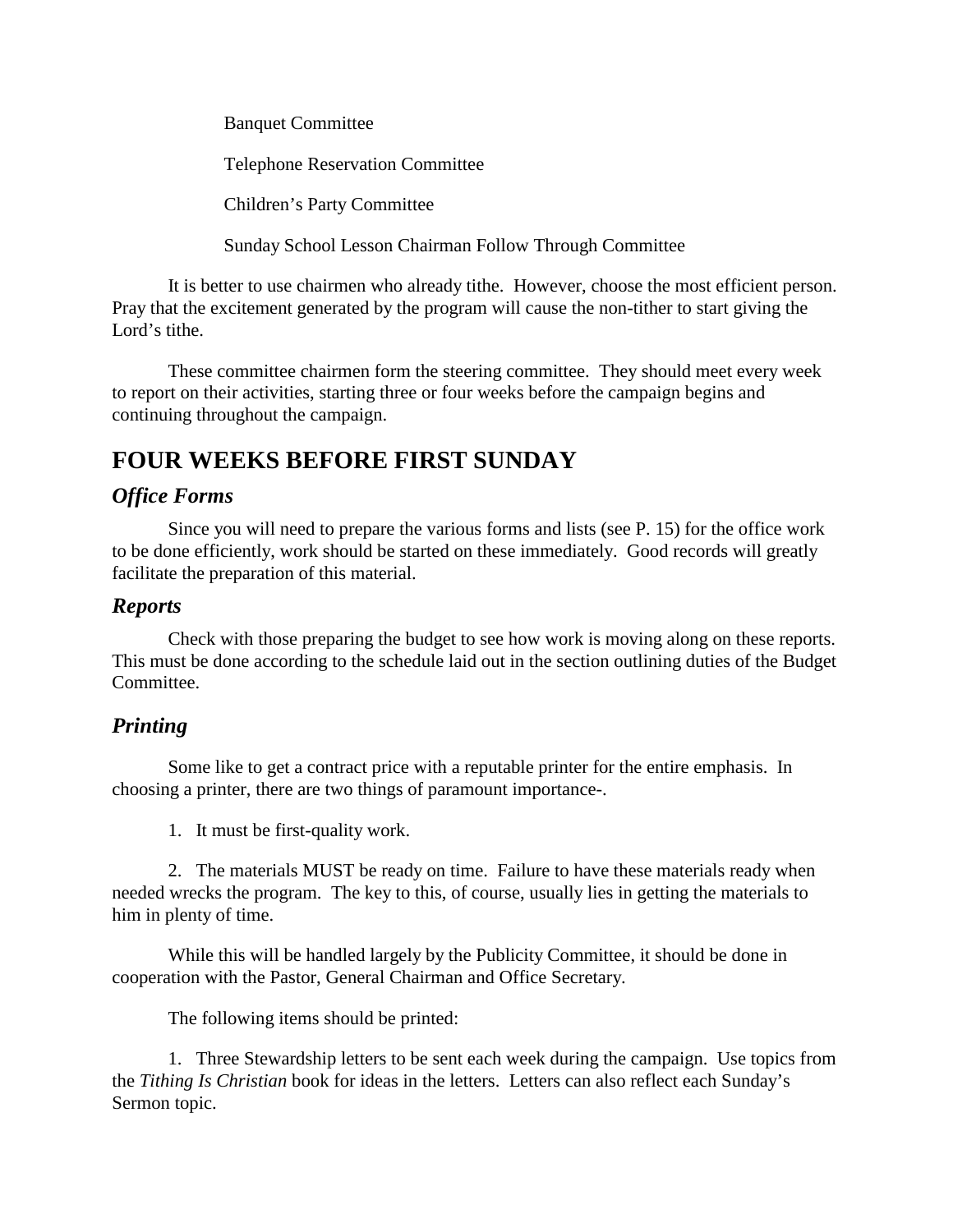- 2. Stewardship Banquet Invitations.
- 3. Reply Cards, sent with the Invitations.

4. An explanatory letter from the Pastor, to be sent out to those not at the Stewardship Banquet.

5. A Budget-Menu folder, to be placed by each plate at the Stewardship Banquet. (Make certain the congregation has adopted the budget first.) This will be printed on a pre-printed folder available for this purpose.

In addition to the budget, this folder will contain the banquet menu and program, as well as information relative to the past giving, the potential giving and the future plans of the church. Urge everyone to read this folder carefully, as well as take it home for careful study. It also makes a wonderful souvenir of the banquet.

#### *Start Talking*

It is time to begin talking about the *Tithing Is Christian* campaign to the congregation. Let them begin to expect something to happen. Above all, start praying for the program, both in private and in the public services.

# **ONE WEEK BEFORE FIRST SUNDAY**

#### *Present Budget*

On Wednesday night, present the proposed budget to the entire congregation. Allow ample time for discussion, encouraging any and all questions, comments or suggestions. This can mean the acceptance of the program or the rejection by the congregation.

Some have chosen to have these copies distributed ahead of time in order to provide time for sufficient study and intelligent discussion. Educate the people concerning God's way to raise the money to pay for the campaign.

#### *Place for Stewardship Banquet*

The location of the Stewardship Banquet should be known by this time. This is the inspiration climax of the emphasis, so no chances can be taken for failures regarding the banquet or its location, food or service.

*Tithing Is Christian* posters, plus others that can be prepared and originated by the Publicity Committee, should be placed throughout the church facilities, with a large banner going up in the main auditorium. These will give the campaign spirit.

This concludes the intensive preparation period preceding the campaign itself. Do not try to eliminate any steps, for each one has been carefully planned and plays an important function. It has been proven many times that with careful preparation and prayer this can be a thrilling, exciting program and ALWAYS SUCCESSFUL!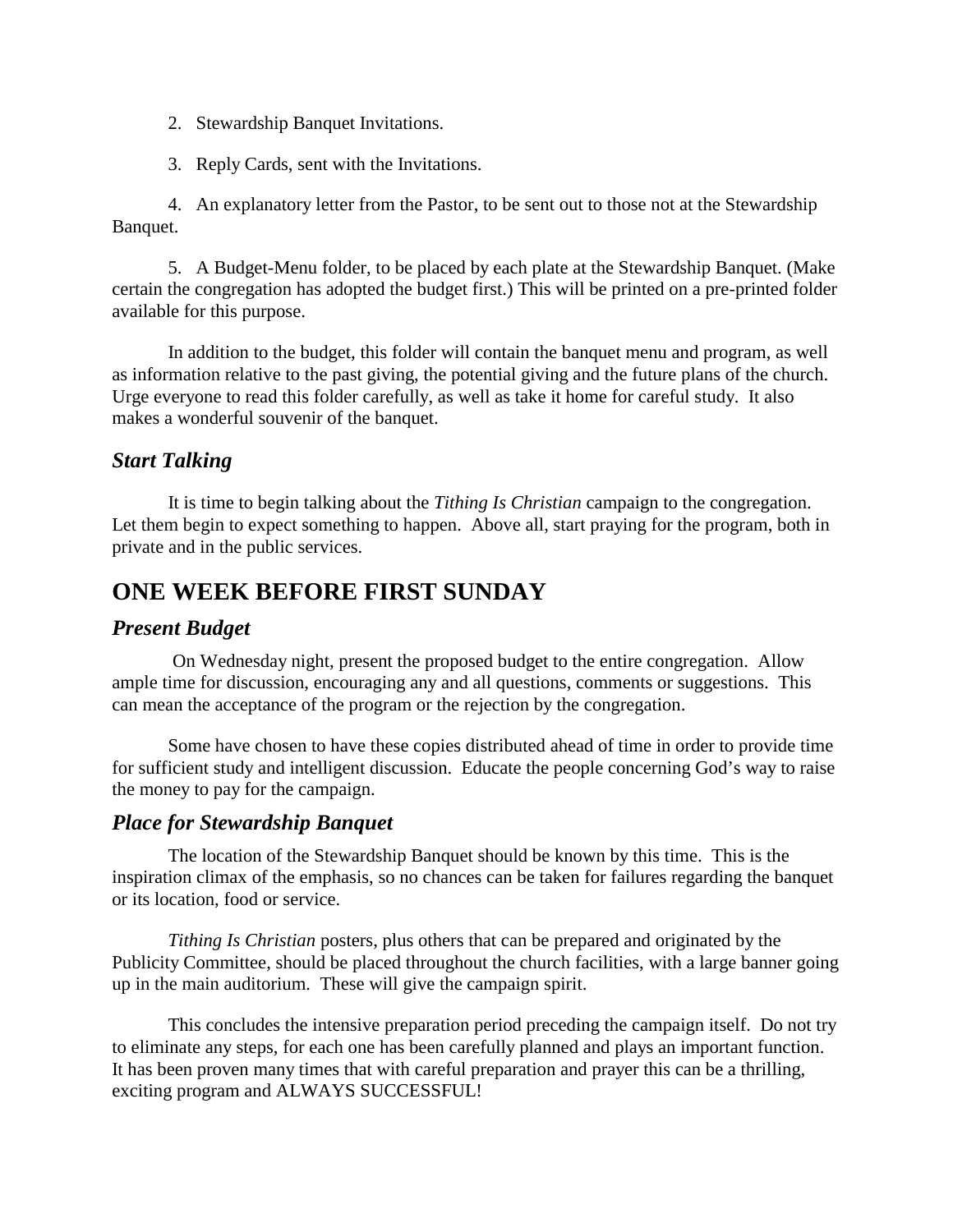# **UTILIZE PROGRAM MATERIALS**

The following program materials are available and should be utilized throughout your campaign. Proper use of materials will enhance the effectiveness of your efforts.

1. *Program Manual.* This step-by-step workbook helps you organize your campaign from beginning to end. Each committee chairman should have access to a copy.

2. *Poster.* The attractive program poster will help you publicize the campaign. Use posters throughout your church and Sunday school to create interest among your members. Be sure to use several at the Banquet.

3. *Tithing Is Christian.* Use this inspirational book in Sunday school classes to teach members their responsibility to tithe.

4. *Faith-Promise commitment card.* Use these cards at the Stewardship Banquet for members to make their commitment.

5. *Bulletin and bulletin Insert.* Use the special Sunday bulletin and insert to emphasize the *Tithing Is Christian* theme throughout the program. Back pages are blank for your own message.

6. *Lesson plans.* These aid teachers in their presentation and discussion of the material in the *Tithing Is Christian* book to Sunday school classes. Each teacher should receive a copy.

7. *Time, Talent & Resources bulletin Insert.* This is a valuable insert to help members make personal decisions about their commitments. Insert in Sunday bulletins or mail to members prior to the Stewardship Banquet.

8. *Tithing Placemats.* Use attractive tithing placemats at your Loyalty Banquet and throughout the year.

9. Additional materials for the program, such as forms, letters, publicity releases, banquet programs, etc. can be easily prepared by committees as needed. Complete suggestions and instructions are given later in this Manual.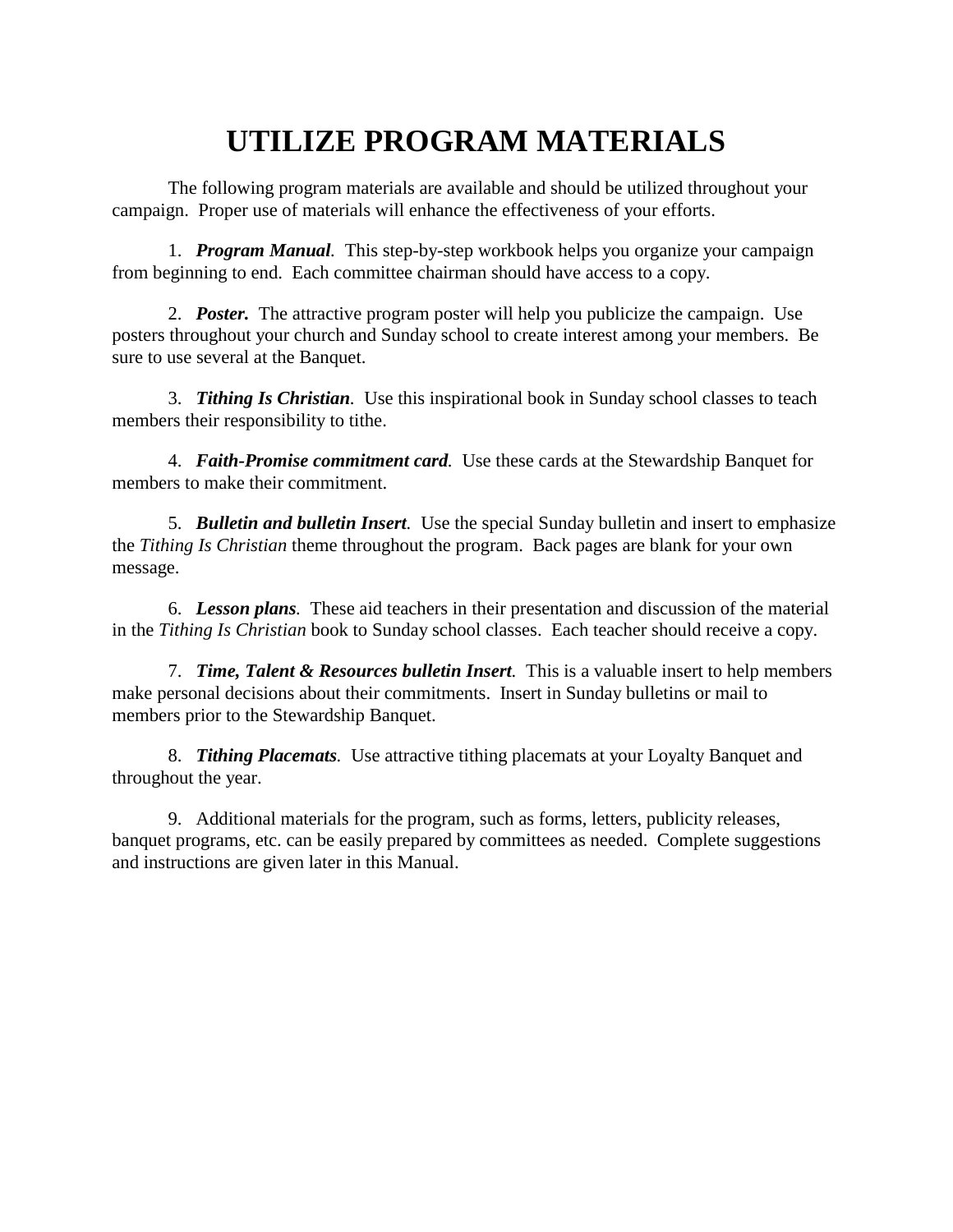# **PASTOR'S DUTIES**

The Pastor oversees the entire program and serves as an ex officio member of all committees. He must give guidance and suggestions for the program. In order to do this it is imperative that he be well acquainted with the program, its materials and the progress of each committee. He will be the one to:

#### *INFORM THE CONGREGATION*

At least ten weeks before the campaign actually begins, he will want to tell of the forthcoming *Tithing Is Christian* campaign in the church. Without trying to explain the entire program, he will begin to prepare the hearts of the people.

NOTE: Magnify the spiritual benefits. Many churches have found this campaign as blessed a revival as an evangelistic campaign.

#### *CHOOSE STEERING COMMITTEE*

Six to eight weeks before the kick-off, the pastor will choose a General Chairman. This must be a person of unimpeachable character and influence, as well as a person who can command action from others.

Then, in cooperation with the General Chairman, he chooses the chairmen of the various committees.

All the committee chairmen will form the Steering Committee. For maximum efficiency, the Steering Committee must meet every week, beginning at least four weeks ahead of the *Tithing Is Christian* campaign. At every meeting (chaired by the General Chairman), each member of the Steering Committee should give a progress report from his committee.

## *ASSIST WITH PUBLICITY*

The pastor will work closely with the Publicity Committee in designing all poster, articles and printed materials. This should be done two weeks ahead of the campaign.

## *PLAN THE STEWARDSHIP BANQUET*

In planning the banquet, you should realize that this is the high point of the entire campaign. Therefore, it must be planned and promoted in the finest taste, so that every person attending the church or Sunday School will be present. Plan long and efficiently for this affair,

# *OTHER HIGH POINTS OF CAMPAIGN*

*Stewardship Campaign Sermons.* Every sermon should be on a high spiritual level, mentioning the *Tithing Is Christian* campaign and the blessing of faithfulness whenever the Holy Spirit prompts throughout the campaign.

At least once, and possibly twice, the Pastor should preach on stewardship during the emphasis.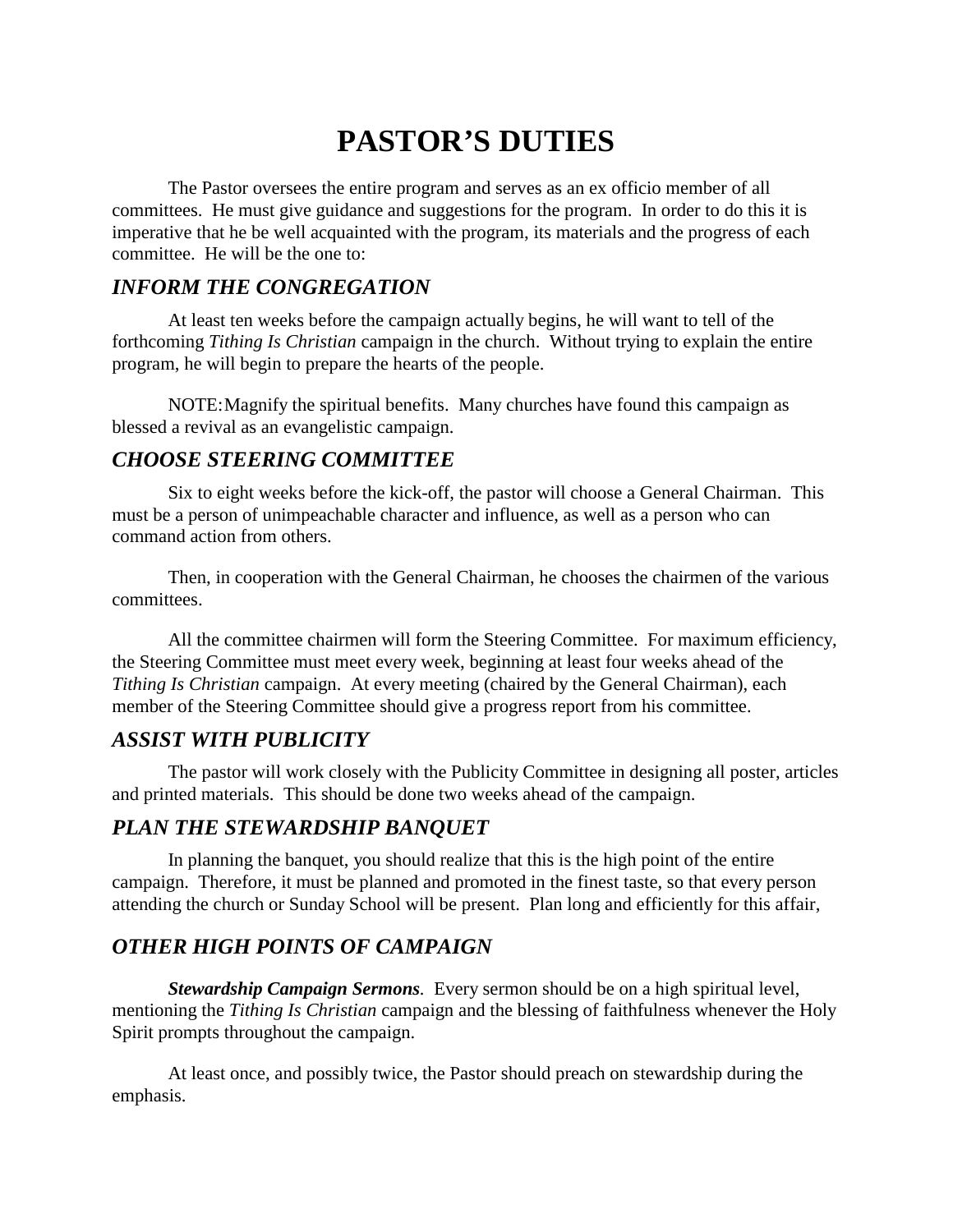*Plan Tithing Is Christian Day*. On the third Sunday of the campaign, the Pastor will want to challenge every person to give the Lord His tithe. Challenge those who do not usually tithe to do so this once. Through this unified effort in behalf of the cause of Christ, you and the church will be gratified and challenged relative to the church's potential. Use *Tithing Is Christian* envelopes and leaflets, as well as announcements and the campaign bulletins, to promote this day.

Much thought should be given to local circumstances before setting things into action for *Tithing Is Christian* Day. You may possibly want to change this to a Sunday other than the third one, if you feel such a change would insure better cooperation or better results. Usually the first Sunday of the month is the best time for a financial drive. Whatever day you choose, emphasize it, and it will be a real demonstration of just how much can be done, if everyone cooperates.

#### *AFTER THE CAMPAIGN*

The Pastor and the Steering Committee will want to re-appraise the entire program, in order to determine its effectiveness and means of improving it next year.

## *THE MOST IMPORTANT WORK OF ALL*

Pray pray pray for the best-laid plans and the finest materials fall short, unless the Holy Spirit becomes the ultimate director of the program. Pray and urge others to pray for the program in every service and every prayer meeting, Sunday School class and family devotions. Pray, pray, pray for the voice of the Holy Spirit to be heard by all.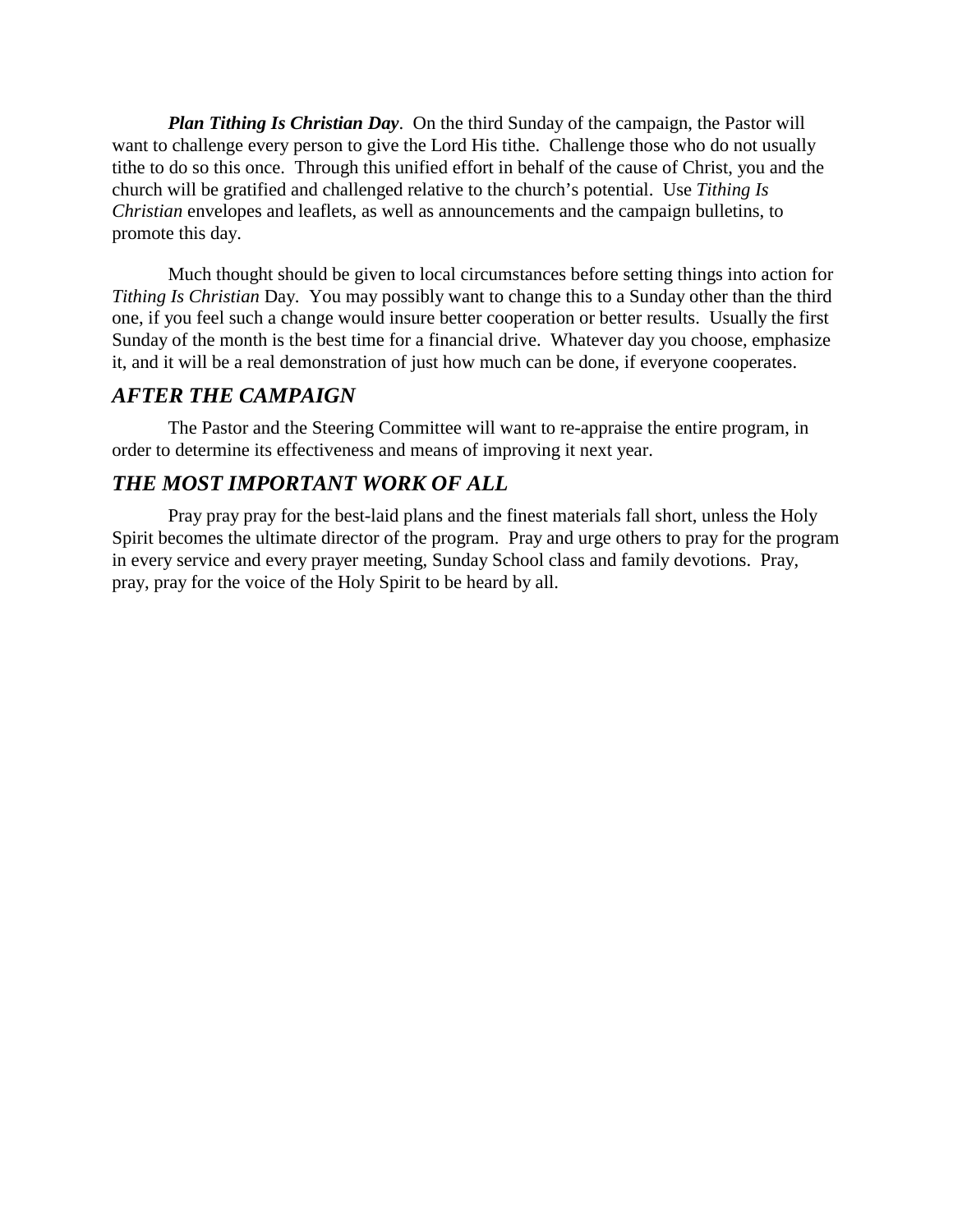# **DUTIES OF THE GENERAL CHAIRMAN**

The General Chairman is responsible to see that each Committee Chairman performs the specific duties assigned him and his committee. For this reason, he will need to familiarize himself with the work of each committee and keep constant contact with them. This can be done through personal contact or through called Steering Committee meetings, either preceding the Sunday evening service or following the mid-week evening service.

#### *PRE-PLANNING*

Long before the organization is set up, the General Chairman and Pastor will meet together for prayer, familiarization with the program and the selection of personnel. Much thought and prayer should go into the choice of the personnel.

After selection of the Committee Chairmen, they should be contacted personally, to secure their cooperation. A meeting should be called approximately six to eight weeks before the program begins, with all chairmen present. Here they will be acquainted with the entire program. Each should be instructed to use the next week praying and planning for the members of their respective committees. A week later, finalize all committees.

## *FOUR WEEKS BEFORE CAMPAIGN*

The General Chairman should inquire, to see that the Office Help Committee has set up the stewardship office Planning and records and is preparing the printing layout.

"This We Are Able" report should be finished now.

## *TWO WEEKS BEFORE CAMPAIGN*

"This We Propose" should be complete The General Chairman should meet with the Sunday School Superintendent, Department Superintendents and Pastor, to set weekly goals for each class and department and for the entire stewardship program. The total goal will, of course, be the same as the proposed budget. Everything is figured on a weekly basis.

## *ONE WEEK BEFORE CAMPAIGN*

Step up talk about the campaign, announcing *Tithing Is Christian* Day. This is the day when everyone is urged to participate in a concerted effort to show what the weekly church income would be if all members tithed. This is not just another special offering; it goes as a regular budget offering. If properly planned and announced, this day will be a great inspiration for all.

On Wednesday night before the beginning Sunday, distribute copies of the budget to everyone in the midweek service. The budget can then be voted on in the following midweek service.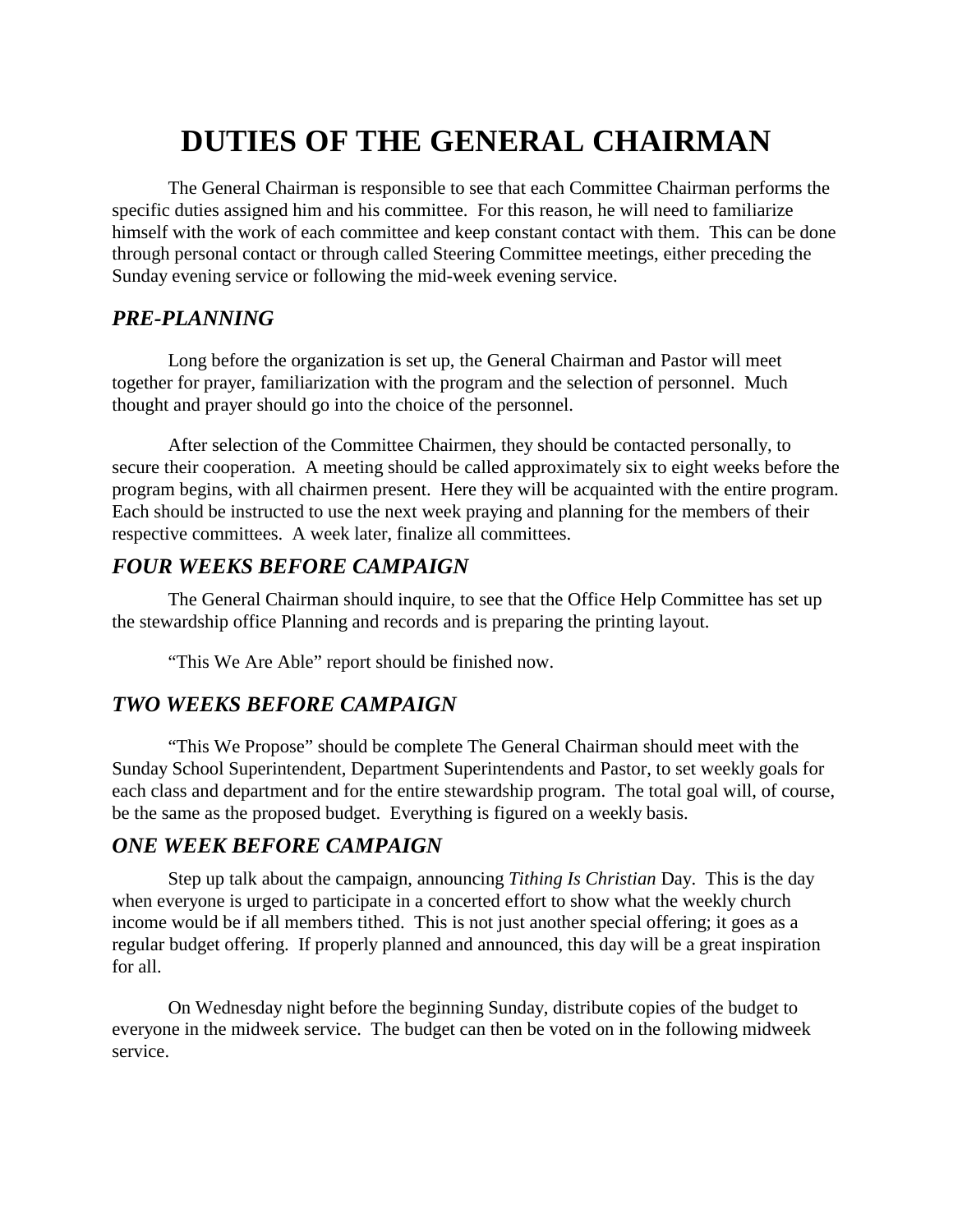## *SUMMARY OF DUTIES*

The General Chairman is the official spokesman for the campaign and the "spark plug", to see that each Committee Chairman understands and carries out his duty. This doesn't mean that he does the work of any one committee but is held responsible by the church to see that it is done

He will assist in:

- ❖ planning the Stewardship Banquet;
- $\triangle$  preparing the training of the Follow-through Committee;
- $\bullet$  seeing that everyone has sufficient materials.

*REMEMBER* . . . Good leadership, good planning and good results go together. Simply work the program one item at a time, one day at a time. This means no one is overworked, and the results will follow.

Plan a good follow-through program, and make a report to the church. Arrange for callers to contact members who did not pledge. Send a Thank-You to those who did.

After the program is completed, call the Steering Committee together, to evaluate the program and ways in which it can be improved next year.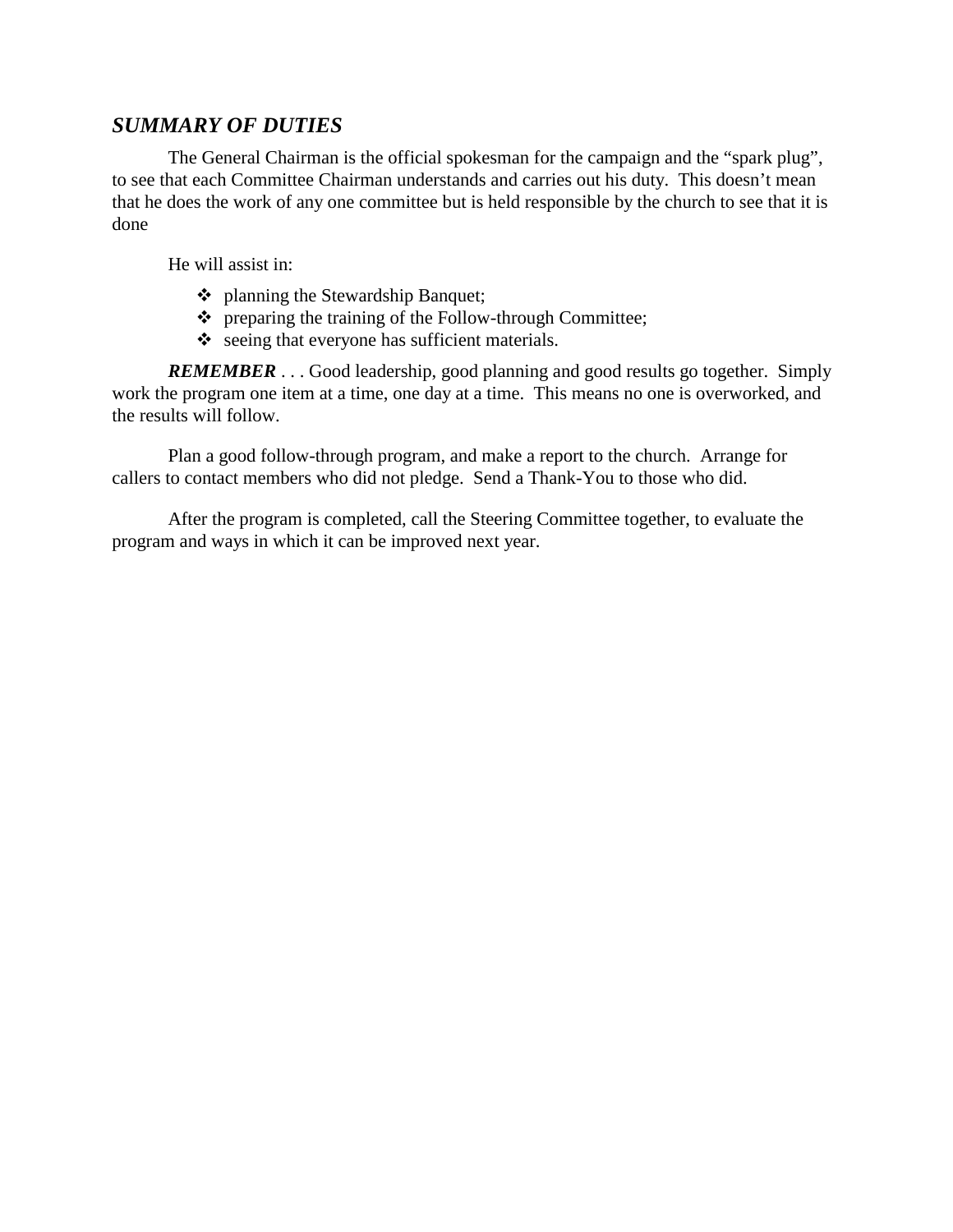# **DUTIES OF THE BUDGET COMMITTEE**

The Budget Committee plans the budget for the following year, as well as fills in "This is the Record" and "This We Are Able" reports. In all likelihood, different parts of this committee will work on each of these.

The biggest job of this committee is the budget planning. This will likely need the treasurer, as well as heads of various departments of the church.

After the proposed budget is set up, the total figure should be divided by 52, and this will give the weekly goal toward which the program drives.

Don't be hesitant to increase the budget substantially. Limited vision must be overcome!

#### *THE REPORTS*

The first report is "This We Are Able." It shows what the potential of the church is, if everyone gives the Lord His tithe. This should be completed four weeks before the first Sunday. To arrive at this report, multiply the number of families in the church by the average income in your area and then divide by ten.

Finally, the "This We Propose" report, which is the budget goal, is completed two weeks before the campaign. This is broken down in weekly goals, which will further be broken down into departmental goals, each of which will then be broken down into goals for each class. Please remember that there is a difference between a budget goal and an operating budget. This difference should be recognized from the beginning.

On Wednesday before the campaign, the budget goal will be presented to the church for any questions or discussion. If the members see what is proposed and their suggestions are invited, they will feel freer to support the program. There will be no voting, however, until the following Wednesday.

#### *FIRST WEDNESDAY*

During the first Wednesday, all the church will vote on the acceptance of the budget, which they have had opportunity to study. There should be no necessity for long discussion, since everyone has acquainted themselves with the budget before this time, though questions should be answered, if they arise.

Once the budget is adopted, it can be printed for distribution on the budget folders for the Stewardship Banquet. You will also want to run it in the stewardship bulletin.

#### *AFTER THE CAMPAIGN*

Following the campaign, the Budget Committee will need to adjust the budget to match the pledging of the church. Take into consideration, however, that some did not promise, so add their usual giving before making this adjustment. This can be done on the basis of past records.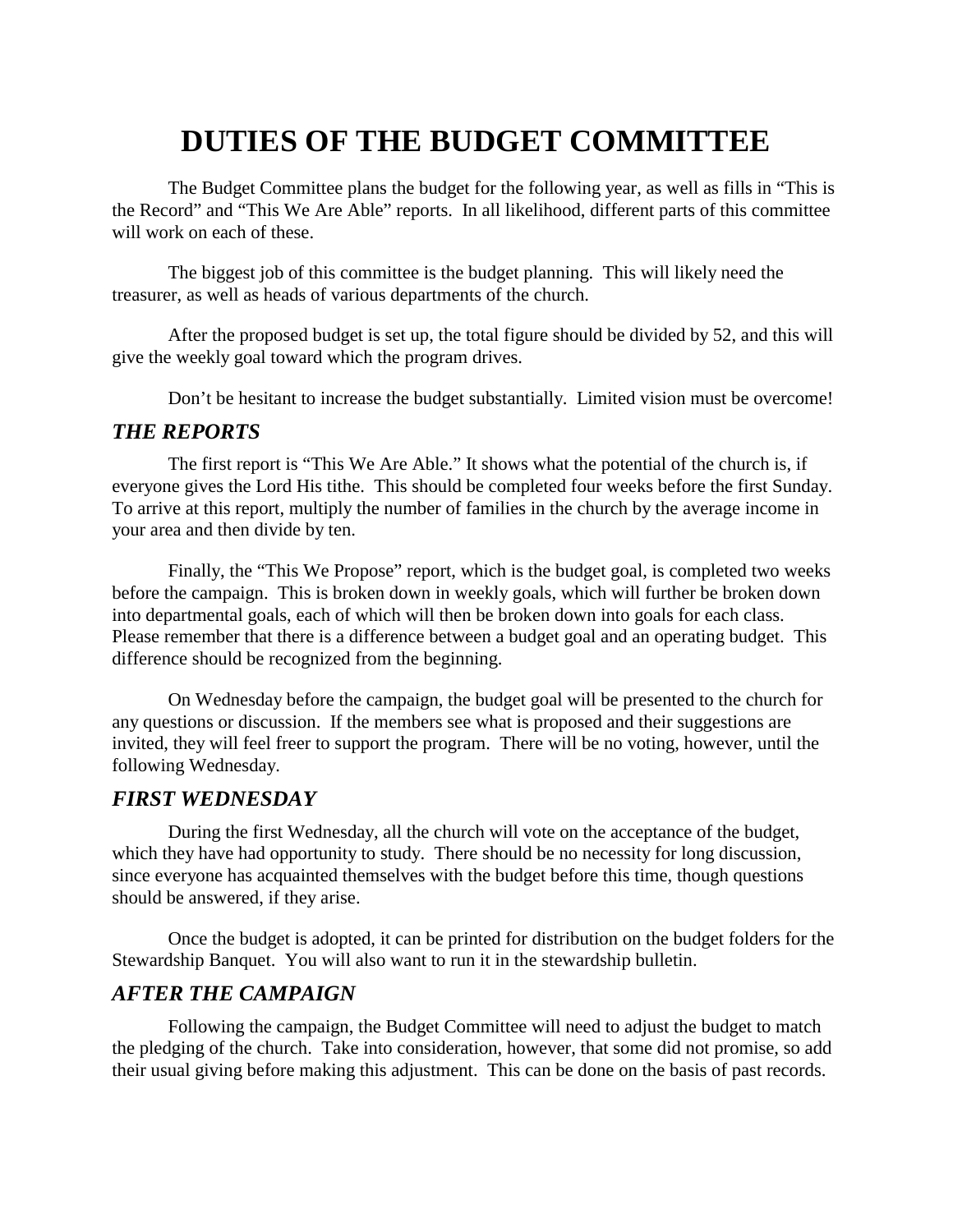The true measure of success is not only achieving the budget goal, but showing a substantial increase over the previous year's pledging, which will also show the increase in the number pledging and the growth of the church.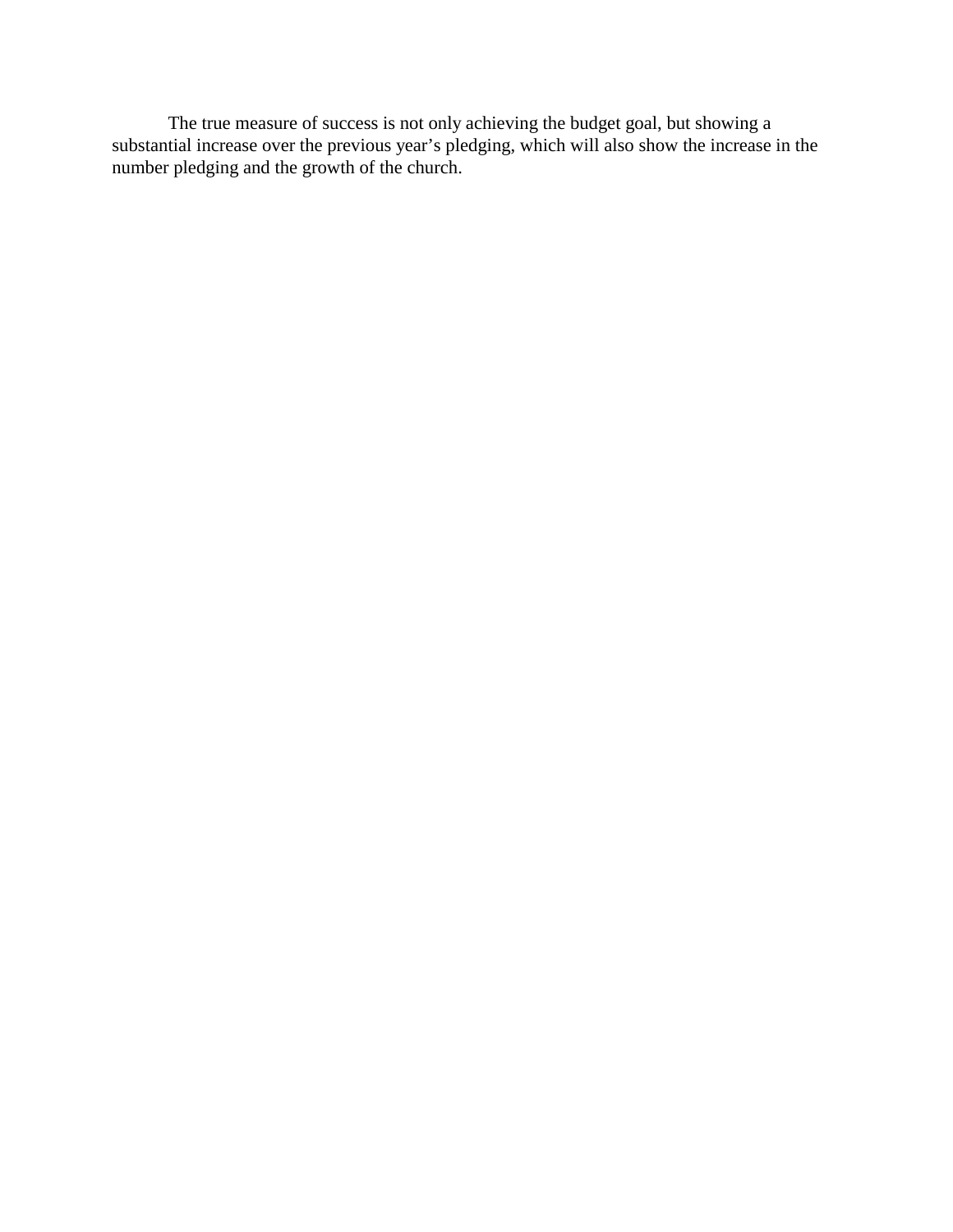# **DUTIES OF THE CAMPAIGN SECRETARY**

The Campaign Secretary is responsible for compiling all records and forms used in the campaign. The church secretary would be the logical person for this job because of her familiarity with names, addresses, telephone numbers, etc. If there is no church secretary, select a person who is fairly familiar with the congregation and also familiar with office procedures to serve as the Campaign Secretary.

The Campaign Secretary should make certain all the letters and dinner invitations are delivered from the printer a day or two ahead of time scheduled for the Office Help Committee to prepare them for mailing.

#### *FOUR TO SIX WEEKS BEFORE FIRST SUNDAY*

There are nine office records and lists to be completed by the Campaign Secretary.

1. *Master Card File*. The Secretary will want to compile the Master Card File first. She will take information from this file for all other lists and forms. Use  $3 \times 5$  or  $4 \times 6$  blank cards. Make a card for every individual in the church and Sunday School (except the babies in the Nursery or Cradle Roll Department; however, you will naturally want to include the teachers in these departments).

Type the individual's name, address, telephone number and the department and class in which he is enrolled. After you have made certain that you have included every person in the church and Sunday School, arrange the cards in alphabetical order (the head of the family first, with the family members following). Now, number each one consecutively (in the upper, righthand corner), beginning with the number one.

If you find you have omitted someone or gained new members after the file is completed, simply place these cards at the end of the file and give them the next number. Do not re-arrange the cards alphabetically, once they have been numbered.

2. *Mailing List.* The Master Card File is a file on every individual, while the mailing list will be by families. Every family in the Master Card File is now placed on the mailing list. This list will be used in all five mailings – the three stewardship letters, dinner invitations and pledge cards. In cases where only a child or the children of a family attend, you will want to address the mail to the child, in care of the parents, making certain the parents feel welcome, as well as their child.

3. *Goals – Classes and Departments.* The Secretary types the stewardship goals form, listing each department and class. She will get the information for this form from the Budget Committee. (Primary age and under are listed by the whole department only, not by individual classes.)

4. *Reservation Sheets for Telephone Committee.* The names of the church families should be typed on plain sheets of 81/2 by 11" paper. Type only ten families per sheet, leaving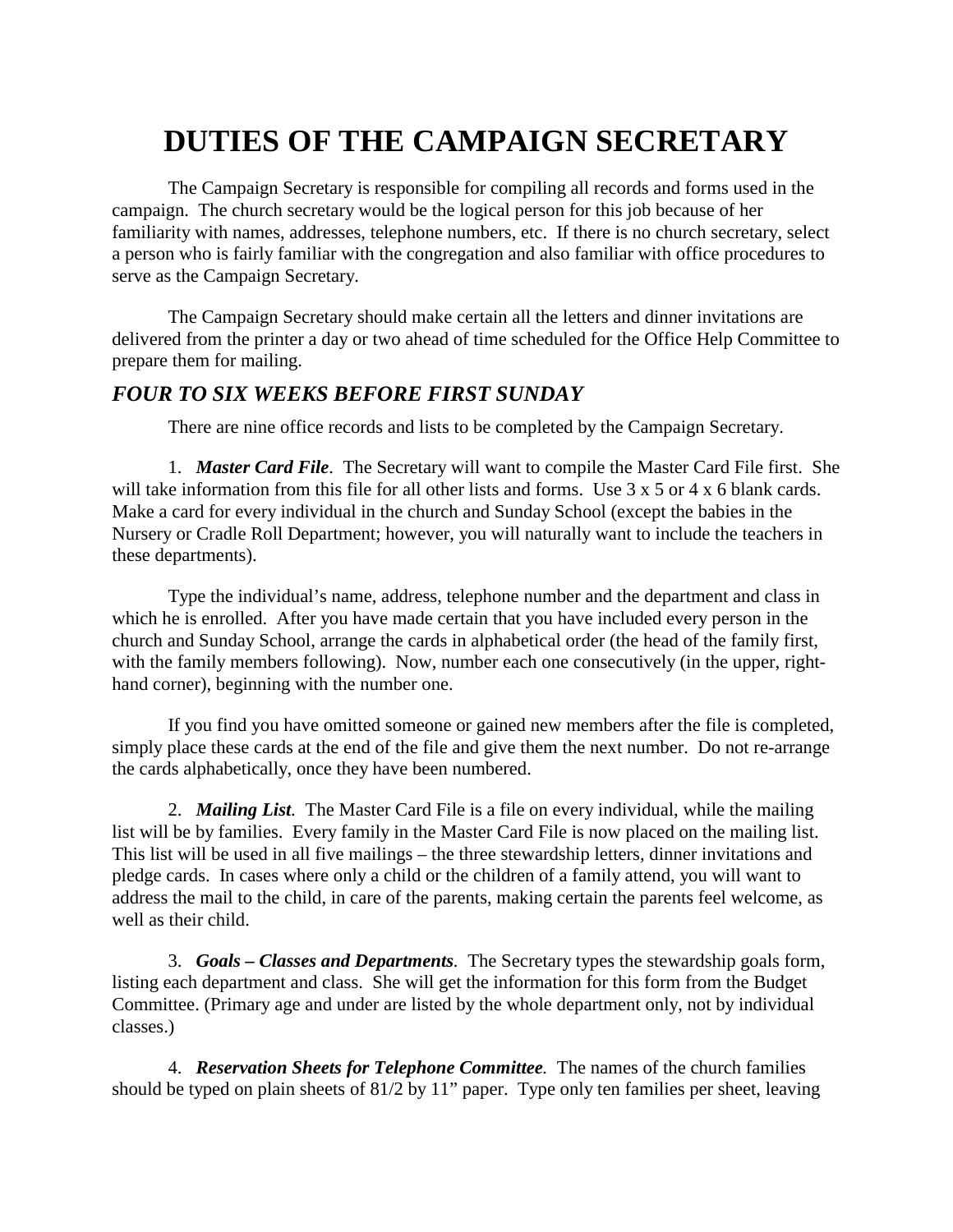ample space for any notations the Telephone Committee may wish to make as they phone (i.e. how many will be at the dinner, the children's party, etc.). You will secure the family names and telephone numbers from the Master Card File. Families with no telephone may be listed on a separate sheet for one of the Telephone Committee to call on personally.

5. *Promise Cards.* Individual pledge cards are prepared in duplicate (a file card and a mail-out card) for every member of the Sunday School and church, using the Master Card File again as guide. Do not prepare "Mr. and Mrs." or "family" pledge cards. Let giving be an individual privilege and act of worship for every member of the church and Sunday School family. The Campaign Secretary fills in the name, address, class, etc. on each individual's card. The original copy is kept in alphabetical (numerical) order, while the carbon cards are filed according to classes and departments, as listed on the tally boards.

6. *Tally Sheets*. Using the original copy of the pledge card, type the name, address-and card number of each individual onto the Tally Sheet. The sheets may be numbered, to help keep them in alphabetical order. These sheets will be used by the Tally Committee.

7. *Letter From the Pastor.* Copy the explanatory letter from the pastor, if you are not having it printed by a local printer.

8. *Pledge Day Departmental Total Cards.* These forms will be used by the Tally Committee on Pledge Day. You will type the cards for the classes and departments, just as they are listed on the tally boards. For the Junior Department and above, make a card for each individual class. For Primary and below (including the General Officers) make a card for each department. Be sure to number each card consecutively, beginning with the General Officers, then Nursery, Beginners and so on. This will enable the Tally Committee to tell at a glance if all the total cards are in on Pledge Day. (Type these in triplicate.)

9. *Pledge Day Report.* (Prepared on Pledge Day) The Secretary types the stewardship goals and pledges form, listing each department and class. This form will be the same as the goals form prepared in #3 above, except that it will now reflect the pledges from each class and department, as well as the goals. The headings and goals columns should be pre-typed on a stencil, to save time on Pledge Day.

Once you have finished compiling all of your files, be sure to revise them regularly, to keep them up to date.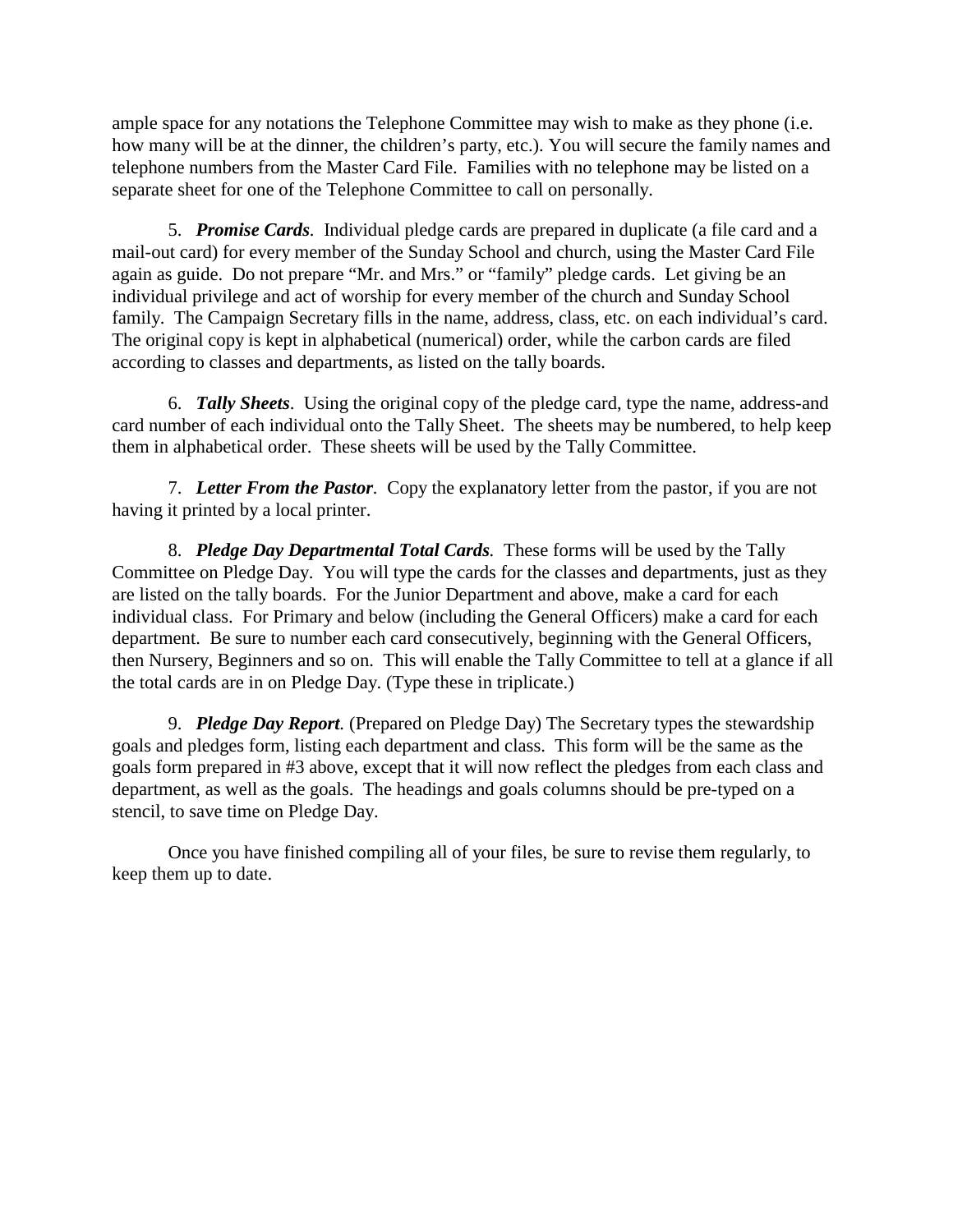# **DUTIES OF THE OFFICE HELP COMMITTEE**

The Campaign Secretary will contact several ladies, retired persons or men on shift work, to help with stuffing, sealing, addressing and stamping the envelopes for the five mailings. She will set a definite hour and day for them to assist her. This group will serve as the Office Help Committee. When they arrive on the appointed day(s), the Campaign Secretary will supervise their work.

An assembly line, using long tables, will simplify the task of stuffing the envelopes. You may wish to have the envelopes addressed prior to this day. Then, have one person insert the papers another the tracts, another seal the envelopes and so on. You would want to work in several small groups of three or four, depending on how many were helping the dinner invitations will be more personal (and more attractive) if addressed by hand with pen and ink.

# **ONE WEEK BEFORE FIRST SUNDAY**

The Campaign Secretary will call a meeting of her Office Help Committee and explain carefully what they are to do during the campaign.

#### *WEEK I*

*Monday:* The Office Help Committee will prepare and mail the first issue of the stewardship letter.

*Tuesday:* The Office Help Committee will assist in mailing the Stewardship Banquet invitations. You will want to send these by first class mail. Remember: to give them a personal touch, address them with pen and ink.

#### *WEEK II*

*Monda***y:** Mail stewardship lesson leaflets and a letter of explanation to all Sunday School teachers and superintendents. (The Lesson Chairman will provide the lesson leaflets.) Mail stewardship letter *#2.*

Some may choose to include the *Tithing Is Christian* Day envelopes with this mailing. In this event, the same number will need to be included in each envelope, due to postal regulations requiring all units in a bulk mailing to be the same.

Others may choose to distribute the *Tithing Is Christian* Day envelopes on Sunday 11 of the campaign, thus making a more equitable distribution.

#### *WEEK III*

*Monday:* The Office Help Committee mails stewardship letter #3.

*Tuesday*: The pledge cards will be mailed today. This is the most important letter of the campaign. Each letter will include the families' individual pledge cards, a budget folder and the explanatory letter from the Pastor. The letter will explain that the following Sunday is Pledge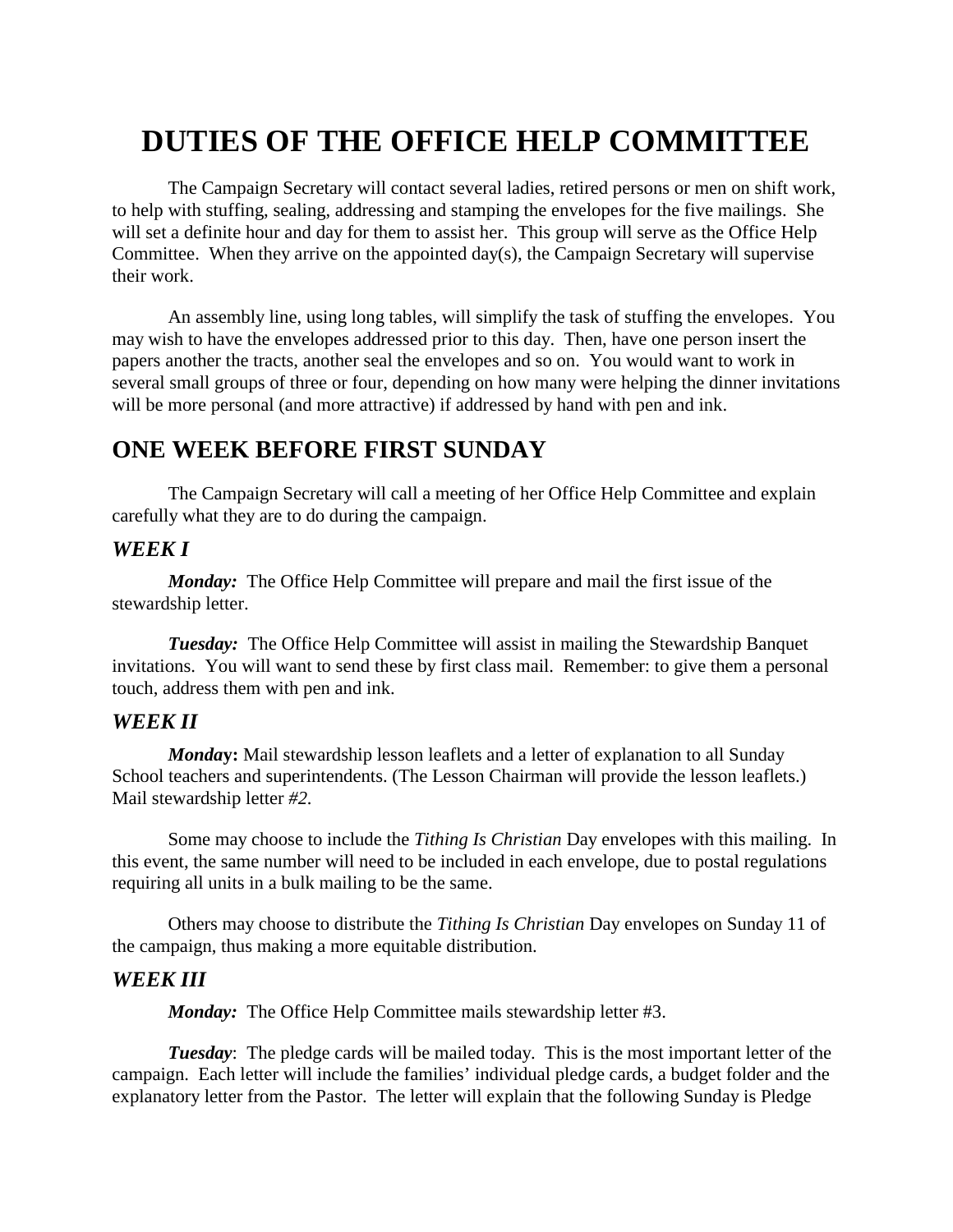Day, and the cards are to be completed and returned then. Urge those who are unable to attend to mail their cards, bring them by the office or send them with a friend.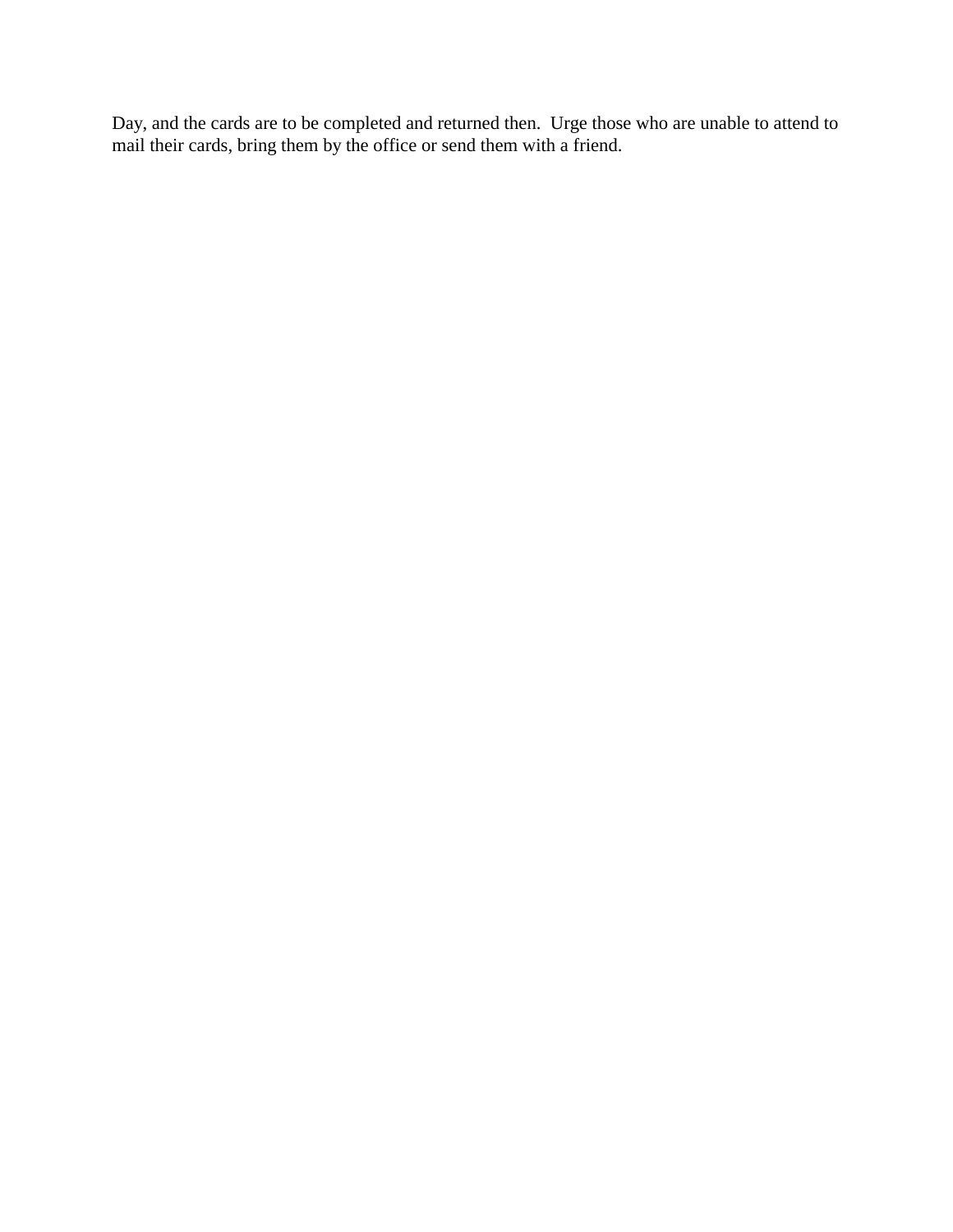# **DUTIES OF THE PUBLICITY COMMITTEE**

On the shoulders of this committee falls a great portion of the responsibility for the success of the campaign, for they will be the ones to tell the story to the congregation and general public.

#### *PRINTING*

The success of the stewardship campaign can be increased tremendously by the proper use of good printing. For this reason, only first-quality printing should be used. This will include:

- 1. *Stewardship letters (# l, 2,* 3), to be mailed to the entire church each week
- 2. *Bulletin Inserts* (four), which will be placed in the church bulletin each Sunday.
- 3. *Posters*, which will be made and placed in prominent areas around the church.

Don't use all of the posters the first week, however.

Streamers and slogans are valuable, too, using such themes as:

- ! "The tithe is the Lord's."
- $\triangleq$  "Every member tithing . . ."
- \* "Growth through biblical stewardship"

A large sign, used in the auditorium and at the Stewardship Banquet, is very effective. It could use such copy as "Let's go over our budget of \$\_\_\_\_\_\_ per week."

In most cases, it will pay to have a professional sign shop make these. They will inspire giving amounting to many times their cost.

4. *Tally Boards.* This is a large poster that displays the amount of money received. This should show "total goal" and "amount received to date." The tally board will be placed before the entire group at the Stewardship Banquet and before the congregation on "Over The Top Sunday."

5. *Tracts*. These are "Tithing is Christian" tracts. These should be obtained to send with the stewardship letter each week. Other tracts on tithing are available.

6. *Articles & news releases*. These should be prepared to keep members and others in the community informed about the activities  $\&$  accomplishments of the campaign. Human interest stories, testimonials, progress reports are all worth sharing.

#### *FILMS*

The Publicity Committee will find the use of stewardship films and filmstrips very effective, when used in youth meetings, men's and women's groups or on Wednesday nights of the campaign.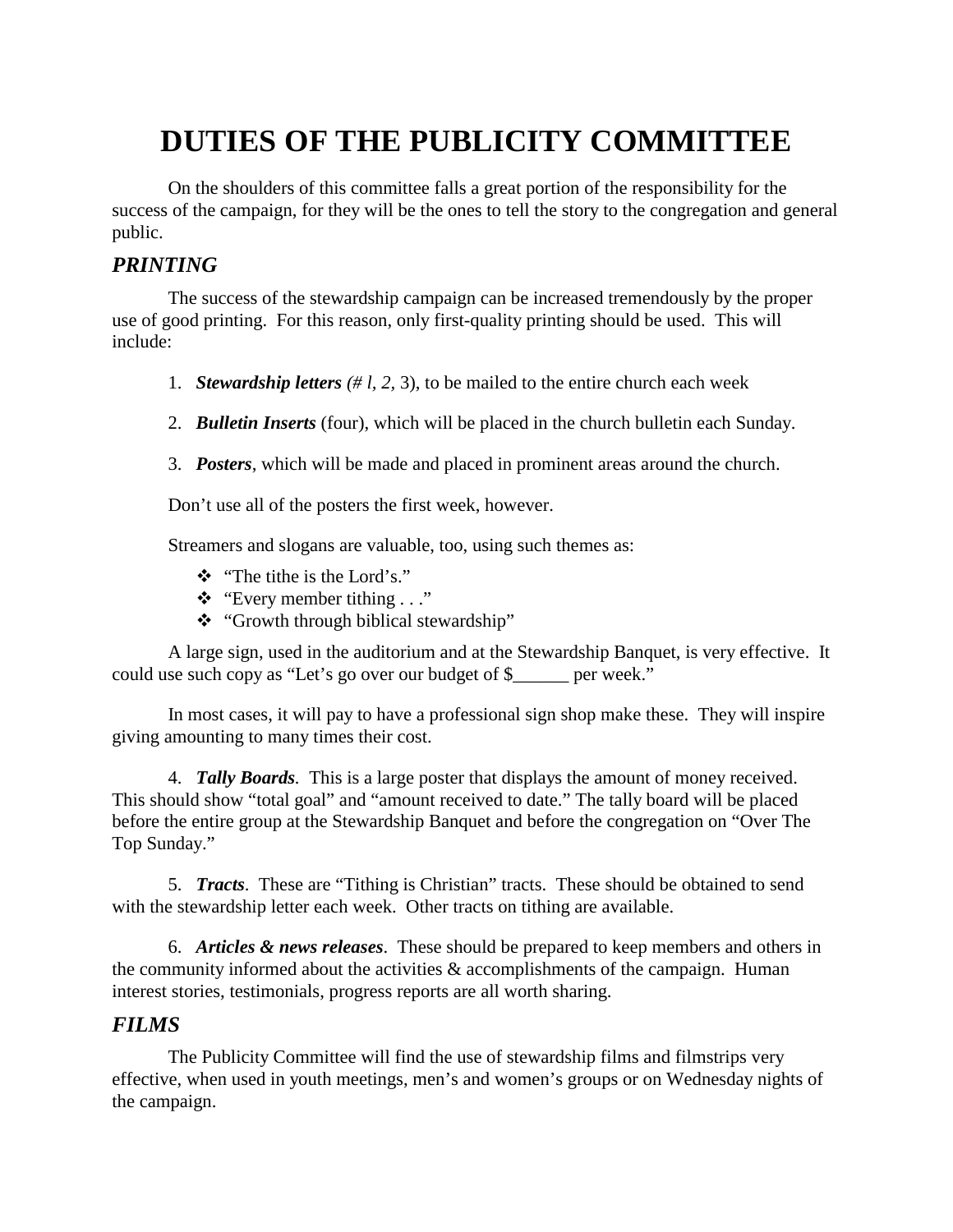# *STEWARDSHIP BANQUET*

The Publicity Committee should get a copy of the pledges received and enter the information on the Tally Board. This will be placed before the entire congregation so that all may see the results.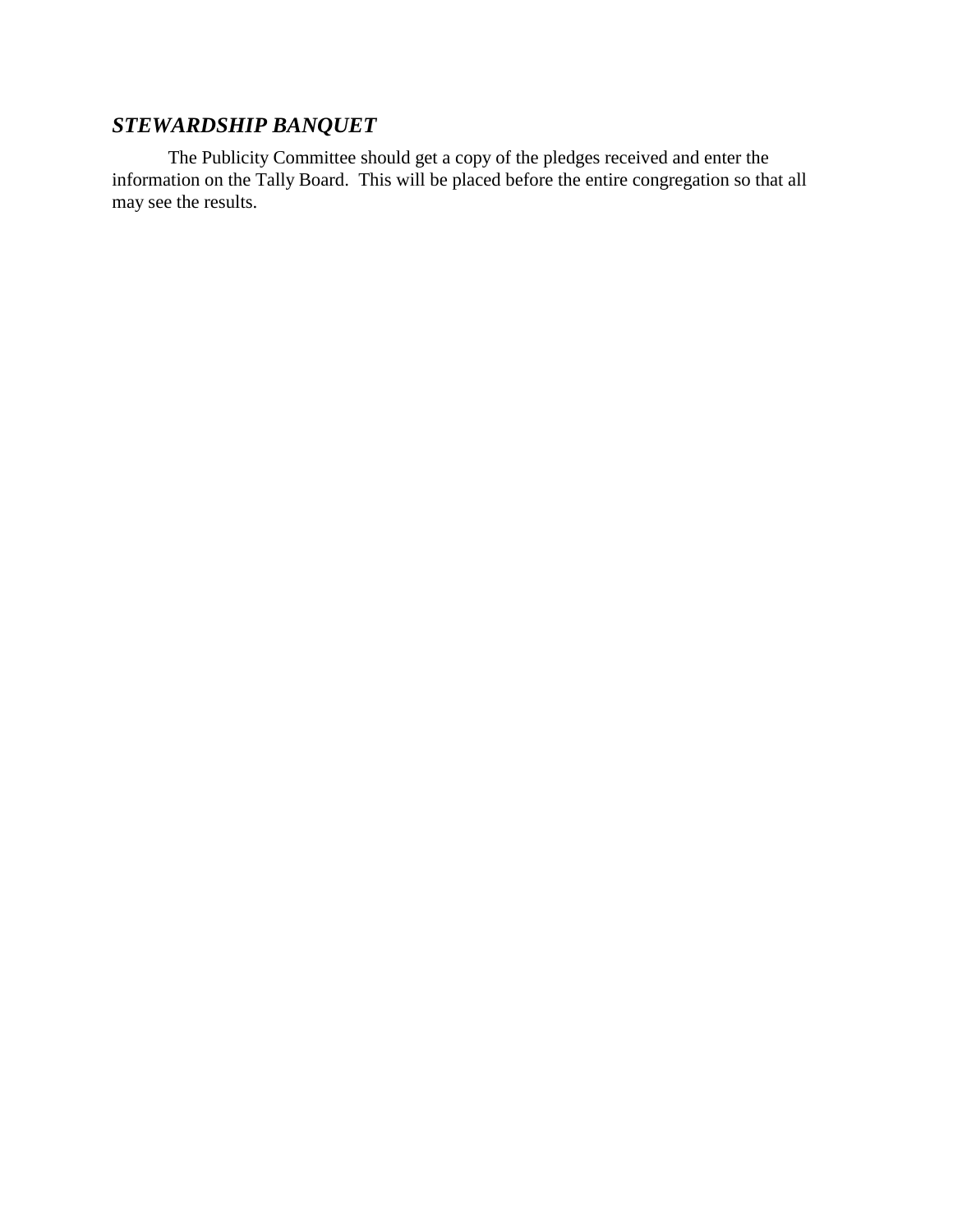# **DUTIES OF THE BANQUET COMMITTEE**

The Stewardship Banquet Committee chooses the banquet hall and the cooks (or caterer) plans the menu and decorates the hall and tables. They do not cook, serve or wash the dishes.

## *START EARLY*

Since the Stewardship Banquet is the climactic event of the entire campaign, much of the publicity and timing will be planned around it. For this reason, the time and place should be chosen at least six weeks ahead of time.

# *WHERE SHOULD IT BE HELD?*

Inasmuch as most churches cannot handle the crowd that should be at the Stewardship Banquet, it is best to seek a hall or dining room outside the church, such as a hotel, recreation center, drill floor of an armory, or hall or a local gymnasium. The time spent in finding the right place will be well repaid in the excitement created by a nice place, for often the novelty created by going to a new place will attract many who are on the fringe of the church family.

# *WHO SHOULD PREPARE THE DINNER?*

It should be prepared by some group outside the church, such as a caterer, PTA group, women's club or by an experienced lady who can serve large groups. In order to be meaningful, it must be served attractively and efficiently. Make firm agreements regarding prices, milk for children and time of serving.

If you do not use a restaurant or caterer who furnishes waitresses, you will often find girls' clubs or organizations willing to do this for a very nominal fee.

Save time by:

- Placing salad and dessert on table ahead of banquet time;
- Serving coffee at the beginning, then placing coffee pots on the tables;
- Not trying to clear tables until the entire banquet is over.

#### *DECORATIONS*

Use the very finest table service possible, with rented linens, if necessary.

The Committee will decorate the tables the morning of the dinner. Often the theme of the campaign can be used in the decorations.

A large "center of interest" decoration piece in the hall adds greatly to the atmosphere, as do the large posters, banners, tally boards and streamers which have been used as decorations at the church.

Place a "Budget-Menu" folder at each plate. The tables should be arranged in long, parallel rows, with the speaker's table counter-lengthwise at the front.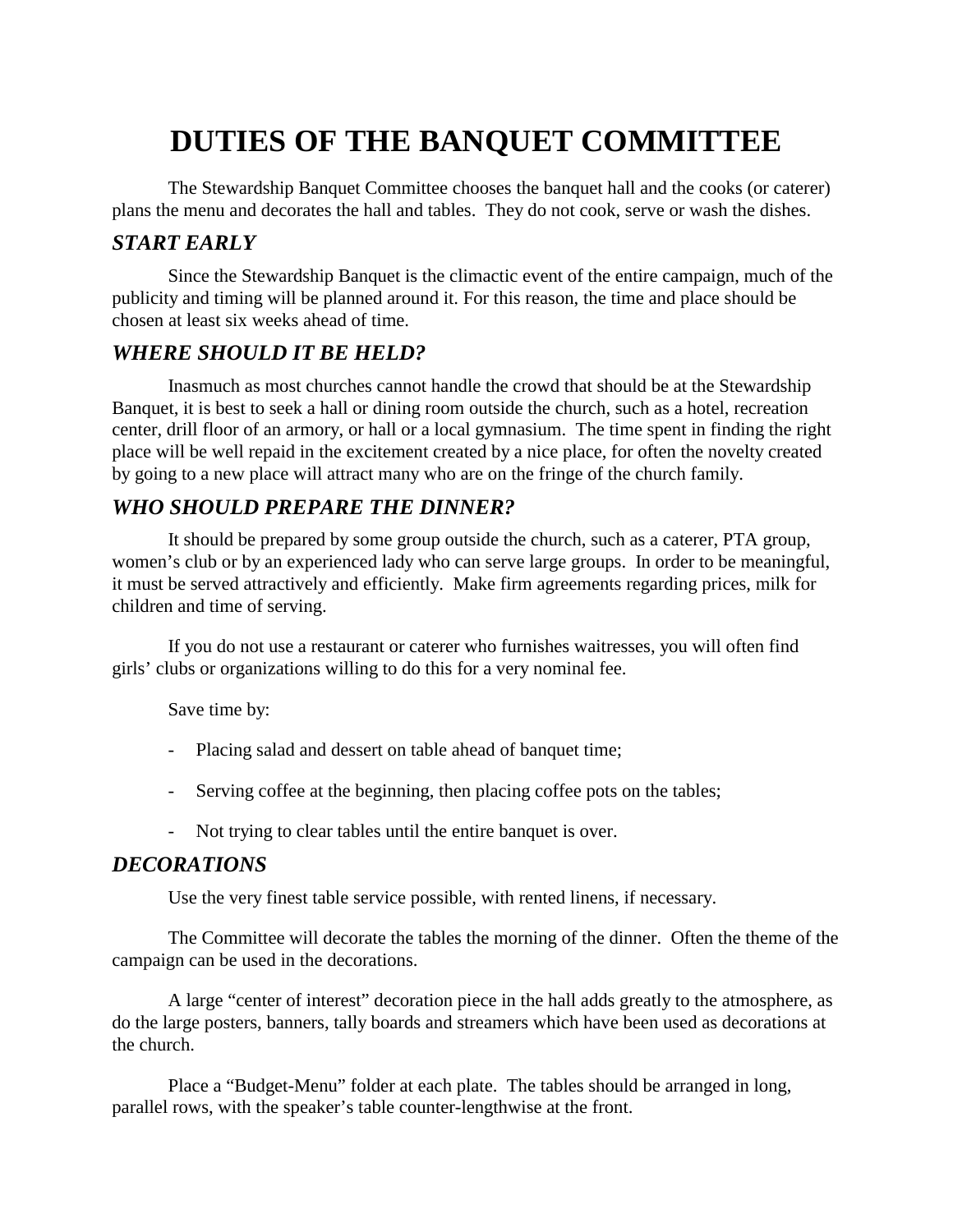Each Committee Chairman and his family will be placed at the speaker's table. Place cards are not usually practical for large dinners such as this, except at the speaker's table.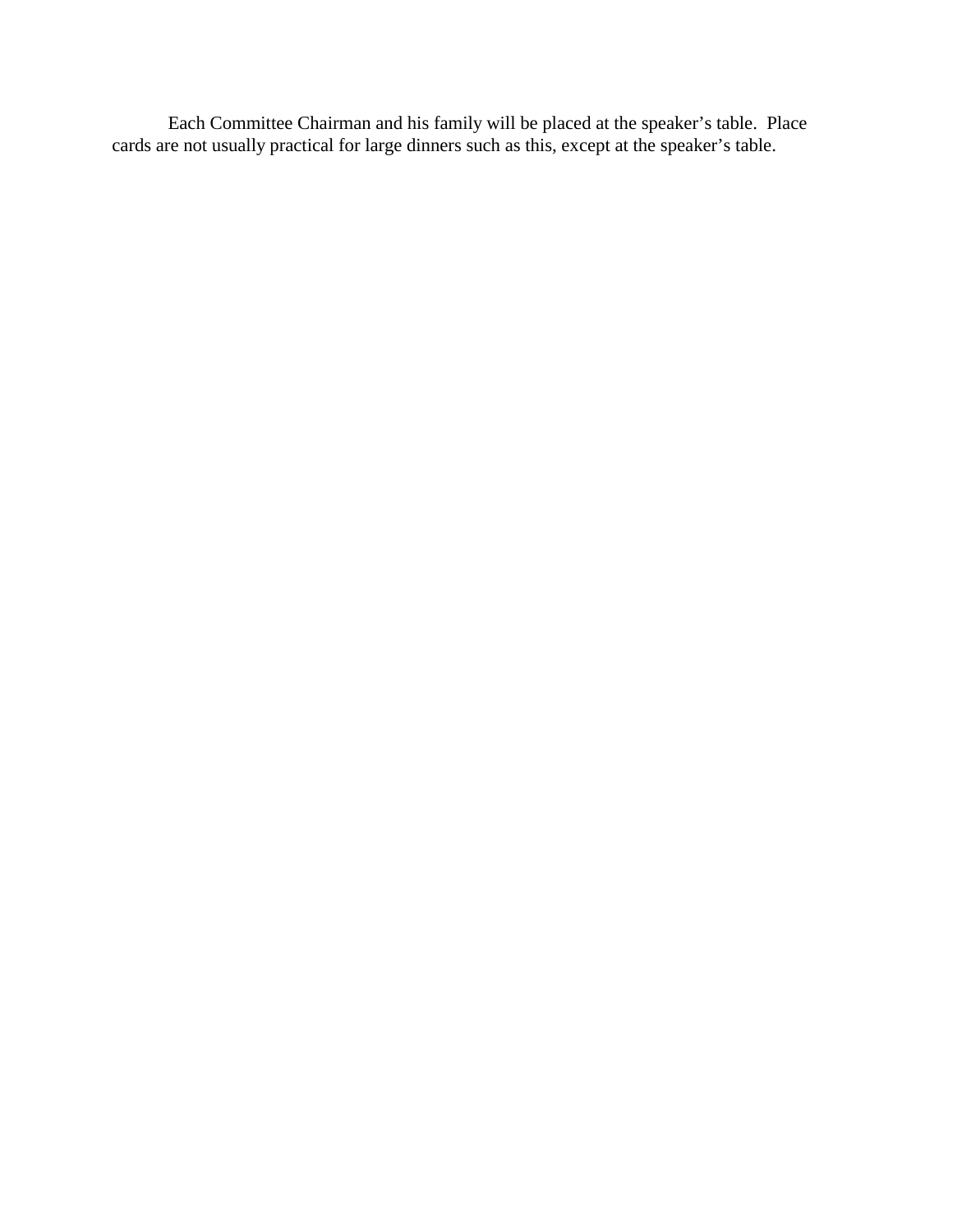# **DUTIES OF THE TELEPHONE COMMITTEE**

This Committee is the key to having a record attendance at the Stewardship Banquet and the Children's Party. There will need to be enough on this committee so that each one will call ten or fifteen families about their attendance at the banquet.

Approximately two weeks before the *Tithing Is Christian* campaign, the telephone team should be chosen. In a large church, it will be necessary to have assistant chairmen, under whom callers will serve. In smaller churches, there will need to be approximately ten callers per hundred families. The names of the church families should be typed on sheets (ten per sheet). The Campaign Secretary will do this.

On Thursday night of the first week, the Committee Chairman will call together all callers (and assistant chairmen). At this session, the callers will be instructed on how to call effectively. There should be a demonstration phone call acted out, explaining that the mailing invitations have been sent and that in the effort to enlist everyone, a personal follow-up call is being made.

In this session, every effort should be made to develop the right attitude and spirit in the callers.

#### *WHO TO USE AS CALLERS*

- 1. Use no one who will not be attending the dinner, regardless of the reason.
- 2. Use persons with kind, pleasant voices who have great tact in dealing with others.
- 3. Use persons who will not talk too much.

#### *WHAT SHOULD THEY SAY?*

Each caller should graciously explain:

- Who he or she is
- The reason for calling explaining the time and place for the dinner,
- That there is provision made in the church nurseries for all children up to 8 years of age;
- That all members of the family are invited, whether they attend the church or not. (Remember the most reluctant need to be there more than anyone else does.)

#### *WHEN TO* **CALL**

On Tuesday of the second week, callers should begin to call their lists of ten families each.

If a family has already returned a card promising to attend, simply thank them and tell them you are calling to confirm the number attending.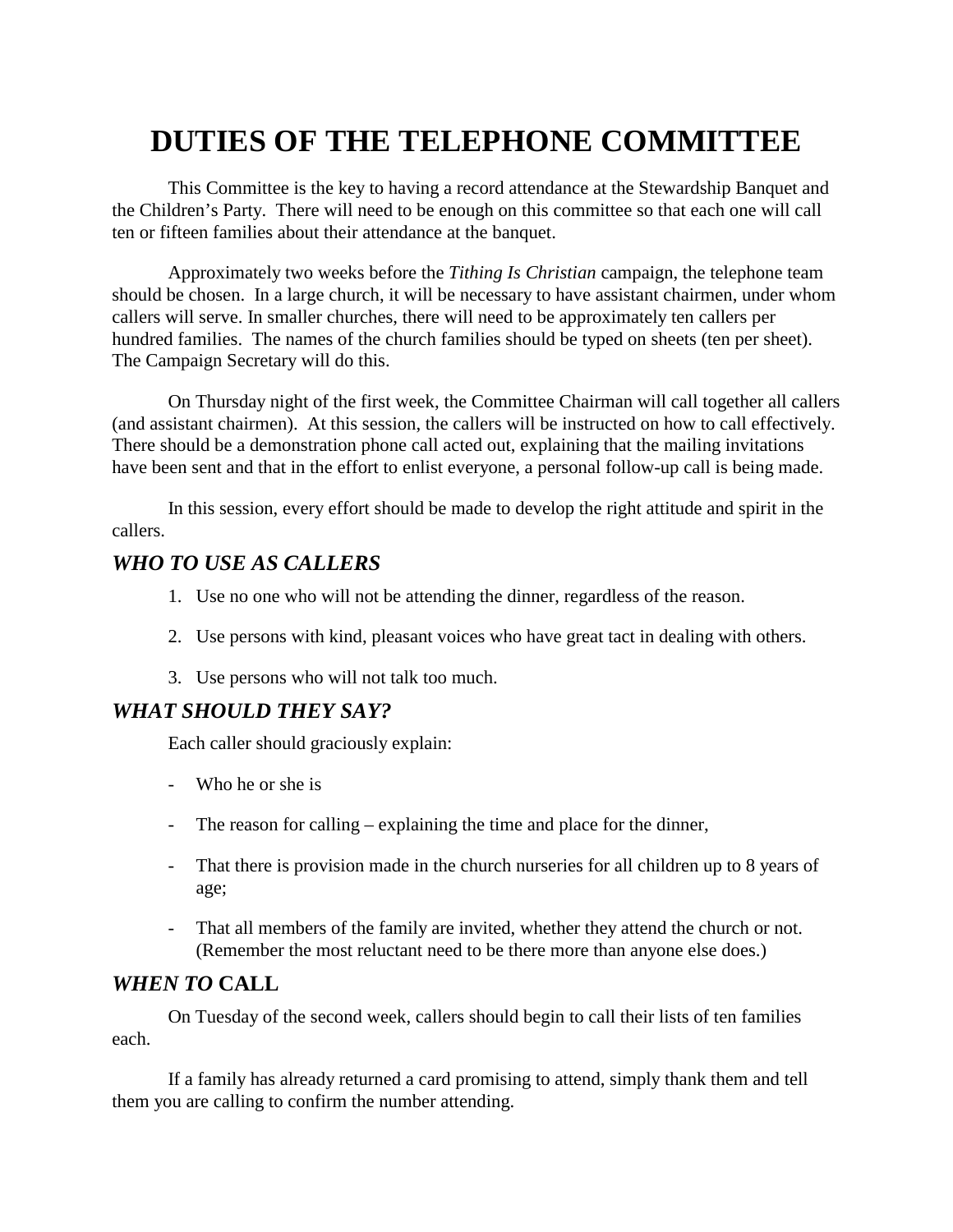For those who have failed to return the card, answer their questions, assuring them that there will be no charge.

Someone should visit all members who have no phones, to encourage them to attend, as well.

#### *FINAL TALLY*

On Monday of Week III, all calls should be finalized, visits made and lists of names returned. There should be a final count made, with the Stewardship Banquet Committee being notified of how many will be at the dinner. The Children's Party Committee should also be notified, relative to how many will attend the Children's Party.

Be sure to check all reservation lists against the cards returned, so there will be no duplication.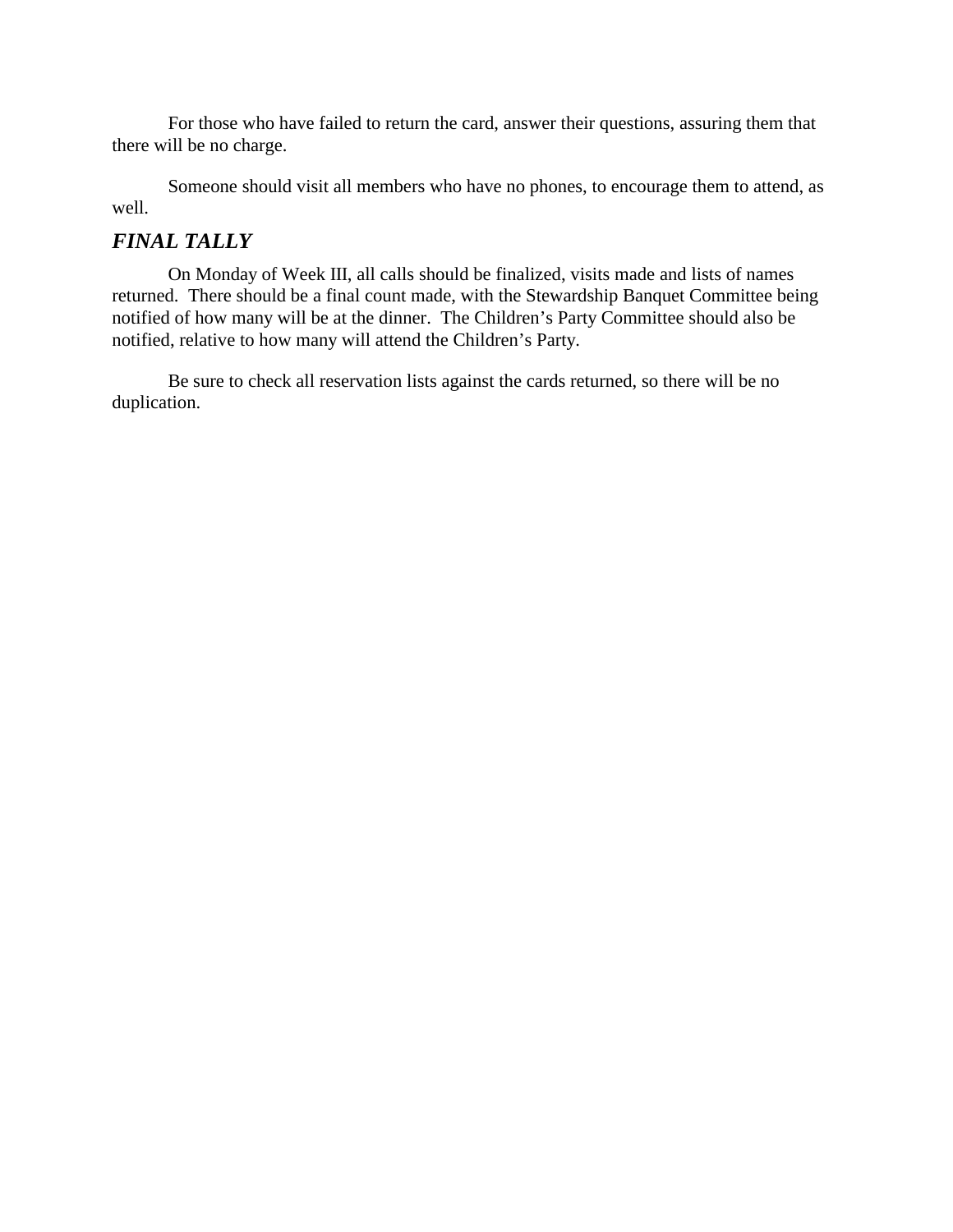# **DUTIES OF THE CHILDREN'S PARTY COMMITTEE**

In order to make the Stewardship Banquet as carefree as possible for all the church, provision will be made for a Children's Party. This will be held at the church, beginning thirty minutes before the time set for the Stewardship Banquet. This will be for all children through eight years of age.

The Nursery Department will be open to care for all children three years of age and under and the party planned for those over three.

The Children's Party Committee is not expected to conduct the party or care for the nurseries. They will only arrange for the leadership and plan the party activities.

#### *PARTY PERSONNEL*

Since all members and friends of the church will be at the Stewardship Banquet, workers to lead the party will need to come from outside the church fellowship. Volunteer workers from a neighboring church often do well. Many have exchanged workers for the Children's Parties. However, it is usually advisable to secure one local worker to be present who is well acquainted with the facilities and the buildings, as well as the children.

## *LENGTH OF THE PARTY*

As previously mentioned, the party will begin thirty minutes before the announced time of the Stewardship Banquet, and it should last until thirty minutes after the banquet concludes. Adjustments may be made, however, depending on the amount of time needed for travel. Check with the Pastor or General Committee Chairman on the anticipated length of the Stewardship Banquet.

## *MEAL/REFRESHMENTS*

Children love hamburgers, French fries and soft drinks. Arrange to secure food for the children at a local carryout restaurant. Some churches have the parents send a sack lunch along with the children. However, most parents look forward to an evening out, and would rather not bother with preparing a meal at home or a sack lunch

#### *SUGGESTIONS FOR THE PARTY*

One can often find films that will entertain children at a local book or Bible store or school, travel films at oil companies or travel agencies. Many of these can be borrowed without charge. Handwork, games and stories will add to the activities. There are many books on how to plan and lead an exciting children's party.

Advertise the party well throughout the Sunday School.

A map of the nursery and area where the party is held can be very helpful to strangers leading the party. Show them the locations of restrooms, telephone, water fountains, etc. Be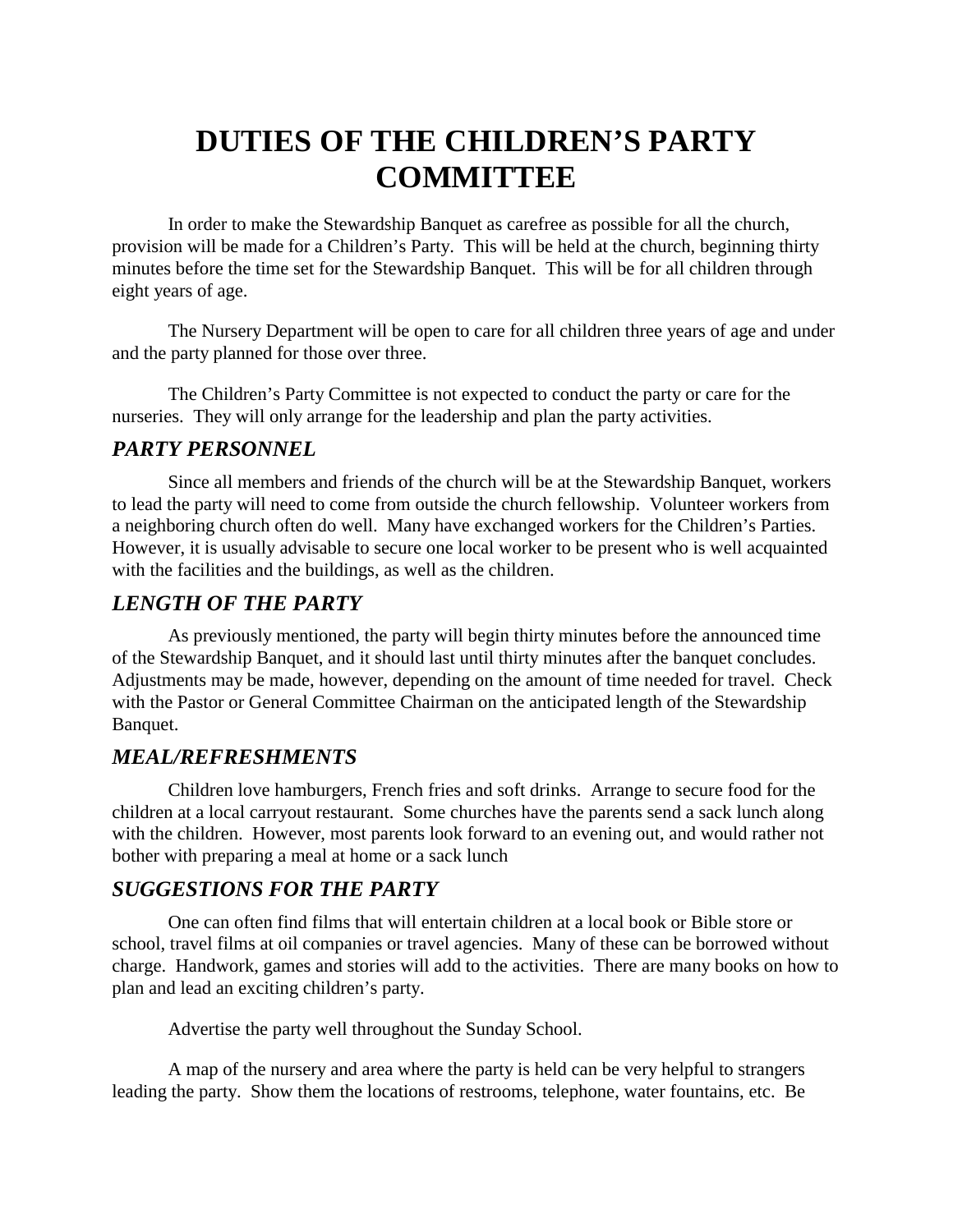sure to leave a telephone number where the parents can be contacted by telephone, as well as the street address of the banquet hall.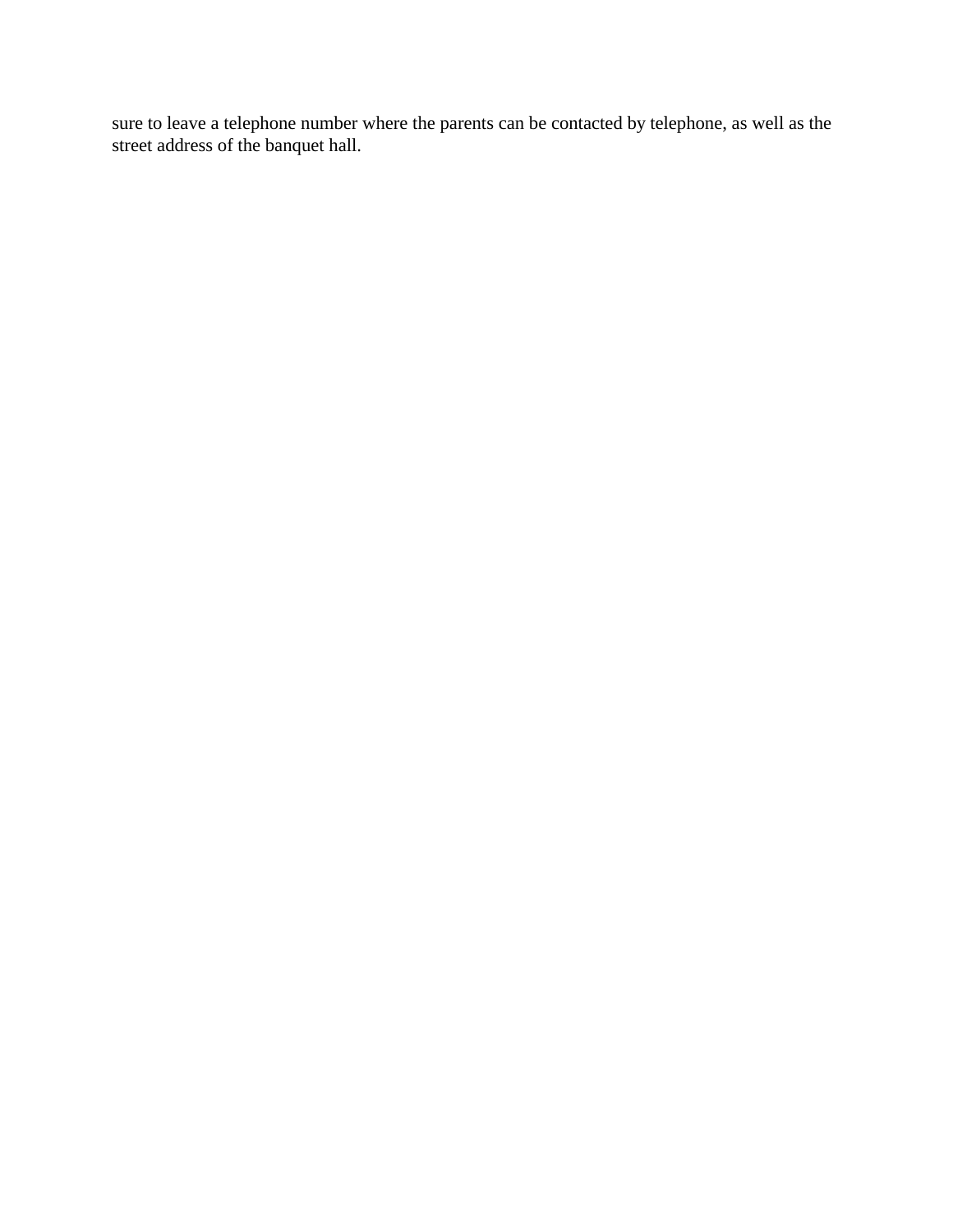# **DUTIES OF THE SUNDAY SCHOOL LESSON CHAIRMAN**

# *FUNCTION*

This is an individual, not a committee. His primary responsibility is to enlist every teacher's cooperation in teaching the four stewardship lessons. He will also handle the distribution of the lessons. These lessons, of course, will be used in the junior Department and older

It is best if this person will teach the lesson to the Sunday School teachers on Wednesday night. Use the lesson plan and book *Tithing Is Christian.* Get the teachers excited about the lesson so they can get their pupils excited about tithing.

## *DISTRIBUTION OF LESSONS*

The Lesson Chairman will want to see that a lesson leaflet is mailed to the teachers on Monday of Week 1. There should also be a letter enclosed, explaining the plan to have each class study the enclosed lesson on each Sunday. The letter will further explain that every teacher and superintendent is required to be present prior to the mid-week service of this week, in order to study the lesson together. (This study time should probably be announced to the teachers and superintendents ahead of time, so they can plan to attend.)

It is the responsibility of the Lesson Chairman to teach the lesson to the Sunday School staff.

In the event that there is a teacher who does not tithe, and, consequently, could not honestly teach the lesson, he or she should be replaced for the Sundays of the campaign.

It is important that each staff member of the Sunday School be present for this mid-week study session, in order to understand the purpose for the special lessons. Without this, there may be some who would teach the lessons in an apologetic fashion or not teach them at all.

Make certain that every teacher understands that he or she is the key to the success of the campaign in his or her class.

## *CLASS GOALS*

The Lesson Chairman should assist the Publicity Committee in posting all class and department goals. By this means, he has ample opportunity to explain the goals and emphasize the importance of the stewardship Sunday School lessons.

Emphasize to all teachers that they are the keys to success. They should:

- $\triangleleft$  Lead by example in giving and pledging
- $\div$  Teach special lessons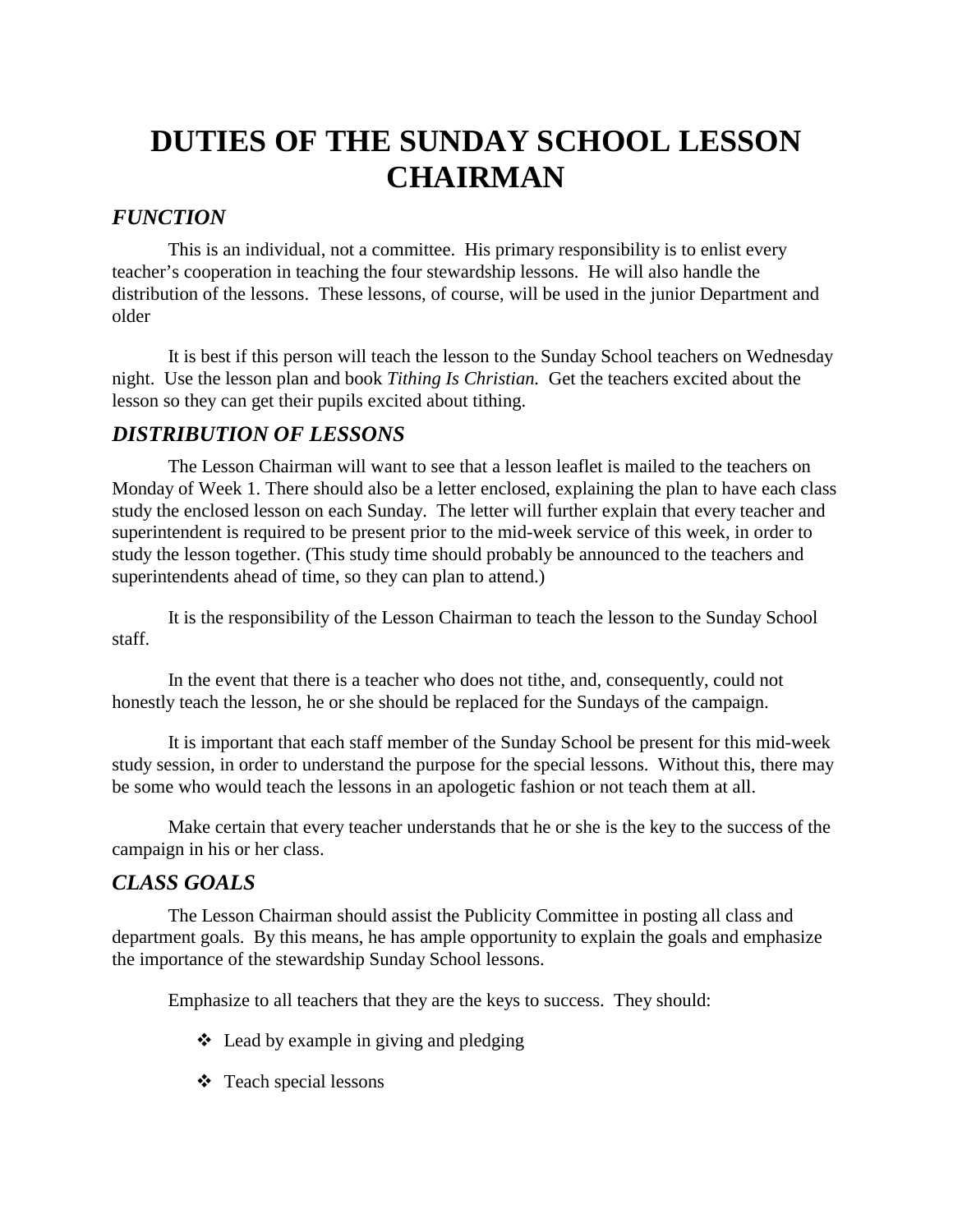- ! Make certain everyone is present for class during the campaign
- $\triangleleft$  Emphasize the class goal or the department goals, if a department superintendent
- ! Distribute lesson leaflets to each person on Sunday

If the teachers and superintendents are enthusiastic, they set the pace for victory in each class.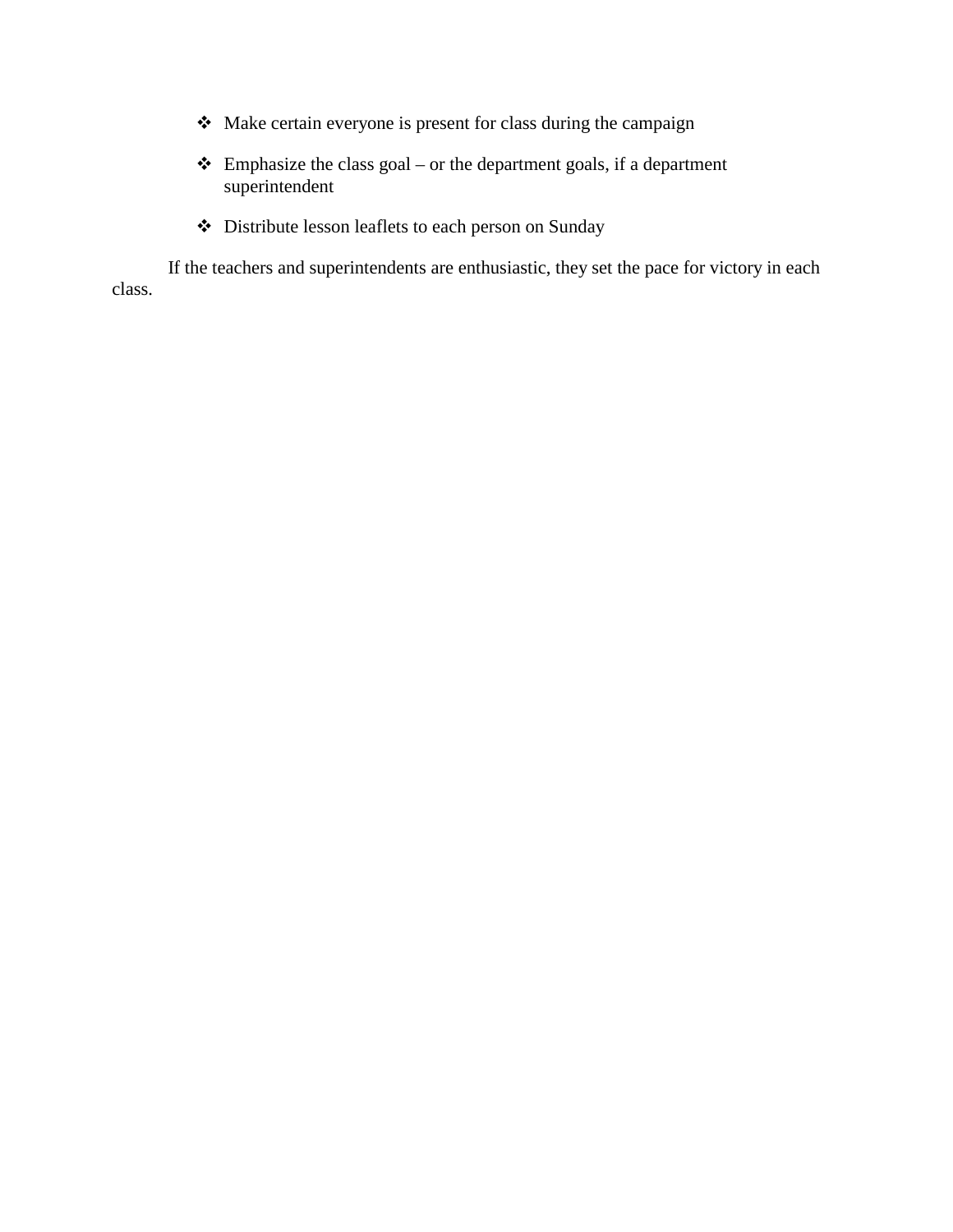# **DUTIES OF THE FOLLOW THROUGH COMMITTEE**

This committee handles two important tasks after the campaign is finished:

- 1) Follow up on those who did not pledge
- 2) Follow up on those who made a commitment

#### *FOR THOSE WHO DID NOT PLEDGE*

Arrange for callers to contact those members who did not pledge. No pressure should be placed on these people. In a friendly way simply determine the reason and try to answer any questions and objections. Your patience and understanding may overcome the person's original hesitation.

## *FOR THOSE WHO MADE A COMMITMENT*

Sending brief thank you notes to those who made a faithful commitment is a fine way to show appreciation. People will enjoy knowing that their commitment is recognized and meaningful. The notes can be very brief – it's the acknowledgement of their effort that counts. Notes should be hand-written if possible.

You may also want to send out a reminder several months after the campaign. This should not ask for any money – the responsibility for that lies between the individual and God. Instead, remind the person what good will be done and how Christ's work will be carried on through the commitment. A note of congratulations is a good way to help keep responsibility in mind.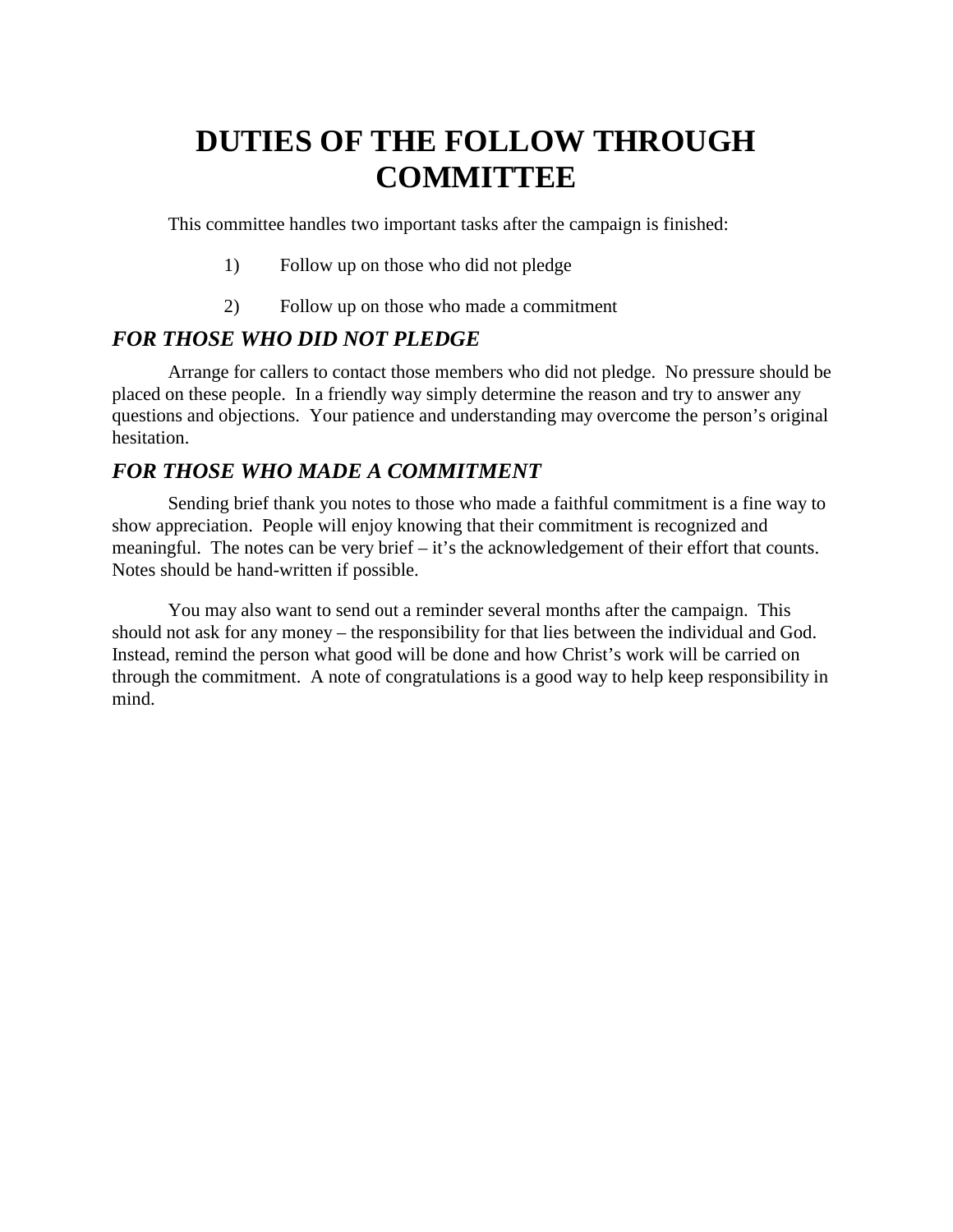## **HOW TO PLAN THE STEWARDSHIP BANQUET**

The Pastor and the General Chairman will plan the Stewardship Banquet together. They should realize the significance of this banquet, remembering that:

- $\triangleleft$  All over nine years of age will be present
- $\cdot$  It is a wonderful opportunity to win friends to the church and gain their understanding of the church program,
- $\triangleleft$  It is not a pressure program for money
- $\cdot$  It aims to provide: (1) warm fellowship; (2) information, (3) inspiration, (4) action.

With these thoughts in mind, choose a sincere master of ceremonies – not a loud-talking backslapper and not too sober a person, either.

### *A TYPICAL PROGRAM*

- $\div$  Pre-dinner organ music (The organ can be borrowed or reasonably rented from a local organ company)
- ! Invocation by Pastor
- ! The dinner served
- $\triangle$  A song by the entire group
- ! Introduction of Steering Committee Chairmen (These should be at the head table, with their families, if possible.)
- ❖ Reference to Budget Folders
- $\triangleleft$  Brief tithing testimony
- $\div$  Special music
- $\div$  Stewardship message
- $\div$  Distribute the faith-promise cards
- $\div$  Time for completion of cards
- ❖ Collect Cards
- ! Tally Board
- ❖ Benediction

In all likelihood, there will be many new friends at this banquet.

Have greeters spotted around as the guests arrive, to make each one feel at ease. Lapel cards with names are a good way to break the ice and get strangers acquainted.

The organist should begin playing a quarter hour before starting time, using bright, cheery music. At starting time, the music director will have everyone stand and sing. Announce that everyone may begin eating as soon as they are served.

Immediately following the invocation, the waitresses (or caterer) should begin to serve the first plates. Careful planning and organization will assure everyone being served in a minimum of time.

The music director may lead the group in some informal singing, even before everyone has finished eating. Don't rush the people, however.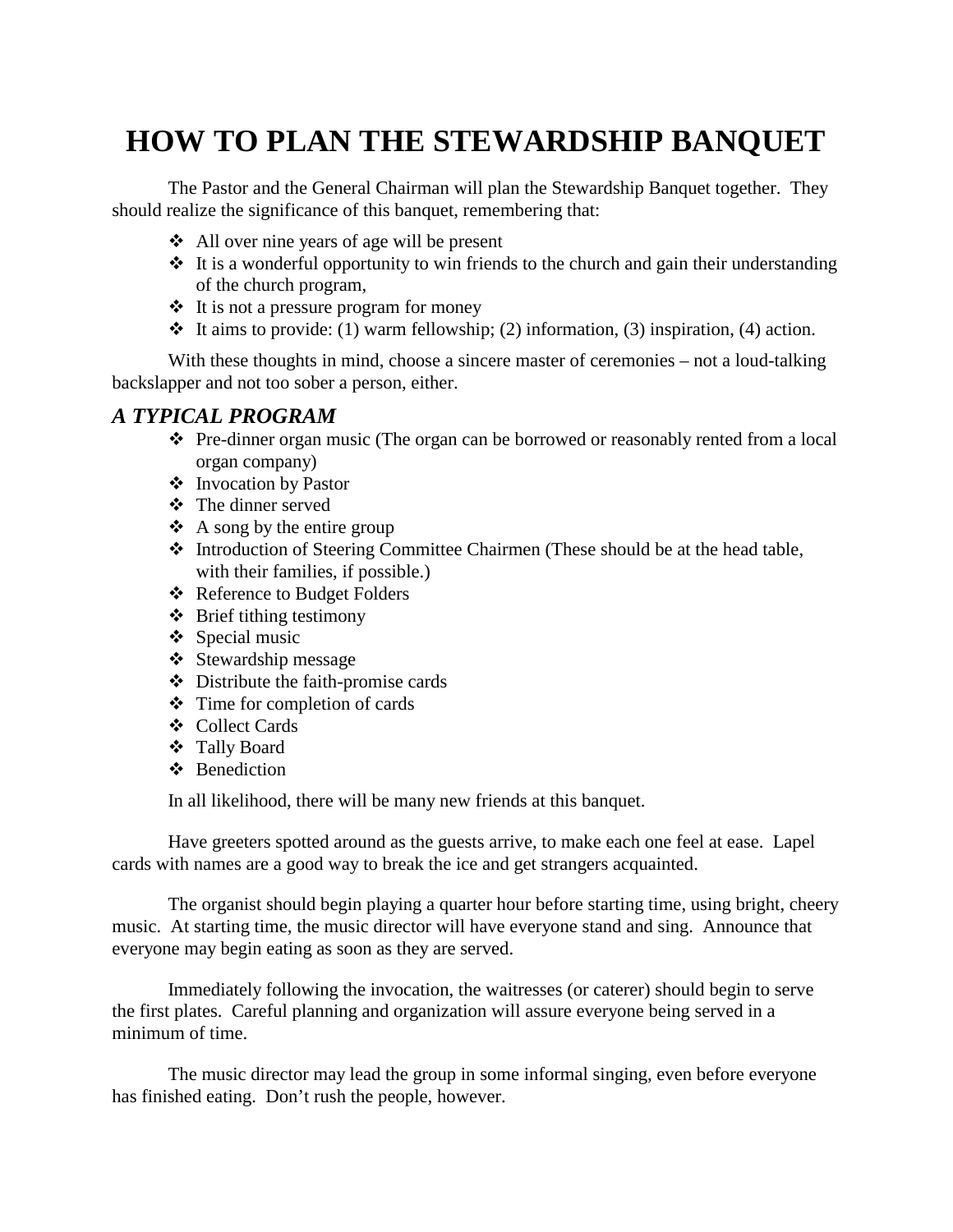When introducing the Campaign Committee Chairmen, have each one remain standing until all have been introduced, and then have the group applaud only once.

In making reference to the Budget Folders and Tally Boards (which should be displayed where all may see them), you will remind your audience that the budget was approved by the congregation and should be taken home in order to be studied more closely.

The three-minute tithing testimony should be by one who can speak with enthusiasm for giving the Lord His tithe. He may use topics such as "Why I Tithe," "What Started Us Tithing," or "How We Have Proven God Through Tithing."

This should be followed by a good special musical number, which is easily heard by all and has great meaning.

Now, present the special message. It should offer a strong reason for giving the tithe and pledging it in advance. The speaker should be uplifting and enthusiastic. As a rule, he should not speak over twenty minutes.

After the message, distribute the faith-promise cards. Point out everyone should give the tithe. Help them figure it as 10 % of their salary. Challenge people to give an offering over and above the tithe. As Pastor, you might want to indicate what you will give over and above your tithe.

Give the people time to fill out the cards. Have the ushers take up the cards. Have secretaries at a table with adding machines. As the cards are gathered, run the total of the pledges. Post on the Tally Board or use an overhead projector. Usually the total goal for the church is not reached at this time. Usually 50% is raised at the Banquet. Have that as a goal. The plate offering and other members not at the banquet will make up the goal for the year.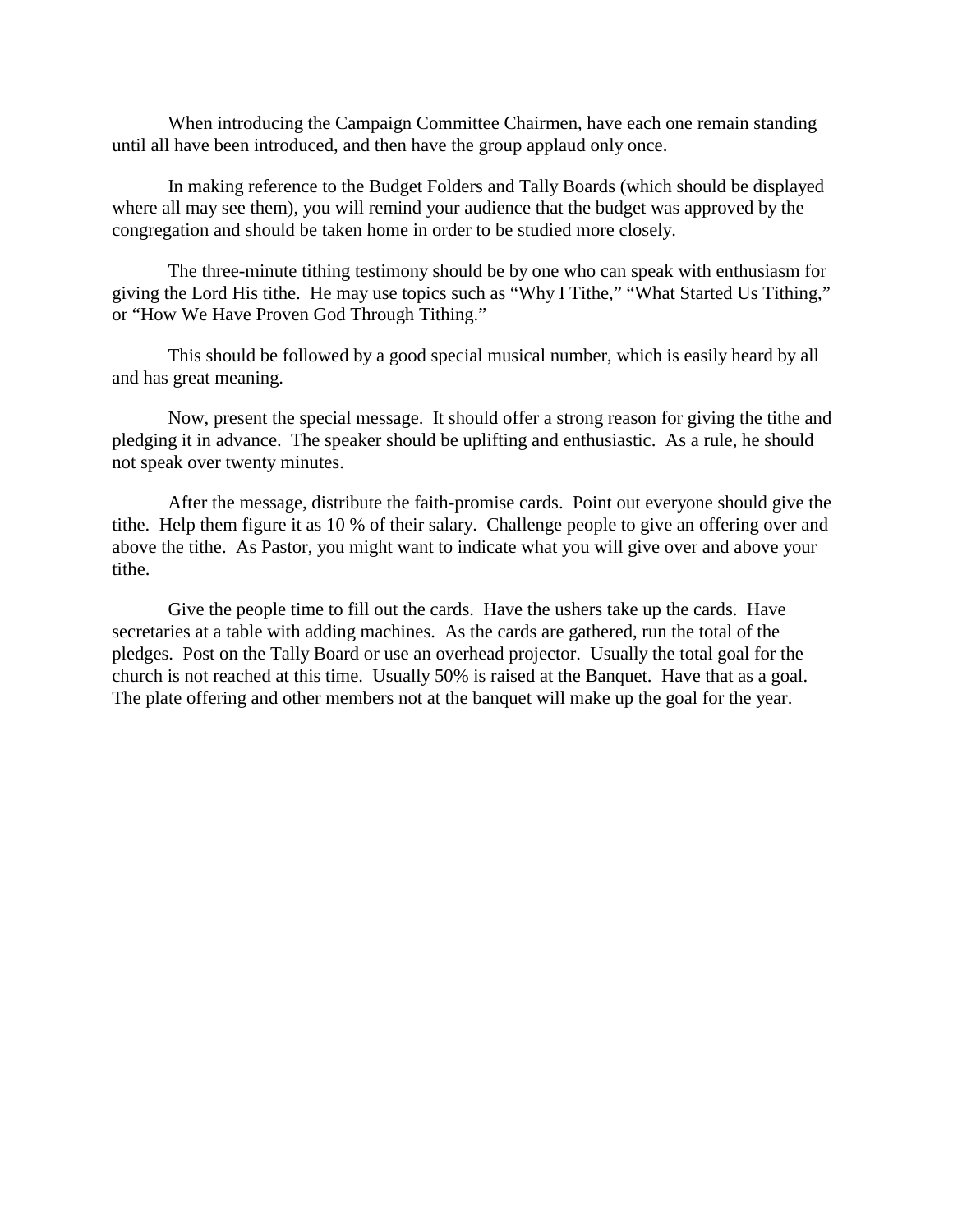## **TITHING IS CHRISTIAN STEWARDSHIP CALENDAR**

### *Ten Weeks Before*

- 1. Approve the program
- 2. Order materials immediately
- 3. Plan schedule of campaign
- 4. Tell congregation about upcoming program

### *Six-Eight Weeks Before*

Check all materials

Get acquainted with program

Choose General chairman

Choose committee chairmen

Hold meeting of committee chairmen and give each a manual

Prepare "This Is The Record"

### *Four Weeks Before*

Prepare necessary forms

Inform congregation of plans and begin building expectancy

Begin preparing printing layouts

Prepare "This We Are Able"

Start Steering Committee meetings

### *Two Weeks Before*

Steering committee meeting

Finalize all committees

Distribute *Tithing Is Christian* books and lesson plans to Sunday School Teachers

### *One Week Before*

Distribute proposed budget (Wed. Night)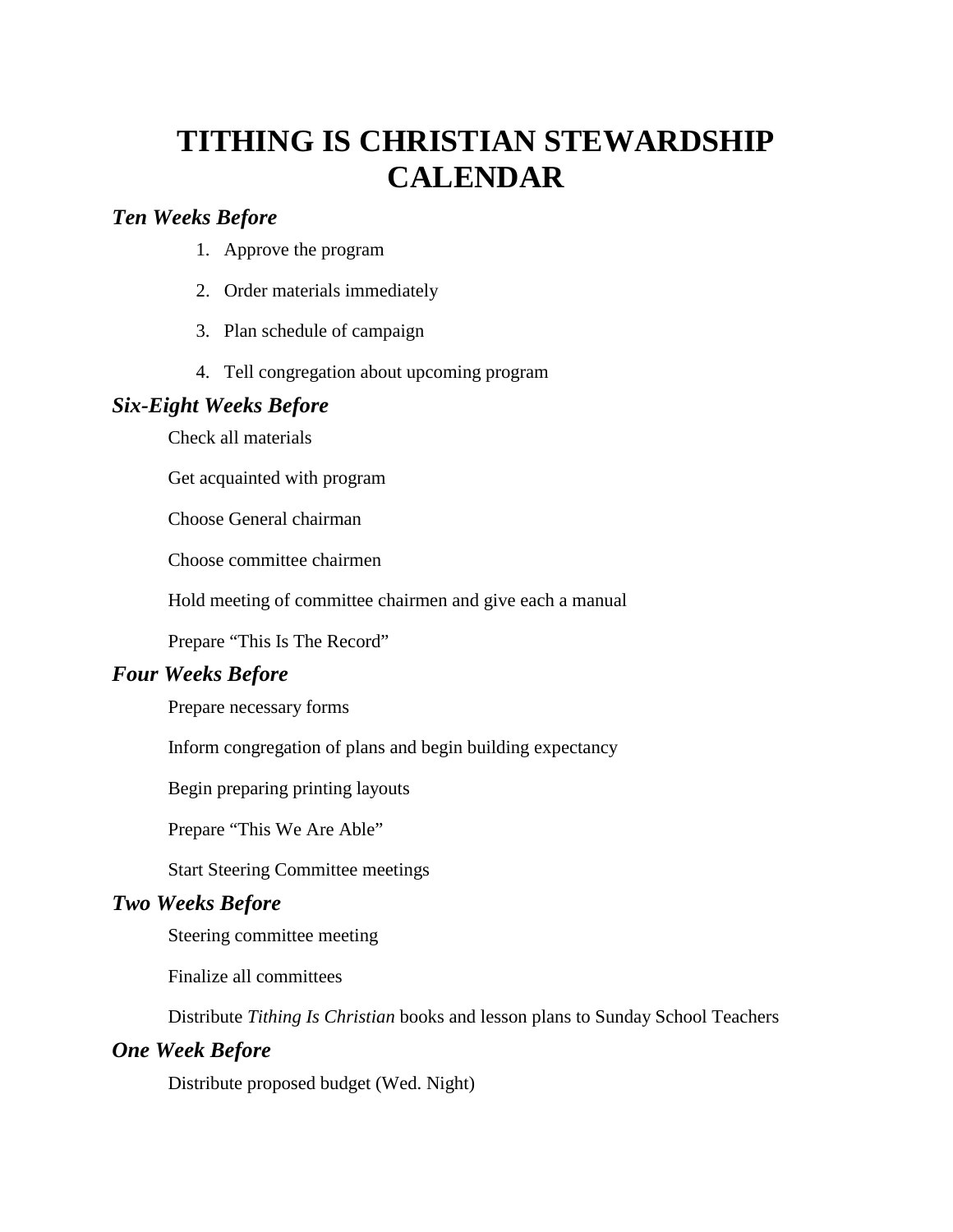Post banner, goals and posters

Announce *Tithing Is Christian* Day

Steering Committee meeting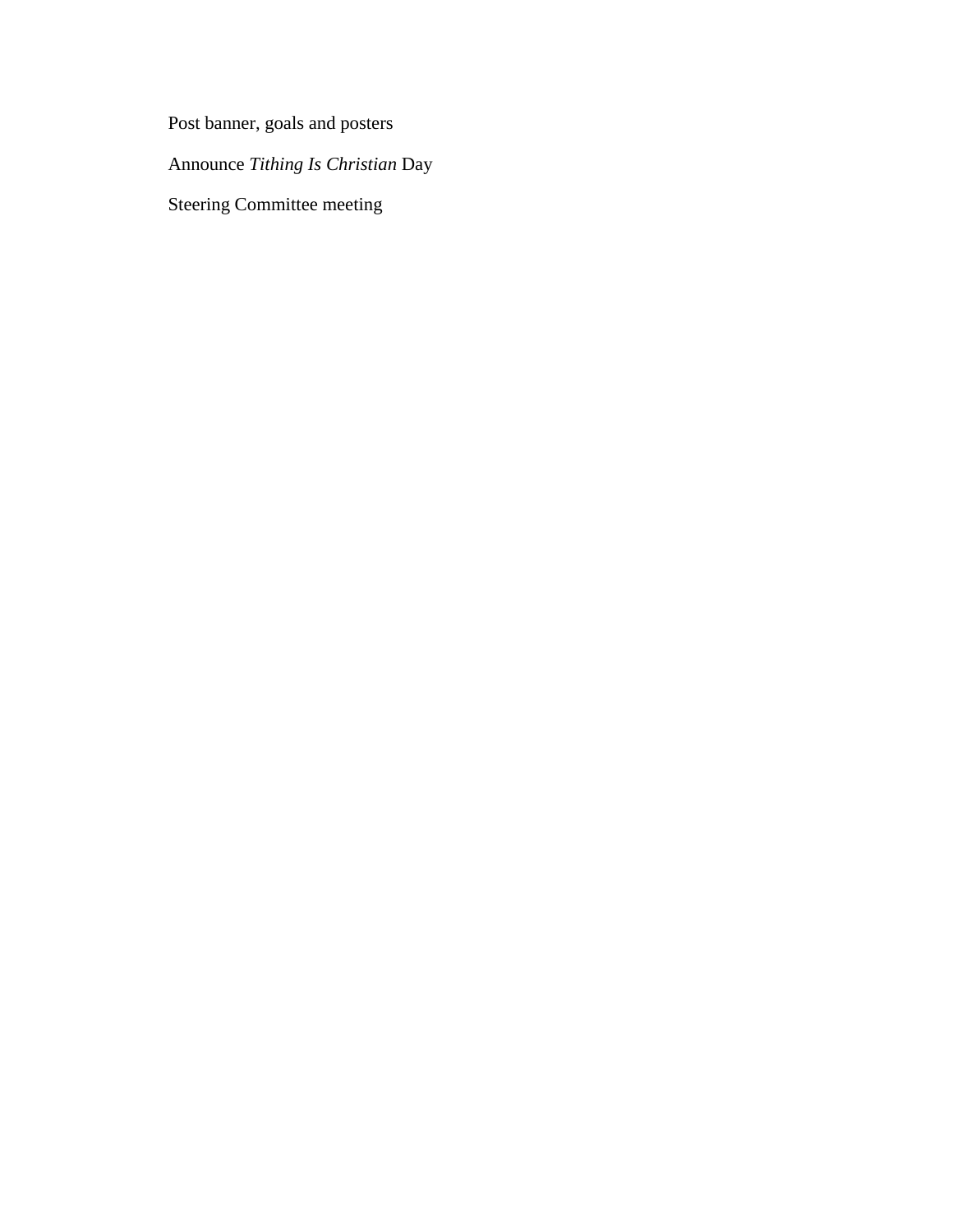# **PLANNING "TITHING IS CHRISTIAN" CAMPAIGN**

| Month | Sunday                                                                                                                                                                                         | Monday                                                                            | Tuesday                                                 | Wednesday                                                                                | Thursday                                      | Friday                                                                  | Saturday                                       |
|-------|------------------------------------------------------------------------------------------------------------------------------------------------------------------------------------------------|-----------------------------------------------------------------------------------|---------------------------------------------------------|------------------------------------------------------------------------------------------|-----------------------------------------------|-------------------------------------------------------------------------|------------------------------------------------|
|       | ❖ Testimonies in<br>services<br>❖ Bulletin insert<br>Tithing Is<br>Christian<br>❖ Place Posters<br>❖ Steering<br>Committee<br>meeting<br>❖ Teach Lesson 1<br>from book Tithing<br>is Christian | ◆ Mail stewardship<br>letter 1<br>❖ Enclose<br>stewardship tract                  | ❖ Mail dinner<br>invitations & reply<br>cards           | Distribute budget<br>& approve<br>❖ Sunday School<br>teachers training<br>in lesson 2    | ❖ Train telephone<br>reservation<br>committee | ❖ Enlist follow-<br>through committee                                   | $\bullet$                                      |
|       | $\overline{\textbf{L}}$ Testimonies in<br>service<br>❖ Bulletin insert<br>❖ Stewardship<br>sermon by Pastor<br>❖ Teach Sunday<br>School lesson 2<br>❖ Steering<br>committee<br>meeting         | Mail stewardship<br>letter 2<br>$\triangle$ Enclose<br>stewardship tract          | ❖ Telephone<br>reservation<br>committee begins<br>calls | ❖ Sunday School<br>teacher training on<br>lesson 3<br>❖ Steering<br>committee<br>meeting | $\ddot{\ddot{\psi}}$                          | ❖                                                                       | $\ddot{\bullet}$                               |
|       | $\div$ Tithing Is<br>Christian day<br>❖ Sunday school<br>lesson 3<br>❖ Testimonies in<br>service<br>❖ Steering<br>committee<br>meeting                                                         | ❖ Mail stewardship<br>letter 3<br>❖ Telephone<br>reservation<br>committee reports | ❖ Mail faith-promise<br>cards and letter<br>from Pastor | ❖ Steering<br>committee<br>meeting<br>❖ Sunday School<br>teacher training on<br>lesson 4 | $\ddot{\bullet}$                              | ❖ Stewardship<br>banquet &<br>children's party<br>(Display goal boards) | ❖ Send letter to<br>those who didn't<br>pledge |
|       | ❖ Pledge week<br>❖ Testimonies in<br>service<br>❖ Bulletin insert<br>❖ Steering<br>committee<br>meeting                                                                                        | $\ddot{\cdot}$                                                                    | ❖ Calling by follow-<br>through committee               | ❖ Steering<br>committee<br>meeting                                                       | $\ddot{\bullet}$                              | ❖ Calling by<br>Follow-through<br>committee                             | $\ddot{\cdot}$                                 |
|       | ❖ Over the Top Day<br>❖ Victory Service<br>with final tally<br>report                                                                                                                          | $\ddot{\phi}$                                                                     | ❖                                                       | ÷                                                                                        | ❖                                             | $\ddot{\bullet}$                                                        | $\bullet$                                      |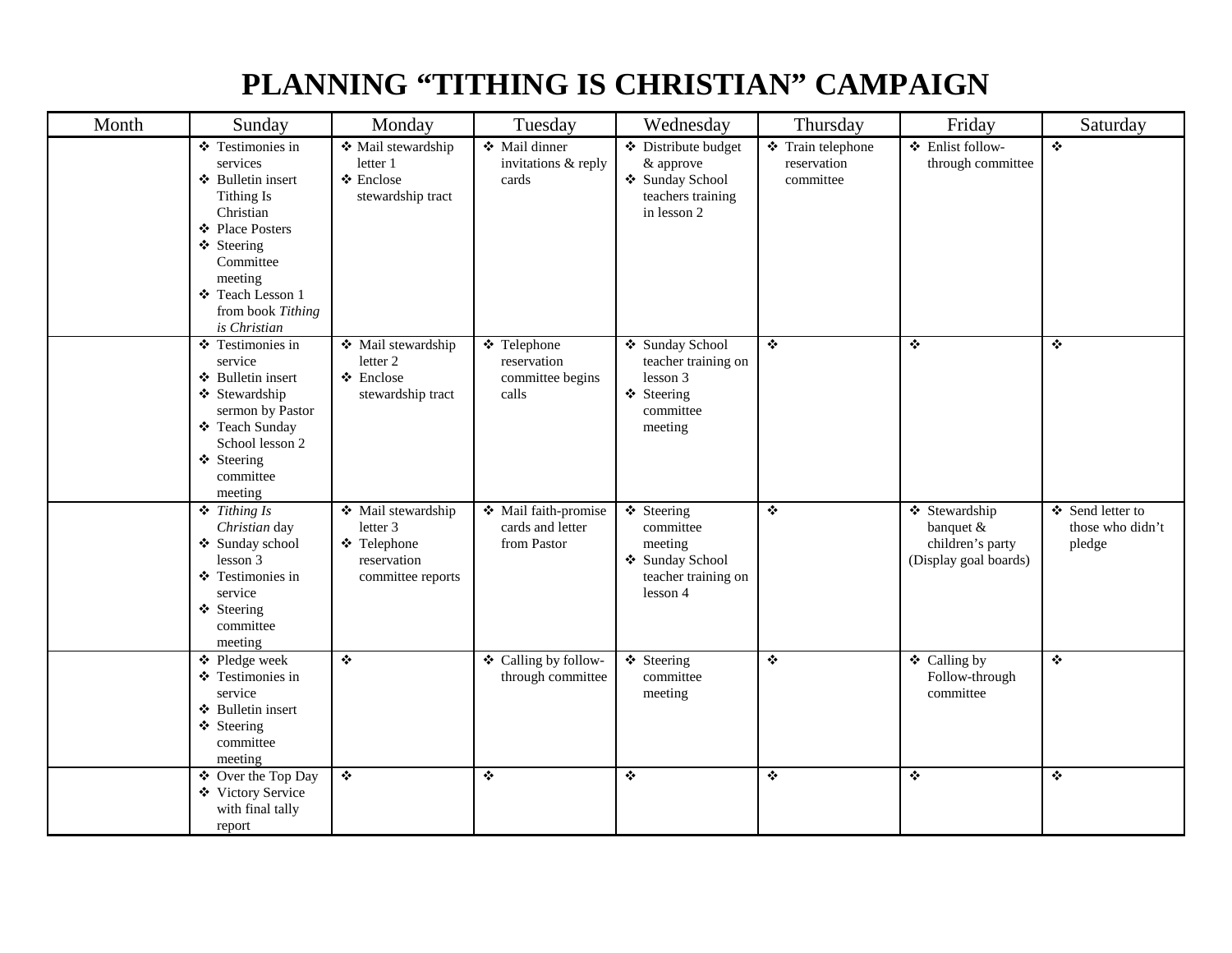## **THIS WE ARE ABLE**

An analysis of the church members' potential for giving

|                                | Yearly                                  | Weekly       | <b>Intent Signers</b> |       | Non-signers |       | Total   | $\%$    | Total  | % of Total |
|--------------------------------|-----------------------------------------|--------------|-----------------------|-------|-------------|-------|---------|---------|--------|------------|
|                                | Giving                                  | Giving       | Child                 | Adult | Child       | Adult | Members | Members | Giving | Giving     |
| Total<br>members not<br>giving | \$.00                                   | \$.00        |                       |       |             |       |         |         |        |            |
|                                | $$.01-52$                               | $$.00-1$     |                       |       |             |       |         |         |        |            |
|                                | 52.01-104                               | $1.00 - 2$   |                       |       |             |       |         |         |        |            |
|                                | 104.01-156                              | $2.01 - 3$   |                       |       |             |       |         |         |        |            |
|                                | 156.01-208                              | $3.01 - 4$   |                       |       |             |       |         |         |        |            |
| Members<br>giving              | 208.01-260                              | $4.01 - 5$   |                       |       |             |       |         |         |        |            |
|                                | 260.01-520                              | $5.01 - 10$  |                       |       |             |       |         |         |        |            |
|                                | 520.01-780                              | $10.01 - 15$ |                       |       |             |       |         |         |        |            |
|                                | 780.01-<br>1040                         | 15.01-20     |                       |       |             |       |         |         |        |            |
|                                | $1040.01 -$<br>1300                     | 20.01-25     |                       |       |             |       |         |         |        |            |
|                                | 1300.01-<br>1820                        | 25.01-35     |                       |       |             |       |         |         |        |            |
|                                | 1820.01-<br>5200                        | 35.01-100    |                       |       |             |       |         |         |        |            |
| Total<br>Members<br>Giving     |                                         |              |                       |       |             |       |         |         |        |            |
|                                | <b>Total Members Active During Year</b> |              |                       |       |             |       |         |         |        |            |
| <b>Total Giving</b>            |                                         |              |                       |       |             |       |         |         |        |            |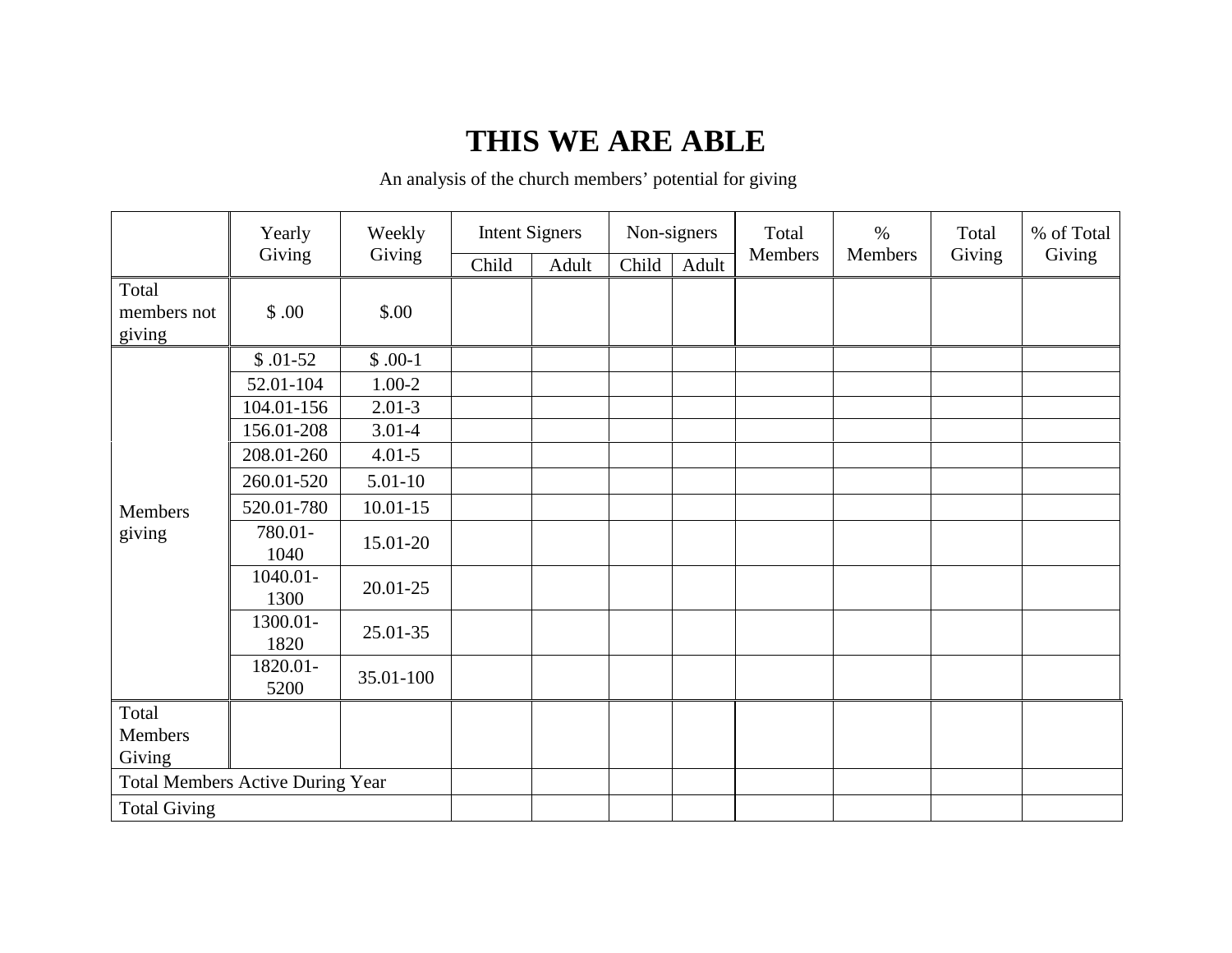## **ADULT BIBLE CLASS STEWARDSHIP GOAL**

Sample: Sunday School Bible Class Stewardship Goal Poster



Yearly Class Goal \$ 00,000.00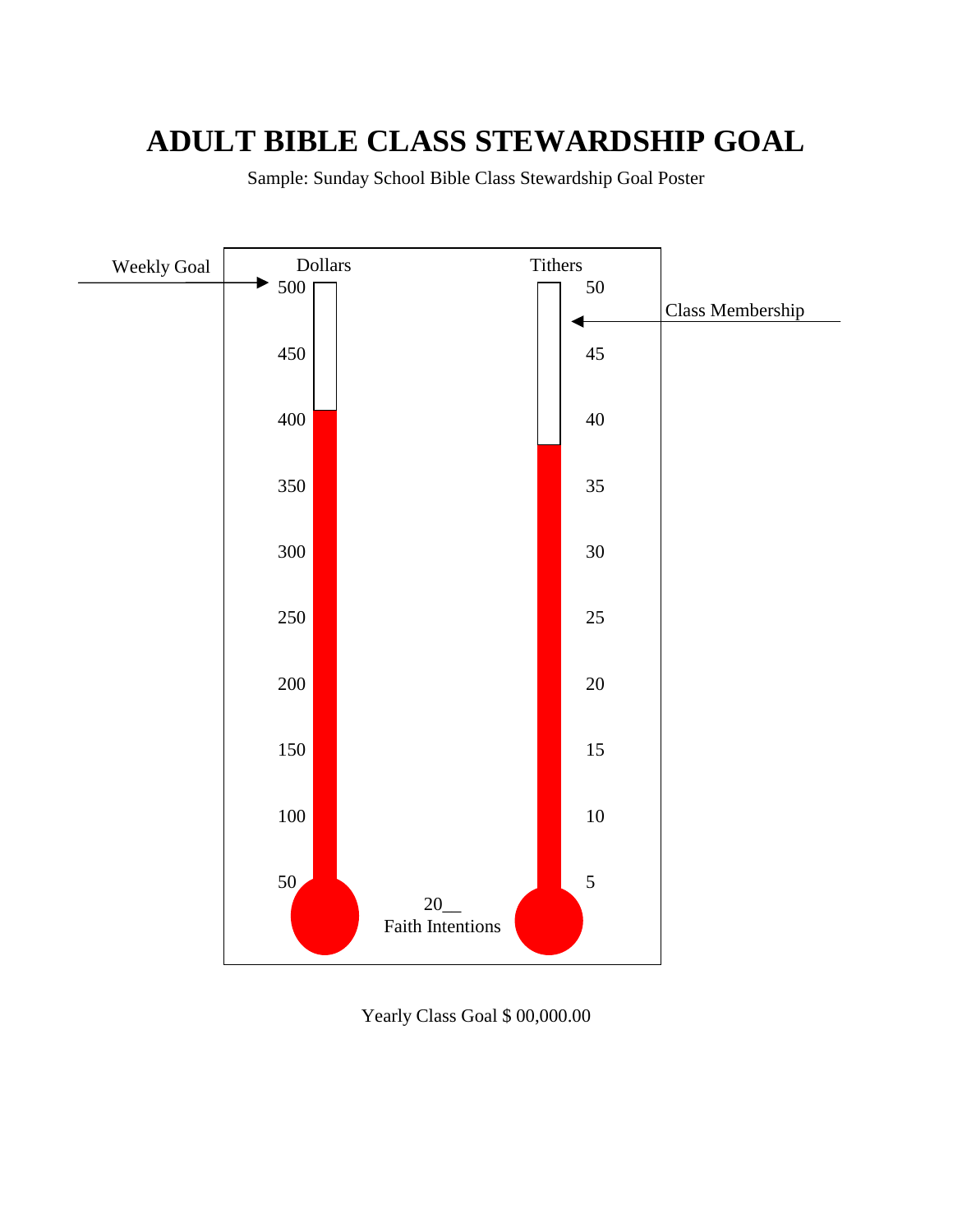# **PROMISE SUNDAY REPORT**

Sample: Depending on the size and organizational structure of your church, this form may need to be smaller or larger.

| <b>Class or Department</b><br>Name            | Persons<br>involved | Record | Goal | <b>Faith Intention</b><br>Promises |
|-----------------------------------------------|---------------------|--------|------|------------------------------------|
| Class 1                                       |                     |        |      |                                    |
| Class 2                                       |                     |        |      |                                    |
| Class 3                                       |                     |        |      |                                    |
| Class 4                                       |                     |        |      |                                    |
| Class 5                                       |                     |        |      |                                    |
| Class 6                                       |                     |        |      |                                    |
| Class 7                                       |                     |        |      |                                    |
| Class 8                                       |                     |        |      |                                    |
| Class 9                                       |                     |        |      |                                    |
| Class 10                                      |                     |        |      |                                    |
| Class 11                                      |                     |        |      |                                    |
| Primary Department                            |                     |        |      |                                    |
| <b>Beginner Department</b>                    |                     |        |      |                                    |
| Nursery department                            |                     |        |      |                                    |
| <b>Total Sunday School</b>                    |                     |        |      |                                    |
| <b>Church Members Not</b><br>in Sunday School |                     |        |      |                                    |
| Non-Church Members                            |                     |        |      |                                    |
| <b>Grand Totals</b>                           |                     |        |      |                                    |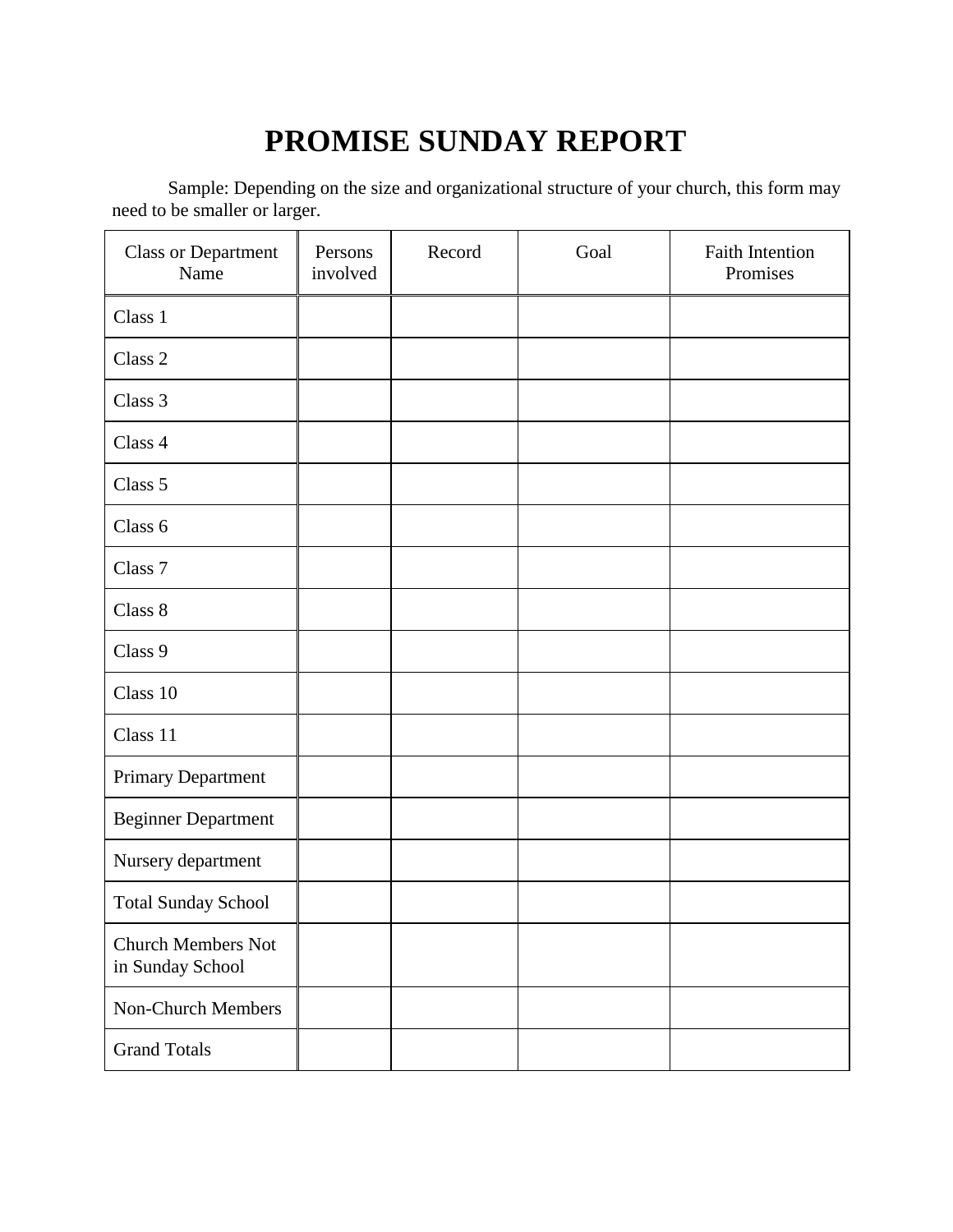# **DEPARTMENT STEWARDSHIP GOALS POSTER**

|                                                |                                                    |                                             |                                       |                    | DEPARTMENT NAME                        |                          |                    |                                                       |                                                 |           |                                                               |                                                                                                                 |
|------------------------------------------------|----------------------------------------------------|---------------------------------------------|---------------------------------------|--------------------|----------------------------------------|--------------------------|--------------------|-------------------------------------------------------|-------------------------------------------------|-----------|---------------------------------------------------------------|-----------------------------------------------------------------------------------------------------------------|
| OUR WEEKLY DEPARTMNET GOAL                     |                                                    |                                             |                                       |                    |                                        |                          |                    | \$                                                    |                                                 | $\bullet$ |                                                               |                                                                                                                 |
| PARTICIPANTS                                   | $\cdot$ sel<br>$\circ$<br>$\overline{\phantom{0}}$ | 9-6<br>$\bullet$<br>$\overline{\mathbf{c}}$ | $\approx$<br>$\overline{\mathbf{30}}$ | ۶ę<br>$\circ$<br>4 | $\tilde{\mathbf{z}}$<br>$\circ$<br>in. | $\sim$<br>$\bullet$<br>Ó | সং<br>$\circ$<br>r | $\tilde{\phantom{a}}$<br>$\ddot{\bullet}$<br>$\infty$ | $\overline{\mathbf{r}}$<br>$\circ$<br>$\bullet$ | 100%      | ⊶<br>$\ddot{\phantom{0}}$<br>÷<br>m<br>Parti<br>Panti<br>Coal | œ<br>$\blacksquare$<br>Gđ<br>$\overline{\phantom{a}}$<br>$\mathbf{a}$<br>$\overline{\phantom{0}}$<br>o o<br>A c |
| CLASS NAME                                     |                                                    |                                             |                                       |                    |                                        |                          |                    |                                                       |                                                 |           | 46                                                            | 1106                                                                                                            |
| CLASS NAME                                     |                                                    |                                             |                                       |                    |                                        |                          |                    |                                                       |                                                 |           | 37                                                            | 987                                                                                                             |
| CLASS NAME                                     |                                                    |                                             |                                       |                    |                                        |                          |                    |                                                       |                                                 |           | 26                                                            | 621                                                                                                             |
| <b>CLASS NAME</b>                              |                                                    |                                             |                                       |                    |                                        |                          |                    |                                                       |                                                 |           | 51                                                            | 385                                                                                                             |
| <b>CLASS NAME</b>                              |                                                    |                                             |                                       |                    |                                        |                          |                    |                                                       |                                                 |           | 115                                                           | 1406                                                                                                            |
| <b>CLASS NAME</b>                              |                                                    |                                             |                                       |                    |                                        |                          |                    |                                                       |                                                 |           | 43                                                            | 870                                                                                                             |
| <b>SUNDAY</b><br><b>TOTAL</b><br><b>SCHOOL</b> |                                                    |                                             |                                       |                    |                                        |                          |                    |                                                       |                                                 |           | 1406                                                          |                                                                                                                 |
| MEMBERS NOT IN SS                              |                                                    |                                             |                                       |                    |                                        |                          |                    |                                                       |                                                 |           |                                                               |                                                                                                                 |
| TOTAL CH MEMBERS                               |                                                    |                                             |                                       |                    |                                        |                          |                    |                                                       |                                                 |           |                                                               |                                                                                                                 |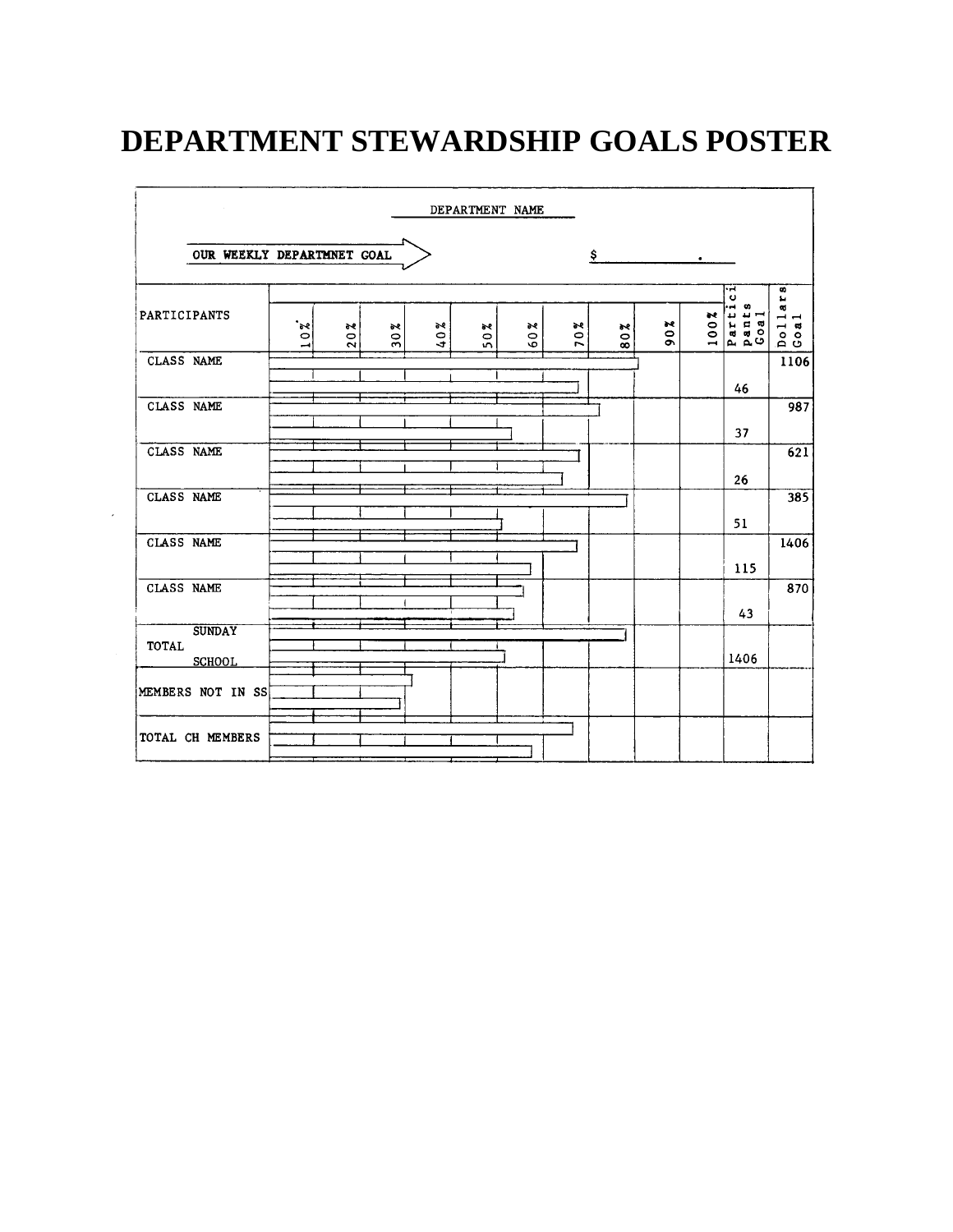# **STEWARDSHIP GOALS**

Sample: depending on the size and organizational structure of your church, this form may need to be smaller or larger.

| <b>Stewardship Goals</b>            |                     |        |      |  |  |  |
|-------------------------------------|---------------------|--------|------|--|--|--|
|                                     | Participation       |        |      |  |  |  |
| <b>Class or Department Name</b>     | Persons<br>Involved | Record | Goal |  |  |  |
| Class 1                             |                     |        |      |  |  |  |
| Class 2                             |                     |        |      |  |  |  |
| Class 3                             |                     |        |      |  |  |  |
| Class 4                             |                     |        |      |  |  |  |
| Class 5                             |                     |        |      |  |  |  |
| Class 6                             |                     |        |      |  |  |  |
| Class 7                             |                     |        |      |  |  |  |
| Class 8                             |                     |        |      |  |  |  |
| Class 9                             |                     |        |      |  |  |  |
| Class 10                            |                     |        |      |  |  |  |
| Class 11                            |                     |        |      |  |  |  |
| Primary Department                  |                     |        |      |  |  |  |
| <b>Beginner Department</b>          |                     |        |      |  |  |  |
| <b>Nursery Department</b>           |                     |        |      |  |  |  |
| <b>Total Sunday School</b>          |                     |        |      |  |  |  |
| Church Members Not In Sunday School |                     |        |      |  |  |  |
| Non-Church Members                  |                     |        |      |  |  |  |
| <b>Grand Total</b>                  |                     |        |      |  |  |  |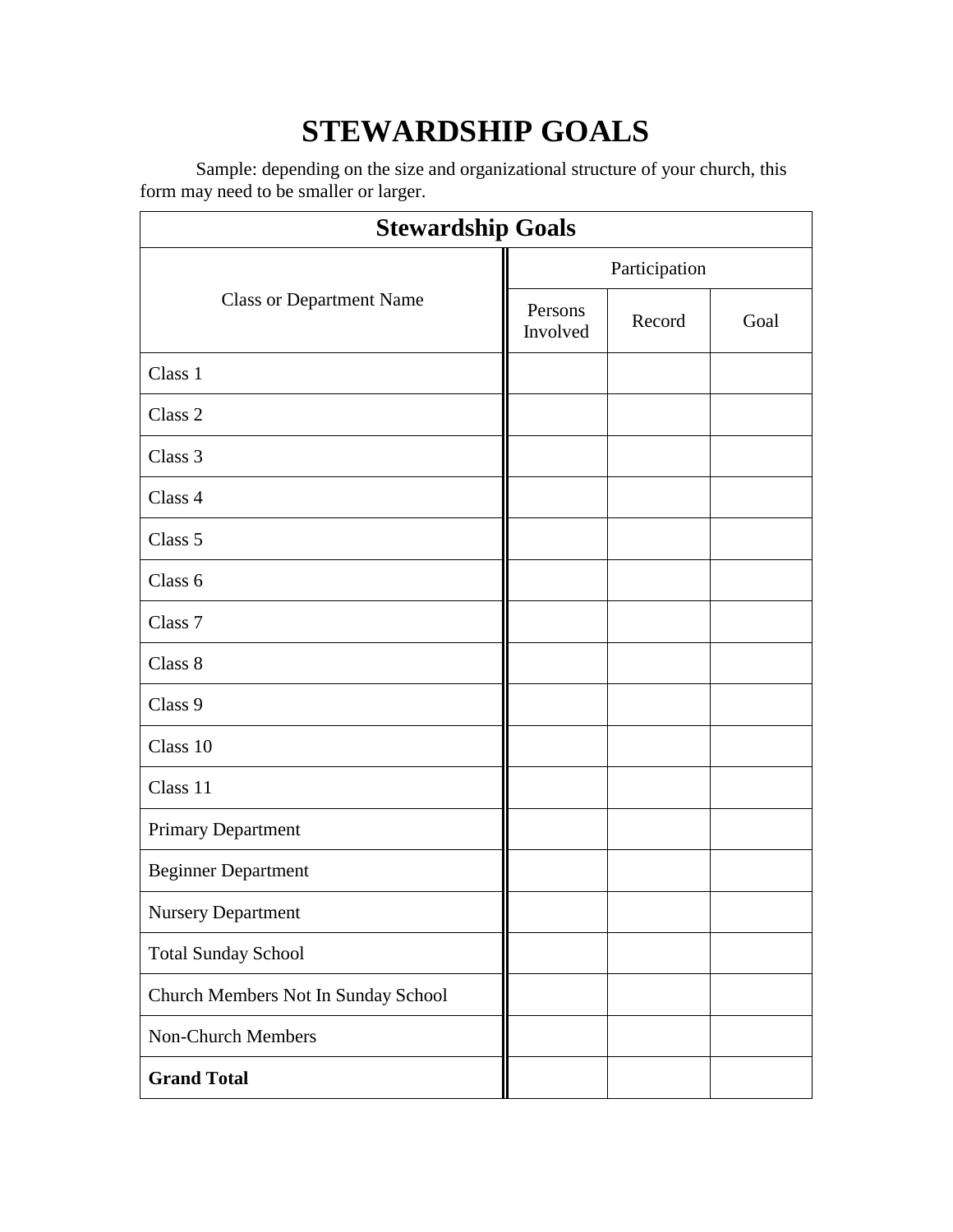## **BUDGET GOAL**

### YOUR CHURCH NAME GOES HERE

| Total                             |
|-----------------------------------|
| $\mathbf{\hat{S}}$<br>GRAND TOTAL |

### **TALLY SHEET**

### Sample

| Name              | Address           | Card # | Pledge   |
|-------------------|-------------------|--------|----------|
| Mr. James Adams   | 000 Victoria Ave. | 0001   | \$000.00 |
| Mrs. Gloria Adams | 66                | 0002   | \$000.00 |
| James Adams Jr.   | 66                | 0003   | \$000.00 |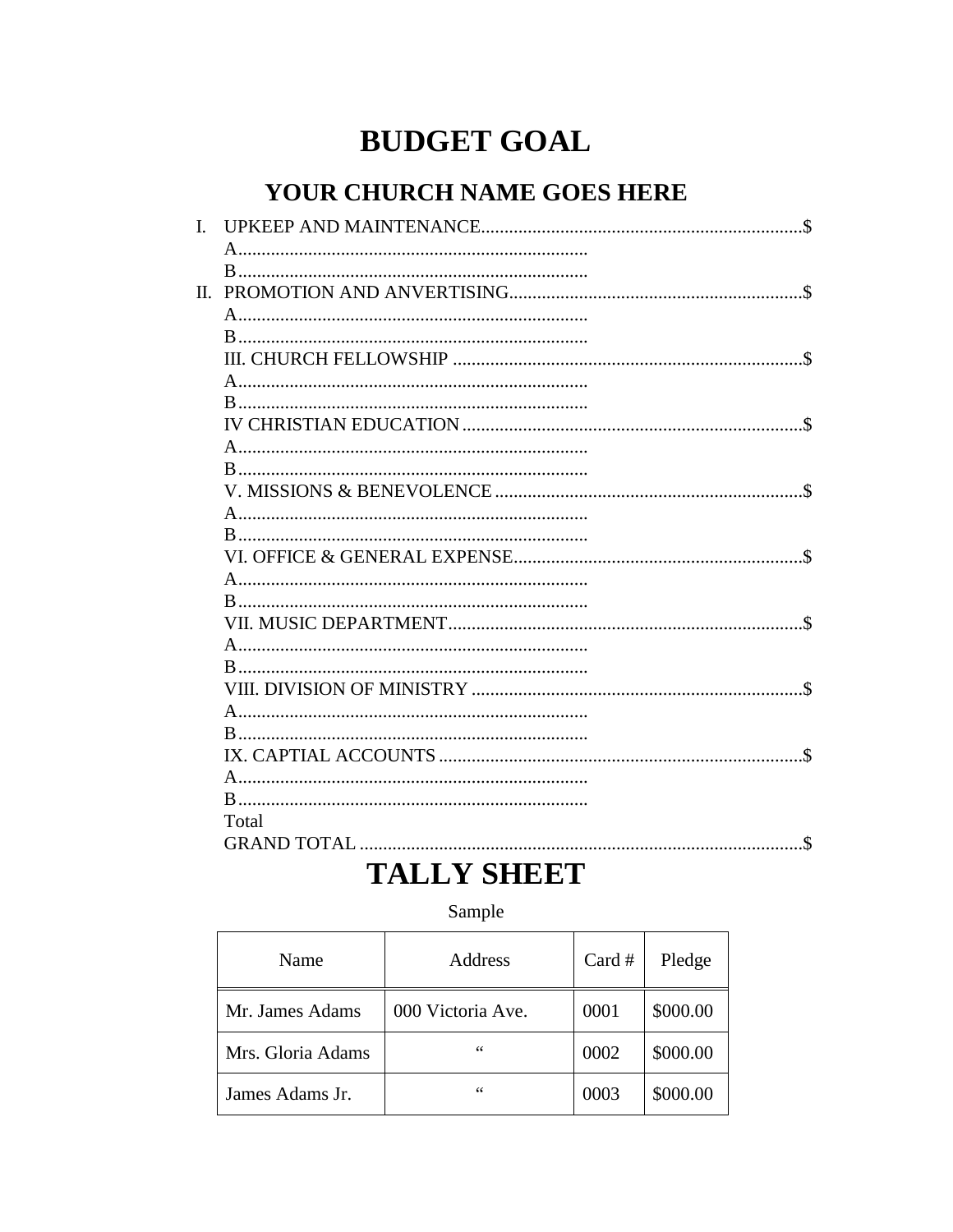| Jill Adams   | 66             | 0004 | \$000.00 |
|--------------|----------------|------|----------|
| Mr. Tom Amos | 000 Tammy Lane | 0005 | \$000.00 |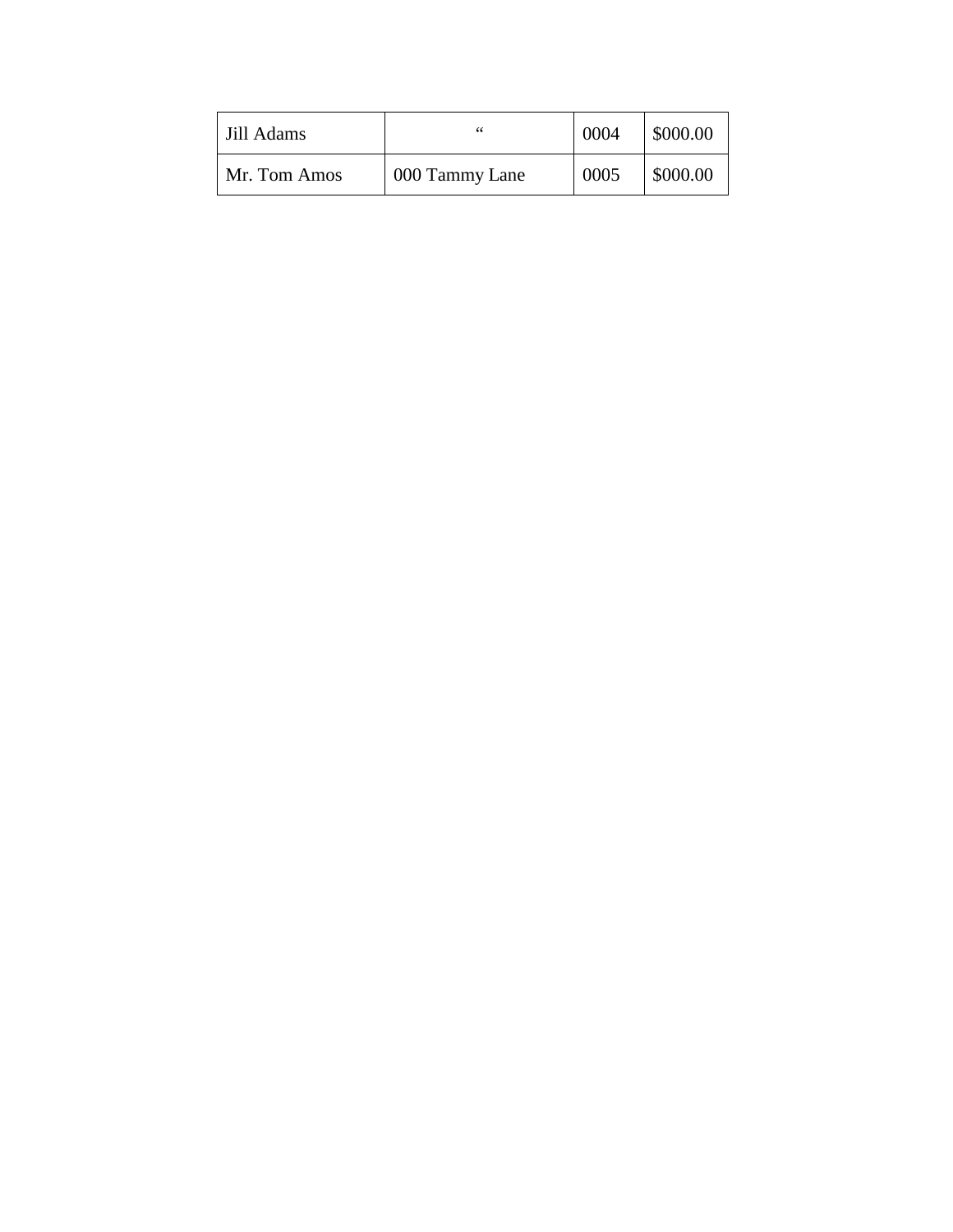### **STEWARDSHIP LETTER # 1**

(To be mailed on Monday of the first week of the campaign)

Date 00,200?

Dear Jim and Sue, (Dear Member or Dear Friend is acceptable, but the letters will be more personal if the Office Help Committee inserts individual names in each letter. The result will be well worth the added effort.)

As you probably know, this past Sunday officially began the *Tithing Is Christian* stewardship campaign. This will be a very special and blessed month in the life of our church. The entire month will be filled with special services and events leading up to the climax, which will be the stewardship banquet, children's party and Promise Sunday. It is my prayer that the emphasis of this month will prove to be a real blessing for every family in the church.

This month of special emphasis will provide you with two things. One, it will provide Biblically sound, motivational and stimulating instruction in the area of Christian stewardship. Two, it will provide an overview of the emphases and goals for the coming church year. Therefore, it is important that every church member be encouraged in every way possible to attend all the services as well as the stewardship banquet.

Later this week you will be receiving a personal invitation to the stewardship banquet. The event will feature a delicious catered dinner, an outstanding program and an opportunity to praise God and show our appreciation for His allowing us to serve as His stewards. Childcare will be provided in a well planned and well-staffed children's party, which will be held at the church. Please fill out your invitation reply card and return it to the church as soon as possible so those planning the meal and seating can make adequate arrangements to accommodate everyone.

Let's pray together and work together for a great victory in our *Tithing Is Christian*  campaign.

Sincerely in Christ,

John Doe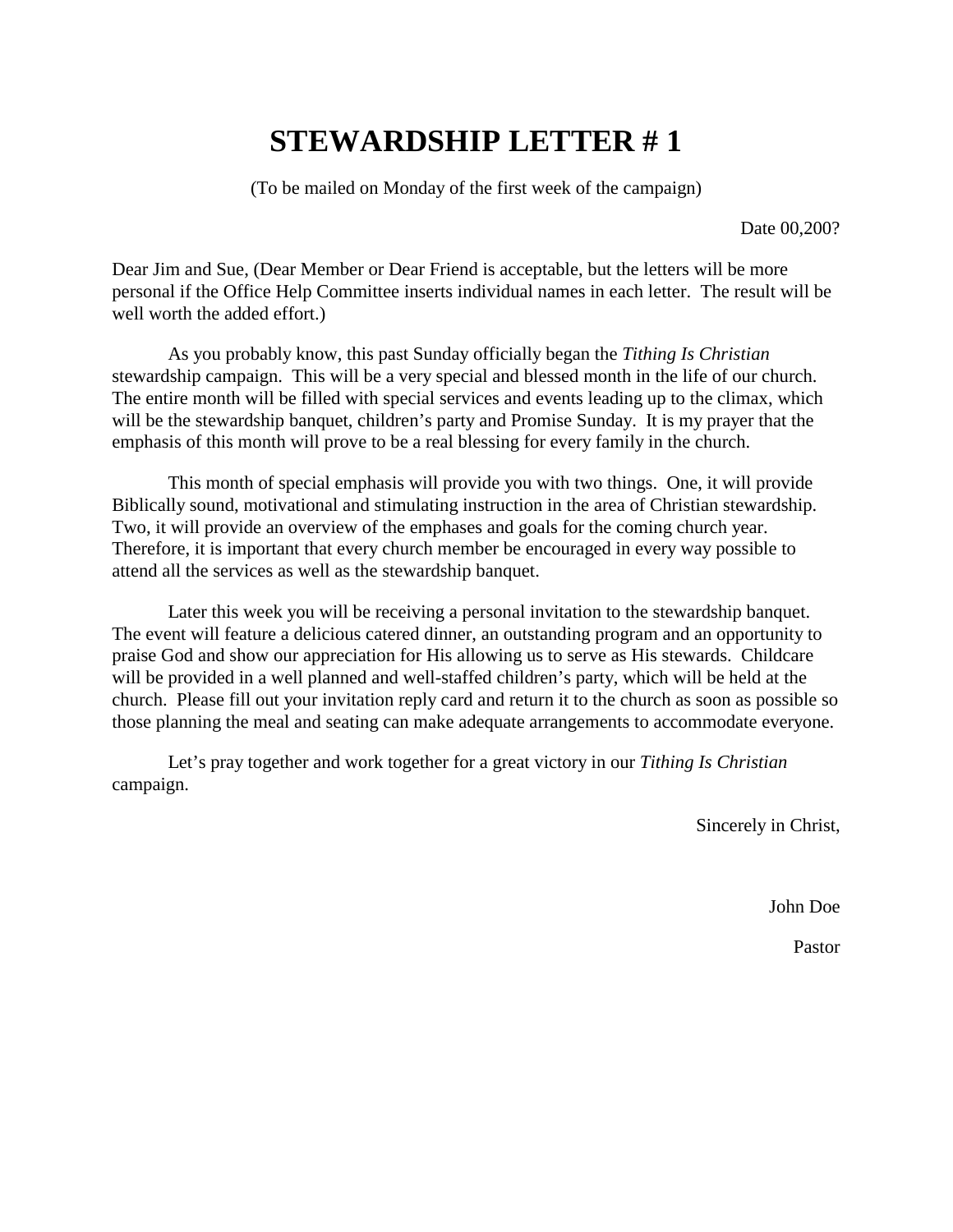## **STEWARDSHIP LETTER #2**

(To be mailed on Monday of the second week of the campaign)

Date 00, 200?

Dear Jim and Sue, (Dear Member or Dear Friend is acceptable, but the letters will be more personal if the Office Help Committee inserts individual names in each letter. The result will be well worth the added effort.)

It doesn't seem possible, but yesterday was the second Sunday of our *Tithing Is Christian* campaign. We are already past the halfway point on our way to Promise Sunday, and the excitement is building. The church is a beehive of activity getting everything in order for the stewardship banquet, which is only a week away.

I am excited as I think of what we are learning together in the *Tithing Is Christian* Sunday School lesson series. The testimonies of the blessedness of faithfulness in stewardship and tithing have been thrilling. And I am trusting God to give each of us a renewed desire to do His will in this important area of our Christian lives.

This coming Sunday is *Tithing Is Christian* Sunday, a day designed to show each of us what the God-given potential of our church really is. Everyone, whether they have ever tithed or not, is being encouraged to give the tithe this Sunday. If you are a tither, continue tithing. If you are not presently a tither, let God begin teaching you the blessedness of tithing this Sunday. Through a faithful united effort we can see what the real weekly potential of our church is.

Let's pray together and work together for a great victory on *Tithing Is Christian* Sunday.

Sincerely in Christ,

John Doe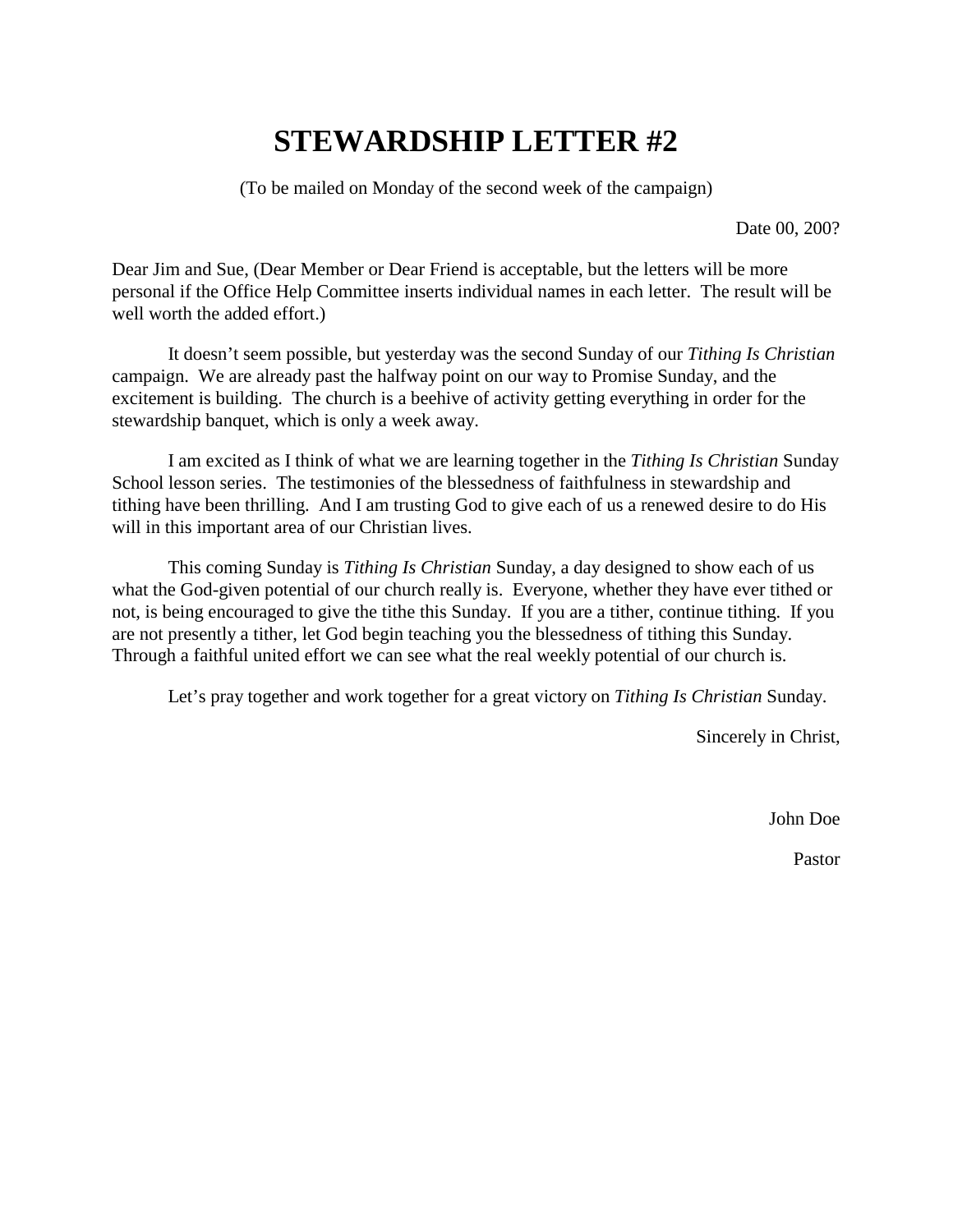## **STEWARDSHIP LETTER #3**

(To be mailed on Monday of the third week of the campaign)

Date 00, 200?

Dear Jim and Sue, (Dear Member or Dear Friend is acceptable, but the letters will be more personal if the Office Help Committee inserts individual names in each letter. The result will be well worth the added effort.)

These past Sundays have provided some of our greatest services. There is an air of expectation as we anticipate what God will do through our *Tithing Is Christian* campaign.

*Tithing Is Christian* Sunday is now past tense, and, thanks to the faithfulness of God's people, it was a beaming success. I would like to express my personal gratitude to every person who tithed and many who gave above the tithe to bring about this tremendous success.

This coming weekend will be the climax of our *Tithing Is Christian* campaign. The activities begin with the children's party and stewardship banquet on Friday evening and continue through faith promise day on Sunday. The children's party will begin at 0:00 P.M., and the banquet will start thirty minutes later at 0:00 P.M.

The time has come to give expression to that which we have learned throughout the campaign. Moreover it is required in stewards that a man be found faithful.

Let's pray together and work together to glorify God through our faithful stewardship.

Sincerely in Christ,

John Doe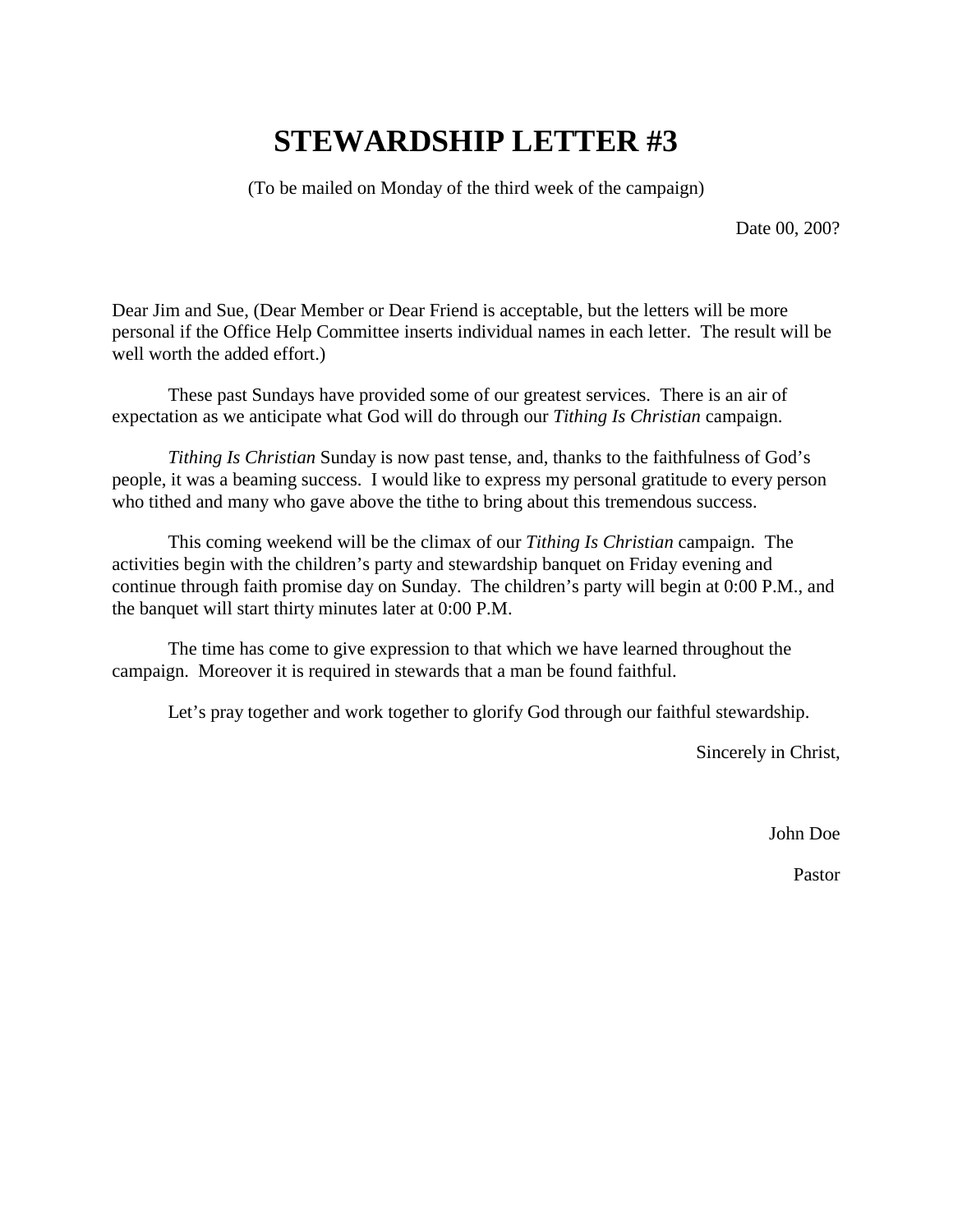### **LETTER TO THE UNCOMMITTED**

(To be mailed out on Monday after Promise Sunday)

Date 00, 200?

Dear Jim and Sue, (Dear Member or Dear Friend is acceptable, but the letters will be more personal if the Office Help Committee inserts individual names in each letter. The result will be well worth the added effort.)

The *Tithing Is Christian* campaign is almost over now, and God has made it a time of real blessing. The commitments made at the stewardship banquet and on Promise Sunday brought the total to % of the total budget goal, and it is expected that the remainder will come in on Over The Top Sunday this coming Sunday.

If you have not yet made your commitment to the Christian principle of tithing, let me encourage you to do so this Sunday. Let's pray together and work together to make this a real Victory Sunday for the glory of God.

Sincerely in Christ,

John Doe

Pastor

P.S. If you have any questions about the *Tithing Is Christian* campaign or the principle of tithing in general, please feel free to give me a call or make an appointment to come by the church office. I will be more than happy to try and answer any questions you may have.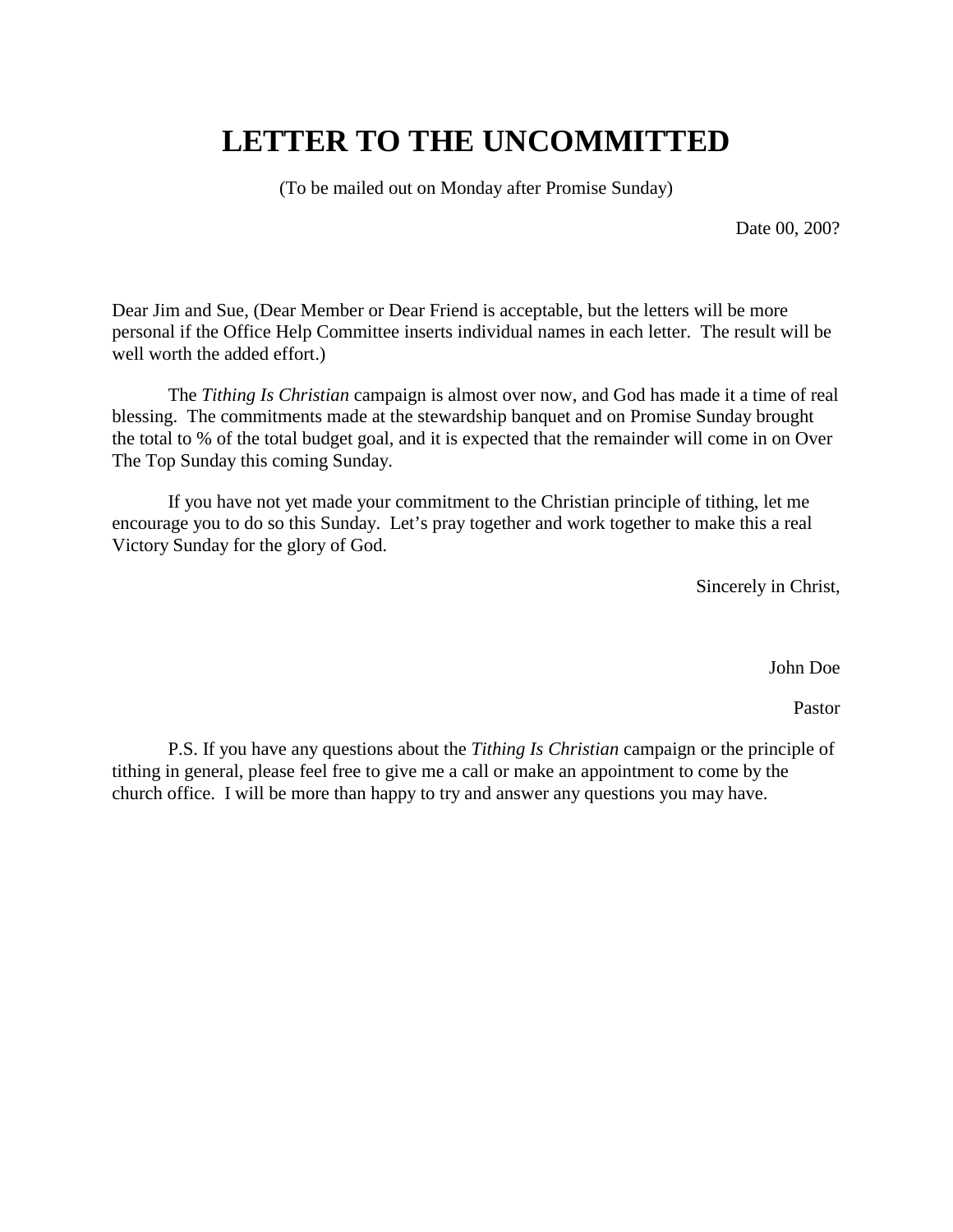## **LETTER OF EXPLANATION**

(To be mailed out along with the faith promise cards on Tuesday of the third week of the campaign.)

Date 00, 200?

Dear Jim and Sue, (Dear Member or Dear Friend is acceptable, but the letters will be more personal if the Office Help Committee inserts individual names in each letter. The result will be well worth the added effort.)

As I stated in my letter earlier this week, the time has come to give expression to that which we have learned throughout the *Tithing Is Christian* campaign. The stewardship banquet, set for Friday evening, and Promise Sunday, which is this coming Sunday, will be our opportunities to make a commitment to the Christian principle of tithing for the coming year.

Since giving is an individual privilege and act of worship, a personal faith promise card has been provided for each member of your family. Filling out the promise card is not a contract with the church but rather a faith commitment between the individual and God. The total of all commitments will allow the Budget Committee to adjust the budget to the projected faith expectations of the church, but no bills or duns will be sent.

Your promise cards may be returned to the church in any one of three ways. One, you may bring them to the stewardship banquet on Friday evening. (This is, of course, the preferred method.) Two, you may bring them to church on Promise Sunday. Three, if you will be unable to attend either of those times, you may mail the cards back to the church office, bring them by the church or send them with a friend.

Once again, let's pray together and work together to glorify and please God through our faithful stewardship.

Sincerely in Christ,

John Doe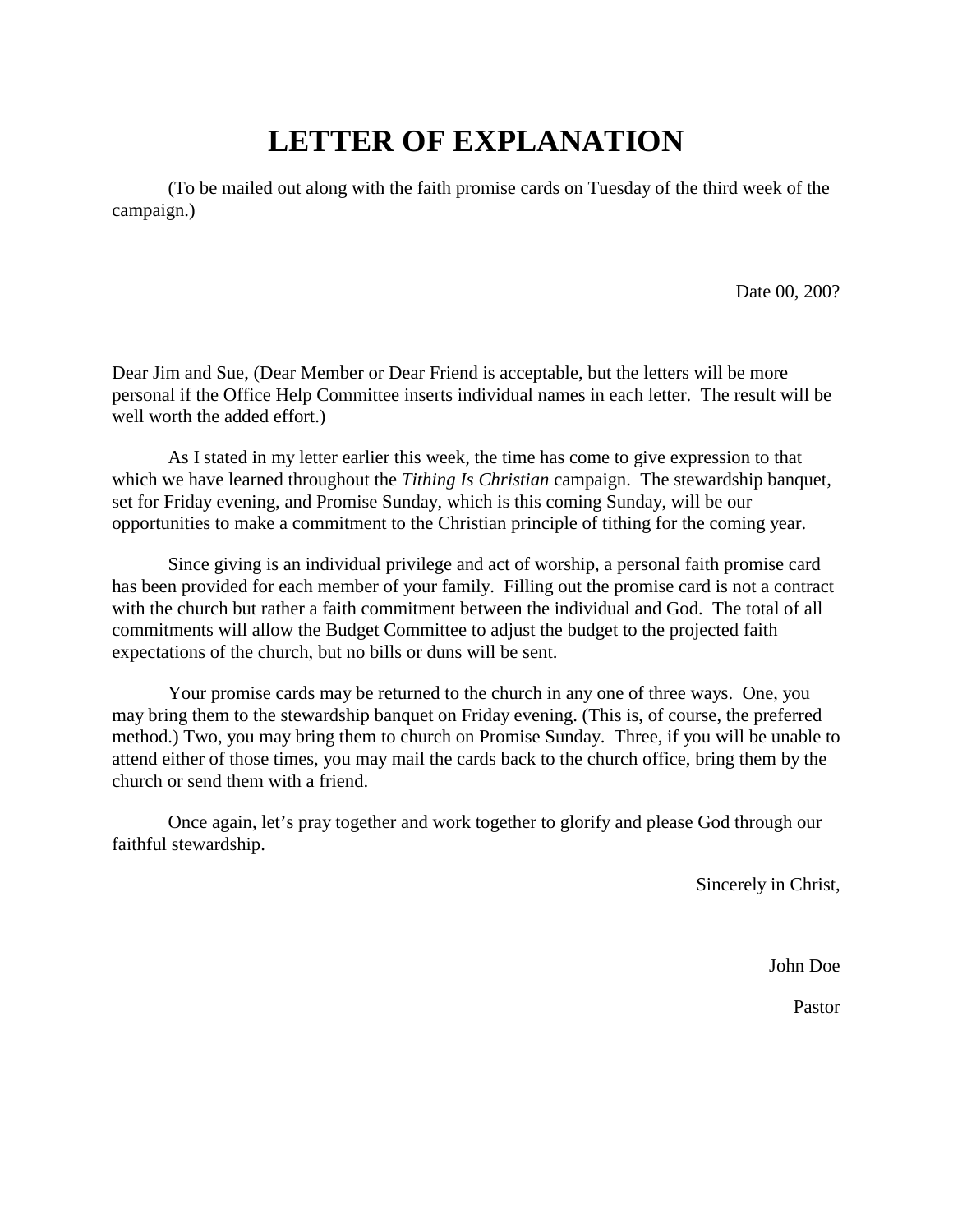## **THANK YOU LETTER**

(To be mailed on Monday after "Over The Top Day.")

Date 00, 200?

Dear Jim,

This past month has been one of tremendous blessing . . .

The *Tithing Is Christian* campaign has proven to be a great success, and that could not have been so without your faithful commitment.

I realize your commitment was not made to me or even to the church but to God. But I can't help feeling a sense of pride and excitement at your exercise of faith and good stewardship.

I just wanted to extend a personal word of thanks for your commitment and more especially for allowing me to be your pastor.

In Sincere Appreciation,

John Doe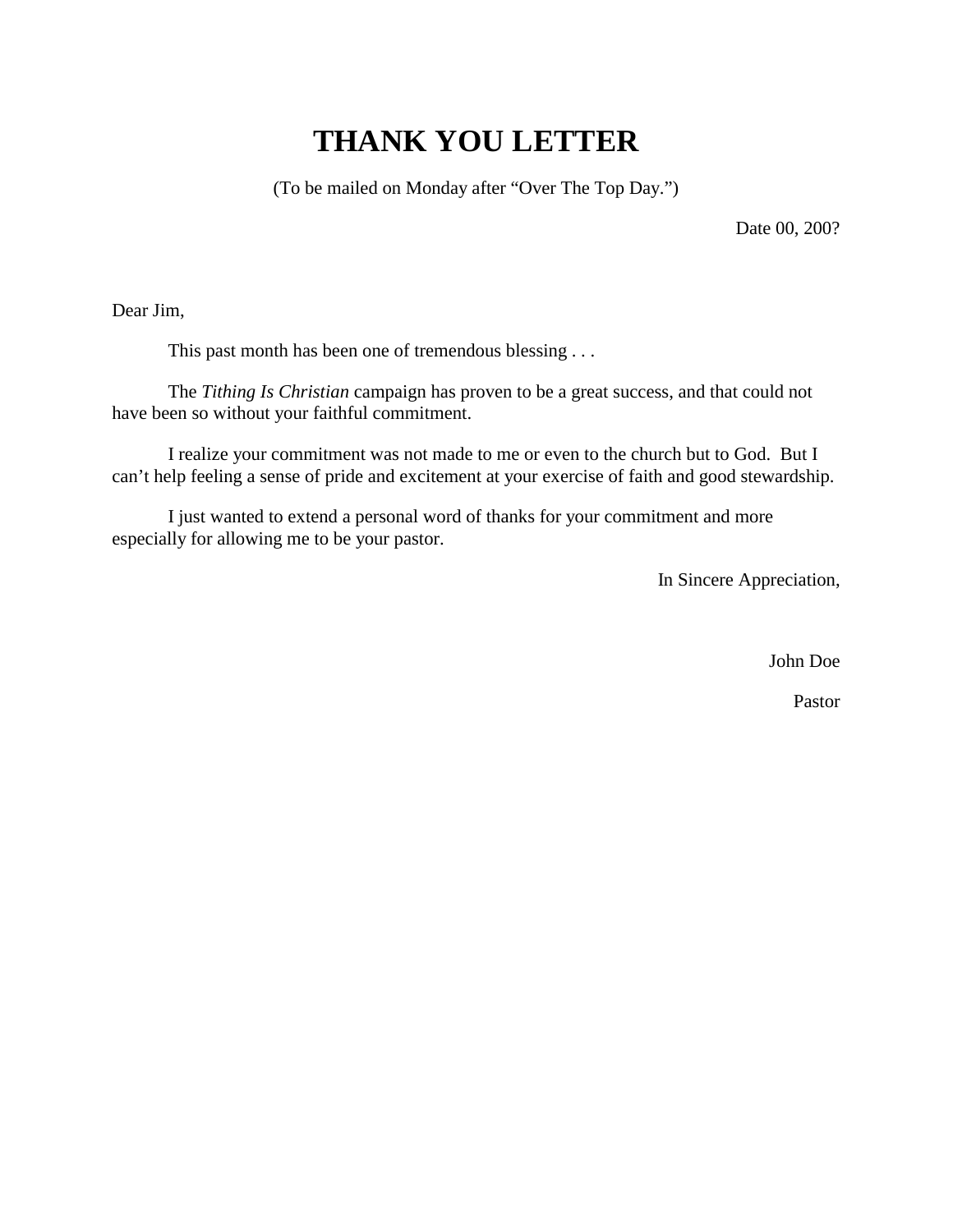## **TITHING IS CHRISTIAN**

This section contains lesson outlines for Chapter 3 and 4. Also contained in this section are the handouts, which can also be used as lesson transparencies for all Chapters. These lessons come from the corresponding chapters in the *Tithing Is Christian* textbook.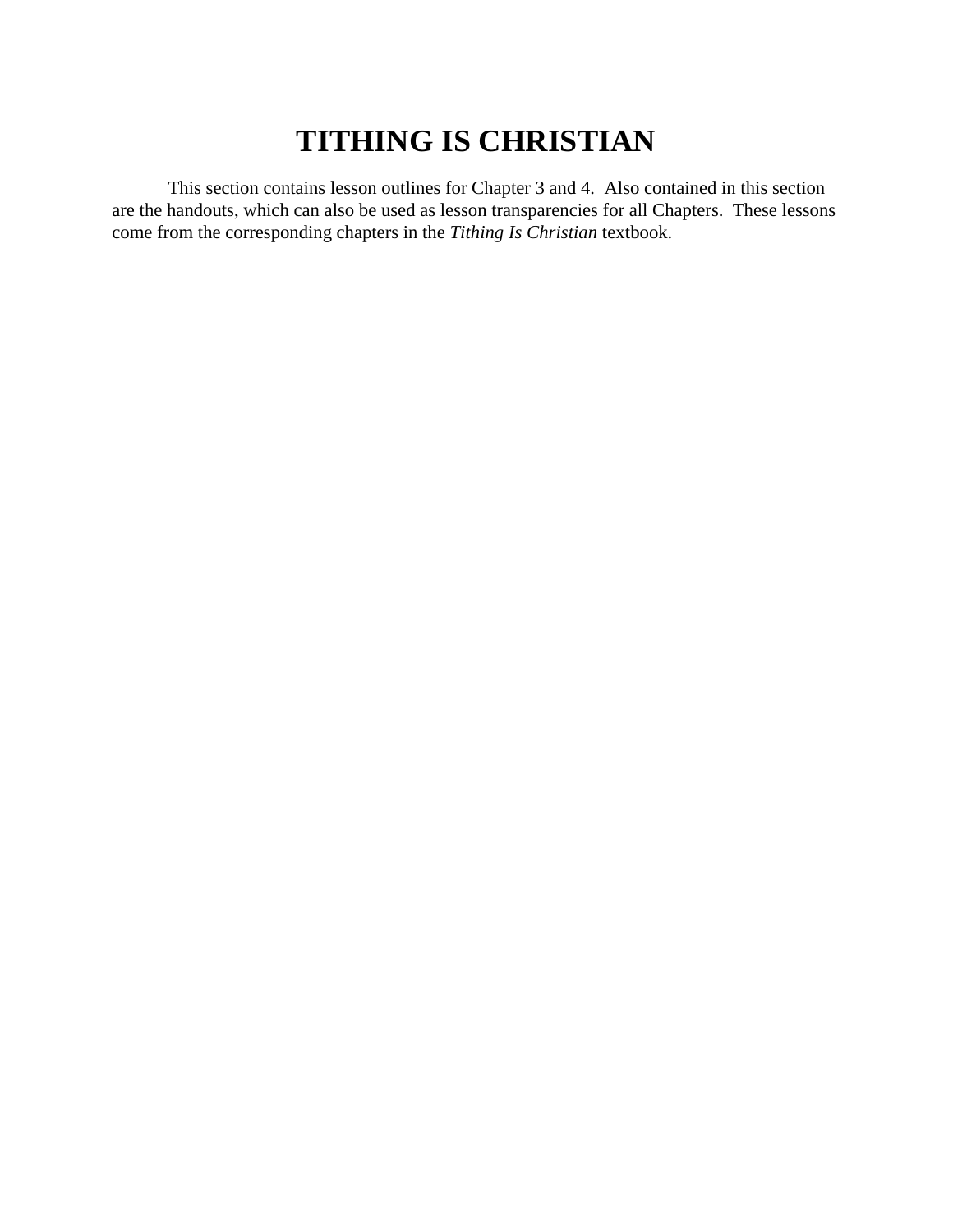# **CHAPTER ONE WHY GOD WANTS OUR MONEY**

#### I. INTRODUCTION

#### II. DISCUSSION

- A. The First Gifts To God
	- 1. Men brought offerings
	- 2. Abraham gave tithes (Gen. 14:20)
	- 3. Jacob promised the tithe (Gen. 28:22)
- B. Preparation For Giving To God (Ex. 11:1-2; 12:35-36)
	- 1. "Borrowing" jewels suggested (Ex. 11:1-2)
	- 2. Overdue wages paid (Ex. 12:35-36)
- C. Calling For Contributions (Ex. 35:1-9)
	- 1. Willing offerings suggested (Ex. 35:1-7)
	- 2. Proposed sanctuary mentioned (Ex. 35:8-9)
- D. Restraining The Givers (Ex. 36:1-7)
	- 1. Talented men recruited (Ex. 36:1-3)
	- 2. Generous offerings restrained (Ex. 36:4-7)
- E. Approval Of The Project (Ex. 40:34-37)

III. CONCLUSION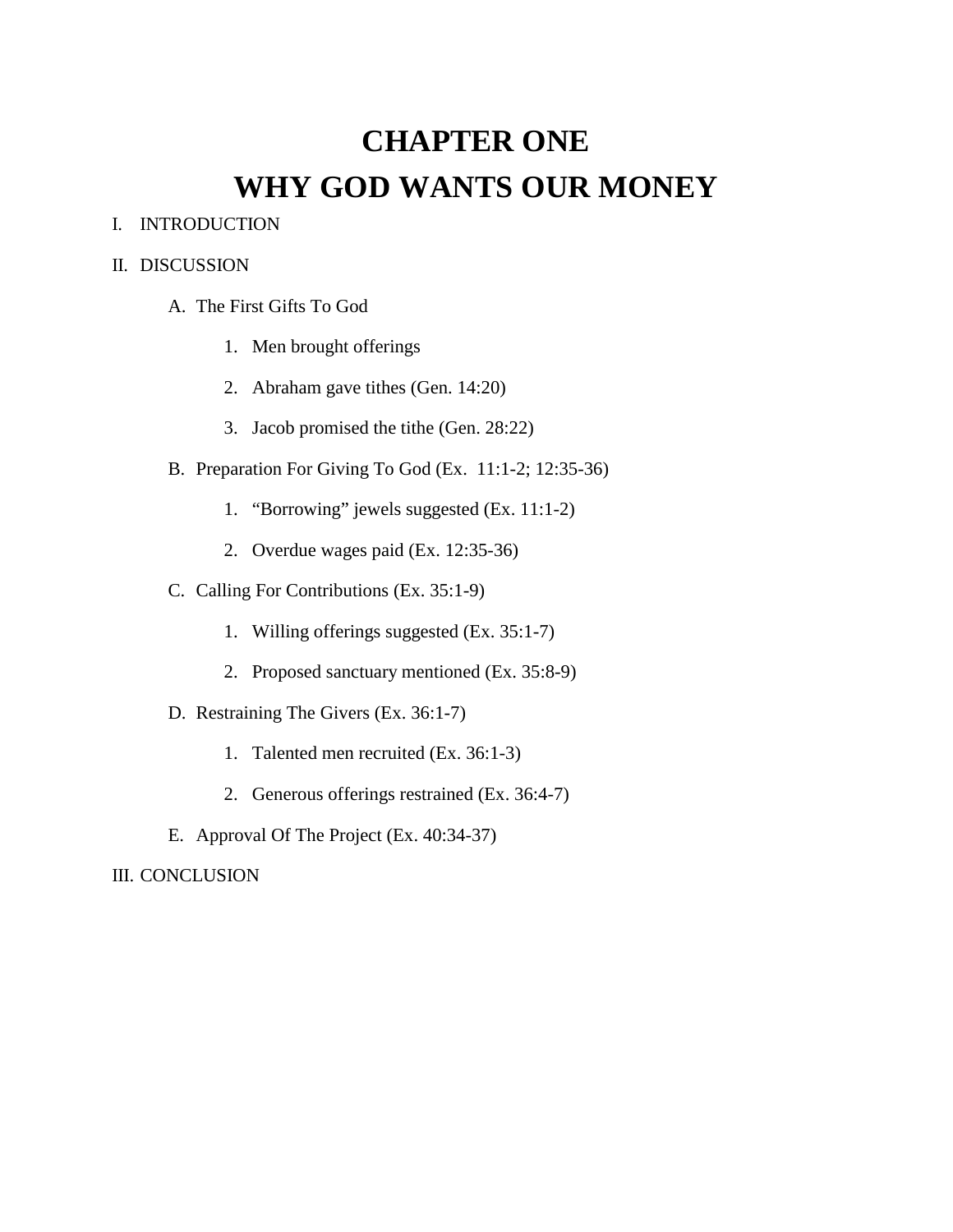# **CHAPTER TWO WHY STOREHOUSE TITHING?**

#### I. INTRODUCTION

- A. Worship Should Be Reflected In Giving
- B. God Told The Israelites To Bring Tithes And Offerings To His House

#### II. DISCUSSION

- A. Designating A Place (Deut. 12:5-14; 26:1-4)
	- 1. Importance of a special place (Deut. 12:5-14)
	- 2. Qualification to determine God's place (Deut. 12:6, 11-12)
	- 3. Centrality of God's altar (Deut. 26:1-4)
- B. The Storehouse (Mal. 3:7-9)
	- 1. Backsliding indicated (Mal. 3:7)
	- 2. Charge explained (Mal. 3:8)
	- 3. Curse suffered (Mal. 3:9)
- C. Blessing The Givers (Mal. 3:10-12)
	- 1. Storehouse tithing (Mal. 3:10a)
	- 2. Divine blessing (Mal. 3:10b)
	- 3. Divine protection (Mal. 3:11-12)

#### III. CONCLUSION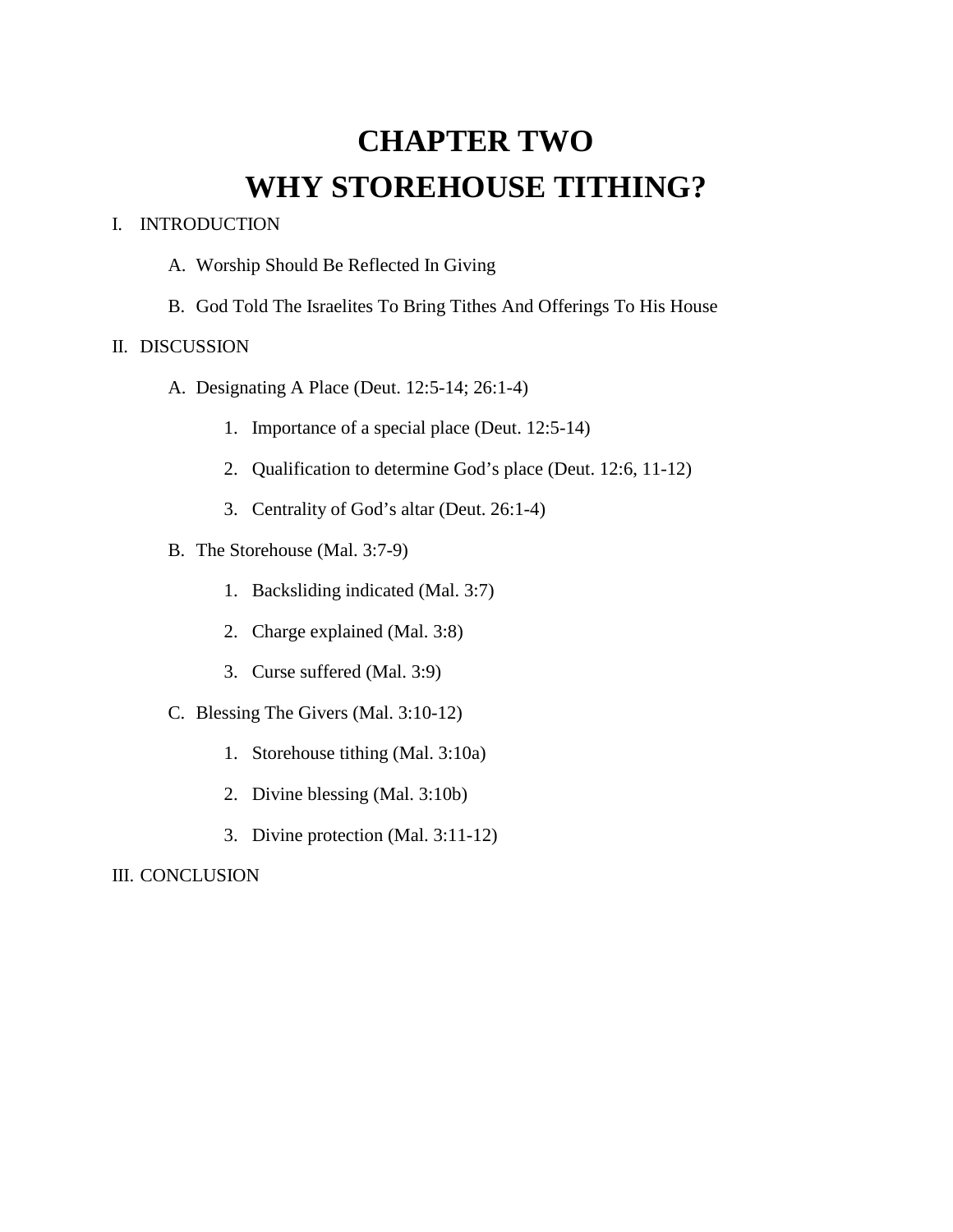### **CHAPTER THREE: HOW TO GIVE MONEY TO GOD**

(Teacher's Lesson Outline)

#### IV. INTRODUCTION

- A. We brought nothing into this world and we can carry nothing out. (I Tim. 6:7)
- B. However, there is a way we can "lay up treasures in heaven." (Matt. 6:20)

#### V. DISCUSSION

- A. Tithing as an investment (Matt. 6:19-20)
	- 1. Earthly treasures (Matt. 6:19)
		- a) Jesus said believers ought not to "lay up treasures on earth."
		- b) Jesus said earthly treasures could be taken away from their owners.
	- 2. Heavenly treasures (Matt. 6:20)
		- a) Jesus said believers should "lay up treasures in heaven."
		- b) Jesus said Heavenly treasures cannot be taken away from their owners.
- B. Give from your heart (Matt. 6:21-24; 25:14-30)
	- 1. Heart attitude (Matt. 6:21-24)
		- a) Jesus said that where a person's treasure is, there would be his heart's devotion.
		- b) Jesus said that men couldn't devote themselves to God and at the same time to the "god" of wealth.
	- 2. Invest resources (Matt. 25:14-30)
- C. Give money by faith (Matt. 6:25-32)
	- 1. Daily needs supplied (Matt. 6:25-29)

a) Jesus said that God who gave life to the body will make sure life is sustained by food and drink and the body covered with clothing.

b) Jesus said that God's care of birds and flowers indicates He will certainly care for people.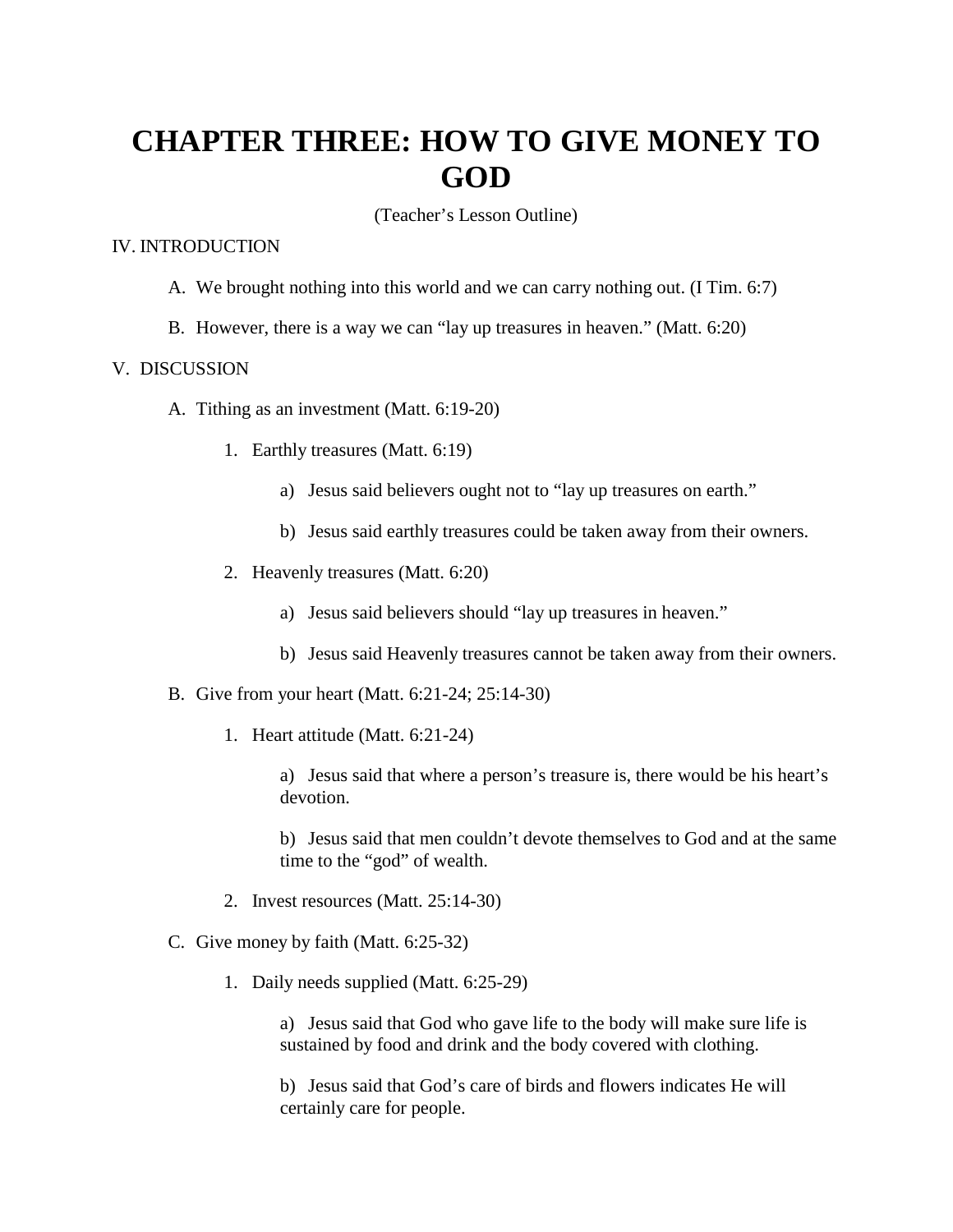2. Daily faith required (Matt. 6:30)

a) Jesus said that God's bestowal of blessing on temporary flowers would be matched by His blessings on the eternal souls of men.

b) Jesus said that faith is needed if God's blessings are to be expected.

3. God's prior knowledge (Matt. 6:31-32)

a) Jesus said unbelievers worry about daily needs because they do not trust in the heavenly Father.

b) Jesus said believers should be aware of the fact that their heavenly Father knows about their needs, implying that He will supply them.

- D. Give to God, not men (Matt. 5:17; 6:33-34)
	- 1. Believers motivation (Matt. 6:33-34)

a) Jesus said the primary goal of believers should be to promote God's kingdom and the righteousness associated with it.

b) Jesus said believers should let each day take care of itself, for worrying about tomorrow is a useless burden to bear today.

2. Principles apply today (Matt. 5:17)

#### VI. CONCLUSION

A. Earthly treasures are for time, while heavenly treasures are for eternity.

B. People who are afraid to give generously to the Lord's work because of fear that they may not have enough for daily living expenses should believe that God is going to care for their daily needs.

C. The main goal of believers should be to promote the kingdom of God and righteousness among men.

D. Giving should make us happy.

E. Set your affection on things above, not on things of earth.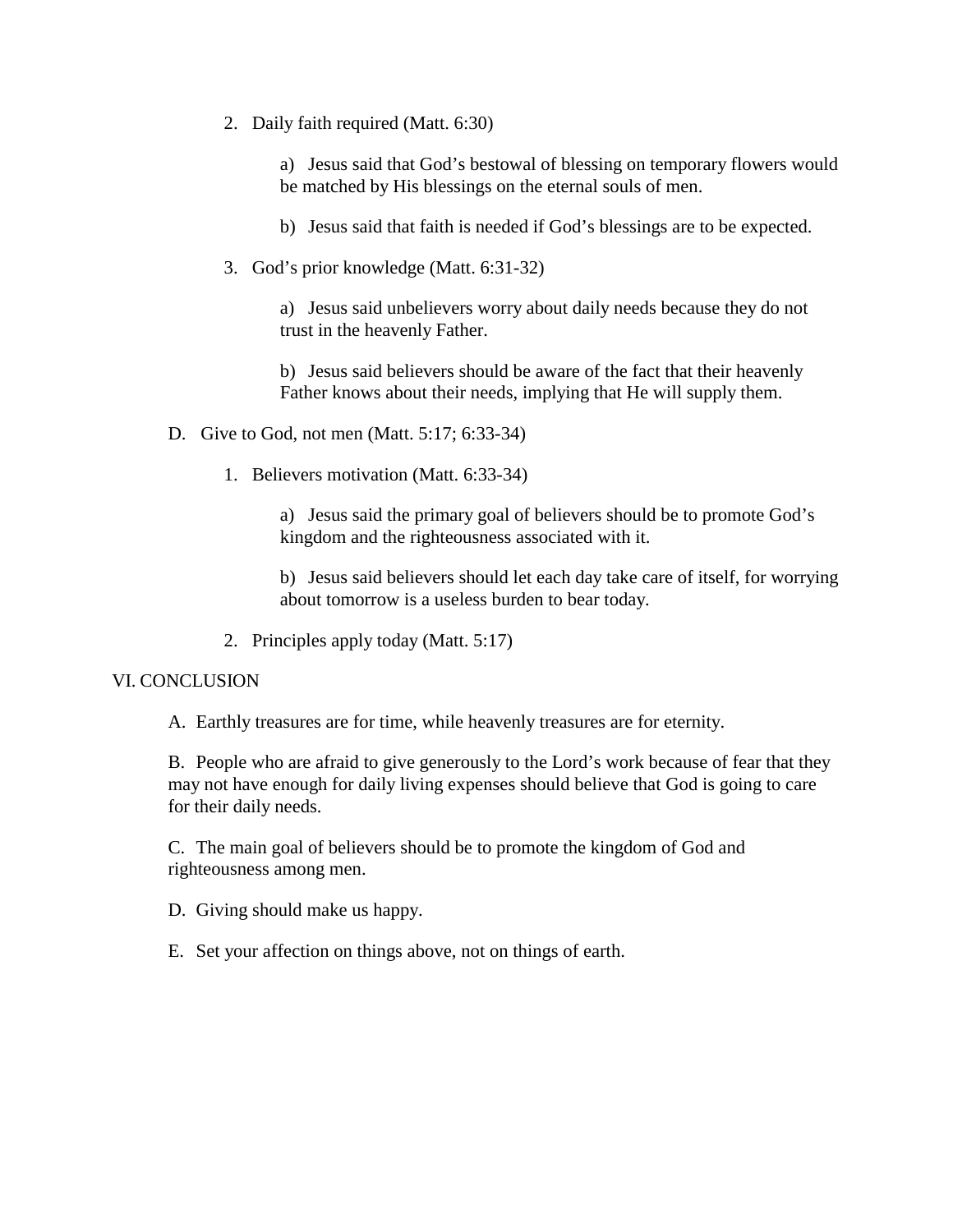# **CHAPTER THREE HOW TO GIVE MONEY TO GOD**

#### VII. INTRODUCTION

- A. We Brought Nothing Into This World And We Carry Nothing Out (I Tim. 6:7)
- B. We Can, However, Lay Up Treasures In Heaven (Matt. 6:20)

#### VIII. DISCUSSION

- A. Tithing As An Investment (Matt. 6:19-20)
	- 1. Earthly treasures (Matt. 6:19)
	- 2. Heavenly treasures (Matt. 6:20)
- B. Give From Your Heart (Matt. 6:21-24; 25:14-30)
	- 1. Heart attitude (Matt. 6:21-24)
	- 2. Investment resources (Matt. 25:14-30)
- C. Give Money By Faith (Matt. 25:25-32)
	- 1. Daily needs supplied (Matt. 25:25-29)
	- 2. Daily faith required (Matt. 25:30)
	- 3. God's prior knowledge (Matt. 25:31-32)
- D. Give To God, Not Man (Matt. 5:17; 6:33-34)
	- 1. Believers' motivation (Matt. 6:33-34)
	- 2. Principles apply today (Matt. 5:17)

IX. CONCLUSION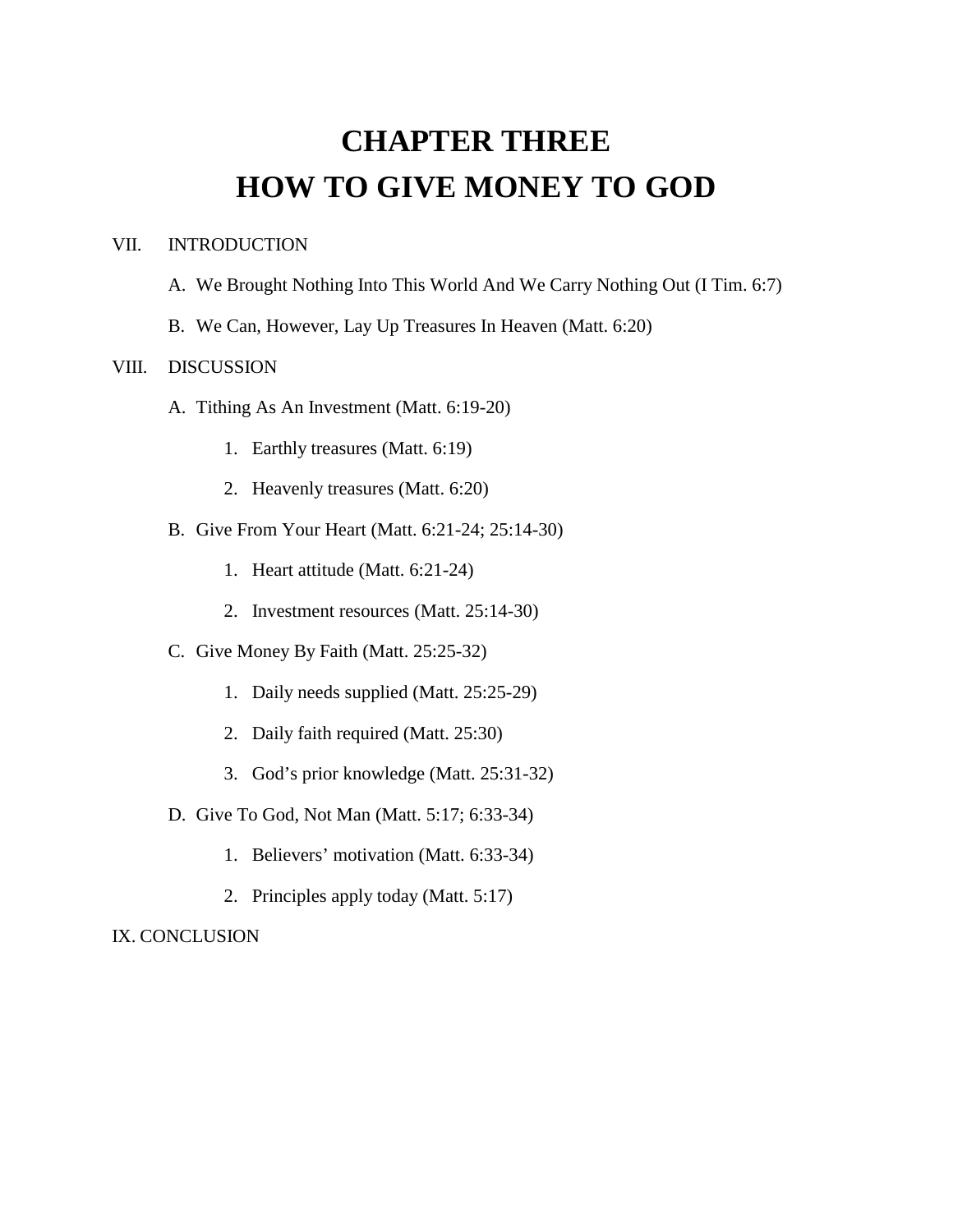# **CHAPTER FOUR GIVING MONEY IN THE EARLY CHURCH**

(Teacher's Lesson Outline)

#### X. INTRODUCTION

- A. Giving has a direct bearing on the lives of believers for good or ill.
- B. The book of Acts tells of contrasting contributors to the early church.

#### XI. DISCUSSION

- A. Giving their resources (Acts 2:41-45; 4:32-35)
	- 1. General contributions (Acts 2:41-45)
		- a) Believers in the early church in Jerusalem shared everything.
		- b) Believers in the early church in Jerusalem sold their possessions and deposited the proceeds in a common treasury.
	- 2. The early church an example of giving
	- 3. Additional contributions (4:32-35)

a) Believers in the early church in Jerusalem laid aside normal routines so they could devote themselves to evangelism and education.

b) Believers in the early church in Jerusalem set an example of pooling resources for the work of the church.

- B. Tithing is required of the church in the age of grace.
	- 1. Tithing began with a gentile.
	- 2. Tithing originated before the age of law.
	- 3. The early church gave more than the tithe.
	- 4. The argument from silence continues the tithe.
	- 5. The principle of "God's place" for worship requires storehouse tithing.
- C. Individual examples of giving (Acts 4:36-37; 5:1-11)
	- 1. Barnabas the giver (Acts 4:36-37)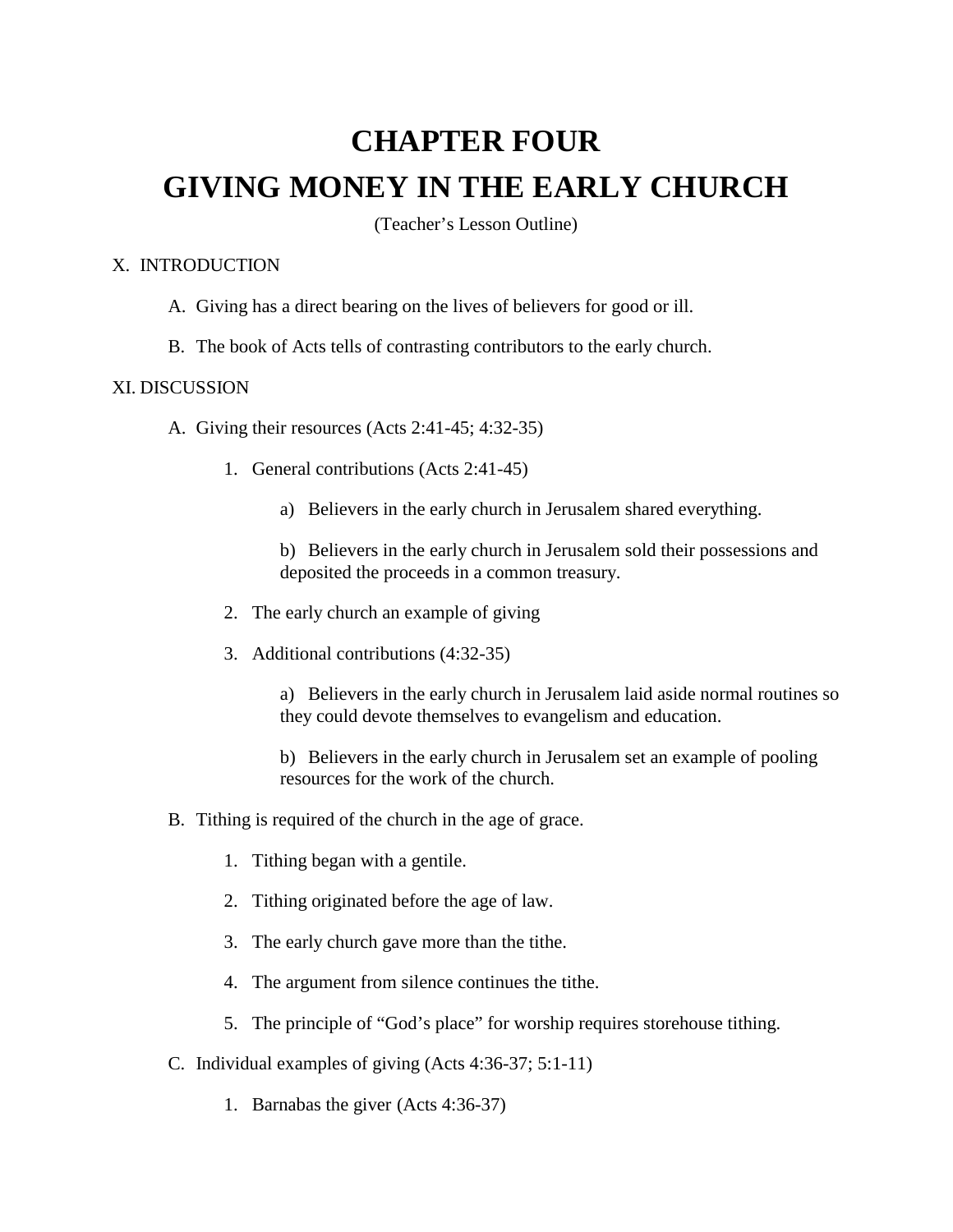a) Barnabas sold a piece of property and gave the proceeds to the church.

b) This action by Barnabas was probably recorded to either introduce Barnabas, who had a noteworthy career in Christian service, or to show the contrast between his giving and that of Ananias and Sapphira.

2. Attempts to deceive (Acts 5: 1-10)

a) Both Ananias and Sapphira, at separate times, tried to deceive the apostles into thinking the full price of the property sold was being given to the church.

b) Ananias and Sapphira paid for their sin by premature death, a harsh but necessary punishment in both cases, due to the vulnerability of the early church and its testimony.

3. Influence of punishment (Acts 5: 11)

a) Great fear came upon the members of the Jerusalem Church when Ananias and Sapphira were stricken dead.

b) Great fear came upon outsiders when they saw the importance God attached to purity in the early church.

#### XII. CONCLUSION

Every Christian should bring his tithe to the church.

- A. Because the tithe is God's
- B. Because God commands us to tithe
- C. Because tithing is an act of love
- D. Because tithing recognizes God's ownership of our lives
- E. Because tithing is good business
- F. Because tithing will keep us from the lust of money
- G. Because tithing helps the church carry out the great commission.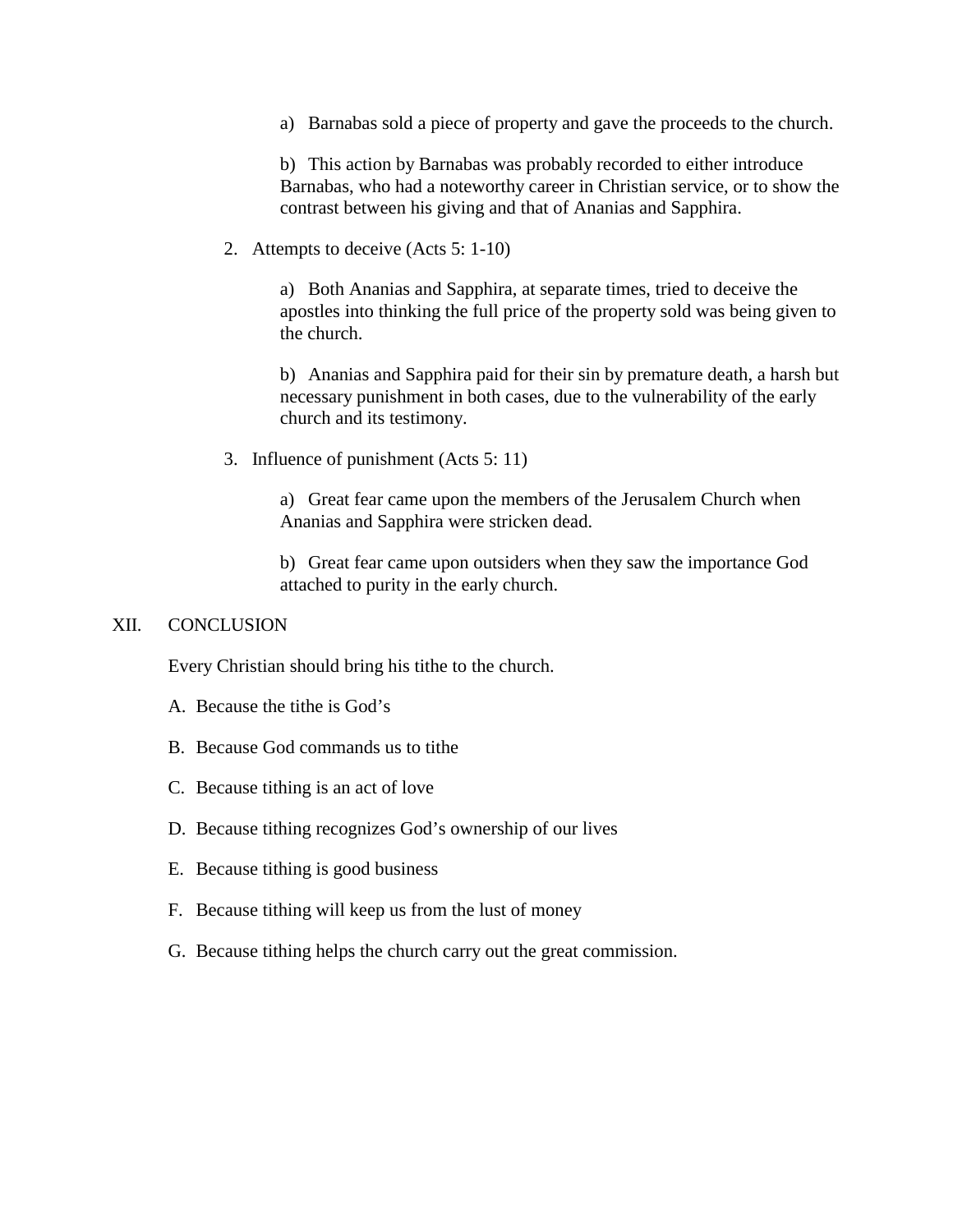# **CHAPTER FOUR GIVING MONEY IN THE EARLY CHURCH**

#### XIII. INTRODUCTION

- A. Giving Has Direct Bearing On Believers' Lives
- B. Acts Tells Of Givers In The Early Church

#### XIV. DISCUSSION

- A. Giving Their Resources (Acts 2:41-45; 4:32-35)
	- 1. General contributors (Acts 2:41-45)
	- 2. Early Church an example of giving
	- 3. Additional contributions (Acts 4:32-35)
- B. Tithing Is Required Of The Church
- C. Individual Examples Of Giving (Acts 4:36-37;5:1-11)
	- 1. Barnabas the giver (Acts 4:36-37)
	- 2. Attempts to deceive (Acts 5:1-10)
	- 3. Influence of punishment (Acts 5:11)

#### XV. CONCLUSION